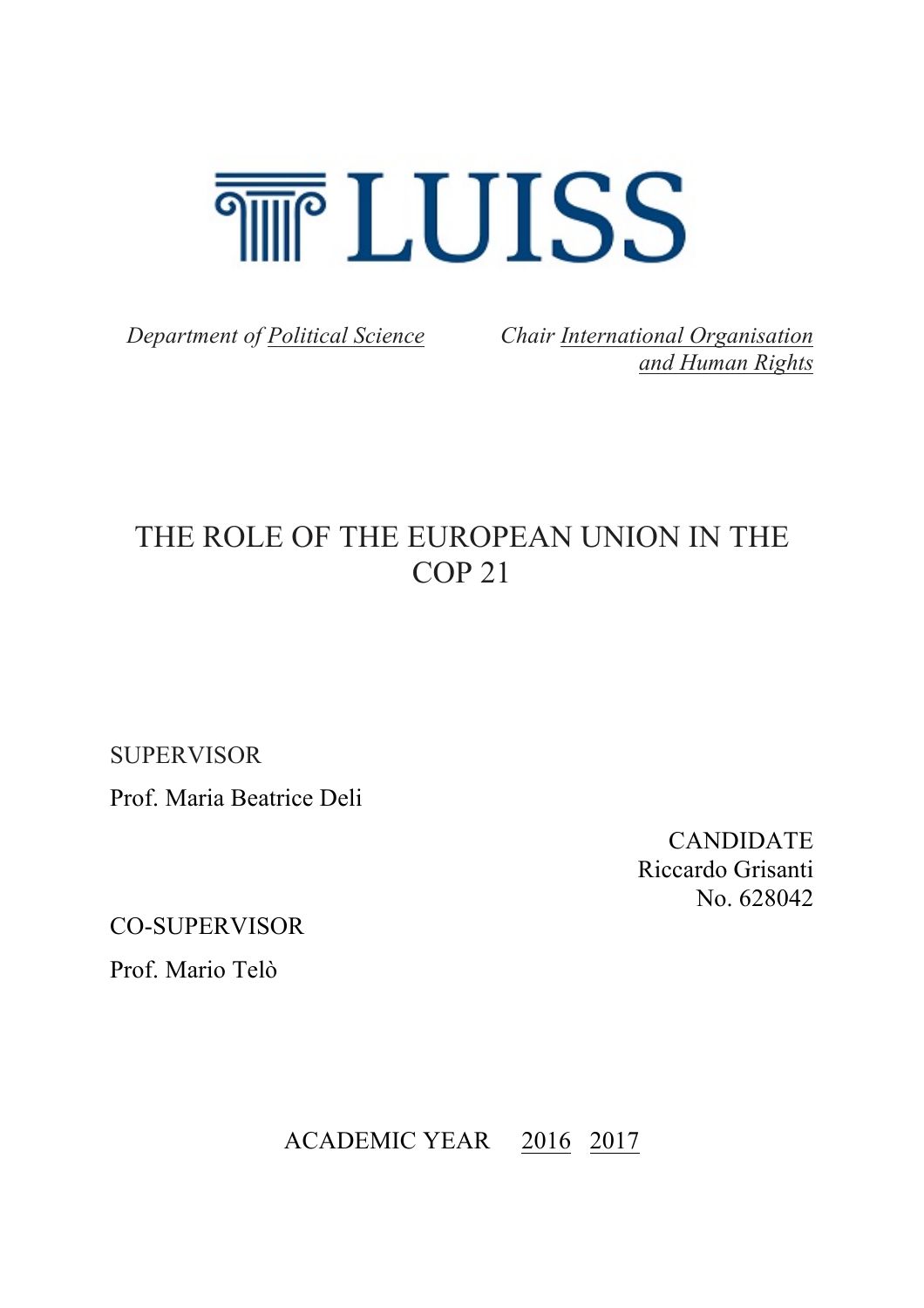*"We Do Not Inherit The Earth From Our Ancestors, We Borrow It From Our Children".*

Native American Proverb.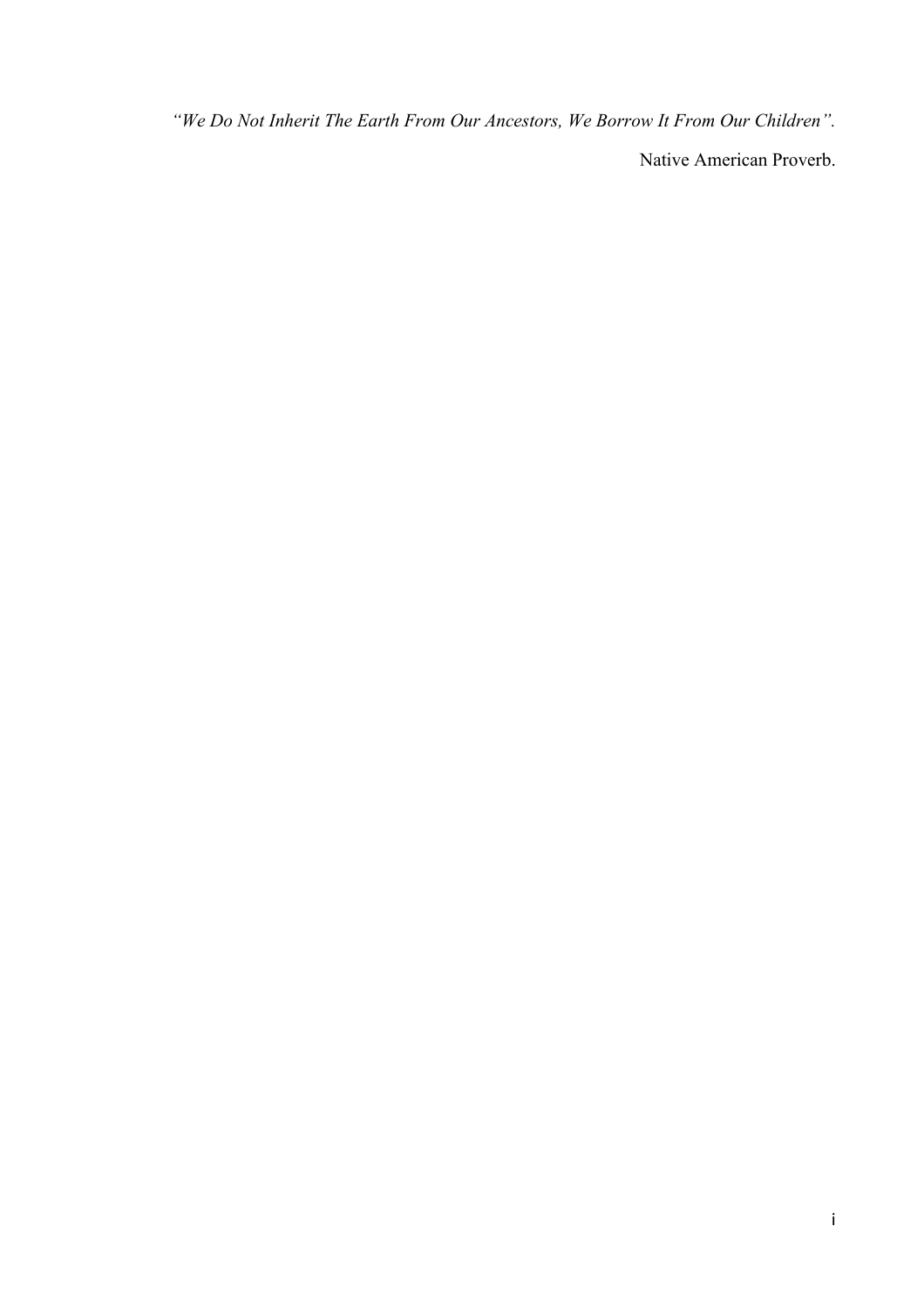### **ACKNOWLEDGEMENTS**

This paper is the result of a work started in March 2016 on an issue which I was not previously familiar with, but in more than one year of my research and thanks to the support of the people around me, from the university environment and from my personal life, have helped me in accomplishing this considerable task.

First of all I must thank Professor Mario Telò, who has guided me since the very beginning, and who has always given me the right input and advice, and who has always been available whenever I needed assistance.

I would like to thank my two supervisors, Professor Maria Beatrice Deli and Professor Edwin Zaccai, who have been indispensable within my work because they have followed me step by step and have consistently contributed to its quality. I am indebted to their unfaltering presence for the times I required their support.

I must also thank Professor Étienne Hannon and Professor Sebastian Oberthür, whom I have had the honour and pleasure of interviewing and whose contributions, availability and kindness (both from their own interviews and the bibliography they have suggested to me) have been crucial for the content of my work.

I have to thank my wonderful girlfriend, Florence, who has tirelessly edited the language of this dissertation, for writing a paper in English as a non-native speaker is no easy feat. Her help has greatly contributed to assure the quality of this work and moreover she has always been with me in every step of this work, in all the moments, especially in the those toughest.

I have to thank all of my family for their inexhaustible patience and toleration in my moments of weakness when I thought that I could not achieve.

I have to thank my former flatmates and dear friends Leonardo, Marco and Nicola, who have been present since the very start of it all and with whom I have shared all the main steps. They have always been there to support me, even at distance.

I want also to thank you all my colleagues at the European Public Health Alliance, especially my tutor Nikolai and Giulia, because they have been interested all the time in what I was doing and they have always supported me in every possible way.

And lastly, I have to thank my friends of my Erasmus year in Paris: Brian, Flo and Timo, for their proximity, this whole time regardless of the distance.

My thanks to all of you, because without you I am sure that I would never have been here. Thank you.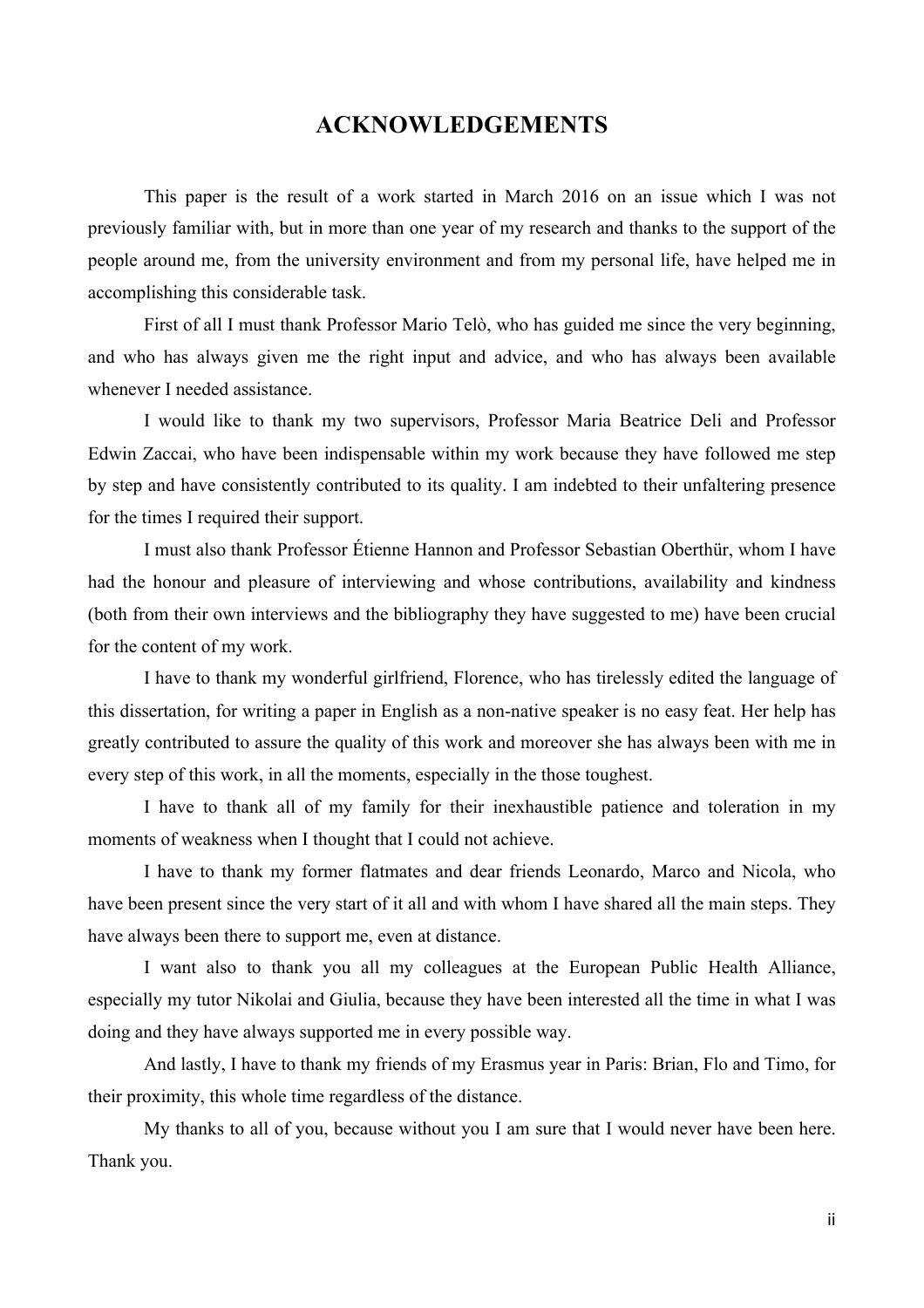## **TABLE OF CONTENTS.**

|       | 1 THE EUROPEAN UNION AND CLIMATE CHANGE POLITICS:5                             |
|-------|--------------------------------------------------------------------------------|
|       |                                                                                |
| 1.1.1 |                                                                                |
| 1.1.2 |                                                                                |
| 1.1.3 |                                                                                |
| 1.1.4 |                                                                                |
| 1.1.5 |                                                                                |
| 1.1.6 |                                                                                |
| 1.1.7 |                                                                                |
| 1.1.8 | The Fight Against Climate Change as an Economic Opportunity for the EU13       |
| 1.1.9 | The Fight Against Climate Change as a Factor of Survival for the EU15          |
|       |                                                                                |
|       |                                                                                |
| 1.2.1 | Constitutionalism and fight against climate change in the EU 17                |
| 1.2.2 |                                                                                |
| 1.2.3 |                                                                                |
| 1.2.4 |                                                                                |
| 1.2.5 |                                                                                |
|       |                                                                                |
| 1.3.1 |                                                                                |
| 1.3.2 |                                                                                |
| 1.3.3 |                                                                                |
| 1.3.4 |                                                                                |
| 1.3.5 | The Difficulties of Adopting Legal Provisions in the EU31                      |
| 1.3.6 | The Lack of Investments and the Ineffectiveness of the Leadership by Example31 |
| 1.3.7 |                                                                                |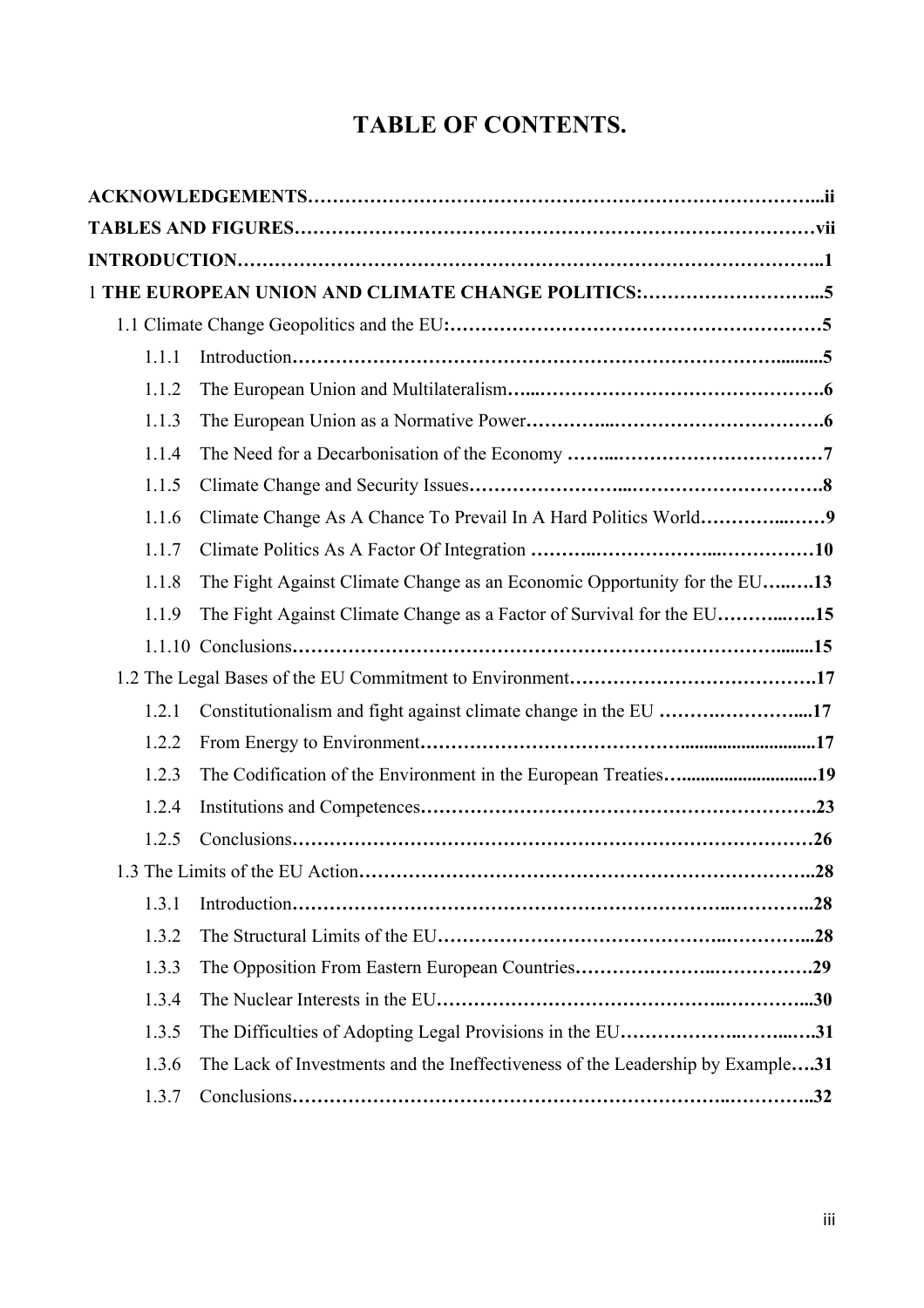| $\overline{2}$ |        |                                                                                       |
|----------------|--------|---------------------------------------------------------------------------------------|
|                |        | 2.1 The Failure of the role of the European Union at the Copenhagen Conference (7-18) |
|                |        | December 2009): a crisis of multilateralism in the world outside the EU34             |
|                | 2.1.1  |                                                                                       |
|                | 2.1.2  | The Divisions Among European Countries Before Copenhagen35                            |
|                | 2.1.3  |                                                                                       |
|                | 2.1.4  |                                                                                       |
|                | 2.1.5  |                                                                                       |
|                | 2.1.6  |                                                                                       |
|                | 2.1.7  |                                                                                       |
|                | 2.1.8  |                                                                                       |
|                |        | 2.2 From Leading to Bridging: the Cancun Conference (29 November – 10 December        |
|                |        |                                                                                       |
|                | 2.2.1  | Recovering from Copenhagen: A Change of Strategy of the EU42                          |
|                | 2.2.2  |                                                                                       |
|                | 2.2.3  |                                                                                       |
|                | 2.2.4  | A Lesson of Multilateralism from the Mexican Presidency45                             |
|                | 2.2.5  |                                                                                       |
|                | 2.2.6  |                                                                                       |
|                | 2.2.7  |                                                                                       |
|                |        |                                                                                       |
|                | 2.3.1  |                                                                                       |
|                | 2.3.2  | Durban: The Way to a Binding Agreement (28 November – 11 December                     |
|                |        |                                                                                       |
|                | 2.3.3  |                                                                                       |
|                | 2.3.4  |                                                                                       |
|                | 2.3.5  |                                                                                       |
|                | 2.3.6  |                                                                                       |
|                | 2.3.7  |                                                                                       |
|                | 2.3.8  |                                                                                       |
|                | 2.3.9  |                                                                                       |
|                | 2.3.10 |                                                                                       |
| 3              |        |                                                                                       |
|                |        |                                                                                       |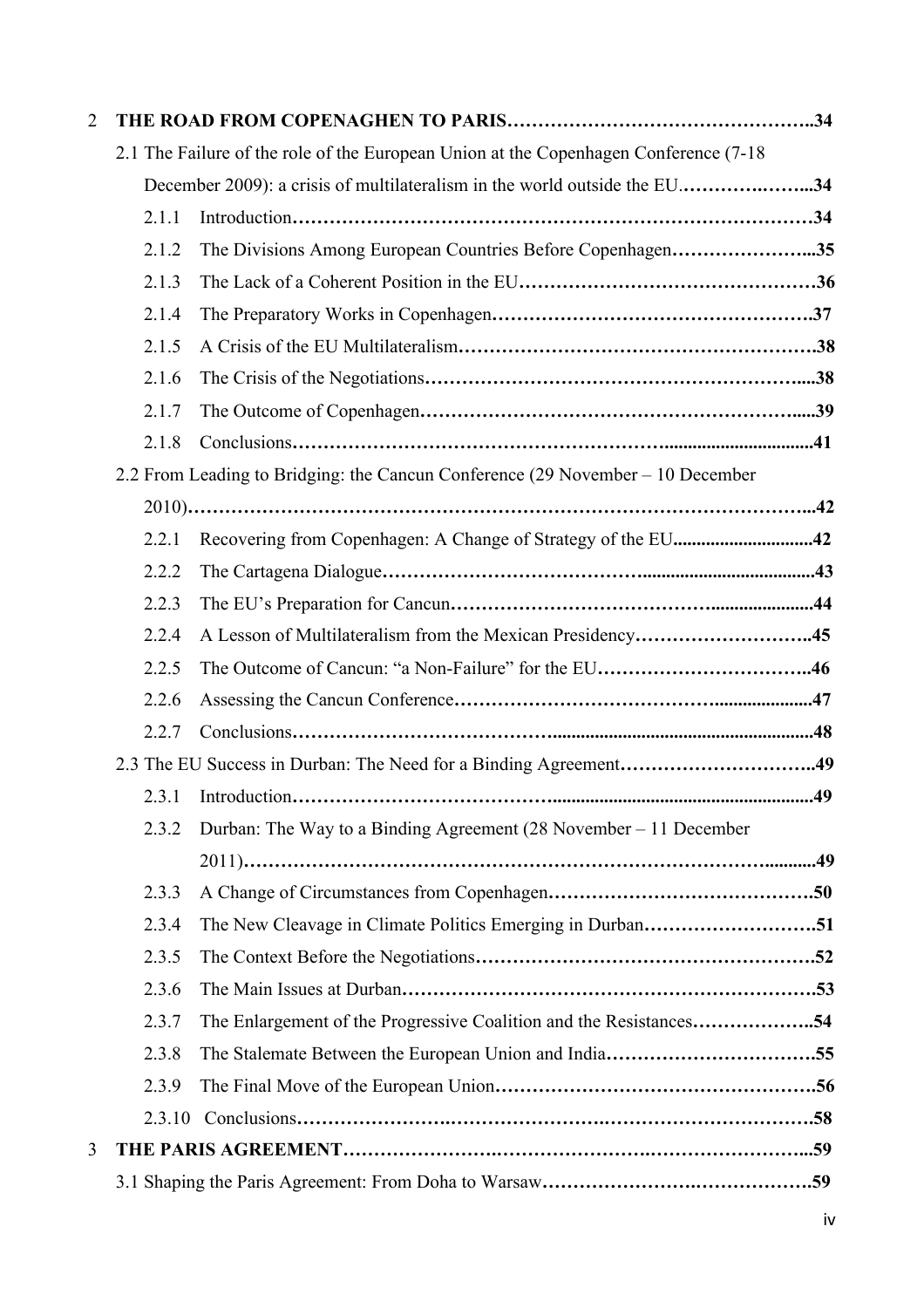| 3.1.2 The Doha Conference and The Second Period of the Kyoto Protocol (26 November – 8  |
|-----------------------------------------------------------------------------------------|
|                                                                                         |
|                                                                                         |
|                                                                                         |
|                                                                                         |
|                                                                                         |
|                                                                                         |
|                                                                                         |
|                                                                                         |
|                                                                                         |
| 3.2 The Lima-Paris Action Agenda and the Preparatory Works for Paris71                  |
|                                                                                         |
| 3.2.2 A Success in Paris: a Likely Existential Threat for the European Union            |
|                                                                                         |
|                                                                                         |
|                                                                                         |
|                                                                                         |
| 3.2.7 The Submissions of the INDCs and the Role of Precursor of the EU76                |
| 3.2.8 Assessing the Effectiveness of the European Union's Move77                        |
|                                                                                         |
| .79                                                                                     |
|                                                                                         |
| 3.3.3 The Strengthening of the Coalition by the European Union: The Skhirat Conference  |
|                                                                                         |
|                                                                                         |
|                                                                                         |
|                                                                                         |
| 3.3.7 The "European" Prevalence Over Canada and Japan and the Change of Attitude of the |
|                                                                                         |
|                                                                                         |
| 3.3.9 The Last Efforts by the European Union Before December 201588                     |
|                                                                                         |
|                                                                                         |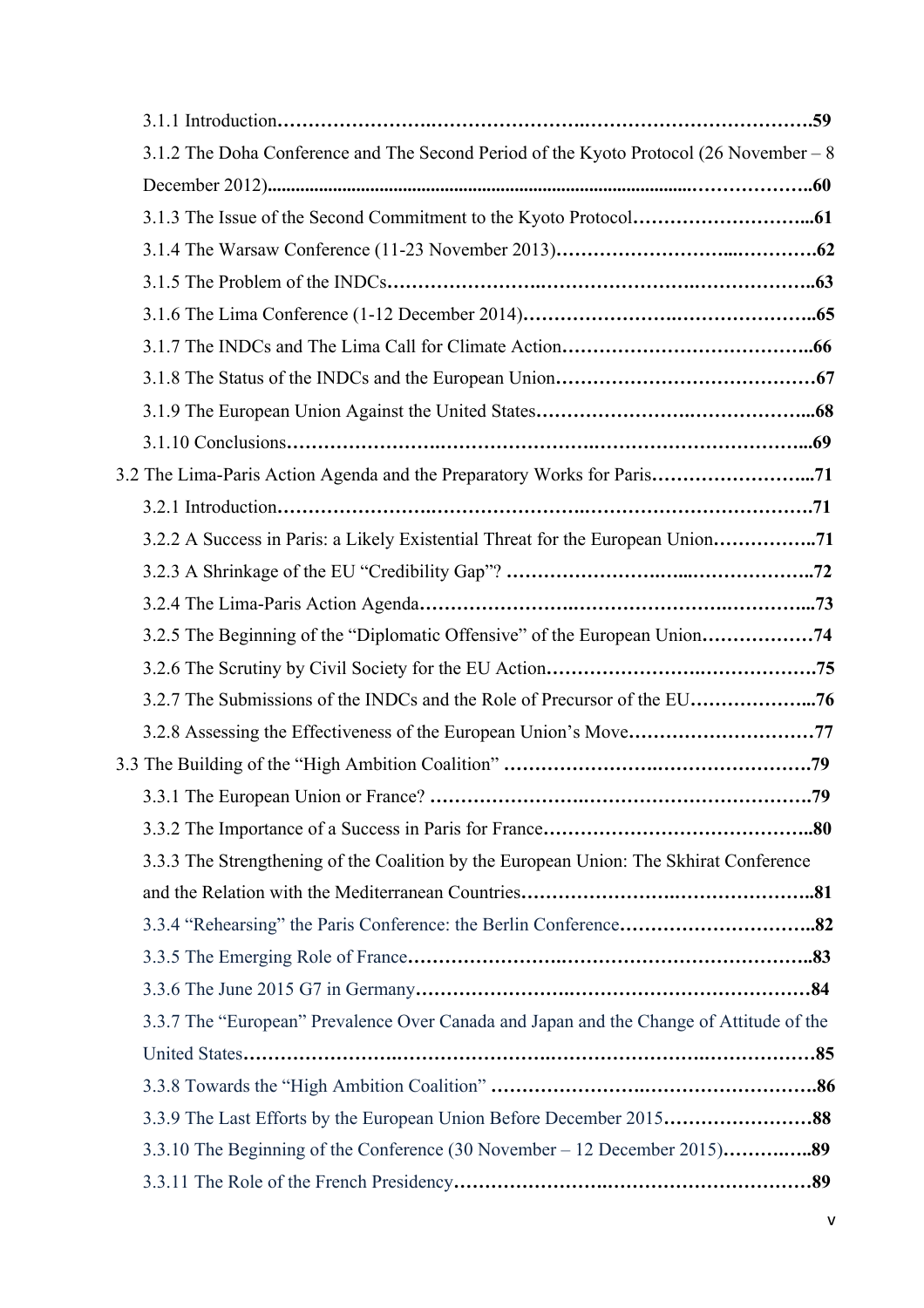| 3.3.12 The Strategies of the European Union and of France: Inclusiveness, Openness and   |
|------------------------------------------------------------------------------------------|
|                                                                                          |
|                                                                                          |
|                                                                                          |
|                                                                                          |
| 3.4.3 The Pressure from Civil Society and the Implementation of the Lima-Paris Action    |
|                                                                                          |
|                                                                                          |
|                                                                                          |
|                                                                                          |
|                                                                                          |
|                                                                                          |
| 4.1 The Future Developments of Climate Change Politics (From the Ratification of the     |
|                                                                                          |
|                                                                                          |
|                                                                                          |
|                                                                                          |
|                                                                                          |
| 4.2 The Implications of the Trump Administration on the Paris Agreement: the "Worst"     |
|                                                                                          |
| 4.2.1 The Marrakesh Conference and the 2016 Presidential Elections: the Trump Presidency |
|                                                                                          |
| 4.1.3 A Possible Withdrawal of the United States from the Paris Agreement104             |
|                                                                                          |
|                                                                                          |
| 4.3.1 The Role of Civil Society in the Implementation of the Paris Agreement107          |
|                                                                                          |
|                                                                                          |
|                                                                                          |
|                                                                                          |
|                                                                                          |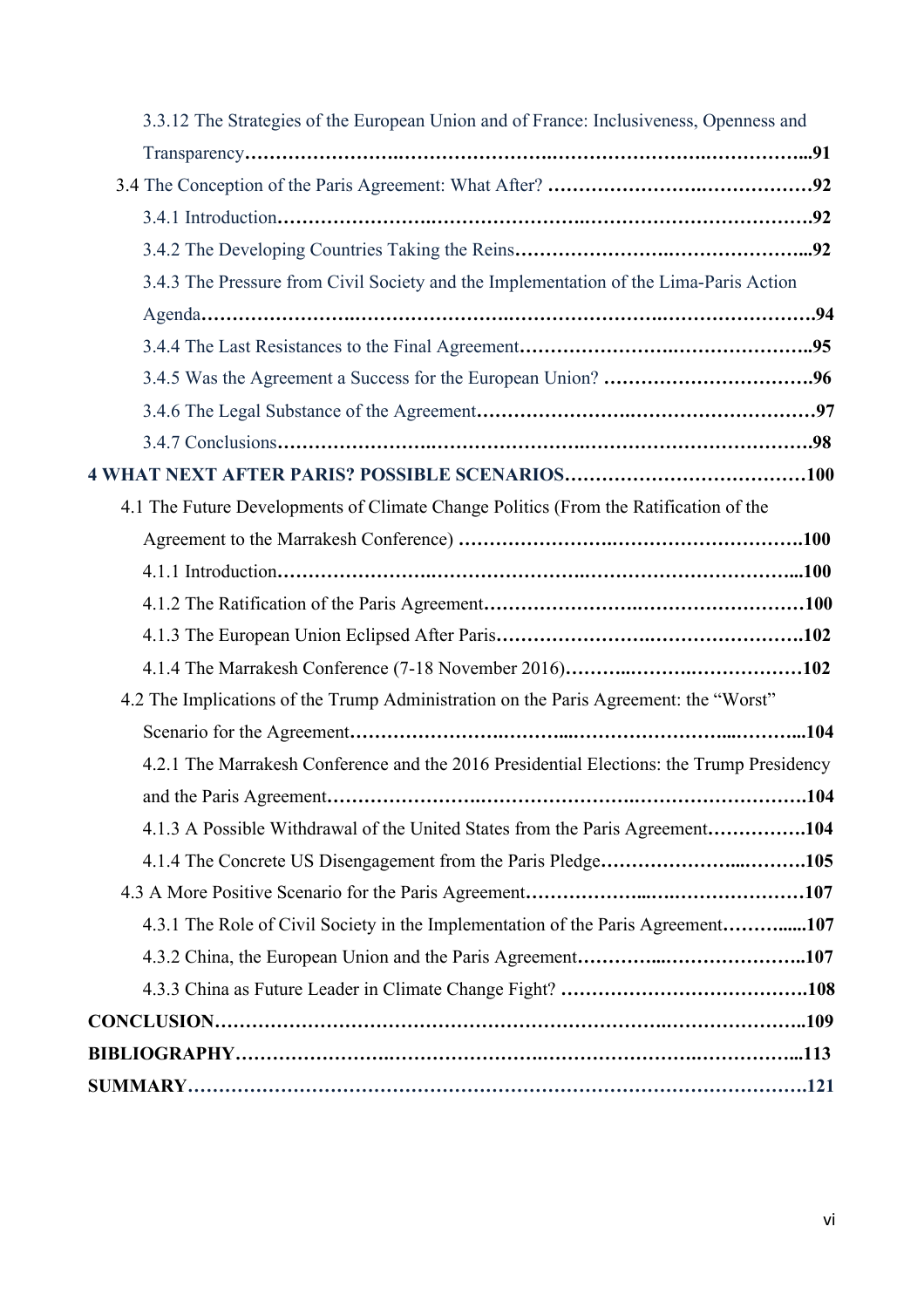### **TABLES AND FIGURES**

| - COMPARISON BETWEEN KYOTO, COPENHAGEN AND PARIS99              |  |
|-----------------------------------------------------------------|--|
| - IMPLICATIONS OF THE EU IN THE COPS FROM COPENHAGEN TO PARIS99 |  |
| - POINTS OF STRENGTH AND OF WEAKENESS OF THE EUROPEAN UNION     |  |
|                                                                 |  |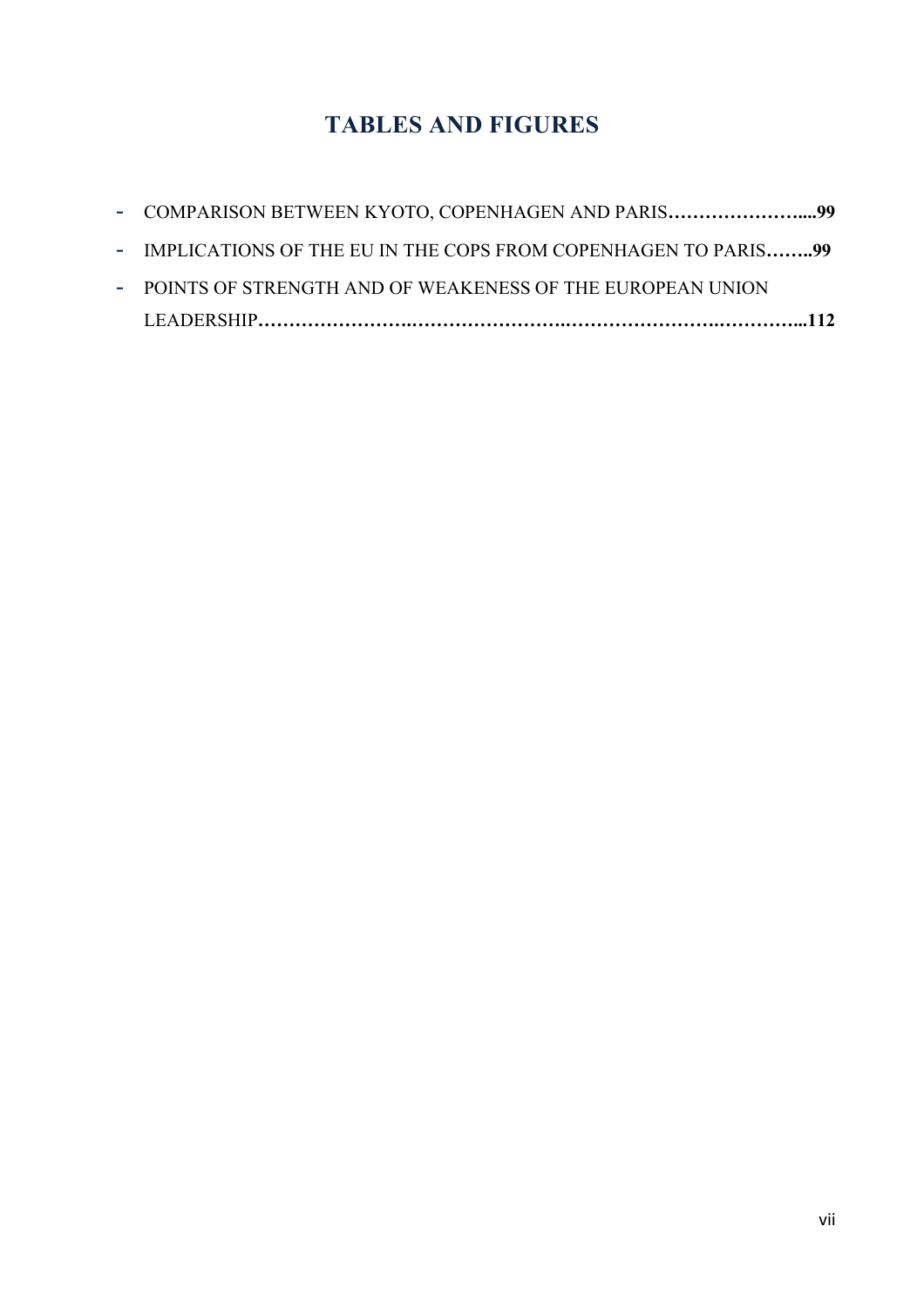### **INTRODUCTION**

The topic of this paper concerns the European Union and the role it played during the December 2015 Conference of the Parties, also called COP 21, or the Paris Conference on climate change.

This topic was sparked by a general interest within the European Union, its institutional structure and its place in the world, and at the same time by the relevance and urgency of the issue of climate change and of the environmental negotiations which are held in order to tackle the problem globally in the long run.

The subject of the COP 21 not only embodies a very current issue, therefore compelling to explore, but also an exceedingly important event in the scope of the fight against climate change as it has marked a major step ahead.

Beyond a general interest within the EU, this paper is driven by the necessity to understand whether, how and why the European Union can play a role on an international stage.

The issue of climate change and the environment have presented in the past a field where the European Union could act in its element and also succeed, but things have arguably transpired differently.

If the Kyoto protocol represented a success, the same thing cannot be claimed of the Copenhagen Conference, where in the need to reach a new agreement, the European Union failed and lost its position as leader in climate change politics.

Before Copenhagen 2009, the European Union exercised proper leadership, but after that everything changed.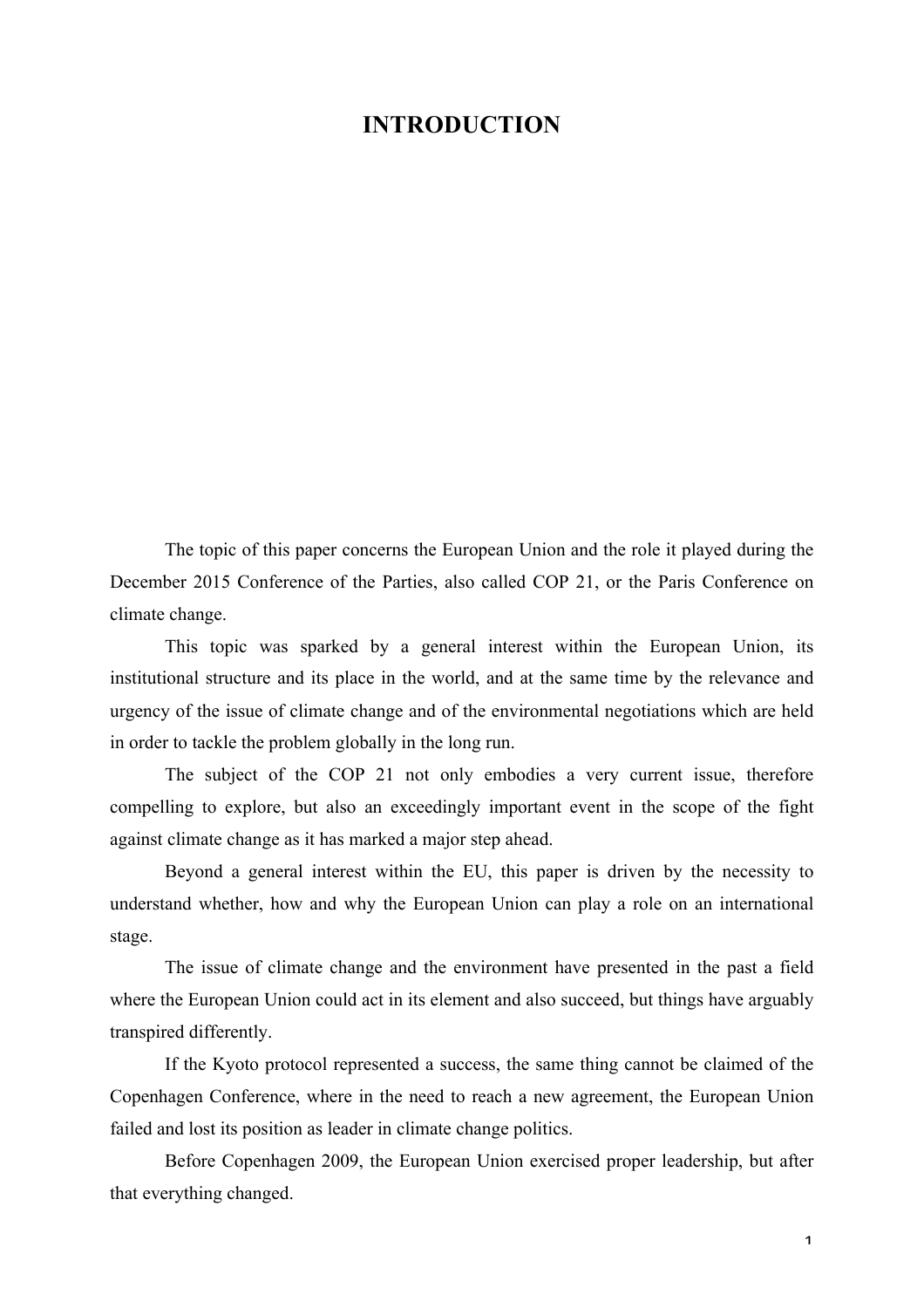The same concept of leadership is open and vague, in this case where the term "leadership" is employed it refers to the ability of proposing a certain project to other parties, and of achieving it through soft means, not through imposition.

During the Paris Conference in December 2015, things went decisively differently than in Copenhagen: a different process, a different outcome and a different environment, to some extent opposite to occurred in Copenhagen, and the European Union has undoubtedly played a part in this event.

Copenhagen was in 2009 and Paris 2015; the conferences were 6 years apart from each other, but what happened over these 6 years in climate change negotiations?

Before answering this question, it is perhaps useful to clarify what is meant by the expression "European Union", because simply saying European Union is not only far too ambiguous, but can also be misleading.

First of all, "European Union" designates an actor which is a regional economic organisation, and not a single actor nor a single institution.

By the expression "European Union" this paper denotes all the EU institutions and bodies involved within climate change politics, and all the so-called "acquis communautaire" which represent the legal and moral background against which the European Union actors involved take action (treaties, legal texts, and political habits).

The European Union was a leader until Copenhagen, but this leadership was subsequently lost, but the outcome was different in 2015, therefore the question which leads this research is whether the European Union has re-found its role as leader in climate change fight following the Paris Conference.

There are several hypotheses which can be formulated related to this research question, but the main one of this paper is whether the European Union still possesses the means to be leader, hence in possession of the economic, political, geopolitical and diplomatic tools to do so, and eventually what kind of leadership it exercises.

From a methodological point of view, this paper tries to examine and explain this phenomenon through a macro-level analysis where the main actors are institutional, with a simultaneously rational choice approach and neo-institutionalist approach.

The data of this paper has been collated through several ways, through the analysis of juridical and political texts and declarations, as well as the collection of the main data from an economic, scientific and statistical perspective.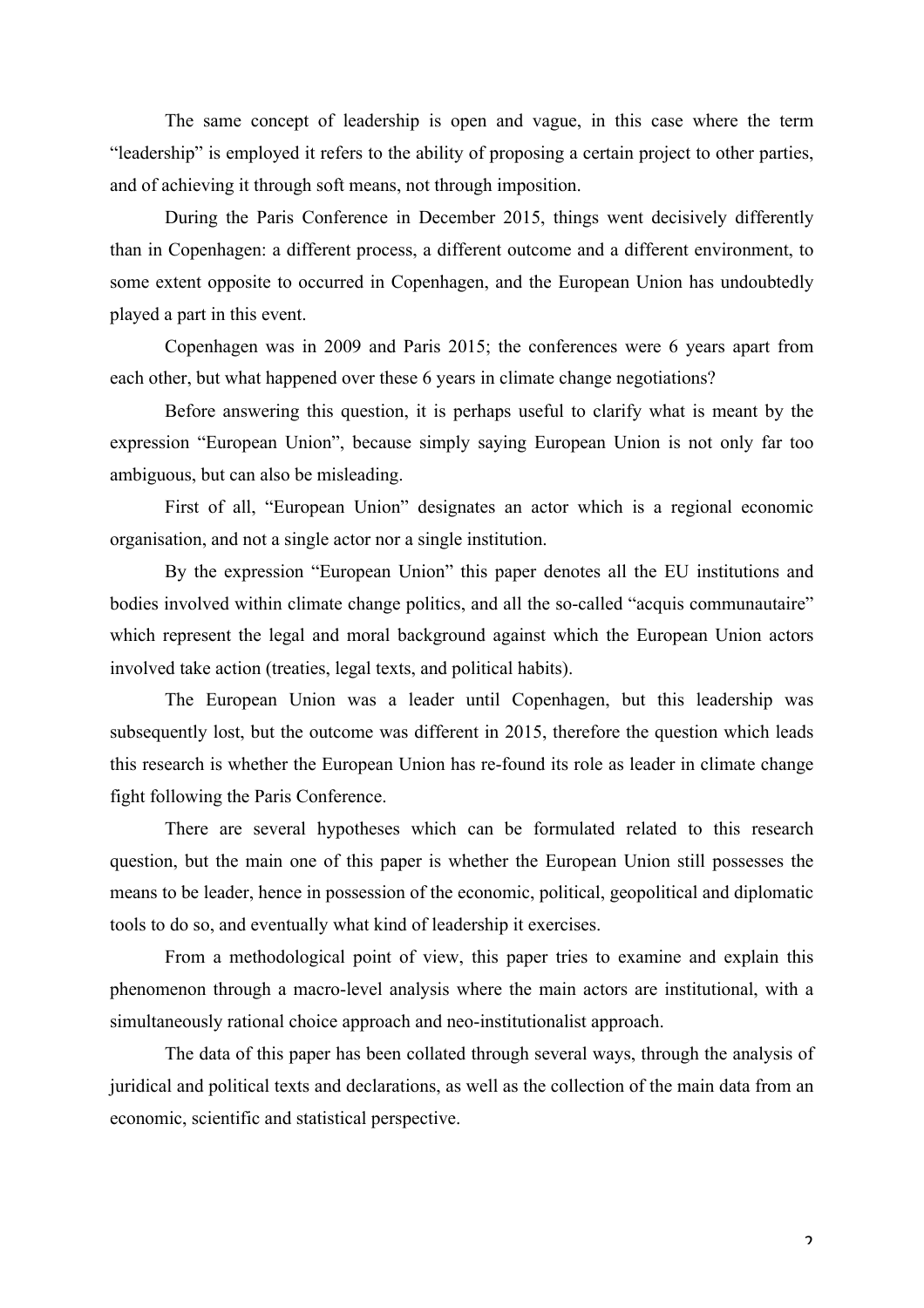The structure of this paper is divided into four main parts: the first part focuses on the key concepts of climate change politics and of the European Union's involvement in combatting this phenomenon.

In this case, the rational choice method is applied in order to justify the reasons why this actor engages itself in this process, explaining the opportunities and the limitations of its actions, while simultaneously laying down a legal framework within which the European Union acts.

The main concepts that define this part are multilateralism, invaluable within this research in order to understand some of the reasons behind the European Union action, alongside the concept of normative power.

The second part of the work seeks to both elucidate why the European Union failed during the Copenhagen Conference and consequently lost its status as leader in environmental issues, and at the same time explain how the European Union tries to recover from this failure.

The second part of this work, introduces and develops relevant and new concepts for the research; the most important two are that of leadiator and of bridge-building, which are crucial to understanding how the European Union aimed to re-organise itself after Copenhagen ahead Paris.

The third part of the work focuses on the same Paris Conference with the principal goal of assessing whether the European Union has been able to reach its own objective at the end of the event, therefore examining whether it was able to exercise leadership over the other parties in order to convince them to reach its own final goal.

No main concept is developed within the third section, but all of the previous ones mentioned are involved and operationalised.

The fourth and final part of the work, tries very briefly to hypothesise whether there are currently the conditions to keep the Paris agreement alive, and whether the European Union has only demonstrated leadership at Paris (or not), and if it is moreover a sustainable role for the future.

This paper has a dependent variable which is the outcome of the Paris Conference in December 2015, and an independent variable which is the action taken by the European Union between 2009 and 2015 (and immediately after 2015).

There are additionally a number of intervenient variables within this research which must be considered in order to assess if there is a direct relation between the first two variables and therefore not a mere correlation.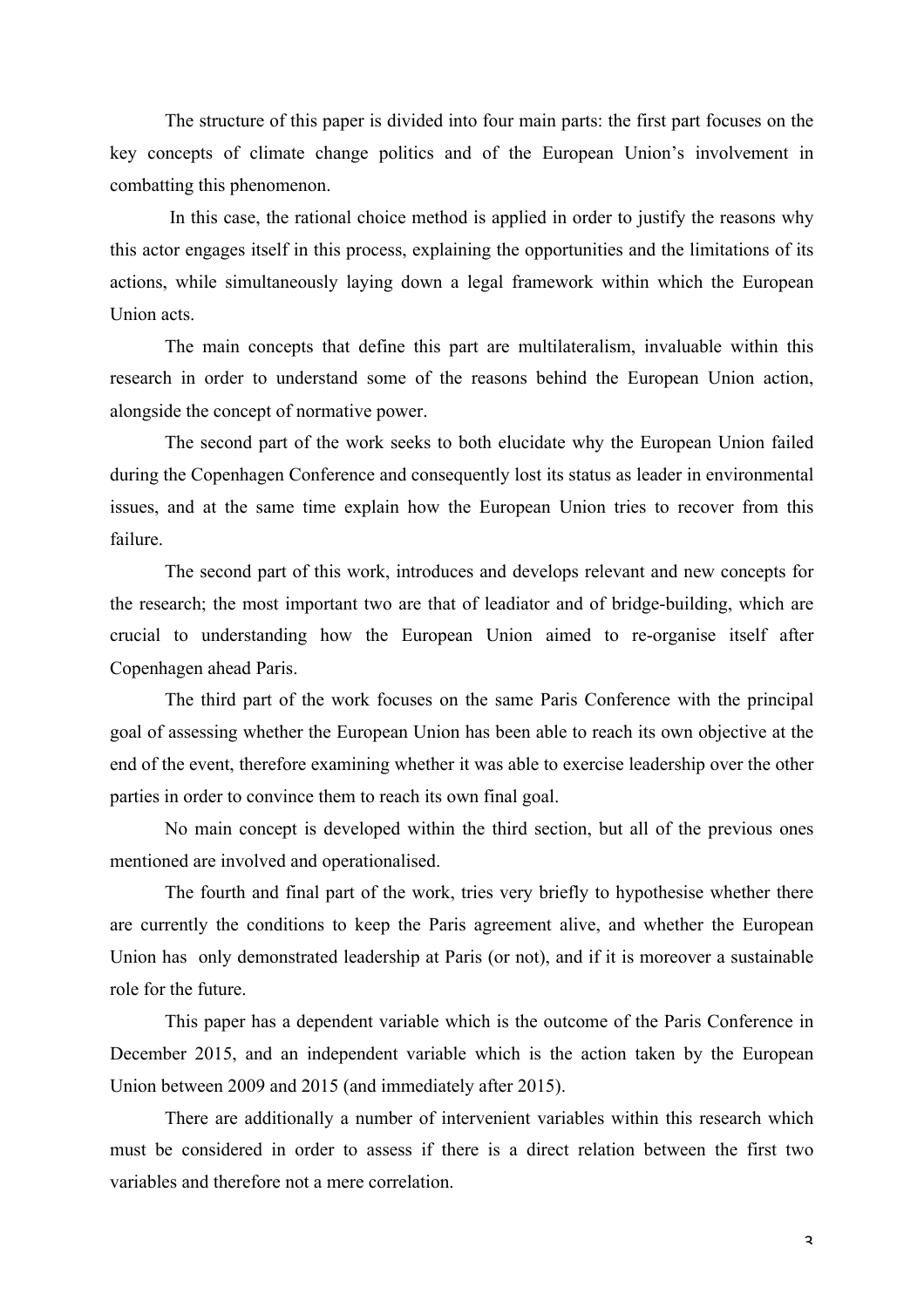To sum up, this paper explores a difficult research question; if the European Union has been able to find its role as leader in the fight against climate change after the 2015 Paris Conference, based on the hypothesis if the European Union still possesses the means to exercise the leadership and what kind of leadership. Through the extensive analysis of COPs from Copenhagen to Paris, with their respective legal and political documents and declarations, among with the analyses of economic, scientific and statistic data, this paper endeavours to unveil an answer to the aforementioned research question.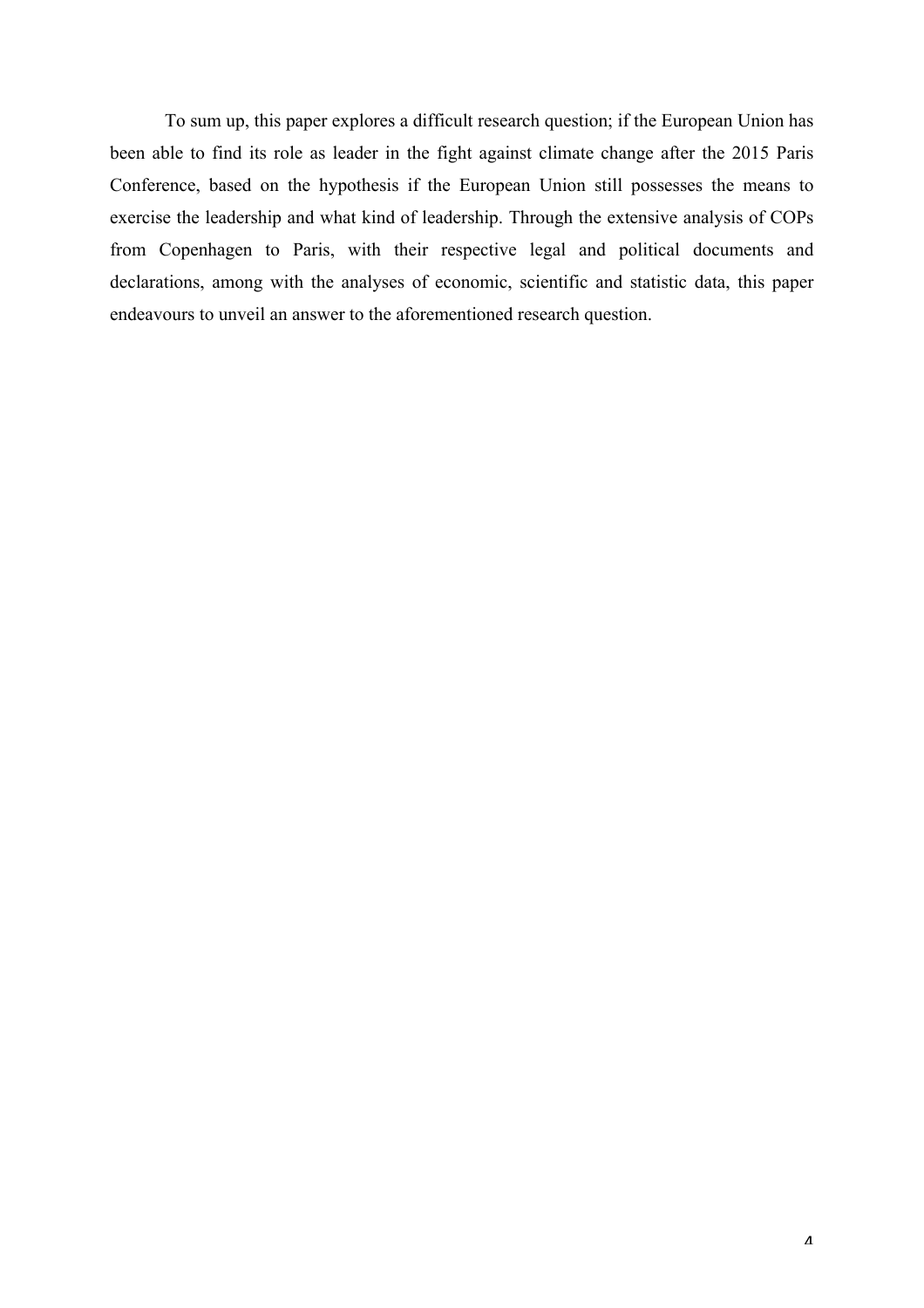#### CHAPTER 1

## **THE EUROPEAN UNION AND CLIMATE CHANGE POLITICS.**

1.1 Climate Change, Geopolitics and the EU.

1.1.1 Introduction:

The European Union has consistently been the main actor in climate change politics, ever bearing different roles but always with a clear awareness of what such responsibilities represent for itself as the main regional organisation worldwide (but what we mean by the expression European Union will be explained in the second paragraph), its internal structure and its position in the world.

Perhaps "climate change" is not the appropriate term to use as it is a broad phenomenon which should be more precisely defined within this context as global warming, hence the change in the environmental and meteorological conditions of Earth over a relatively short period of time due to human activity, as emphasised by the United Nations IPCC (Intergovernmental Panel on Climate change) Fifth Assessment Report in 2014<sup>1</sup>.

It is appropriate to state that the European Union has not only been the main actor, but also the leader in climate politics worldwide. This leadership has been exercised successfully in the past but, new geopolitical equilibriums over the last few years have both changed and

 <sup>1</sup> IPCC Fifth Assessment Report (AR5) - https://www.ipcc.ch/report/ar5/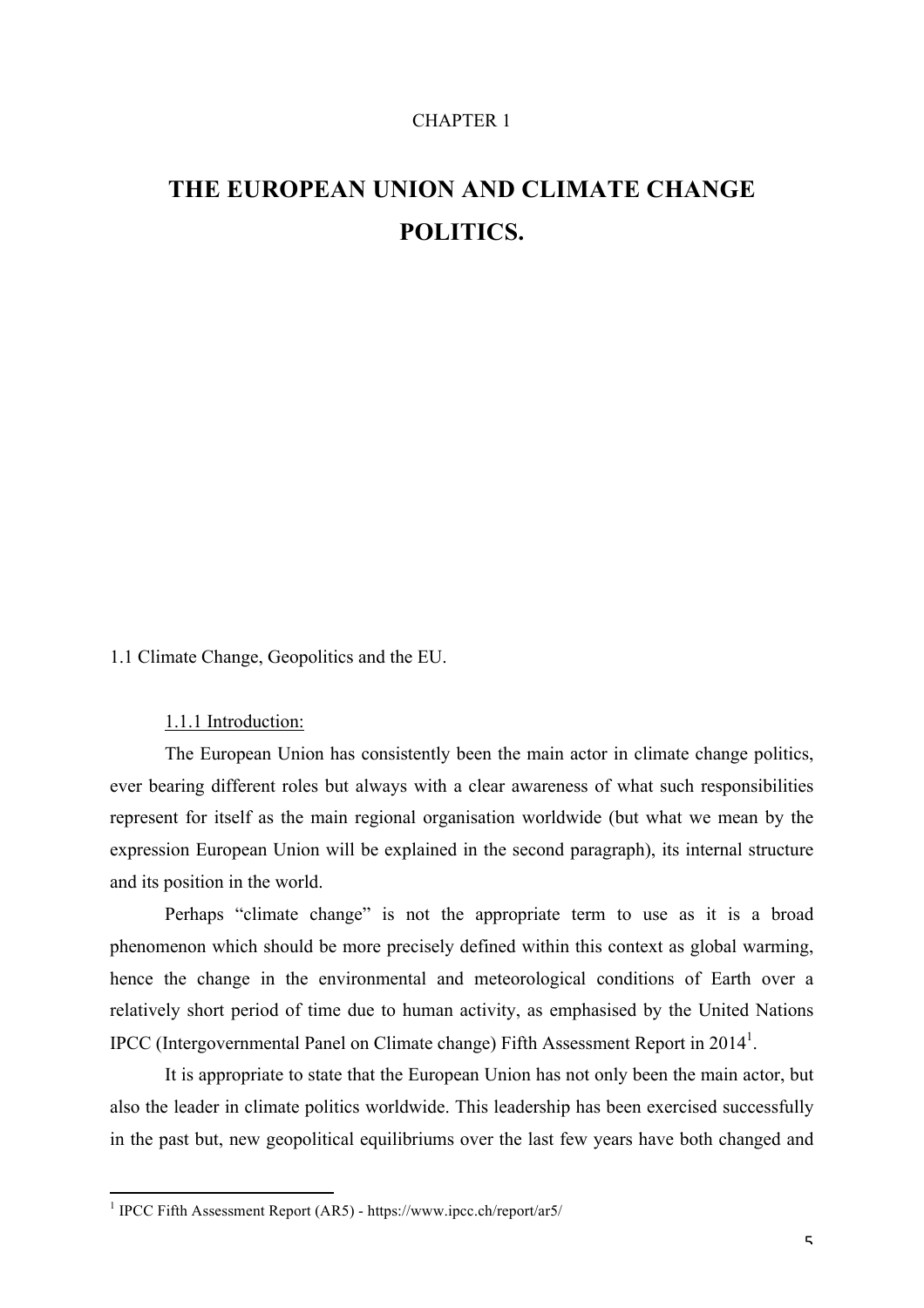mutated the same nature of the EU's authority in climate politics, to the point that it is legitimate to raise the question whether or not the European Union can still be considered to be a world leader.

It is this very enquiry which this dissertation poses as the basis of its main research question and this first chapter will focus on the reasons why the European Union tries to lead in this domain and the limits of its own actions, without which it would be more difficult to answer our final question, and therefore in this chapter we will analyse the gepolitical, political and economic reasons underpinning the EU engagement.

#### 1.1.2 The European Union and Multilateralism:

In order to better shed light on the previous point it is necessary to grasp how the EU acts on an international stage, and especially through its main political approach, essential to understanding out how it operates in the scope of climate politics, which is multilateralism.

Climate change is a transboundary issue (which goes beyond the single states action) which must be addressed according to a multilateral approach that the EU has always supported: unlike other important players in the world, such as the United States and China, the EU is not a state and does not hold the political means to cope with these relevant actors<sup>2</sup>.

This concept of multilateralism, upheld by the European Union, is characterised by two main elements, the general principle of conduct and the diffuse reciprocity: the first means that all the actors must be subjected to the same rules and the latter that in a negotiation a part can give to another in exchange for a return of the future in the future<sup>3</sup>.

Multilateralism is deemed as the most effective instrument the EU possesses for the fact that it is a civil power in a world where the hard power prevails<sup>4</sup>.

#### 1.1.3 The European Union as a Normative Power:

It is in the context of a hard power world that the European Union must face a geopolitical crisis, possibly the worst of its kind since the end of the Second Wolrd War.

Before discussing in depth the geopolitical reasons which have pushed the EU to this point, it would be necessary to clarify the concepts of normative and civil power.

 

<sup>2</sup> Aykut S.C.; Dahan A. *Gouverner le Climat: 20 ans de négotiations internationales* (Kindle Version)*,* Chapter 3, Sciences Po Les Presses, 2015

<sup>&</sup>lt;sup>3</sup> Telò M, *The Challenge of a Democracy Beyond the State in the European Union*, in Unver Noi A., Toperich S, *Challenges of the European Union and its Neighbors,* Centre for Transatlantic Relations, 2016. <sup>4</sup> Spencer Thomas, *COP21: What's in it for Europe?,* Pag. 2, IDDRI, January 2016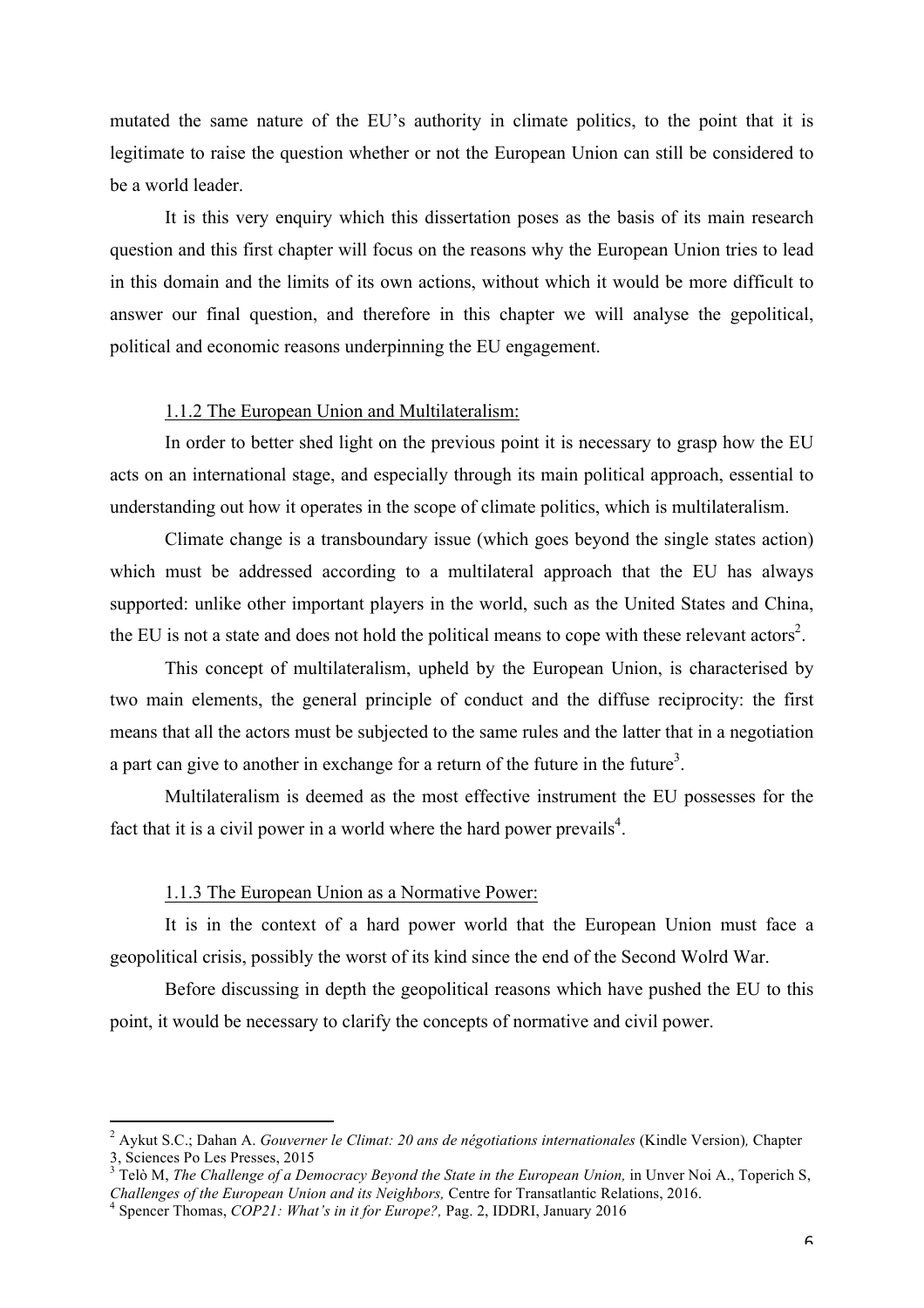As Sebastian Oberthuer hypothesises, the European Union is a civilian power not solely because it has limited means of action (neither military nor economic) but because its main instrument is the one of diplomacy as well as its ability of persuasion<sup>5</sup>.

Related to this category of civilian power to which the EU pertains to, there is the more specific category of Normative power: hence an international actor whose actions, goals and capacity of influence are based on a set of norms and values $<sup>6</sup>$ .</sup>

It is important here to stress the fact that this entity must be capable of influencing the other players<sup>7</sup>.

The ability that the EU possesses is the main feature of its kind of leadership, which is a "directional leadership", based on the persuasion $8$ .

From this theory of the European Union as a normative power it is possible to deduce some indicators through its actions in international politics; The first indicator is the aforementioned multilateralism.

Multilateralism is a functional way in which the EU can be influential within a hard power world and alongside with it there is the adhesion to the international law norms, strictly corresponding to the previous concept and to its general principle of conduct<sup>9</sup>.

The concept of the adhesion to international law is linked to the concept of sustainable development of which the EU can be considered as a leader by example (this issue will be discussed in the following chapter) and the principle of precaution $10$ .

In order to fully comprehend these three key concepts which define the EU as a normative power, we must first identify the EU's multilateral nature, the reasons why it supports it, as well as the geopolitical context upon which it acts.

#### 1.1.4 The Need For a Decarbonisation of the Economy:

The fight against climate change is a risk a worldwide but it can represent an opportunity for the European Union, for geopolitical, political and economic reasons.

From an economic standpoint it is clear that a decarbonisation of the world economy would benefit the EU for several motives.

 <sup>5</sup> Oberthür S., *The role of the EU in global environmental and climate governance*, Pag. 3, in Telo' M., The European Union and Global Governance, Ashgate, 2009<br>
<sup>6</sup> Telò M., *Europe: A Civilian Power? European Union*, *Global Governance*, World Order, 2006<br>
<sup>7</sup> Van Schaik, Louise G., *Explaining EU activism and impact in Global* 

*interest-driven actor*, Pag. 171, JCMS Journal of Common Market Studies, January 2012.<br><sup>8</sup> Aykut S.C.; Dahan A. *Gouverner le Climat: 20 ans de négotiations internationales* (Kindle Version), Chapter

<sup>5,</sup> Sciences Po Les Presses, 2015

<sup>9</sup> Van Schaik, Louise G., *Explaining EU activism and impact in Global Climate Politics: is the Union a norm-or interest-driven actor*, pag. 173, JCMS Journal of Common Market Studies, January 2012.<br><sup>10</sup> Ibidem, pag. 170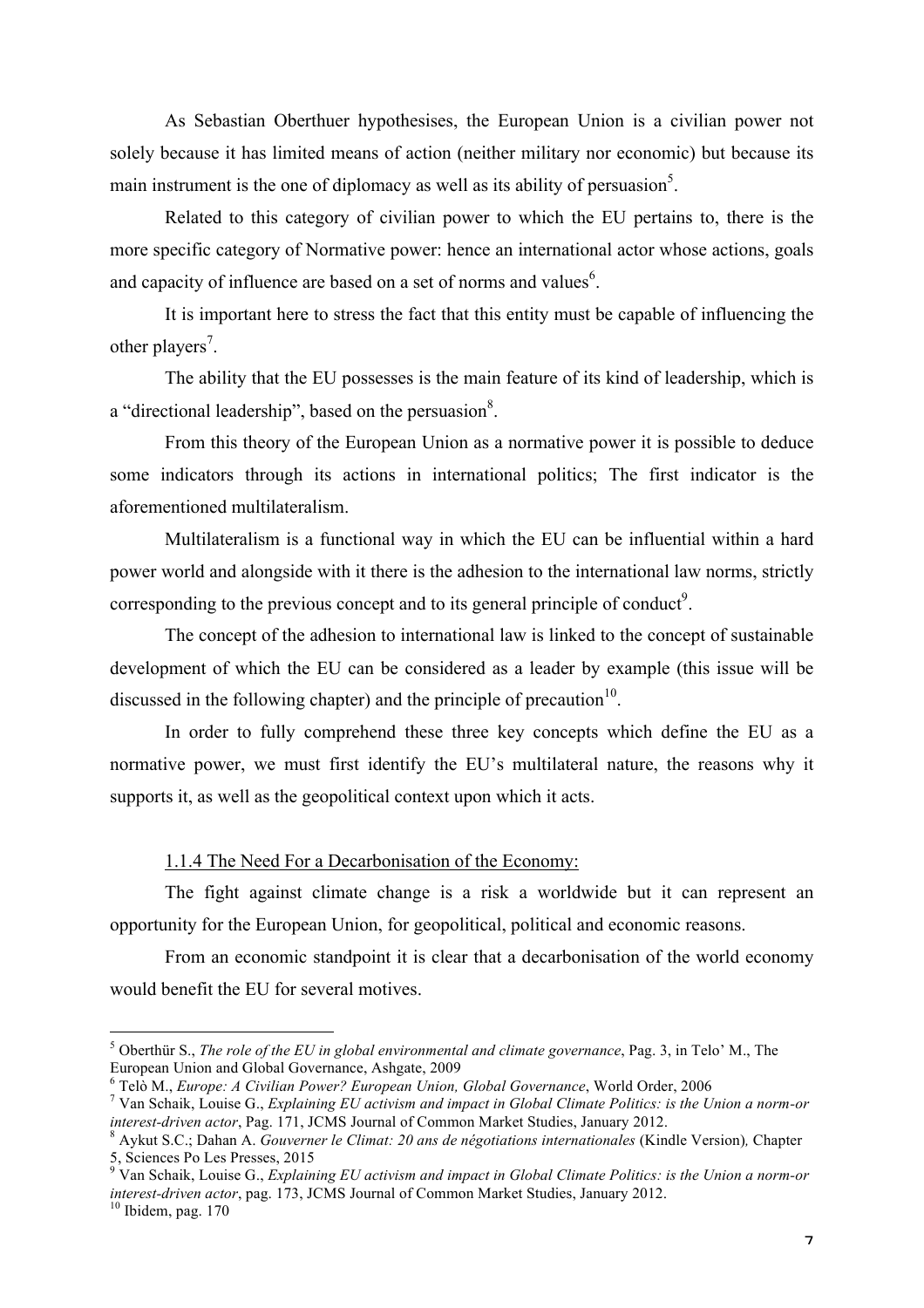The first motive is the absence of fossil resources in the member states of the European Union: these countries rely on exports of oil, coal and natural gas, especially from Middle East and Russia.

The most recent data of the European Commission claims that the 53% of the consumption of energy in the EU is imported, costing each day 1 billion euros per day<sup>11</sup>.

The same data also claims that energy imports amount to 20% of the European Union's total imports, and a further break down of this data reveals that 90% of oil is imported, in addition to 66% of natural gas and 42% of  $coal<sup>12</sup>$ .

It is clear from these numbers that the energetic policy of the EU depends on fossil fuels imports, an issue which worsened in 2014 with the beginning of the Ukrainian crisis and the souring of the diplomatic relations between the EU and Russia.

With the Ukrainian crisis the need for decarbonisation, a stop on imports dependency and a transition to renewable sources became even more concrete as a future fallout of Euro-Russian relations could have sparked a real necessity of energetic autonomy<sup>13</sup>.

Abandoning fossil fuels would also have also huge security implications: relying on renewable sources instead of fossil fuels, as already mentioned, would end the European political dependency on Russia by weakening Putin's strongest "bargaining power" who can exploit the energetic issue as a means to put pressure, blackmail or threaten at will<sup>14</sup>.

#### 1.1.5 Climate Change And Security Issues:

Climate change is also strictly related to the possible (and current) refugee crises: altering the conditions of earth in contiguous regions of the world with Europe could trigger in recent times a "refugees" emergency.

In places such as Northern Africa or the Middle East people could be forced to leave because of the increase of desertification and the consequent shortage of water, or equally because of the worsening of meteorological phenomena<sup>15</sup>.

Furthermore, climate change would not only trigger a "climate refugees" crisis, but it could also affect peace in parts of the world where the economy and the territory can be harmed, such as Africa, Asia and Southern America

<sup>&</sup>lt;sup>11</sup> European Commission, Energy, *Imports and secure supplies*, https://ec.europa.eu/energy/en/topics/imports-<sup>12</sup> Ibidem<br><sup>12</sup> Ibidem<br><sup>13</sup> Oberthür S., *Where to go from Paris? The European Union in climate geopolitics*, Pag. 10, 23 May 2016.<br><sup>14</sup> Van Schaik, Louise G., *Explaining EU activism and impact in Global Climate Politics* 

*or interest-driven actor*, pag. 176, JCMS Journal of Common Market Studies, January 2012<br><sup>15</sup> Ibidem, pag. 177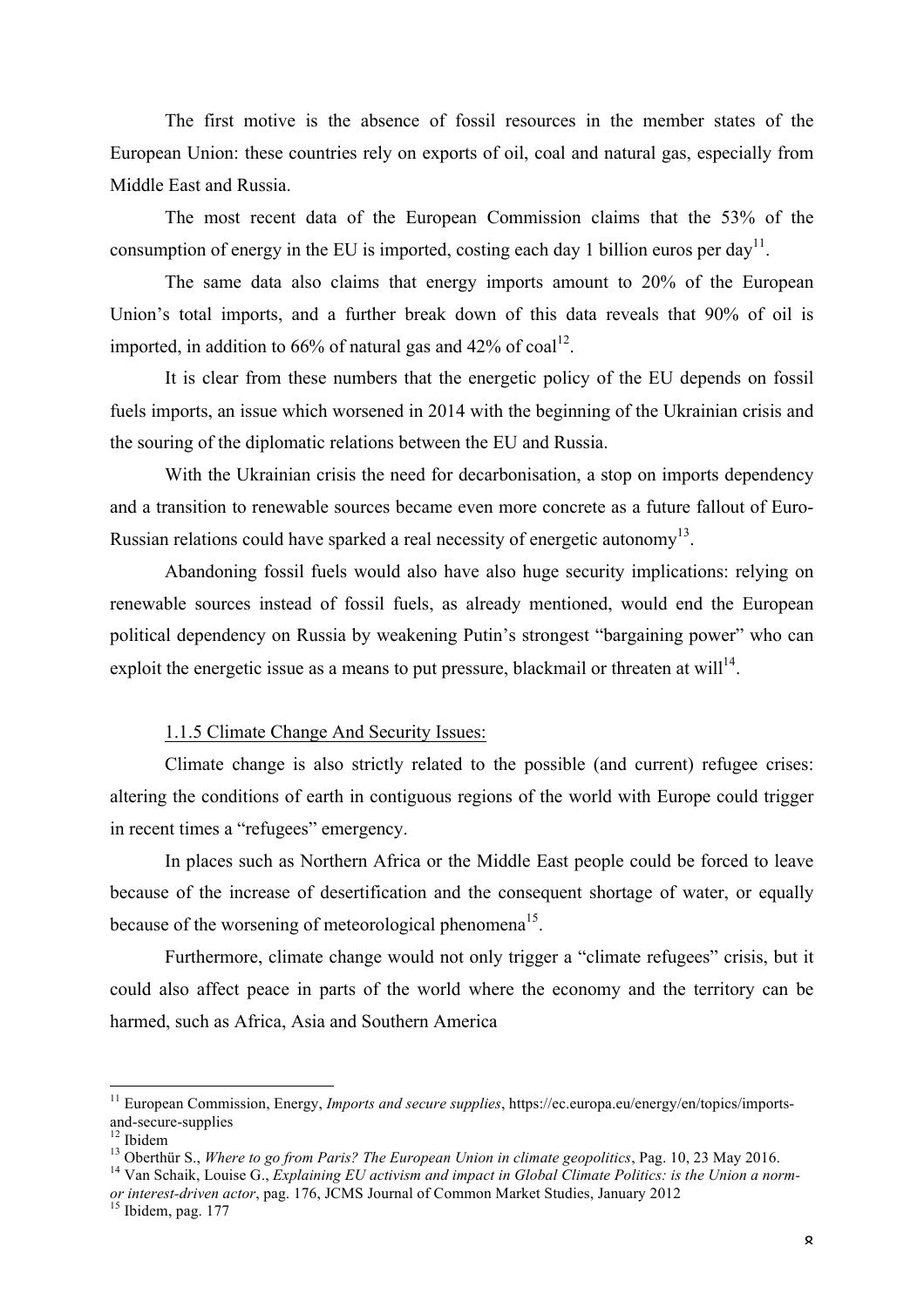The shortage of water for instance, in the Middle East, could cause conflicts over control of water supplies<sup>16</sup>.

A hypothesis has been formulated that the deep drought which occurred in Syria during the period 2007-2010 was one of the cause of the civil war (because of its economic repercussions) $^{17}$ .

#### 1.1.6 Climate Change As A Chance To Prevail In A Hard Politics World:

Two other considerable facts have altered the geopolitical sphere in the last years and which have increased the need for the EU to take a multilateral approach: the first thing is the change in attitude of the USA under Barack Obama<sup>18</sup>.

After the Bush era, and the complete abandon of any environmental policies by the United States (especially after the refusal of the Bush administration to ratify the Kyoto protocol<sup>19</sup>) and also following the failure of Copenhagen, the USA decided to commit to a new multilateral strategy based on working with the other partners to find an agreement on the issue of climate change.

This move of the Obama presidency was significant for the EU, implying that if it had not achieved anything, the United States probably would have, and that would have meant a further loss of influence of the European Union at a global level.

The other fact is the growing economic and political importance of China, the first country in the world for share of emissions: China and the United States do not represent the two poles of a bipolar world, because China has no aspirations to establish a political influence, unlike Russia, even if in the last years the role of the first increased with all its economic weight and its geopolitical influence $2<sup>0</sup>$ .

An EU failure in addressing multilaterally the issue of climate change could bring it to be side-lined and lose its normative power to the dual benefit of the USA and China (which has recently shown the will to lead in the climate change fight<sup>21</sup>), which was the exact occurence during the Copenhagen conference<sup>22</sup>.

 <sup>16</sup> Gemenne F., *Géopolitique du climat: négociations, stratégies, impacts* (Kindle Version), Chapter 2, Nouvelle Ed, Paris, 2015.<br><sup>17</sup> Gemenne F., *Géopolitique du climat: négociations, stratégies, impacts, Chapter 4, Nouvelle Ed, Paris, 2015.* 

<sup>&</sup>lt;sup>18</sup> Oberthür S., *Where to go from Paris? The European Union in climate geopolitics*, Pag. 2, 23 May 2016.<br><sup>19</sup> Gemenne F., *Géopolitique du climat: négociations, stratégies, impacts*, Chapter 4, Nouvelle Ed, Paris, 2015

January 2017

<sup>22</sup> Aykut S.C.; Dahan A. *Gouverner le Climat: 20 ans de négotiations internationales,* Chapter 7, Sciences Po Les Presses.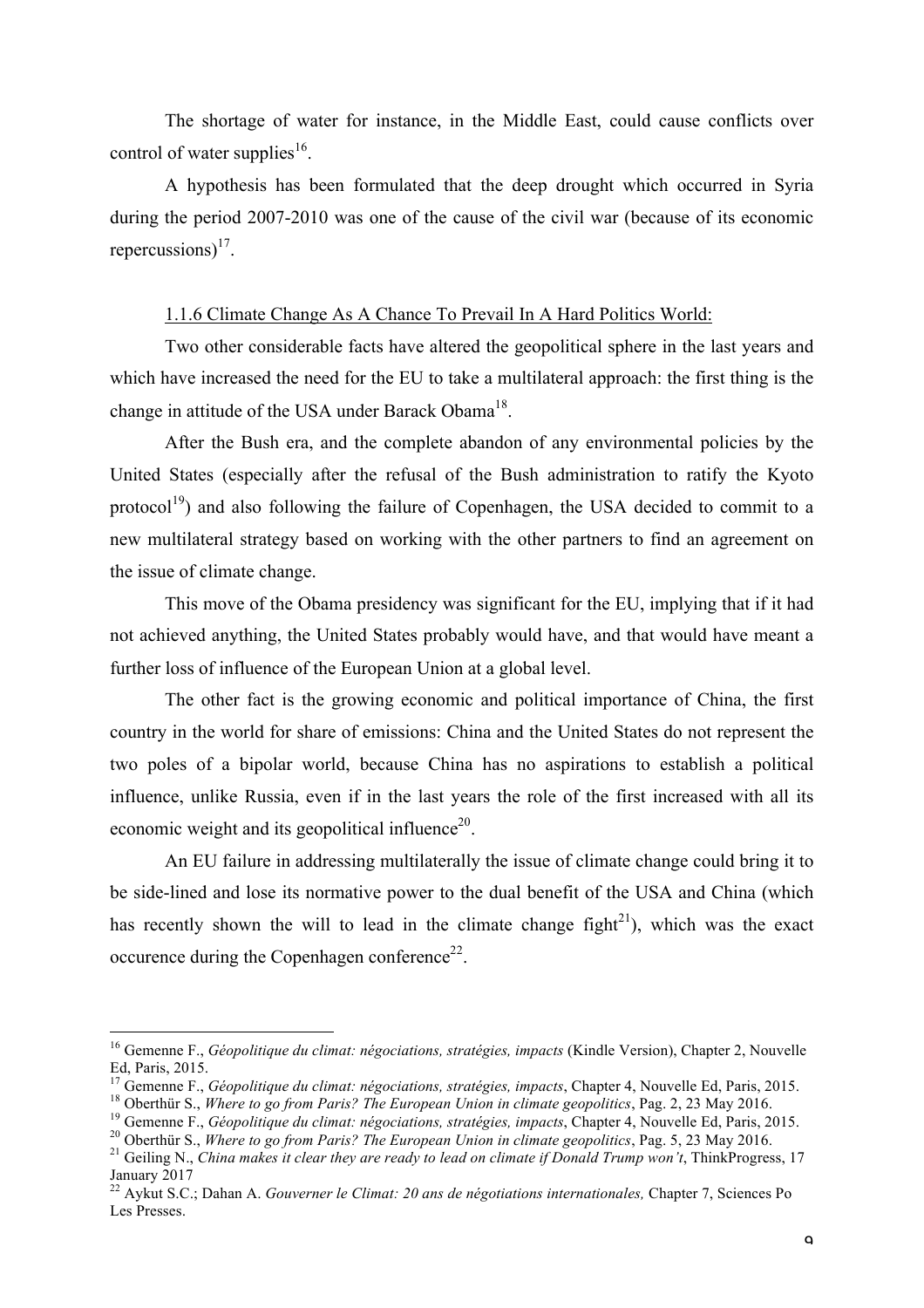Proving a certain leadership before the eyes of the two main world hard powers would denote being an influential player.

To sum up this point, the European Union is not a hard power actor, but a soft power, a normative actor with limited means.

The only way it can play at a global level is to use diplomatic tools, the most effective one being multilateralism, which can be exercised adeptly by the EU in the scope of climate change and environment.

Being able to show competent leadership in such a crucial issue would signify not being marginalised by hard power actors.

This is the international dimension of the EU which must not overshadow the internal dimension, because the European Union is not a federal state and at the same time nor is it an international organisation, but the most advanced existing regional integration project.

As mentioned previously, the recent crises have weakened the European integration, concerning also directly the fields of environment and climate change.

#### 1.1.7 Climate Politics As A Factor Of Integration:

The recent troubles the European Union has been faced with have unleashed a wave of populism and Euroscepticism, threatening the existence of this regional organisation and its developments.

The progress of far-right Eurosceptic parties poses not only a danger to the European integration but also to an effective struggle against climate change, as these movements are sometimes climate change deniers $^{23}$ .

Remaining an influential player in climate change politics means for the European Union a fight against the political forces which push for a disintegration of the European project.

For example, the main political party which supported the exit of the United Kingdom from the European Union (the most significant event affecting the European integration since the Treaty of Rome), the UKIP (United Kingdom Independence Party) has a climate change denier political platform, which is also the case as with other political Eurosceptic parties such as the Polish Law and Justice party  $24$ .

<sup>&</sup>lt;sup>23</sup> Oberthür S., *Where to go from Paris? The European Union in climate geopolitics*, Pag. 9, 23 May 2016.<br><sup>24</sup> Aykut S.C.; Dahan A. *Gouverner le Climat: 20 ans de négotiations internationales* (Kindle Version), Chapter

<sup>10,</sup> Sciences Po Les Presses, 2015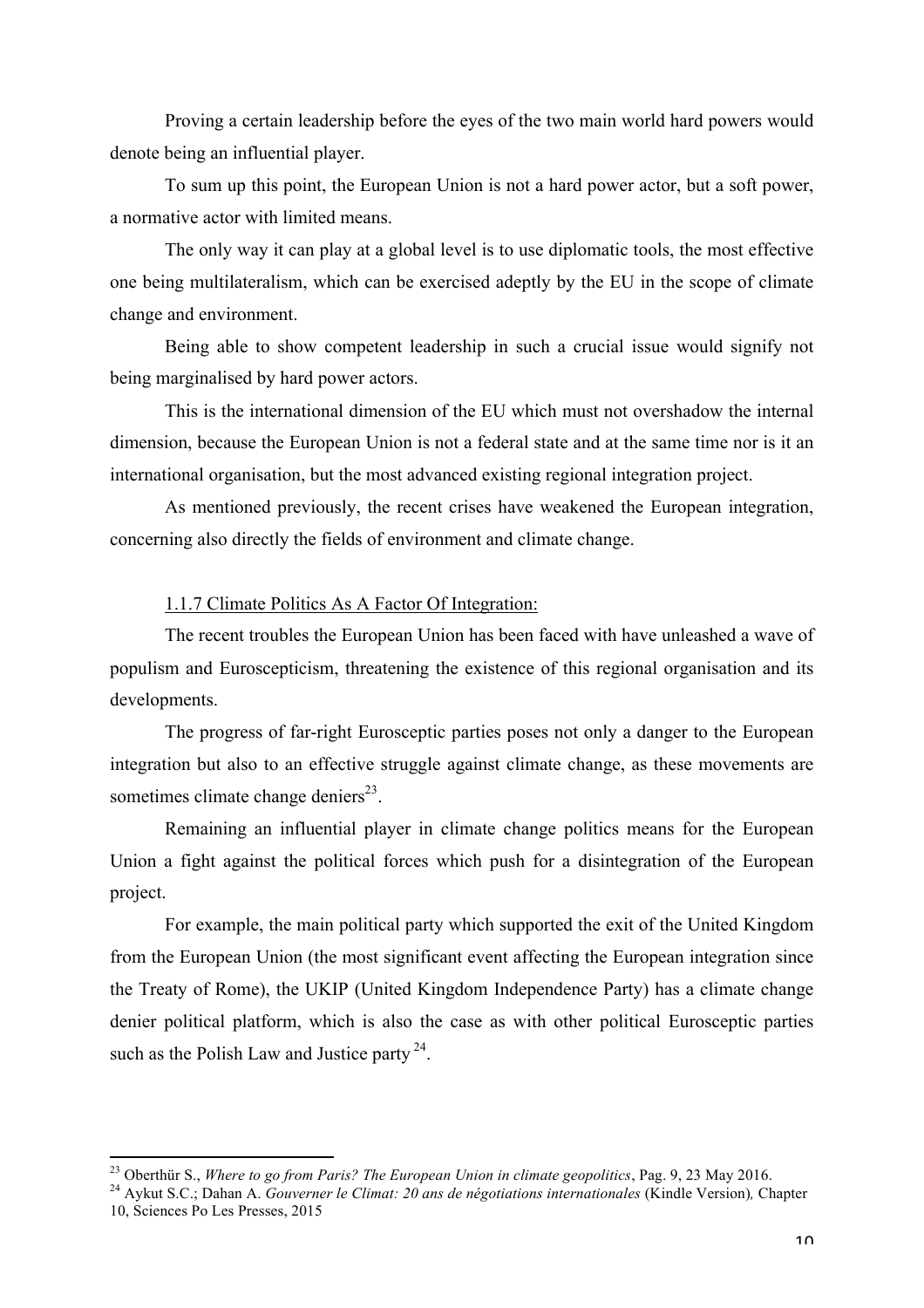Climate change and environmental policy not only embodies a factor of global relevance, but also emerges as a considerable instrument of integration, especially in the recent years of interruption.

But before focusing on the concept of integration, it is vital to highlight another important concept of the European construction, which is the so-called democratic deficit, an accusation that has been made towards the EU since the  $1990s^{25}$ .

The democratic deficit is strictly linked to the notion of input legitimacy, hence the origin of legitimacy in the first place. One way to curb the lack of this it is to strengthen the so-called "output legitimacy", meaning the goals which are met. Climate change and environmental policies represent an opportunity for this, because reaching relevant and shared results boosts the legitimacy of EU action in spite of the apparent, and sometimes contested, democratic deficit.<sup>26</sup>.

This is linked of course to the aforementioned structural nature of the European Union, which is not a state and consequently does not possess the political means states hold to legitimise their political choices<sup>27</sup>.

Regardless of Brexit, the European Union has suffered several blows in recent years, the main one being the rejection of the project of the European constitution treaty by the French and Dutch parliaments: this event was a rejection of an attempt to federalise the European Union according to the Spinelli and Hamiltonian model<sup>28</sup>.

Climate change is a concrete matter, it does not concern institutions or treaties.

The will to lead in this issue indicates that the European Union has abandoned (at least for the time being) the federalist project and has returned to its successful functionalist approach, the so-called Jean Monnet method $2^9$ .

Functionalism appears to be the only way that the European Union can advance in its integration project, also because in this scope states experience as a shared sovereignty<sup>30</sup>.

This is to some extent a contradictory aspect; thus far it has been claimed that the European Union supports a multilateral approach to geopolitics, and that the internal structure of the EU reflects this multilateral attitude, at least *de iure.*

 <sup>25</sup> Aykut S.C.; Dahan A. *Gouverner le Climat: 20 ans de négotiations internationales* (Kindle Version)*,* Chapter 10, Sciences Po Les Presses, 2015<br><sup>26</sup> Ibidem, Chapter 5<br><sup>27</sup> Ibidem, Chapter 5<br><sup>28</sup> Van Schaik, Louise G., *Explaining EU activism and impact in Global Climate Politics: is the Union a norm-*

or interest-driven actor, Pag. 177, JCMS Journal of Common Market Studies, January 2012.<br><sup>29</sup> Ibidem, Pag. 177<br><sup>30</sup> Berionni Berna E., *L'integrazione nella politica ambientale e contro il cambiamento climatico*, in Telo'

L'integrazione regionale dell'Unione europea, Mondo e tendenze, Atlante Geopolitico Treccani 2015, Istituto dell' Enciclopedia TRECCANI.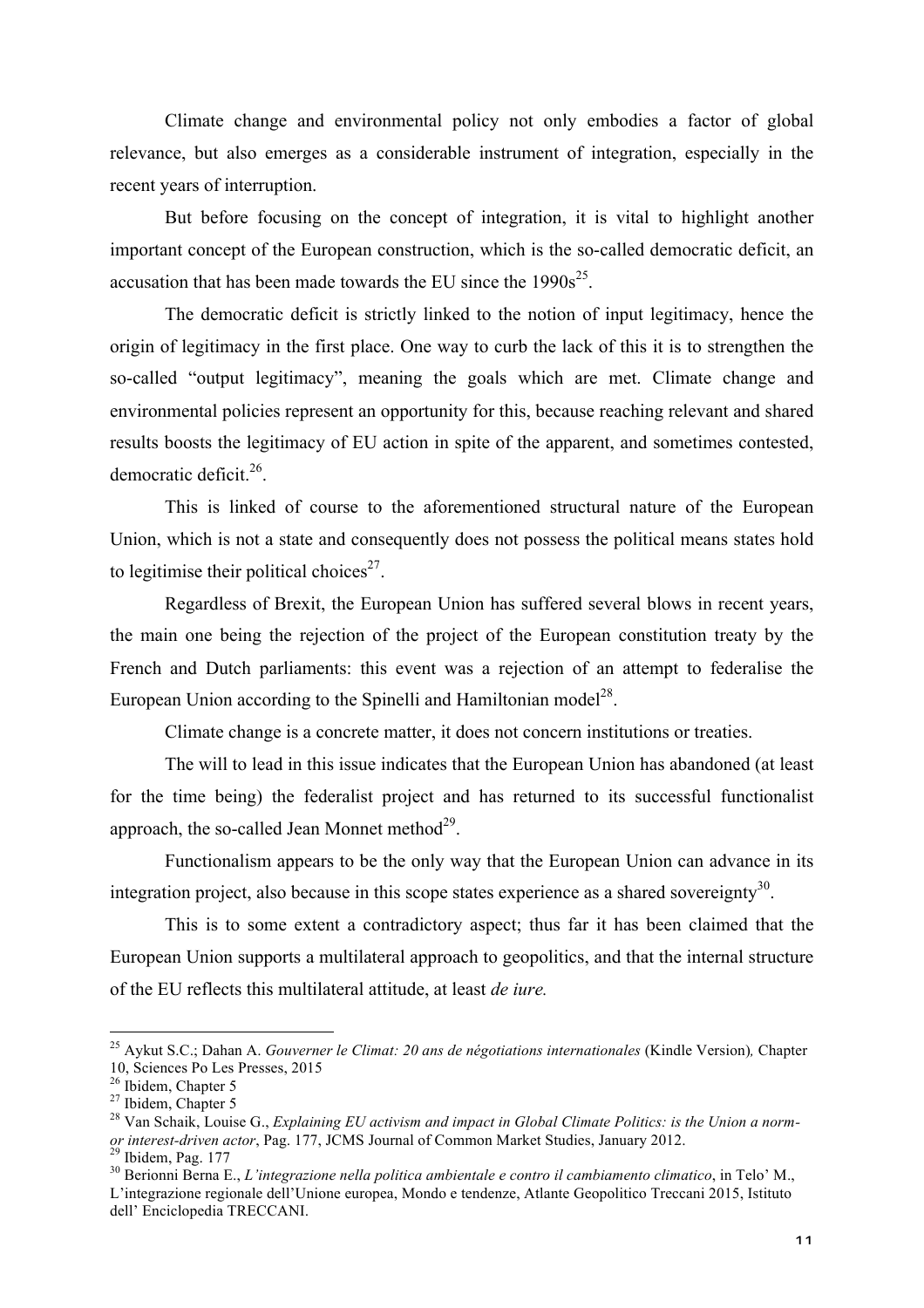*De Facto* in the last years after the burst of the financial crisis, because of the asymmetries between states as there have been some with strongest economies (Germany, Netherlands, Scandinavian countries) and others which suffer the most (Spain, Portugal, Greece, Italy, Ireland) the political weight of the former countries have increased, especially within the intergovernmental institutions of the European Union (European Council and Council of Ministers $)^{31}$ .

This European attitude towards environment and climate change have been shaped in the years by some states, especially by Germany the Netherlands and Sweden (policymakers in this domain) which have influenced this process through their own internal legislations which have always been the most advanced in the European Union<sup>32</sup>.

These countries have exercised a certain "leadership by example" as Edoardo Berionni affirms, shaping the European legislation on this issue and consequently conditioning the other member states to adopt  $it^{33}$ .

This process of "mimetic isomorphism" and reciprocal influence between states and the Union itself can be defined as an "Europeanisation" of environmental policy<sup>34</sup>.

The Europeanisation of this kind of policy is undoubtedly a remarkable factor of integration: before the enlargement to incorporate the Eastern European countries and the growing opposition from these new member states, the environmental policies were highly consensual<sup>35</sup> and did not face oppositions, but they were more absorbed or in the worst case transformed or accommodated according to each member state's own national legislations<sup>36</sup>.

These discrepancies prove that environmental policy in the EU is shaped and influenced by some main actors and policy makers, but at the same time that this does not necessarily reflect the will of them because of the internal hurdles of the other member states.

This method confirms the multilateral nature of the European Union, despite the facts that some member states can be more influential than others owing to their economic standing $37$ .

<sup>&</sup>lt;sup>31</sup> Telò M, *The Challenge of a Democracy Beyond the State in the European Union*, in Unver Noi A., Toperich S. Challenges of the European Union and its Neighbors. Centre for Transatlantic Relations, 2016.

<sup>&</sup>lt;sup>32</sup> Jordan A., Liefferink D., Fairbrass J., *The Europeanization of national environmental policy: A comparative analysis, in Barry J., Europe, Globalization and Sustainable Development, Routledge Research, 2004.* 

 $33$  Berionni Berna E., The European Union's laboratory for sustainable development in the time of globalization and regionalization, Pag. 37, LUISS Guido Carli, 2016<br><sup>34</sup> Berionni Berna E., *L'integrazione nella politica ambientale e contro il cambiamento climatico*, in Telo' M.,

L'integrazione regionale dell'Unione europea, Mondo e tendenze, Atlante Geopolitico Treccani 2015, Istituto dell' Enciclopedia TRECCANI.<br><sup>35</sup> Ibidem

<sup>&</sup>lt;sup>36</sup> Jordan A., Liefferink D., Fairbrass J., *The Europeanization of national environmental policy: A comparative analysis*, in Barry J., Europe, Globalization and Sustainable Development , Routledge Research, 2004.<br><sup>37</sup> Ibidem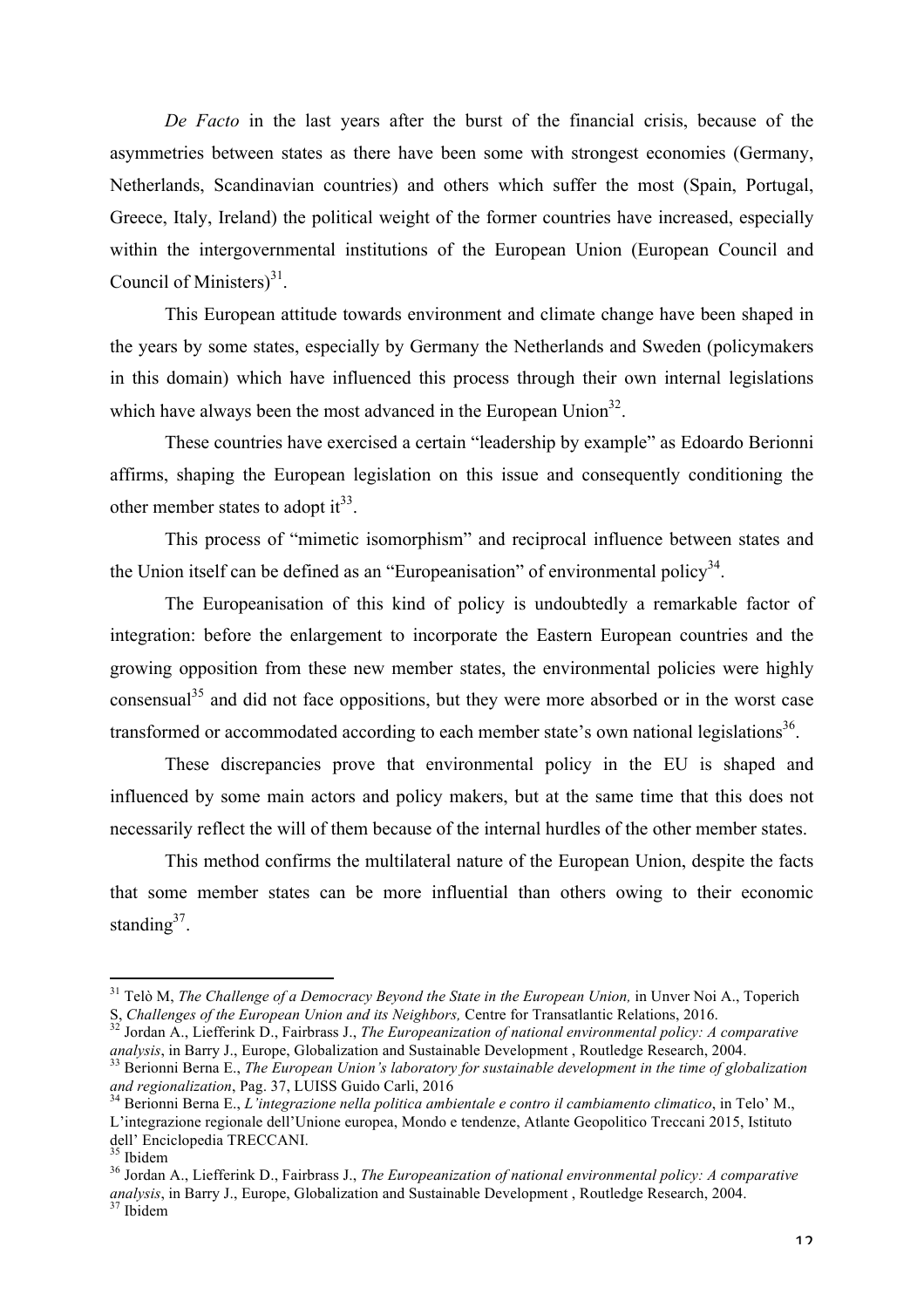It is within the field of the environment that the European integration has developed according to a supranational approach, confirming the thesis that the environmental policy is a functionalist policy, able to elevate the progress of the European Union<sup>38</sup>.

Based off of the previous explanations it can be hypothesised that climate change and environmental politics could represent an opportunity for the EU to relaunch the Jean Monnet method, go further with the political integration and develop the supranational aspect of the European institutions $39$ .

The European Union is committed to climate change and environmental politics, on the one hand on account of its support for multilateralism worldwide based on its will to remain a relevant player, and on the other hand for internal reasons, as environmental politics has revitalised European integration through both the functionalist method and the reinforcement of supranationalism.

#### 1.1.8 The Fight Against Climate Change as an Economic Opportunity for the EU:

 Another important reason underpinning the EU's commitment to the environment, links to both the international sphere and the internal one: it is the EU's role as an economic actor, which is part of what Jurgen Habermas claims to be the "internal foreign policy" of the EU.

The European Union's position as the biggest market in the world<sup>40</sup>, allows it to exercise a "global governance", hence going beyond the European borders and the jurisdiction of the EU legislation to exert its influence in several issues<sup>41</sup>.

The status of being the largest world market gives the EU a consistent bargaining appeal to other states such as China and India<sup>42</sup>. The EU can impose a conditional trade establishing certain standards and regulations as André Sapir claims (concerning the environment for instance) which must be complied with in order for access to its market to be granted $43$ .

 <sup>38</sup> Berionni Berna E., *L'integrazione nella politica ambientale e contro il cambiamento climatico*, in Telo' M., L'integrazione regionale dell'Unione europea, Mondo e tendenze, Atlante Geopolitico Treccani 2015, Istituto dell' Enciclopedia TRECCANI.

<sup>39</sup> Berionni Berna E., L'integrazione nella politica ambientale e contro il cambiamento climatico, in Telo' M., L'integrazione regionale dell'Unione europea, Mondo e tendenze, Atlante Geopolitico Treccani 2015, Istituto dell' Enciclopedia TRECCANI<br><sup>40</sup> Spencer Thomas, *COP21: What's in it for Europe?*, Pag. 3, IDDRI., January 2016

<sup>&</sup>lt;sup>41</sup> Lavenex S., & Schimmelfennig F., *EU rules beyond EU borders: theorizing external governance in European politics*, Journal of European Public Policy, 14 August 2009.<br><sup>42</sup> Spencer Thomas, *COP21: What's in it for Europe?*, Pag. 2, IDDRI, January 2016 43 Telò M., *The European Union and Global Governance*, 2008.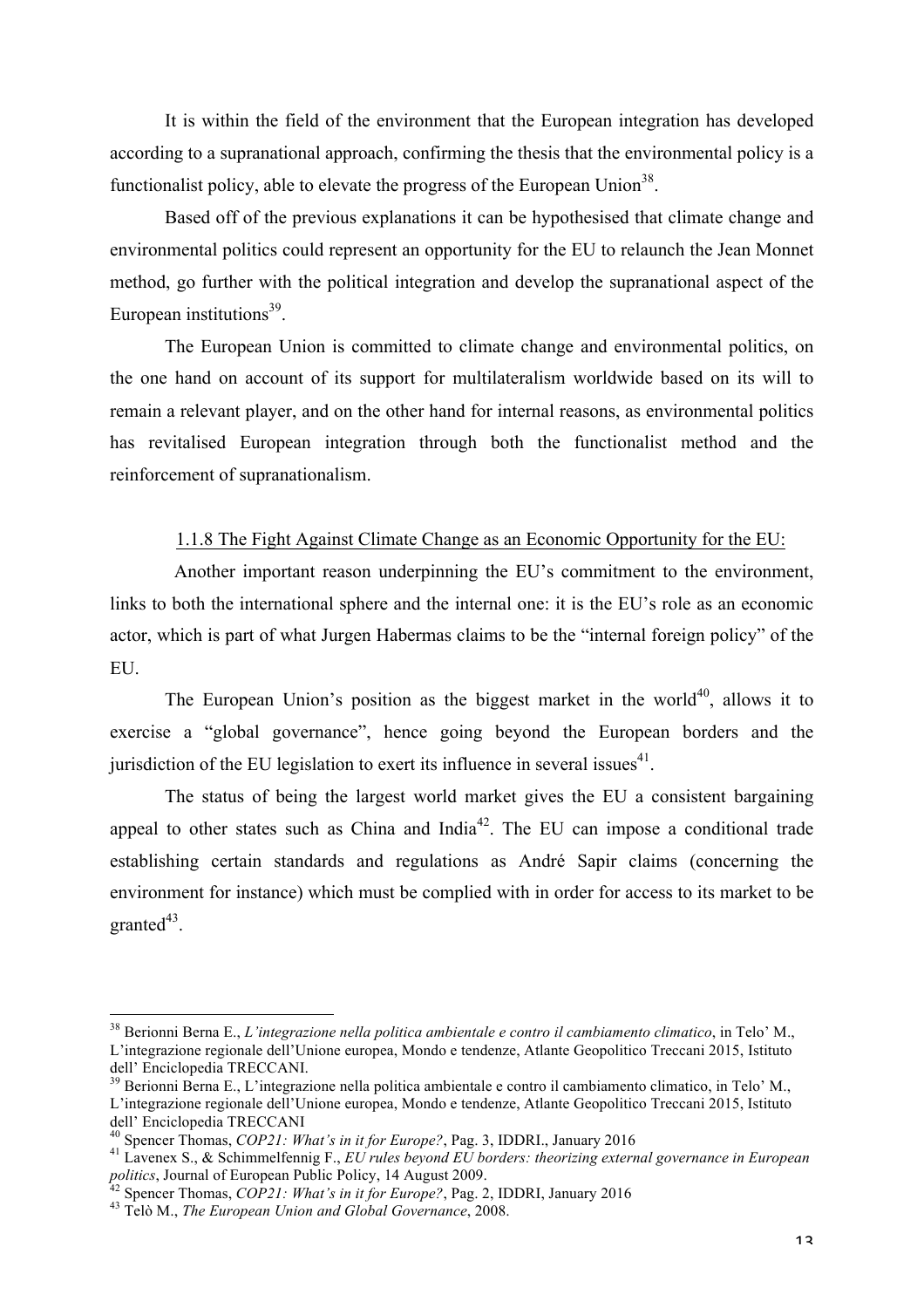The rules established by the European Union are applied indirectly to other parts of the world, and this capacity to influence is part of the normative nature of this organisation: it is for this reason the European Union has been rightly defined as a global regulator  $44$ .

Its status as the largest market in the world renders the EU an attractive economic subject for countries such as China, those with an enormous economic power, but high levels of emissions, which would need to abide by the market's rules should they wish to be a part of it.

But this is not the only factor which renders tempting the European market to other Extra-European countries: the European Union is one of the world's leaders in technological  $innovation<sup>45</sup>$ .

To give an emblematic example, China is the country with the greatest number of rare earth elements such as lithium (essential for the photovoltaic industry), to the point that it can almost be considered as a monopolist of them $46$ .

What China lacks however is the technology to exploit these resources, while the European Union possessed the highest number of patents in the field of sustainable energy sources in the years 2007 to  $2009^{47}$ .

A breakdown of the data it results that in the top 10 countries holding these patents there were Germany, France, the United Kingdom, Italy and the Netherlands, amounting to the 32% of the world production<sup>48</sup>.

This data moreover corroborates also with the thesis that the European Union is interested to a decarbonisation of the world economy for economic reasons and that it pushes for an environmental and climate change policy in order to achieve this goal, according to a rational choice and, to some extent, realist interpretation.

Furthermore, the European Union can exercise a concrete leadership by example through its share and reduction of emissions and its carbon market, the ETS (Emission Trading Scheme, which will be discussed in the following paragraph).

To give an example: the European Union set itself a goal to reduce by 20% its greenhouse gas emissions from a base year 1990 to 2014, and according to a report of the European Environment Agency (EEA), the reduction has been by  $23\%^{49}$ .

 <sup>44</sup> Young A.R., *The European Union as a Global Regulator? Context and Comparison*, Journal of European Public Policy: Volume 22, N. 9, 2015.<br><sup>45</sup> Spencer Thomas, *COP21: What's in it for Europe?*, Pag. 3, IDDRI, January 2016

<sup>&</sup>lt;sup>46</sup> Simmons L., *Rare-Earth Market: by monopolizing the mining of rare-earth metals, China could dictate the future of high-tech, Foreign Policy, July 12 2016.* 

<sup>&</sup>lt;sup>47</sup> Spencer Thomas, *COP21*: *What's in it for Europe?*, Pag. 3, IDDRI, January 2016<br><sup>48</sup> Glachant M., *Greening Global Value Chains: Innovation and the International Diffusion of Technologies and Knowledge*, Annual Green Growth Knowledge Platform (Ggkp) Conference, Paris, 4-5 April 2013.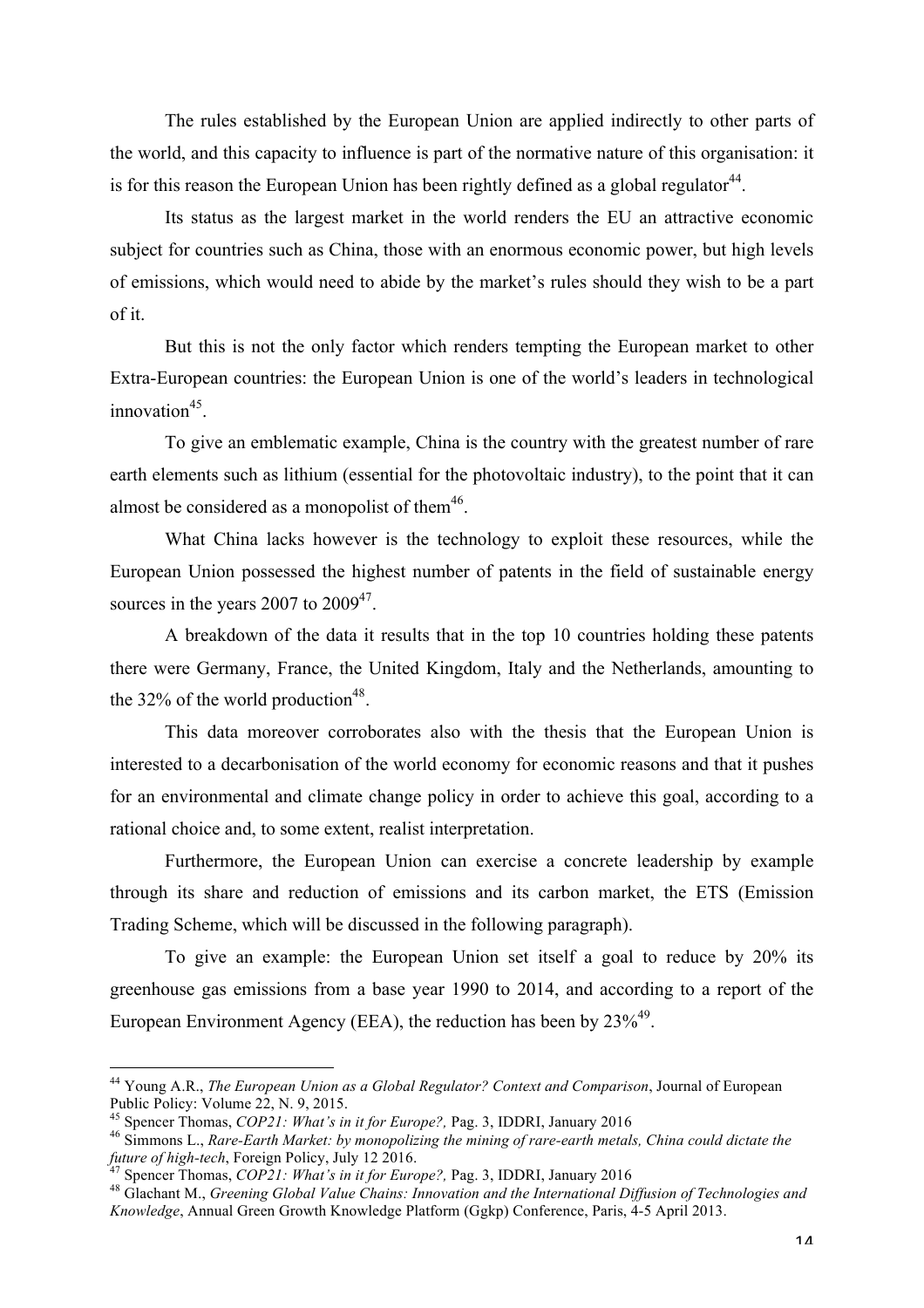#### 1.1.9 The Fight Against Climate Change as a Factor of Survival for the EU:

Climate change poses a huge threat to the European Union because its effects can harm deeply some regions, their environments, their economies and their populations.

A rise of temperatures would hit the Mediterranean regions (even because it would be more considerable than in the other regions) increasing the desertification of the soil and therefore harming the crops and the vegetation<sup>50</sup>.

The Northern and Atlantic regions would suffer the sea levels rising and an increase in floods due to an increase of precipitations, while in the alpine regions the glaciers could melt, posing a threat to the biodiversity<sup>51</sup>.

Central Europe would be also hit by an increase of heatwaves which can destroy and reduce the forests and the vegetation and therefore the biodiversity<sup>52</sup>.

This overview shows how global warming constitutes for the European Union a very high cost from several points of view, above all economic, but also human because its effects can harm seriously the population.

#### 1.1.10 Conclusions:

The research question of this paper was whether the European Union has re-found its role of leader in the fight against climate change, but before it was necessary to clarify why it aims to be a leader in this domain, and this chapter has explained the current reasons: above all because climate change and environment are an issue of soft global politics, therefore the European Union, which is a civilian and normative power, can act with the adequate means and at the same time it can play a relevant role in a hard politics world.

Other reasons are related to the sectors of energy and security: being leader in the fight against climate change means pave the way for the abandonment of fossil fuels and therefore the end of economic dependency from hostile countries such as Russia or the Gulf Monarchies, and at the same time fighting climate change is also a matter of conflict prevention because it can trigger conflicts and refugee crises on the other shore of the Mediterranean which would affect the European Union itself.

<sup>&</sup>lt;sup>49</sup> Climate Change: the EU shows leadership ahead of Paris with 23% emissions cut, European Environment Agency, 19 October 2016 http://www.eea.europa.eu/media/newsreleases/climate-change-eu-shows-leadership<br><sup>50</sup> European Environment Agency - *Climate change impacts and adaptation*, 18 February 2015

https://www.eea.europa.eu/soer-2015/europe/climate-change-impacts-and-adaptation <sup>51</sup> Ibidem 52 Ibidem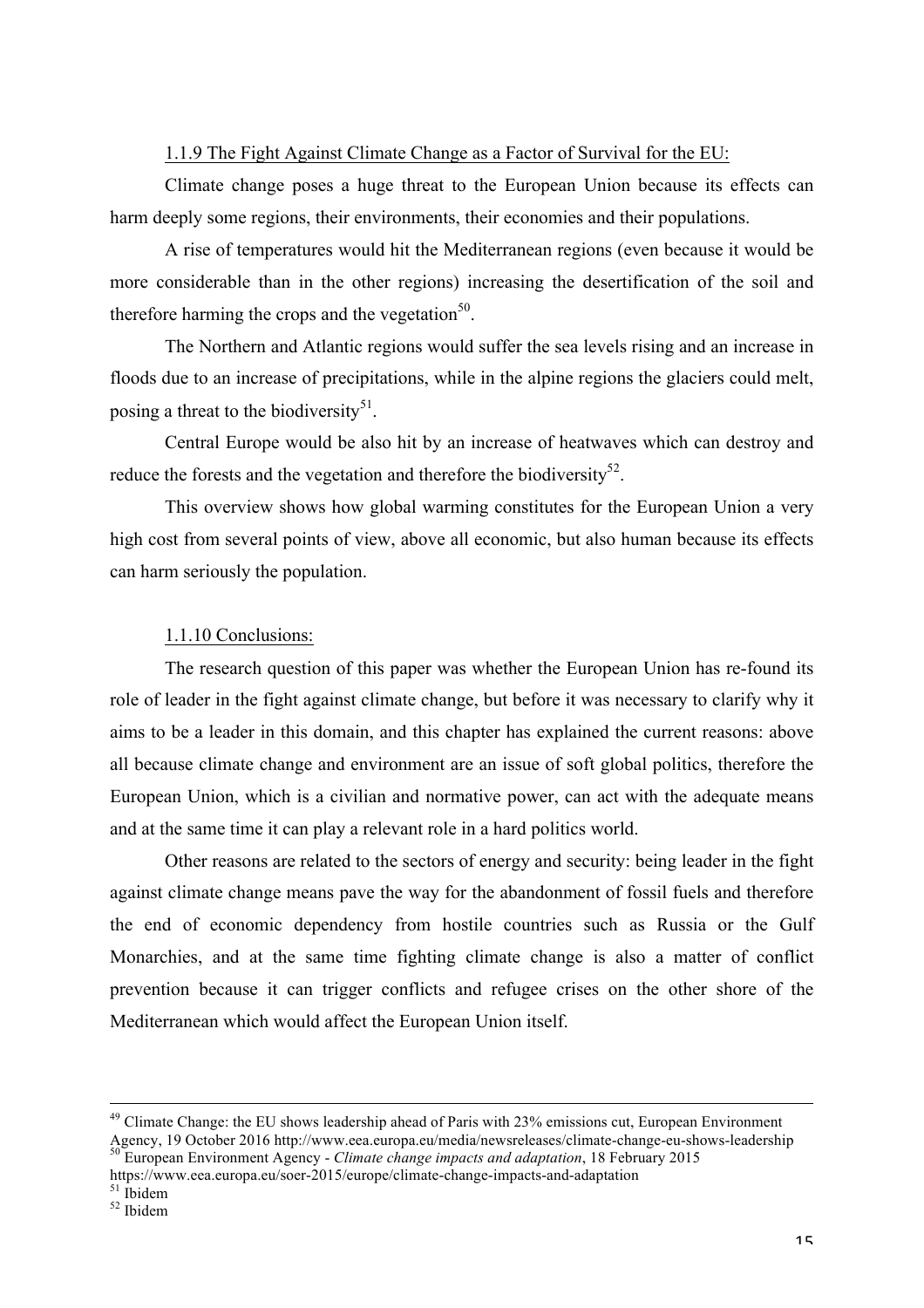The fight against climate change represents also a factor to relaunch the European integration in this moment, therefore leading worldwide would mean showing the effectiveness of the European project and at the same time pushing for renewable sources would boost the EU economy.

The last reason why the European Union needs to be a leader in climate change is because it would be deeply hit by climate change.

Before analysing the EU leadership in action and therefore how it went lost and eventually re-found after Paris, it is necessary to see previously the reasons behind this leadership: being a stronger and more integrated Union with a stronger voice in the world, autonomous from an economic point of view, and safer from its effects from an internal and external point of view<sup>53</sup>.

 <sup>53</sup> Aykut S.C.; Dahan A. *Gouverner le Climat: 20 ans de négotiations internationales* (Kindle Version)*,* Chapter 5, Sciences Po Les Presses, 2015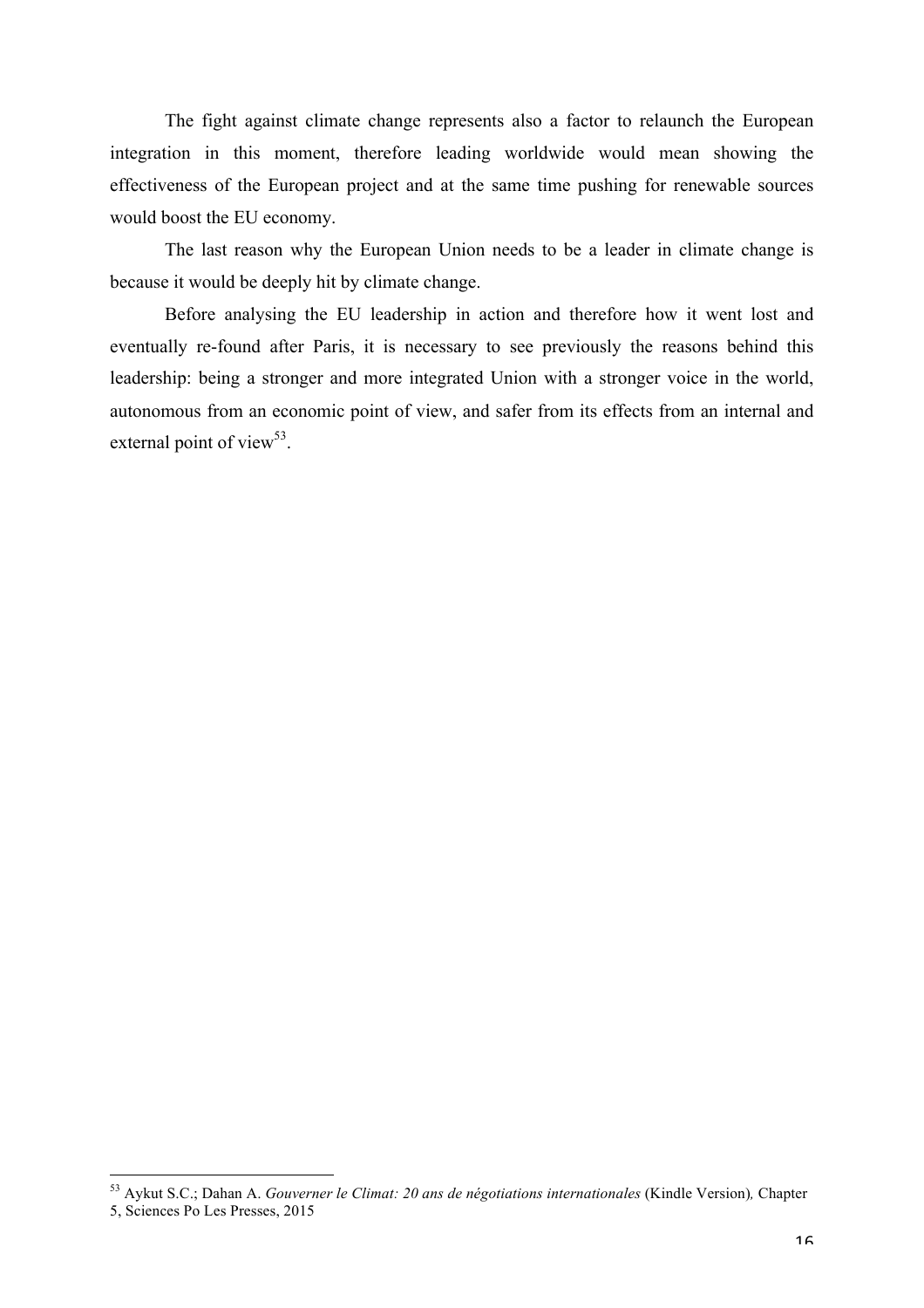#### 1.2 The Legal Bases of the EU Commitment to Environment.

#### 1.2.1. Constitutionalism and fight against climate change in the EU:

The commitment of the European Union to the environment is a concept enshrined in the Treaties and it is a cornerstone of the European law which developed over time.

It is acknowledged that the modern notion of constitutionalism is embedded both within the European construction and in the European law, deriving from Locke, Montesquieu, Rousseau, Kant and the American federalists' conception, based on the protection of the freedoms of individuals and their rights<sup>54</sup>.

If the European Union embodies the modern notion of constitutionalism, and if this denotes the protection of the rights of citizens, it is clear that the citizens are not only those of today but also those to come, and that the protection of environment thereby means guaranteeing a sustainable future for new generations<sup>55</sup>.

Tackling climate change means protecting future citizens' rights.

In this sense it can be affirmed that the European Union represents a well-established equilibrium between the free market economy, an advanced form of constitutionalism and sustainable development according to Edoardo Berionni<sup>56</sup>.

#### 1.2.2. From Energy to Environment:

As previously mentioned, the issue of climate change is strictly related to the energetic question, which is the main reason why the European project was born concretely.

The first two European treaties were the Paris treaty of 1951 and the EURATOM treaty of 1958 which respectively established the European Community of Steel and Coal and the European Atomic Energy Community<sup>57</sup>.

The energetic issue was the first catalyst of the European integration, even if it was not a European matter, attested to also by the fact that there is a deep energetic heterogeneity between the several European states<sup>58</sup> (and given the need for a unanimity vote within the Council of ministers for energetic matters $<sup>59</sup>$ ).</sup>

<sup>&</sup>lt;sup>54</sup> Telò M., *Dallo Stato all'Europa. Idee, politiche e istituzioni*, Carocci editore, 2014<br><sup>55</sup> Berionni Berna E., *Ambiente e costituzionalismo. Il modello europeo di sviluppo sostenibile. Storie di un'incontenibile vocazione alla sconfinatezza*, Pag. 88, Rivista di Studi Politici, 4/2011 - Anno XXIII - Ottobre/Dicembre.<br><sup>56</sup> Ibidem, Pag. 100

<sup>&</sup>lt;sup>57</sup> Aykut S.C.; Dahan A. *Gouverner le Climat: 20 ans de négotiations internationales* (Kindle Version), Chapter 5, Sciences Po Les Presses, 2015<br><sup>58</sup> Ibidem, Chapter 5

<sup>&</sup>lt;sup>59</sup> Oberthür S., *Where to go from Paris? The European Union in climate geopolitics*, Pag. 9, 23 May 2016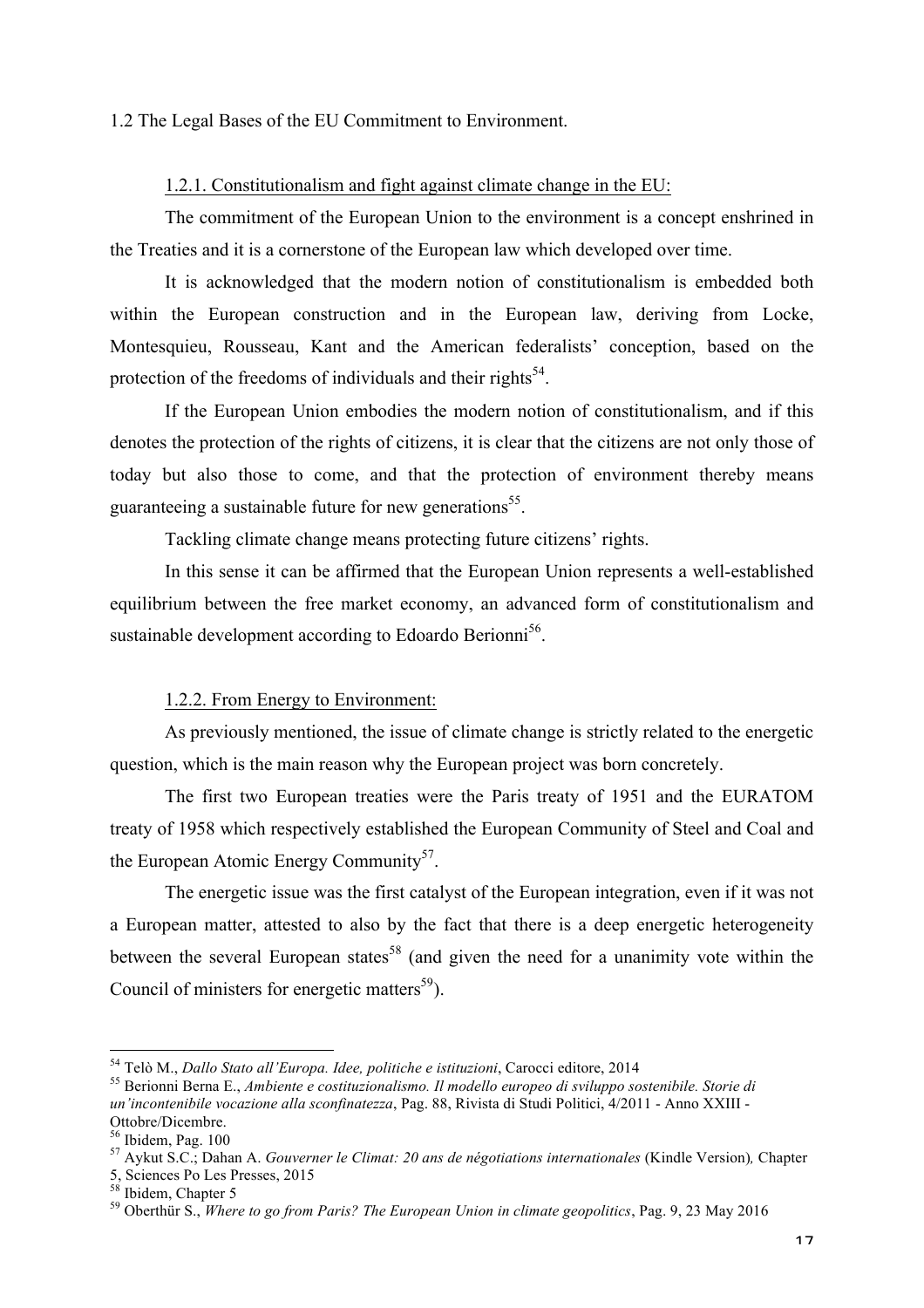The environment, through a spill-over process, became a European matter, but always with a primary focus on energy.

1972 was a key year for the environment: the first United Nations conference on Human Environment took place in Stockholm which established the UN environment programme60, and in the same year the then European Council of the European Economic Community met in Paris, becoming the first European meeting concerning the environment<sup>61</sup>.

The Paris meeting brought the European Commission to adopt the Environmental Action Programme in 1973, even if this matter was not yet a part of the treaties<sup>62</sup>.

This first move established the Directorate General for the Environment (DG Environment), and in the same year, the Club of Rome published a cornerstone of the environmental literature, the text "Limits to Growth", where the economic dangers for the environment were stressed and brought in front of the public opinion  $63$ .

The following year in 1973 the Kippur War and the oil crisis urged the ECC to elaborate new energetic strategies among with the alarm launched by the Club of Rome.

It is for this reason that in 1974 the European Council adopted a resolution on "a new energy policy strategy for the Community<sup>564</sup>.

This new strategy had 3 main pillars aimed towards a reduction of oil in order to amortise the effect of the crisis: the first pillar was the reduction of consumption, hence of the supply, the second was an economy more centred around nuclear energy than on fossil fuels, and the third was a reliance on the energetic sources available in the ECC states<sup>65</sup>.

In any case, the issue of the environment became pressing for European Institutions, hence the other reason why the European Council adopted a further strategy based on "energy and environment" in 1975, targeted towards finding the right balance between an efficient energetic policy, and at the same time proper protection of the environment<sup>66</sup>.

These were the first steps taken in the direction of a European environmental policy, even if these measures were not enshrined within the European treaties which legally represent the highest sources of law in the EU and in the then ECC.

 <sup>60</sup> Aykut S.C.; Dahan A. *Gouverner le Climat: 20 ans de négotiations internationales* (Kindle Version), Chapter

<sup>&</sup>lt;sup>61</sup> Kramer L., *EU Environmental Governance.*<br><sup>62</sup> Aykut S.C.; Dahan A. *Gouverner le Climat: 20 ans de négotiations internationales* (Kindle Version), Chapter 5, Sciences Po Les Presses, 2015<br><sup>63</sup> Ibidem, Chapter 1

 $<sup>64</sup>$  Ibidem, Chapter 5<br> $<sup>65</sup>$  Ibidem, Chapter 5<br> $<sup>66</sup>$  Ibidem, Chapter 5</sup></sup></sup>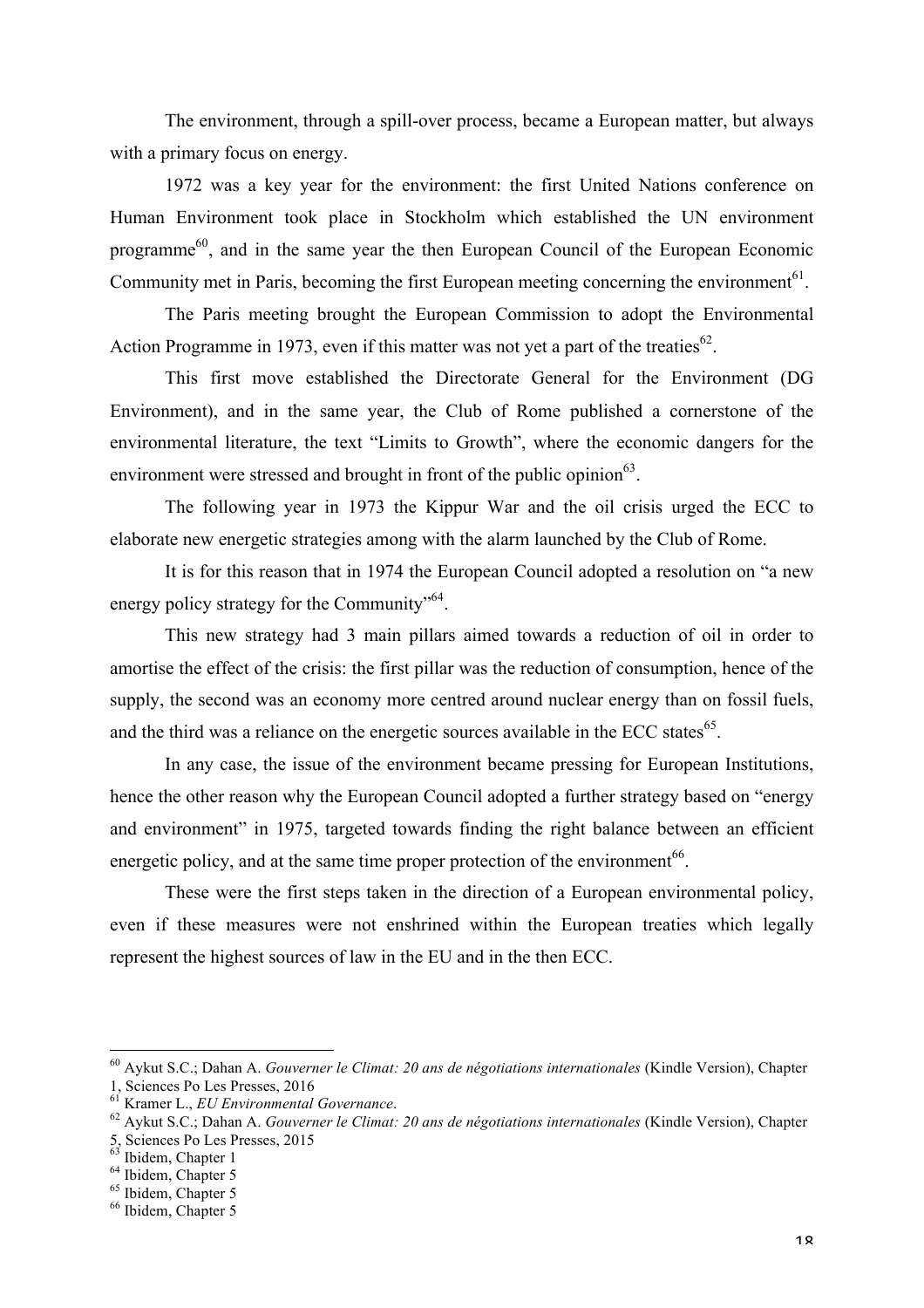Hence this is the reason why the environmental policy in the EU has been defined as an "illegitimate child", as it was born without any juridical provisions in the European Treaties<sup>67</sup>, and as a result of a spill-over effect from the energy sector<sup>68</sup>.

1.2.3. The Codification of The Environment in the European Treaties:

1986 marked a turning point with the signing of the Single European Act establishing the Single Market with all its rules and regulations $69$ .

Title VII of the treaty includes a chapter dedicated to the environment, and Article 130r declares that the ECC has the objectives "to preserve, protect and improve the quality of the environment"<sup>70</sup>

The same article stresses two other principles: the first one is the prevention principle and the second one is the precept of "the polluters  $pav<sup>71</sup>$ .

This last principle is linked to the idea of the pigouvian taxation, hence the taxation of externalities (those with economic behaviours which harm other subjects and which are not "paid" by those who produce them), even if this point has always been a "utopic" measure (e.g. the failed EU carbon tax).<sup>72</sup>.

Regardless of this, the Single European Act represents the first codification of the protection of the environment in European treaties.

An important step ahead in the codification of this matter in European law occurred in 1992 with the Maastricht Treaty. This treaty introduces a general important concept in European law, one of sustainable development<sup>73</sup>.

Article B in the Common Provisions of Title 1, the treaty of Maastricht, affirms that the European Union strives "to promote economic and social progress which is balanced and sustainable" (Article 2 of the TEU)<sup>74</sup>.

In the previous paragraph, where the normative nature of the European Union has been described, the issue of sustainable development was mentioned as one of the key-norms

 <sup>67</sup> Krämer L., *Thirty years of environmental Governance in the European Union*, in Macrory R., Reflections on 30 Years of EU Environmental Law, A high Level of Protection, Europa Law Publishing, 2005<sup>68</sup> Calfee C.H., *Europe's "jolly green giant": environmental policy in the European Union* 

<sup>68</sup> Calfee C.H., *Europe's "jolly green giant": environmental policy in the European Union* <sup>69</sup> Berionni Berna E., *L'integrazione nella politica ambientale e contro il cambiamento climatico*, in Telo' M., L'integrazione regionale dell'Unione europea, Mondo e tendenze, Atlante Geopolitico Treccani 2015, Istituto

dell' Enciclopedia TRECCANI.<br><sup>70</sup> See Article 130r Single European Act.

<sup>&</sup>lt;sup>71</sup> Ibidem<br><sup>72</sup> Gemenne F., *Géopolitique du climat: négociations, stratégies, impacts* (Kindle Version), Chapter 6, Nouvelle Ed, Paris, 2015.

<sup>73</sup> Berionni Berna E., *L'integrazione nella politica ambientale e contro il cambiamento climatico*, in Telo' M., L'integrazione regionale dell'Unione europea, Mondo e tendenze, Atlante Geopolitico Treccani 2015, Istituto

dell' Enciclopedia TRECCANI.

<sup>74</sup> See Article 2 TEU.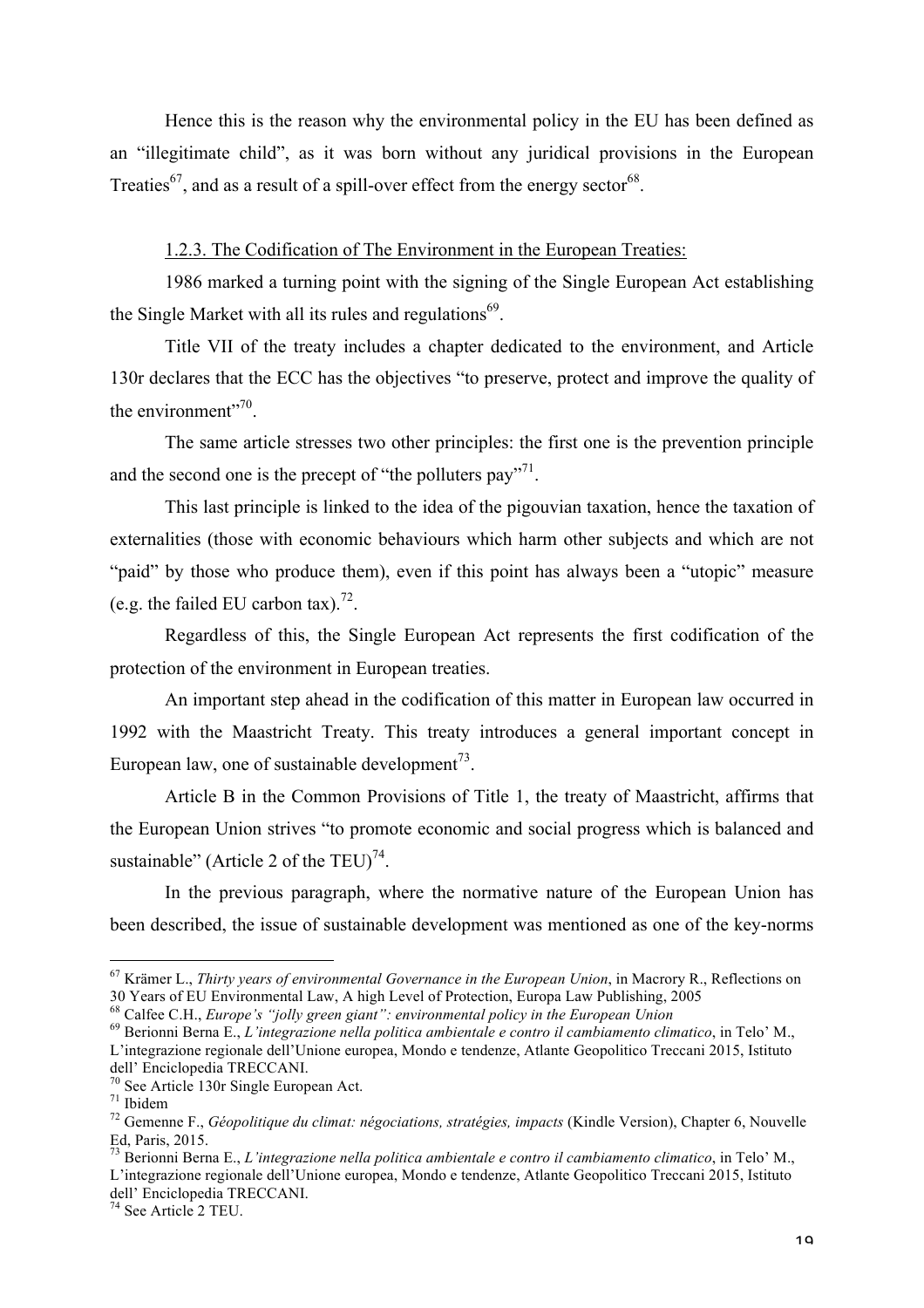characterising the action of the EU as a normative power at a global level, among with the promotion of multilateralism, respect for international law and the adoption of the precautionary principle<sup>75</sup>.

This paragraph moreover aims to prove how these 4 principles are indissolubly related and thereby essential in order to understand the European Union's commitment to the fight against climate change.

If the Single European Act has introduced the important principle of prevention, the Maastricht Treaty makes a relevant step ahead, and launches a concept which is both complementary to and extensive of the one of prevention, which is the precautionary principle<sup>76</sup>.

Before being a juridical concept, the precautionary principle is an epistemological and scientific concept, based on the fact that in several scientific issues it is not possible to reach a shared and sure explanation, but this does not suggest that the phenomenon is not happening nor that it shall not happen. Based on this assumption, the actions of policymakers must be oriented to the precaution, hence by abstaining from behaviours which could damage in case the phenomenon is real<sup>77</sup>.

This principle must be applied in the case of climate change as this phenomenon is yet to be fully explained, because there are still blurred points on the tangibility of its effects, despite the fact that the academic and scientific world agree with its reality in the face of the frequent climate change scepticism or denial.

This principle has been set out in the Maastricht treaty: the EC treaty affirms in Article 174 that "it shall be based on the precautionary principle and on the principles that preventive action should be taken, that environmental damage should as a priority be rectified at source and that the polluter should pay"78, hence updating and integrating the Article 130r of the European Single Act.

Another important principle launched by the Maastricht treaty is the principle of subsidiarity: this concept relates to the competency of the different levels of administration with regard to environmental issues<sup>79</sup>.

 <sup>75</sup> Van Schaik, Louise G., *Explaining EU activism and impact in Global Climate Politics: is the Union a normor interest-driven actor*, pag. 169, JCMS Journal of Common Market Studies, January 2012.<br><sup>76</sup> Aykut S.C.; Dahan A. *Gouverner le Climat: 20 ans de négotiations internationales* (Kindle Version), Chapter

<sup>5,</sup> Sciences Po Les Presses, 2015

<sup>&</sup>lt;sup>77</sup> Van Schaik, Louise G., *Explaining EU activism and impact in Global Climate Politics: is the Union a norm*or interest-driven actor, pag. 174, JCMS Journal of Common Market Studies, January 2012.<br><sup>78</sup> See Article 174(2) EC Treaty<br><sup>79</sup> Aykut S.C.; Dahan A. *Gouverner le Climat: 20 ans de négotiations internationales* (Kindle Ver

<sup>5,</sup> Sciences Po Les Presses, 2015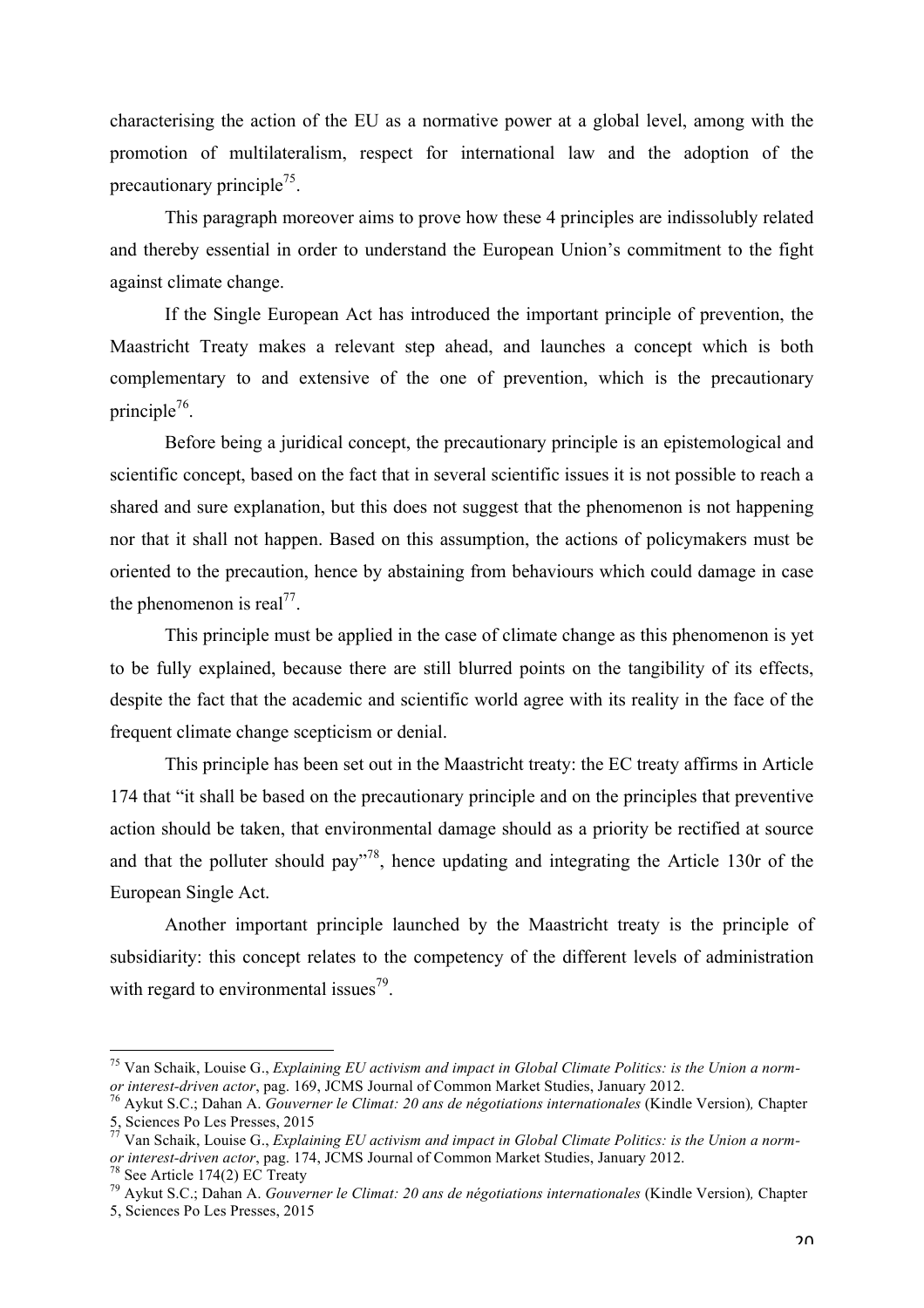This principle was previously introduced by the European Single Act, but it had been confined to purely environmental matters. It is only with the Maastricht treaty that it attains the status of a general principle of European law<sup>80</sup>.

To some extent, the introduction of this principle and its application in the issue of environment, ties in with the so-called democratic deficit of the European Union: a decentralisation of functions and powers from the Union to the member states appeared as a way to partially solve the problem of input legitimacy $81$ .

According to Ralf Dahrendorf, the then member of the European Commission, the principle of subsidiarity needed to replace the other principle defined as the "dogma of the harmonisation"<sup>82</sup>.

Progress has been made over the last years concerning the harmonisation of national policies, thanks to the European Semester with the project "Greening the European Semester", which provides economic coordination to guarantee sustainability  $83$ .

The evolution of the protection of the environment under European law thus far, has been quite slow: it was born from a spill-over process of energetic issues and subsequently became soft-law. It was only with the European Single Act of 1987 that the environment was incorporated into the treaty among with the first principles, prevention and "polluters pay".

A further important step is taken with Maastricht in 1992, as the concept of sustainable development is finally inserted into the treaty with two important principles, one of precaution and one of subsidiarity.

The codification of the protection of the environment in European treaties progressed in 1997 with Treaty of Amsterdam: the treaty promoted the sustainable development to "Community objective" under the legal aegis of the treaties<sup>84</sup>.

That denotes that the protection of the environment is one of the main principles of the European Union, and Article 6 of the European Community Treaty (now article 11 of the Treaty on the functioning of the European Union) proclaims that "Environmental protection requirements must be integrated into the definition and implementation of the Community policies and activities referred to in Article 3, in particular with a view to promoting

 <sup>80</sup> Aykut S.C.; Dahan A. *Gouverner le Climat: 20 ans de négotiations internationales* (Kindle Version)*,* Chapter 5, Sciences Po Les Presses, 2015

<sup>&</sup>lt;sup>82</sup> Ibidem, Chapter 5<br><sup>83</sup> Greening the European Semester – Environment – European Commission<br>http://ec.europa.eu/environment/integration/green\_semester/index\_en.htm

<sup>&</sup>lt;sup>84</sup> Aykut S.C.; Dahan A. *Gouverner le Climat: 20 ans de négotiations internationales* (Kindle Version), Chapter 5, Sciences Po Les Presses, 2015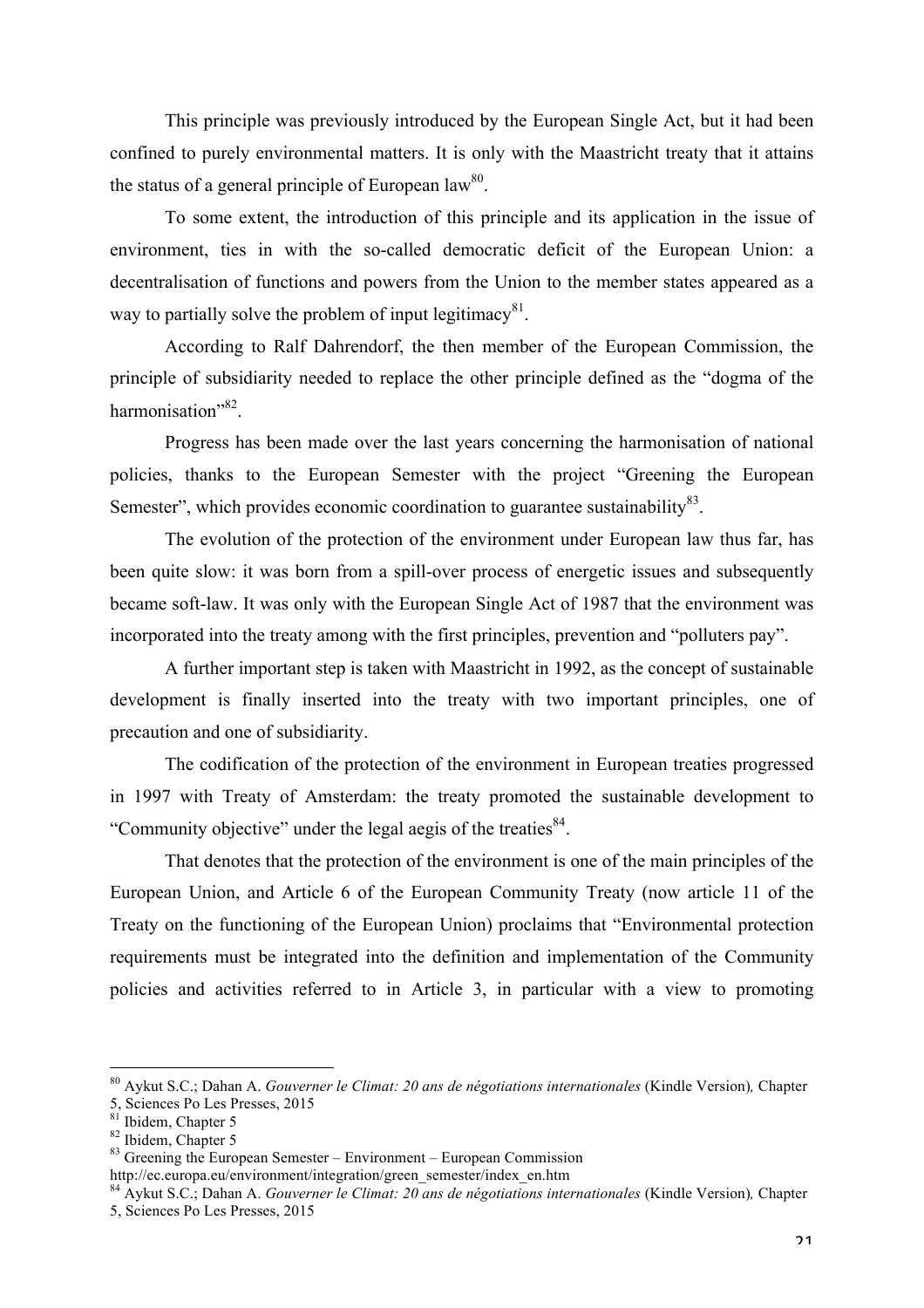sustainable development<sup> $35$ </sup>. The latter embodies the so called "environmental integration" principle"<sup>86</sup>.

This article integrates the concept of sustainable development and the protection of the environment with one of the integration of European policies; the aforementioned Article 3 cites that "For the purposes set out in Article 2, the activities of the Community shall include, as provided in this Treaty and in accordance with the timetable set out therein<sup> $387$ </sup>, and point "l" touches on "a policy in the sphere of the environment"<sup>88</sup>.

Following the Treaty of Amsterdam in 1997, the issue of the environment became even more relevant with the Lisbon treaty of 2007; this treaty modified the terminology as shown within Article 194 of the TFEU $^{89}$ . The term previously used was "Community's environment policy" and the treaty altered it to become the "Union's environment policy"<sup>90</sup>.

Article 3 of the TEU (former Article 2) recites that "The Union shall establish an internal market. It shall work for the sustainable development of Europe based on balanced economic growth and price stability, a highly competitive social market economy, aiming at full employment and social progress, and a high level of protection and improvement of the quality of the environment. It shall promote scientific and technological advance<sup>"91</sup> and "In its relations with the wider world, the Union shall uphold and promote its values and interests and contribute to the protection of its citizens. It shall contribute to peace, security, the sustainable development of the Earth, solidarity and mutual respect among peoples, free and fair trade, eradication of poverty and the protection of human rights, in particular the rights of the child, as well as to the strict observance and the development of international law, including respect for the principles of the United Nations Charter"<sup>92</sup>.

Article 21 of TEU reaffirms that the Union shall "help develop international measures to preserve and improve the quality of the environment and the sustainable management of global natural resources, in order to ensure sustainable development"<sup>93</sup>.

The TFEU under the Title XX, includes a section completely concerning the issue of the environment. Articles 191, 192 and  $193<sup>94</sup>$ , enumerate as the main environmental goals of

<sup>&</sup>lt;sup>85</sup> See Article 6 EC Treaty (now Article 11 TFEU)<br><sup>86</sup> Schunz S., *The 2015 Paris Agreement: What it means for the European Union's Climate Policies*, Pag. 5, CEPOB (College of Europe Policy Brief), January 2016.

<sup>88</sup> See Article 3(1) EC Treaty<br>89 See Article 3(1) EC Treaty<br>89 Berionni Berna E., *The European Union's laboratory for sustainable development in the time of globalization and regionalization,* Pag. 45, Luiss Guido Carli, 2016<br><sup>90</sup> Ibidem, Pag. 47<br><sup>91</sup> See Article 3(2) TUE.<br><sup>92</sup> See Article 3(5) TUE.<br><sup>93</sup> See Article 21(f) TUE.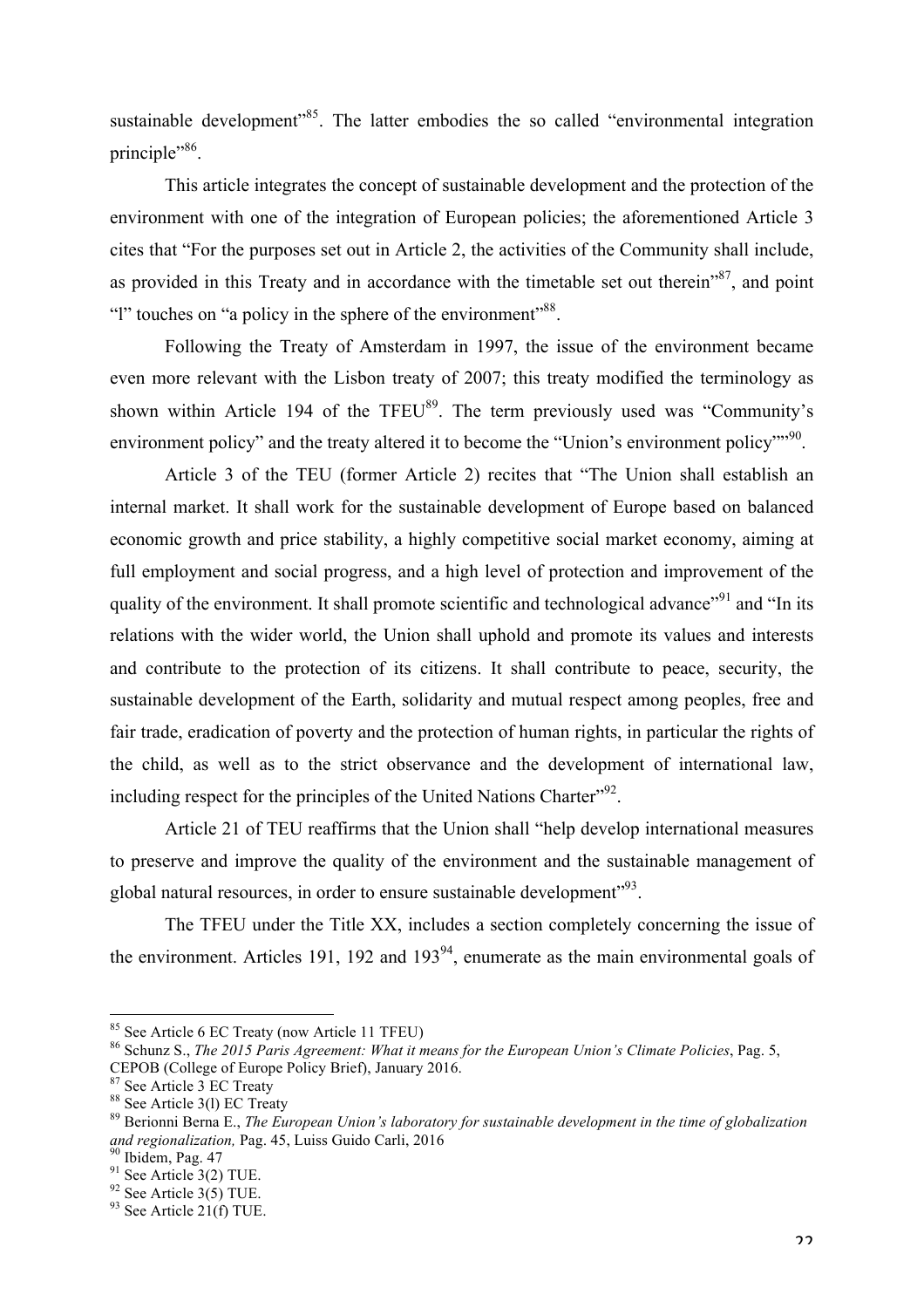the EU the preservation, protection and improvement of the quality of the environment; the protection of human health, a proper utilisation of natural resources and, as the most important and innovative point of the article, the endorsement of "promoting measures at international level to deal with regional or worldwide environmental problems, and in particular combating climate change"<sup>95</sup>.

The Treaty's main innovation regarding the functioning of the European Union is that it brings the issue of climate change under the wing of European law and renders it a goal of European environmental  $law^{96}$ .

It can be affirmed that the environment as a European matter has evolved consistently from the European Single Act (and even before when it was a soft politics matter<sup>97</sup>) into the Lisbon Treaty. Born as an emanation of the European energetic policy and than listed in the European Single act and in the Maastricht and Amsterdam treaties, the environment, with the Lisbon treaty and the amended TFEU became a relevant issue of European policy, to the extent that also climate change fight became an integral part of the European hard law.

If it is important to understand the legal provisions in the European treaties concerning climate change and the environment, it is equally essential to grasp the legal procedures and the competences of these matters among the Union and its member states, as well as among the same EU institutions.

#### 1.2.4. Institutions and Competences:

In environmental and climate change policy the competences are shared, hence they are both under the states and under the European Union<sup>98</sup>, as it is mentioned in the Title XX of the TFEU and even clearly stated within the article of that same treaty<sup>99</sup>.

This matter is also shared within the European Union institutions, and often contested by several institutions: the two main institutions playing a part are the Council of ministers

 <sup>94</sup> Berionni Berna E., *L'integrazione nella politica ambientale e contro il cambiamento climatico*, in Telo' M., L'integrazione regionale dell'Unione europea, Mondo e tendenze, Atlante Geopolitico Treccani 2015, Istituto dell' Enciclopedia TRECCANI.<br><sup>95</sup> See Article 191(1) TFEU

<sup>&</sup>lt;sup>96</sup> Berionni Berna E., *L'integrazione nella politica ambientale e contro il cambiamento climatico*, in Telo' M., L'integrazione regionale dell'Unione europea, Mondo e tendenze, Atlante Geopolitico Treccani 2015, Istituto dell' Enciclopedia TRECCANI.<br><sup>97</sup> Ibidem

<sup>&</sup>lt;sup>98</sup> Afionis S., *The European Union as a Negotiator in the International Climate Change Regime*, Pag. 5, International Environmental Agreements: Politics, Law and Economics, 11, Springer, 2011

<sup>99</sup> See Article 4(2-e) TFEU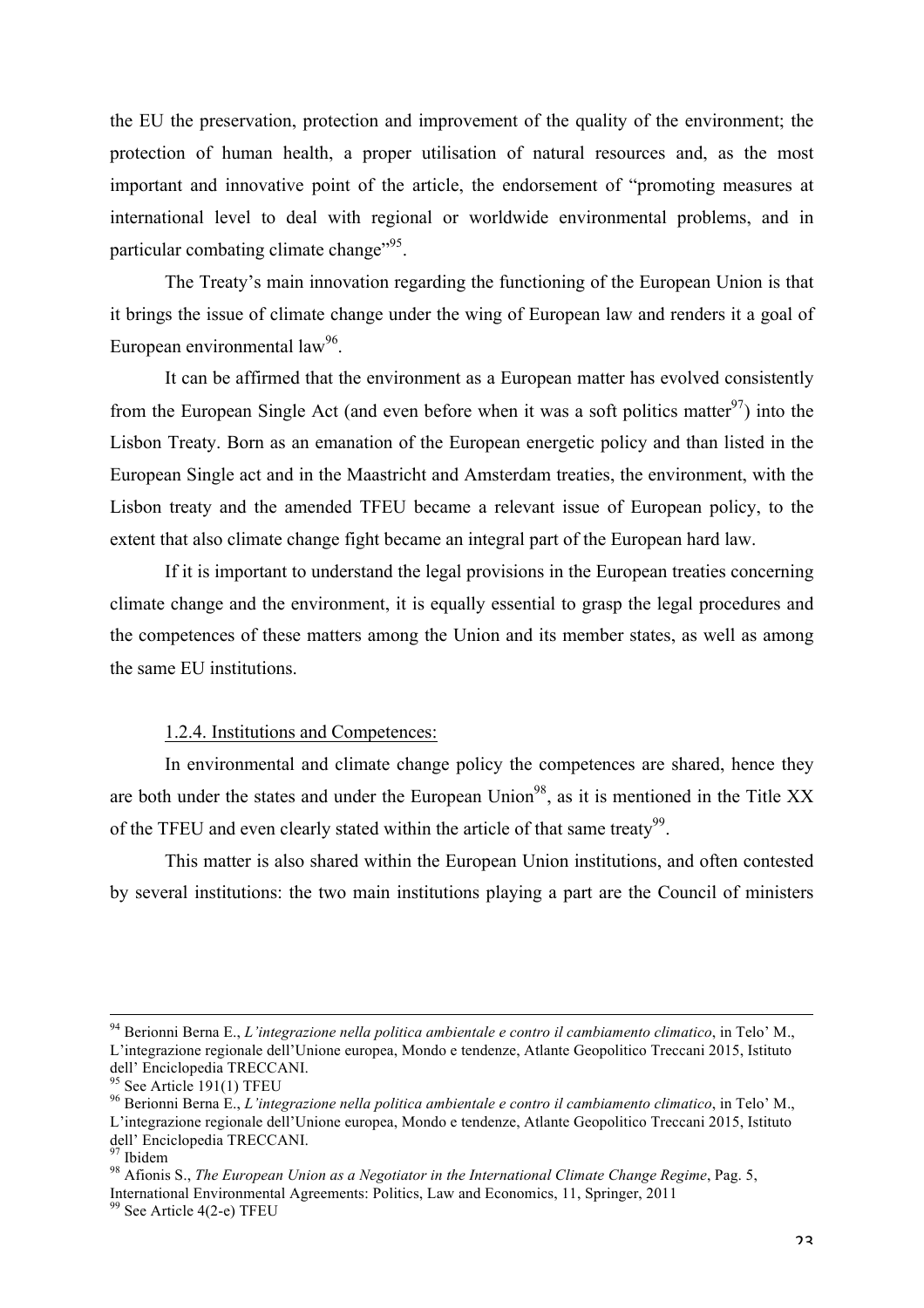and the European Commission, the former juridically charged with a more significant role than the latter.<sup>100</sup>

The Council's ministers are and always have been the main voice within the domains of both the EU's external policy and climate policy; the Council has a more stratified structure concerning climate and environmental policy as it established a Council working group on International Environmental Issues (WPIEI) - Climate<sup>101</sup>.

This Council working group additionally includes representatives from both the member states and the Commission and has at its lead the presidency of the Council of the European Union $102$ .

All the main preparatory work and documents to be used within the negotiations are drafted by this council, as well as the council conclusions which must be adopted by the Environment Council (which decides by consensus) $103$ .

This group reflects the shared nature of this competence as it involves all the key actors in finding an EU position for the negotiations, one which is then adopted by the Council's conclusion $104$ .

In the case of negotiations in the field of a UNFCCC Conference (United Nations Framework Convention on Climate Change), in order to establish a mandate, a third institutional body must take part between the Council Working Group and the Environment Council. This institutional body is known as the COREPER, the Committee of Permanent Representatives, in this case it is the COREPER I which discusses the environment $105$ .

Moreover, as already touched upon, the Treaty of Amsterdam produced several modifications to the EU's climate and environmental policy as well as to the organisation of its institutions. Indeed after 1999, the Presidency was assisted by the Commission and by the future state to chair the Presidency of the European Council, with the name of EU Troika<sup>106</sup>.

This new attitude of the Council of ministers is a result of a 2004 reform under the Irish presidency chaired by Bertie Ahern, and concerning the external policy: the problem

International Environmental Agreements: Politics, Law and Economics, 11, Springer, 2011

<sup>&</sup>lt;sup>100</sup> Oberthür S., *The European Union's performance in the international climate change regime*, pag. 6, Journal of European Integration, Vol. 33, Iss. 6.2011

<sup>&</sup>lt;sup>101</sup> Schunz S. et al., *The European Union Foreign Policy and Global Climate Change: towards a comprehensive European Climate Policy?*, Pag. 6, Institute for International and European Policy (IIEP), 12, 2009

<sup>&</sup>lt;sup>102</sup> Oberthür S., *The European Union's performance in the international climate change regime*, Pag. 6, Journal of European Integration, Vol. 33, Iss. 6,2011

<sup>103</sup> Schunz S. et al., *The European Union Foreign Policy and Global Climate Change: towards a comprehensive European Climate Policy?*, Pag. 6, Institute for International and European Policy (IIEP), 12, 2009<br><sup>104</sup> Oberthür S., *The European Union's performance in the international climate change regime*, Pag. 6, Journal

of European Integration, Vol. 33, Iss. 6,2011

<sup>105</sup> Afionis S., *The European Union as a Negotiator in the International Climate Change Regime*, Pag. 7,

<sup>106</sup> Ibidem, Pag. 6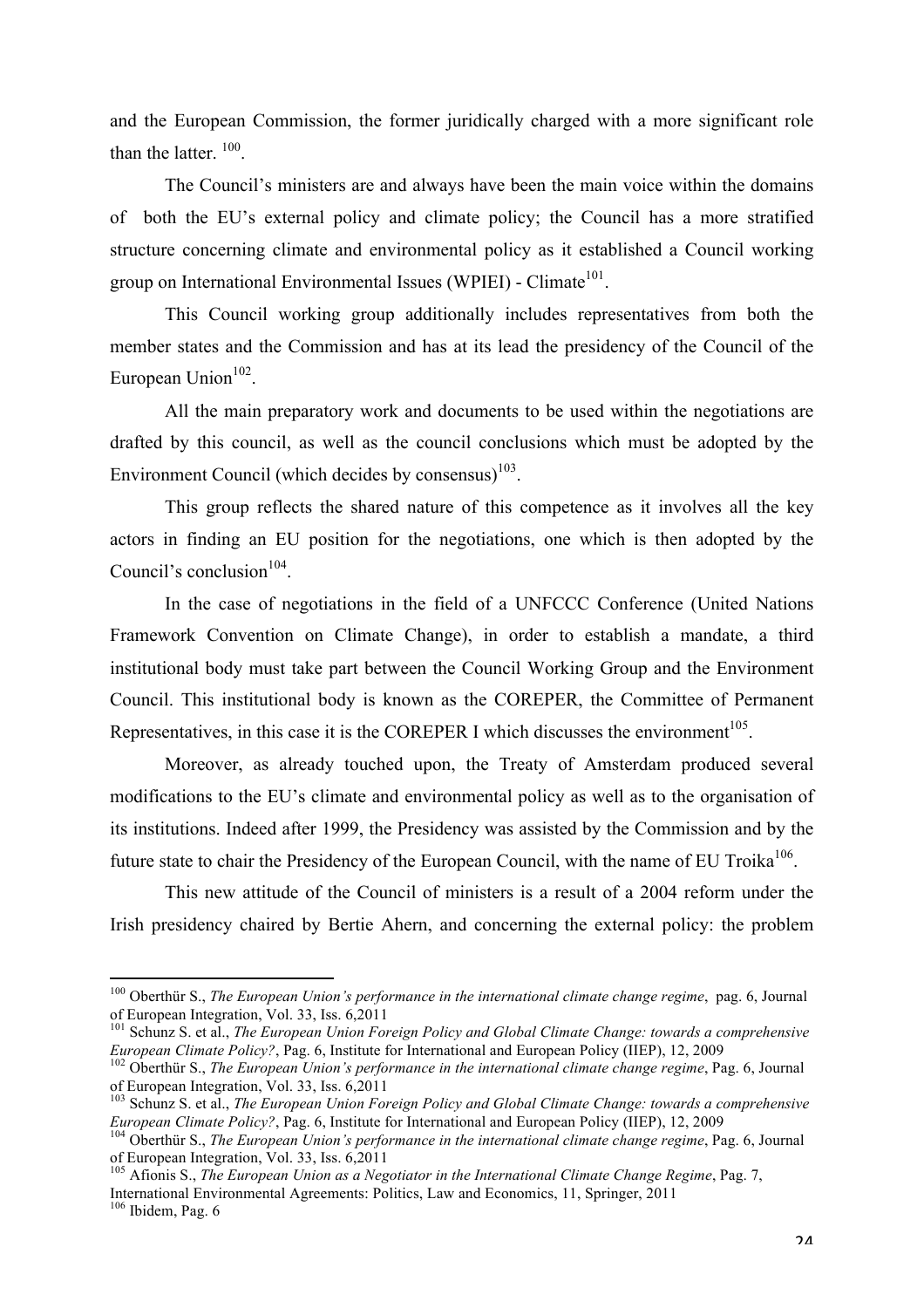links to the six months rotation of the Council of ministers which weakened the so-called "institutional memory", increased the time it took to take action and limited the role of the technical experts $107$ .

The solution found by the Irish presidency was to shift the influence from the institutional side (the Council working group and of course the presidency) to the "technocratic" side, hence what Sebastian Oberthür calls the "issue leaders"<sup>108</sup>.

The European Commission cannot be considered as the most relevant institution in this scope, even if it worked to increase its importance over time and to some extent successfully. While it is true that it always holds the legislative initiative monopoly, its attempt to override the Council regarding the role of external representation and negotiation in environmental policy failed $109$ .

Nevertheless, the European Commission did take some steps its own and in February 2010, it decided to create a Directorate general of climate action  $(DG \text{ Climate Action})^{110}$ . obligated to participate in negotiations.

The Lisbon Treaty brought about important innovations in the legal aspects concerning the environment and also introduced the figure of the High Representative of the Union for Foreign affairs and Security Policy with its related European External Action Service (EEAS), rendered the President of the European Council full time and defined the European Union as a single international actor $111$ .

This last modification represents an essential turning point for the external policy of the EU, as it bestows the European Union with a legal personality which gives it the power to sign international treaties, as mentioned in Articles 218 and 219 under the Title V of the  $TFEU^{112}$ 

These two institutional figures (High representative and EEAS) remained quite marginal at any rate in the negotiation process, and within climate and environmental policies in general, as well as within the European Parliament<sup>113</sup>.

 <sup>107</sup> Oberthür S., *The European Union's performance in the international climate change regime*, Pag. 6, Journal of European Integration, Vol. 33, Iss. 6,2011<br><sup>108</sup> Ibidem, Pag. 7

<sup>109</sup> Ibidem, Pag. 3<br>
<sup>110</sup> Ibidem, Pag. 7<br>
<sup>111</sup> Van Schaik L., *The Sustainability of the EU's Model for Climate Diplomacy*, Pag. 16, in Oberthür S., et<br>
al., The New Climate Policies of the European Union, VUBPRESS 2010

<sup>&</sup>lt;sup>112'</sup> See Article 216 TFEU<br><sup>113</sup> Oberthür S., *The European Union's performance in the international climate change regime*, Pag. 7, Journal of European Integration, Vol. 33, Iss. 6,2011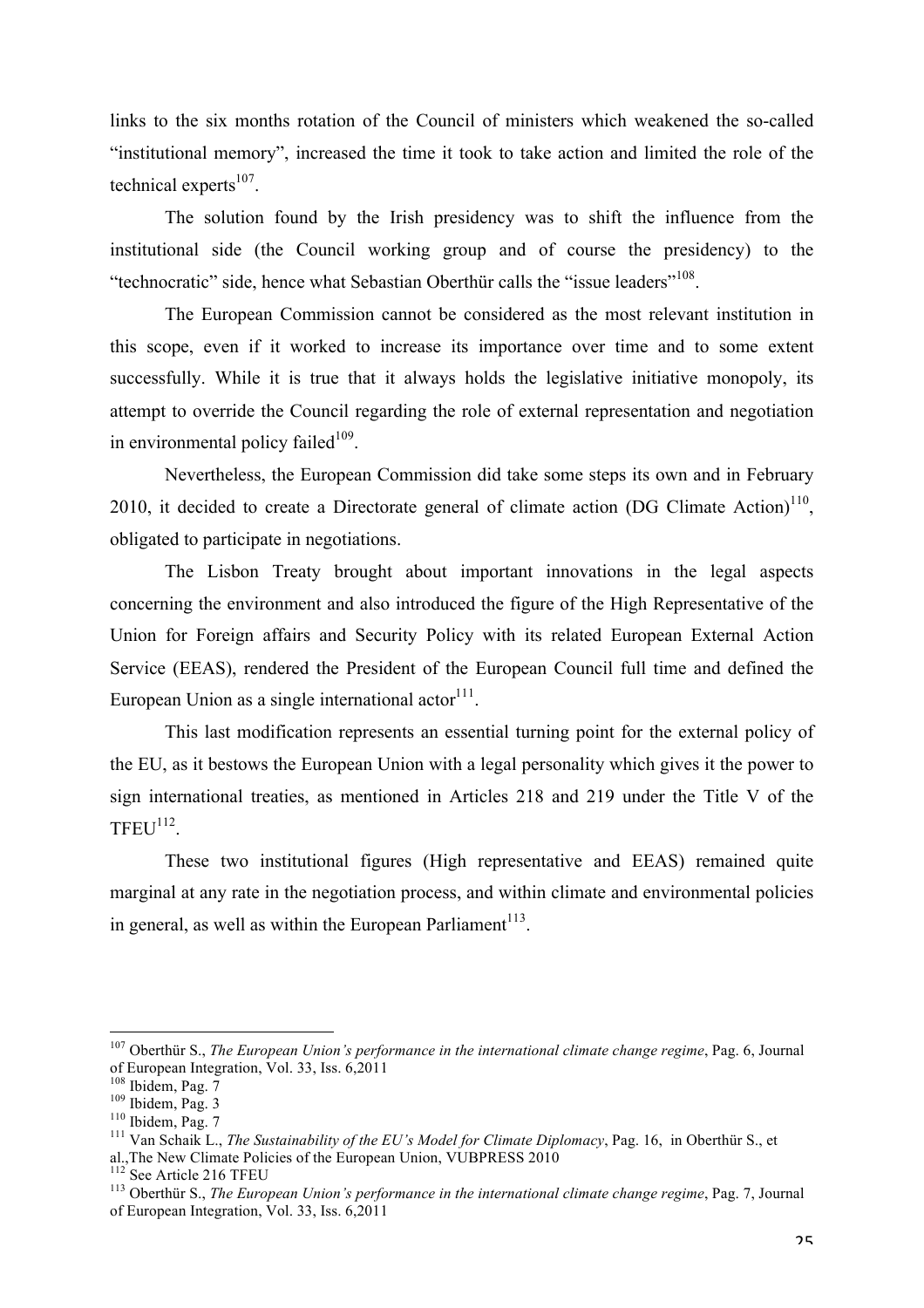If these are the main institutions involved in climate and environmental politics within the EU, the decision making process is a separate entity as intergovernmentalism tends to prevail on supranationalism.

The legal procedure to approve regulations or directives on the environment, as declared by Article 192 of the TFEU, is subjected to ordinary legislative procedure, better known as co-decision, which involves both the Council of ministers and the European Parliament<sup>114</sup>

The TFEU proclaims in Article 192.2 that environmental policies can be subjected to a unanimity vote (instead of the qualified majority) when they involve fiscal reasons, town and country planning, water resources, land use and energy, even if this measure has its limits (to be examined in the next paragraph) $^{115}$ .

The two main legislative measures undertaken by the Commission to operationalise these norms are the Emissions Trading Scheme (already discussed in the first paragraph) and the Effort Sharing Decision.

With regard to the Emission Trading Scheme (ETS), it is the largest world carbon market and it limits the CO2 emissions in the European Union covering up to 40% of the EU emitting structures $^{116}$ .

The Effort Sharing Decision (revised in 2016) imposes mandatory reduction targets for member states, and covers a period of time from 2013 to 2020 and copes with the emissions not covered by the ETS, hence transport, the construction industry, the agricultural sector and waste $117$ .

#### 1.2.5. Conclusions:

This analysis endeavours to specify three main points: the first is to demonstrate how the environment is a legal matter in the European Union (and to be more specific, within the fight against climate change). The second point aims to illustrate how decisions in this field are taken, while the third point seeks to corroborate and operationalise the four elements which characterise the EU as a normative power, as these elements are enshrined within the treaties.

<sup>&</sup>lt;sup>114</sup> See Article 192 TFEU<br><sup>115</sup> See Article 192.2 TFEU<br><sup>116</sup> Oberthür S., *The European Union's performance in the international climate change regime*, Pag. 9, Journal of European Integration, Vol. 33, Iss. 6,2011

<sup>&</sup>lt;sup>117</sup> Oberthür S., *Perspectives on EU implementation of the Paris outcome*, Pag. 16, Institute for European Studies at the Vrije Universiteit Brussel, 25 April 2016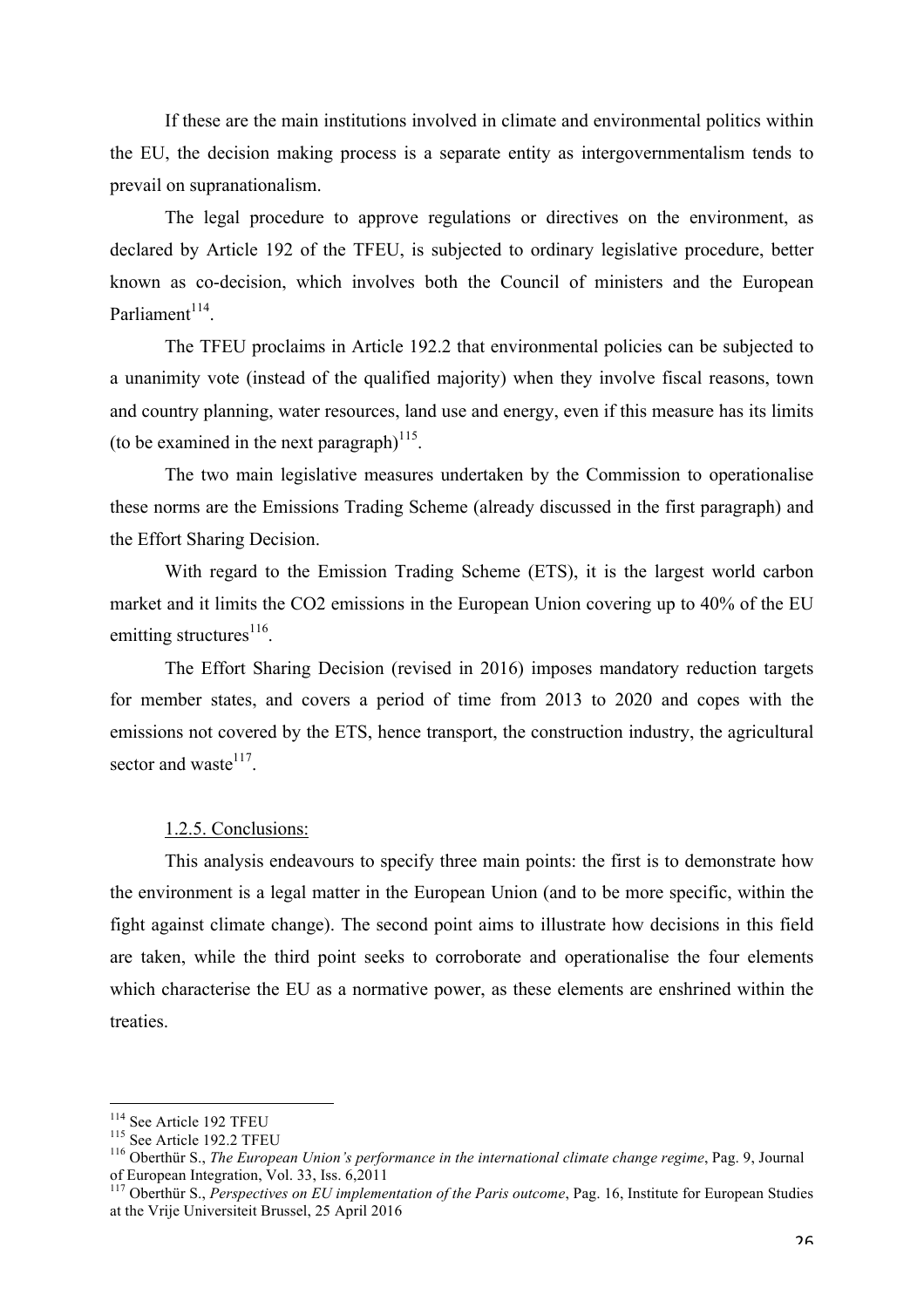The European Union supports multilateralism and by analogy international law (given its realisation as a Kantian project of perpetual peace<sup>118</sup>) sustainable development which is a transboundary issue reachable through multilateralism and international law, and last but not least, the precautionary principle.

These four principles are not only moral convictions for the European Union, but also represent juridical principle, a base of action. These principles convey with clarity the European will to tackle climate change in a multilateral way with an international law binding agreement, in order to transpose its own model onto the global stage, exercising its leadership by example.

 <sup>118</sup> Telò M., *Dallo Stato all'Europa. Idee, politiche e istituzioni*, Carocci editore, 2014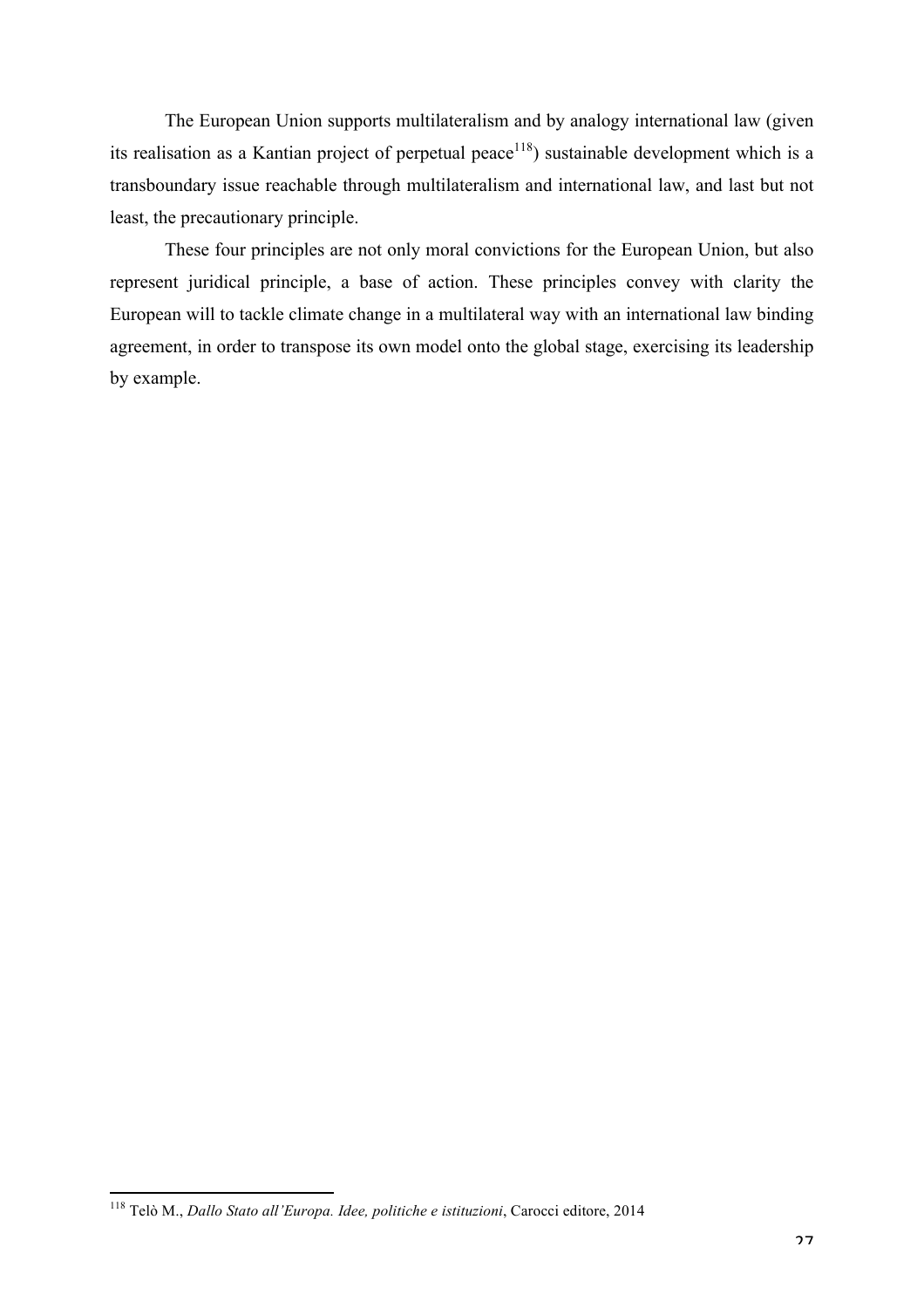#### 1.3 The Limits of the EU Action.

#### 1.3.1 Introduction:

These previous paragraphs had the task to describe the European Union's actions, from a political and a juridical point of view, with regard to climate and environmental policy, and the reasons behind the need of a leadership in the fight against climate change.

The overall picture which emerges is that of a regional integration with an advanced internal structure, but with serious limits, some structural, linked to its legal configuration, and others of a political nature, both internal and external.

This last chapter relates to the research question because it is important to grasp the limits the EU has as they help to understand when and how the EU leadership can be vulnerable and therefore how it can be lost.

#### 1.3.2. The Structural Limits of the EU:

It is acknowledged that the European Union is not a state but an organisation involving 28 states, each with its own political and economic interests and features: this signifies that unanimity within the Council of ministers is required when according to the treaties within environmental and climate policy $119$ .

The limits of a unanimous vote are that it can weaken the common position of the European Union which could mean adopting an incoherent and sometimes contradictory position between the Union and its member states $120$ .

At an international level the distinction between the Union and its member states is quite blurred<sup>121</sup>: during negotiations it is the European Union which negotiates on behalf of the member states, but at the same time all 28 member states take part in the negotiations<sup>122</sup> (as they are all members of the UNCCCF and the European Union is the only regional organisation which is a part of the convention<sup>123</sup>).

 <sup>119</sup> Oberthür S., *The role of the EU in global environmental and climate governance*, Pag. 10, in Telo' M., The European Union and Global Governance, Ashgate, 2009

<sup>&</sup>lt;sup>121</sup> Oberthür S., *Perspectives on EU implementation of the Paris outcome*, Pag. 4, Institute for European Studies at the Vrije Universiteit Brussel, 25 April 2016

<sup>122</sup> Aykut S.C.; Dahan A. *Gouverner le Climat: 20 ans de négotiations internationales* (Kindle Version)*,* Chapter 3, Sciences Po Les Presses, 2015<br><sup>123</sup> Oberthür S., *Perspectives on EU implementation of the Paris outcome*, Pag. 2, Institute for European Studies

at the Vrije Universiteit Brussel, 25 April 2016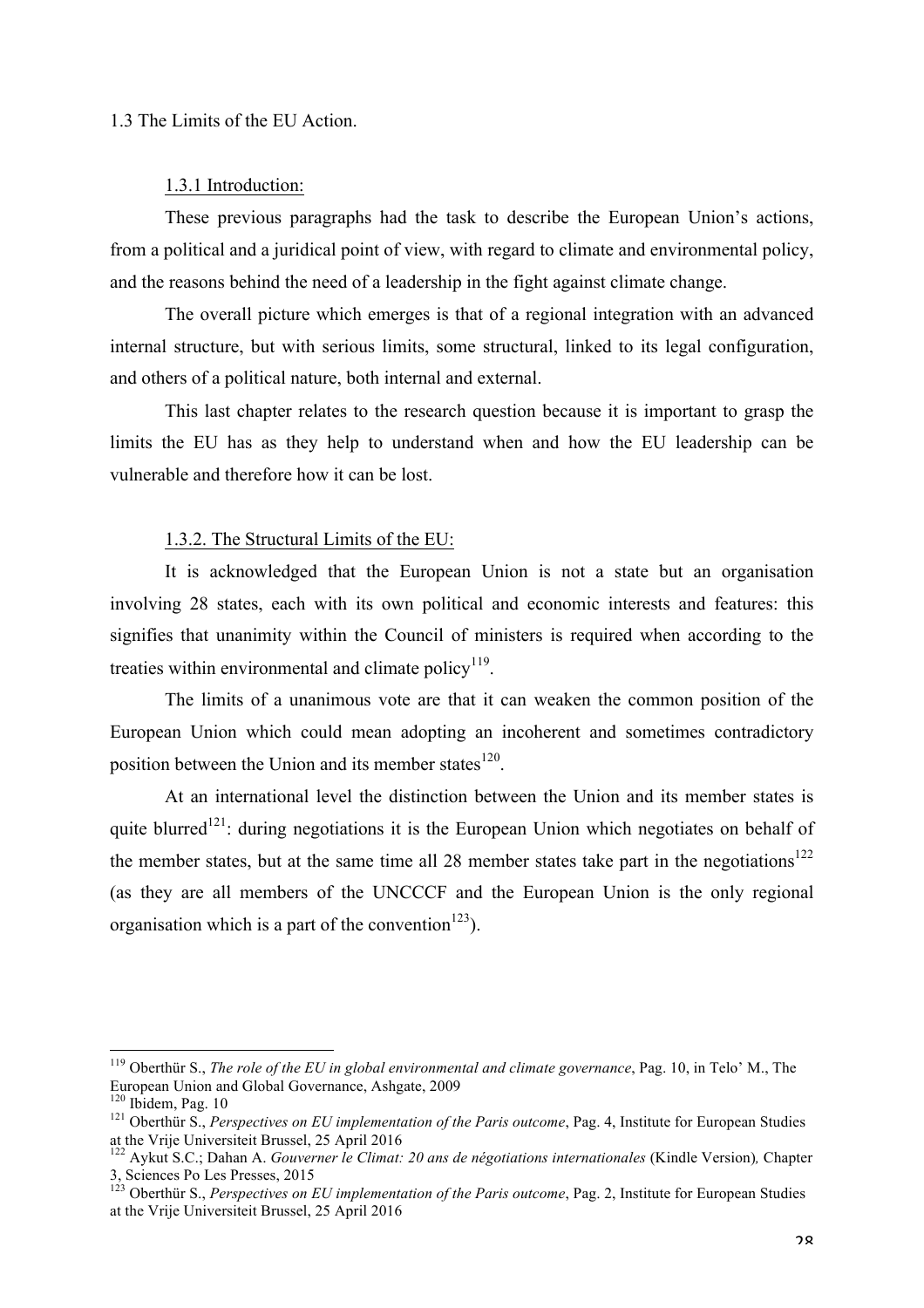#### 1.3.3. The Opposition from Eastern European Countries.

The internal problems within the European Union concern several blocks of states with different and divergent interests; the 2004 enlargement can be seen as a step which weakens the EU position in climate and environment politics $124$ .

The reasons behind this are several: firstly because it was a huge enlargement which considerably increased the number of member states, hence the number of voters within the Council of ministers, rendering it much harder to find a qualified majority<sup>125</sup>.

Another reason related to the enlargement is the same nature of the Eastern European countries: all of them come from a post-communist background (the so called Visegrad group, including Poland, Czech Republic, Slovakia and Hungary among with Bulgaria and Romania) 126.

These countries still hold economic ties with Russia, a country whose economy depends on energy exports and which influences still the foreign affairs of some Eastern countries. The Ukrainian crisis has moreover demonstrated that Russia can employ its energetic power as a powerful means of pressure and as an efficient geopolitical  $instrument<sup>127</sup>$ 

The electric sector of these countries relies on their coal and gas supplies, which signifies independence from Russian exports $^{128}$ .

Generally speaking, these countries do not seem keen to commit themselves to a decarbonisation of the economy and a fight against climate change<sup>129</sup>.

The most reluctant member state to adopt these policies is Poland which has repeatedly opposed these schemes, given its dependence on coal (which guarantees its energetic "independence" as coal provides 90% of the country's electricity and Poland is the first producer and consumer within the European Union<sup>130</sup>), and the opposition has even grown following the 2015 parliamentary elections won by the nationalist and climate change denier party Law and Justice<sup>131</sup>.

 <sup>124</sup> Oberthür S., *The role of the EU in global environmental and climate governance*, Pag. 10, in Telo' M., The European Union and Global Governance, Ashgate, 2009.<br><sup>125</sup> Ibidem, Pag. 7

<sup>126</sup> Ibidem, Pag. 10<br><sup>127</sup> Avkut S.C.; Dahan A. *Gouverner le Climat: 20 ans de négotiations internationales* (Kindle Version), Chapter

<sup>10,</sup> Sciences Po Les Presses, 2015

<sup>&</sup>lt;sup>129</sup> Oberthür S., *The role of the EU in global environmental and climate governance*, Pag. 8, in Telo' M., The

European Union and Global Governance, Ashgate, 2009.<br><sup>130</sup> Aykut S.C.; Dahan A. *Gouverner le Climat: 20 ans de négotiations internationales* (Kindle Version), Chapter 10, Sciences Po Les Presses, 2015

<sup>&</sup>lt;sup>131</sup> Oberthür S., *Where to go from Paris? The European Union in climate geopolitics*, Pag. 9, 23 May 2016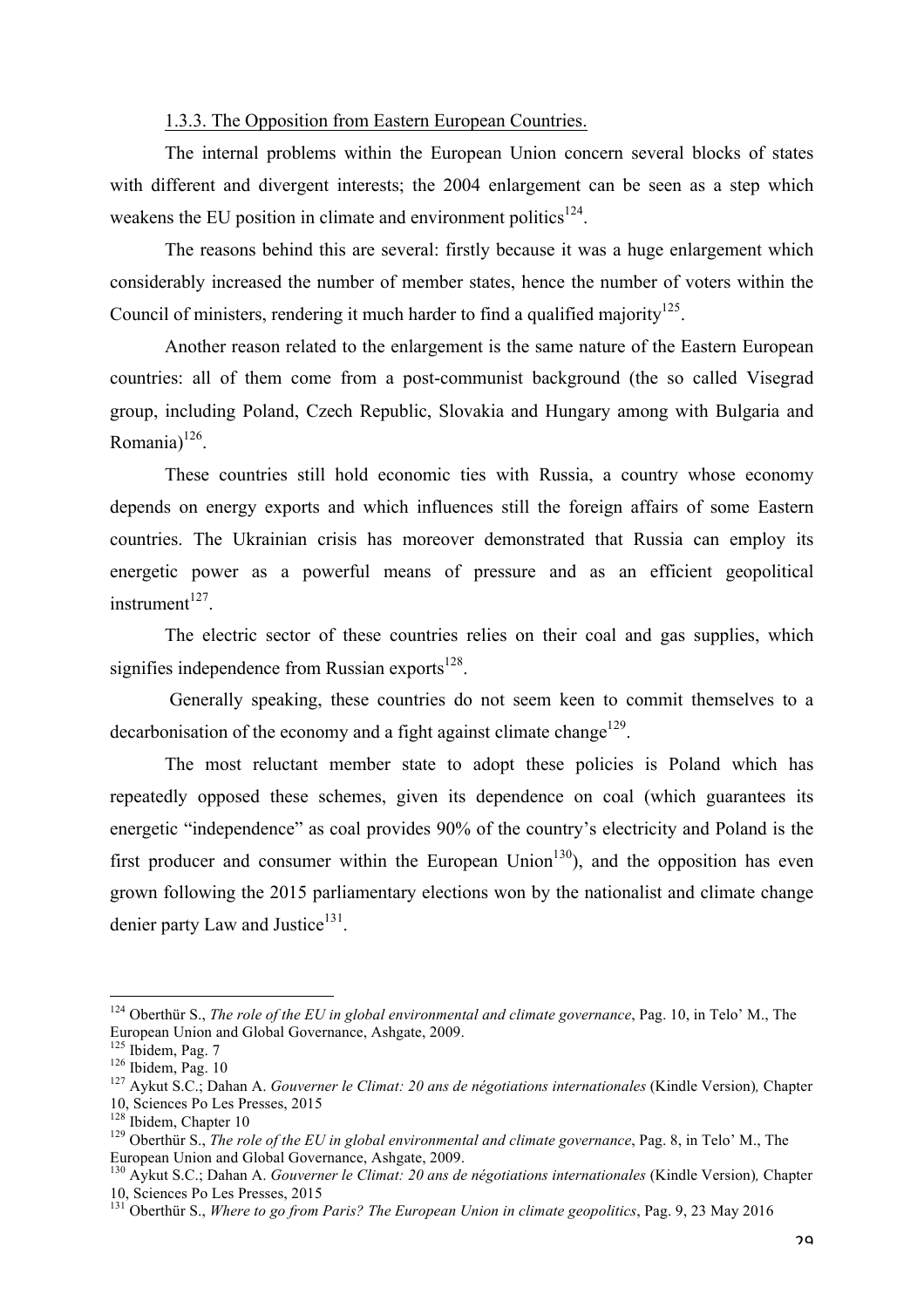# 1.3.4. "Nuclear Interests" in the EU:

A second trend of opposition stems from another sector, the one of civil nuclear power: a decarbonisation of the economy and a shift to renewable sources would also mean a replacement (or at least a weakening) of nuclear energy, which can be considered as an alternative to fossil fuels, because it does not produce greenhouse gas emissions $132$ .

Nuclear power represents an alternative to fossil fuels and therefore a more sustainable energy but in a decarbonised world, renewable sources (such as wind or solar) would be more competitive in terms of costs than nuclear energy and therefore would pose an economic "threat" to the nuclear sector.

The interests derive from the main countries relying on nuclear energy in Europe (which was a sector developed in the 1970s in order to reduce the dependance on oil exports), in France and the United Kingdom in particular $133$ .

For France, the nuclear sector not only represents an essential economic sector and the main source of electric energy, but moreover, the fact that it possesses a strong nuclear power has allowed the country to have a lower share of emissions than other European countries<sup>134</sup>.

Observing the path France undertook it can be seen that, in spite of its official commitments, it made very few steps towards a decentralised approach to renewable sources, as the centralised and big centrals remain prevalent, despite the fact that France could be, thanks to its geographical and territorial configurations, one of the most capable countries in Europe of producing renewable sources<sup>135</sup>.

The United Kingdom has consistent interests in nuclear energy as well; it has opposed emissions reduction targets which would cut GHG emissions down by 50% by the year 2030, criticising the imposition of renewable sources to meet these goals instead of allowing flexibility of the means to use other sources such as nuclear energy<sup>136</sup> (without considering how the economies of parts of England, such as Cumbria, rely on the nuclear sector).

<sup>&</sup>lt;sup>132</sup> Oberthür S., *Where to go from Paris? The European Union in climate geopolitics*, Pag. 9, 23 May 2016<br><sup>133</sup> Ibidem, Pag. 9<br><sup>134</sup> Gemenne F., *Géopolitique du climat: négociations, stratégies, impacts* (Kindle Versio

Ed, Paris, 2015.

<sup>135</sup> Aykut S.C.; Dahan A. *Gouverner le Climat: 20 ans de négotiations internationales* (Kindle Version)*,* Chapter 10, Sciences Po Les Presses, 2015

<sup>&</sup>lt;sup>136</sup> Vaughan A., *UK opposition to new EU green energy targets could risk 'half a million jobs'*, The Guardian, 2 January 2014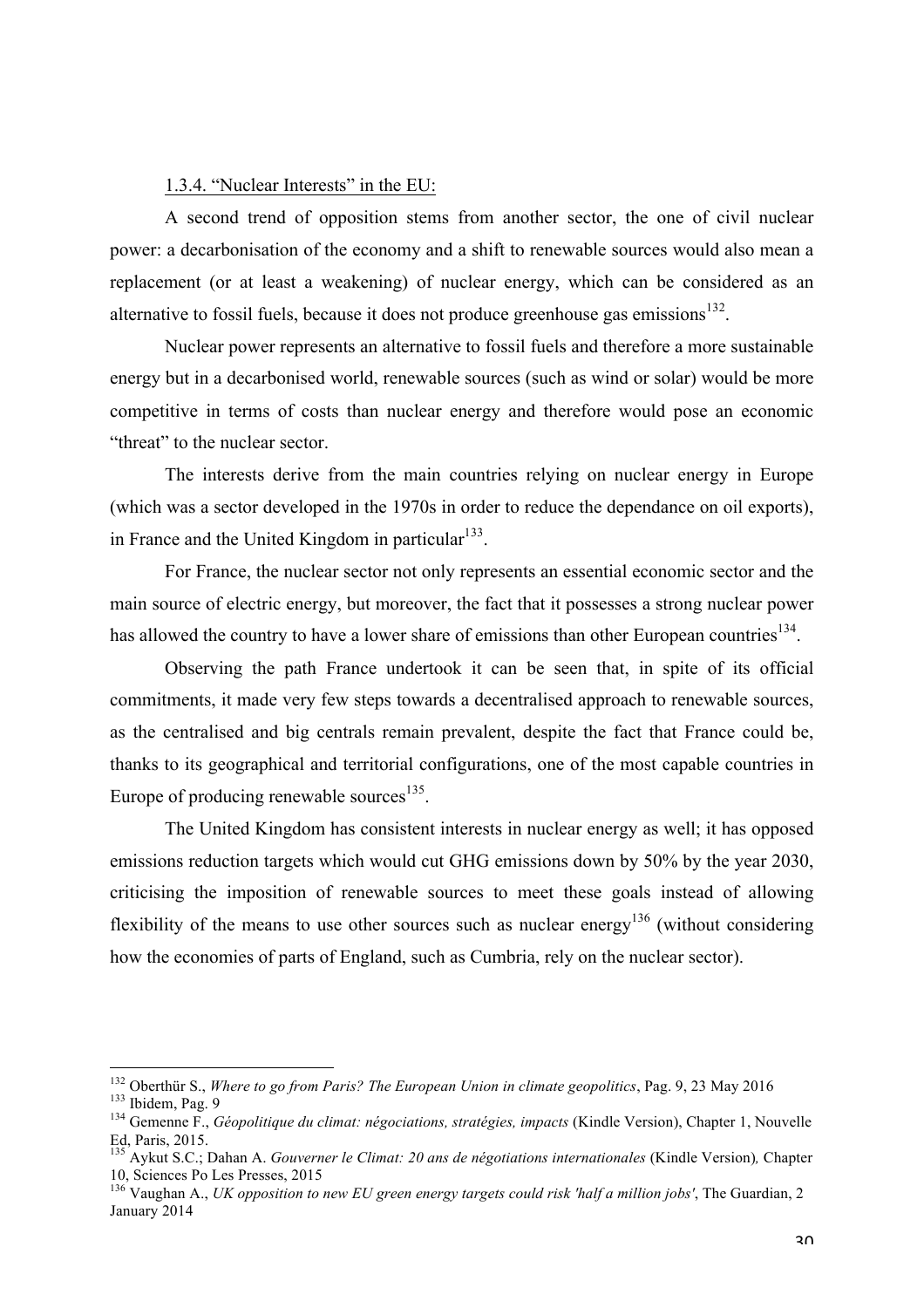#### 1.3.5. The Difficulties of Adopting Legal Provisions in the EU:

As previously mentioned, the European Union is made up of 28 member states and climate policies, and international agreements concerning the environment and climate change cannot be signed and ratified by the European Union institutions in order to enter into force, but must be ratified by the single national parliaments of the member states $^{137}$ .

This procedure not only slows down the ratification and implementation of policies and agreements, but it can also put in danger their entry into force, as each member state can reject them (and with the hostile position of the eastern European countries this is indeed a concrete possibility $1^{138}$ .

The subsidiarity principle of the European treaties, which can sometimes confer the competence of environmental policies from the Union to member states, presents another limit: the substitution of a harmonisation of policies with subsidiarity has further restricted the action margins of the EU, and yet it has simultaneously allowed for divergences between national policies and disagreements between the EU and its member states (in issues such as the ecotaxes and the Effort sharing decisions)<sup>139</sup>.

#### 1.3.6. The Lack of Investments and the Ineffectiveness of the Leadership by Example:

Another problem confronting the European Union, which is not at all negligible even if it is not a part of its structure, relates to the financial and economic crisis the EU has been experiencing since 2010. The economic crisis has curbed investments in both sustainable development and renewable sources as several member states, due to the implementation of austerity policies, had to use their own finances to cut the budget deficit and cope with their sovereign debts crisis instead of investing them in energetic innovation<sup>140</sup>.

Furthermore, the crisis has not only limited the member states actions and investments, but also those of the European Union itself, as its own budget does not possess enough funding from member states in order to invest in this sector<sup>141</sup>.

Furthermore another constraint stems from a paradox of EU action: as aforementioned, the European Union exerts leadership by example, such as setting goals which it successfully respects, like the reduction of emissions by 23%.

<sup>&</sup>lt;sup>137</sup> Oberthür S., *Perspectives on EU implementation of the Paris outcome*, Pag. 5, Institute for European Studies at the Vrije Universiteit Brussel, 25 April 2016<br><sup>138</sup> Ibidem, Pag. 8

<sup>&</sup>lt;sup>139</sup> Aykut S.C.; Dahan A. *Gouverner le Climat: 20 ans de négotiations internationales* (Kindle Version), Chapter 3, Sciences Po Les Presses, 2015<br><sup>140</sup> Ibidem, Chapter 9<br><sup>141</sup> Ibidem, Chapter 9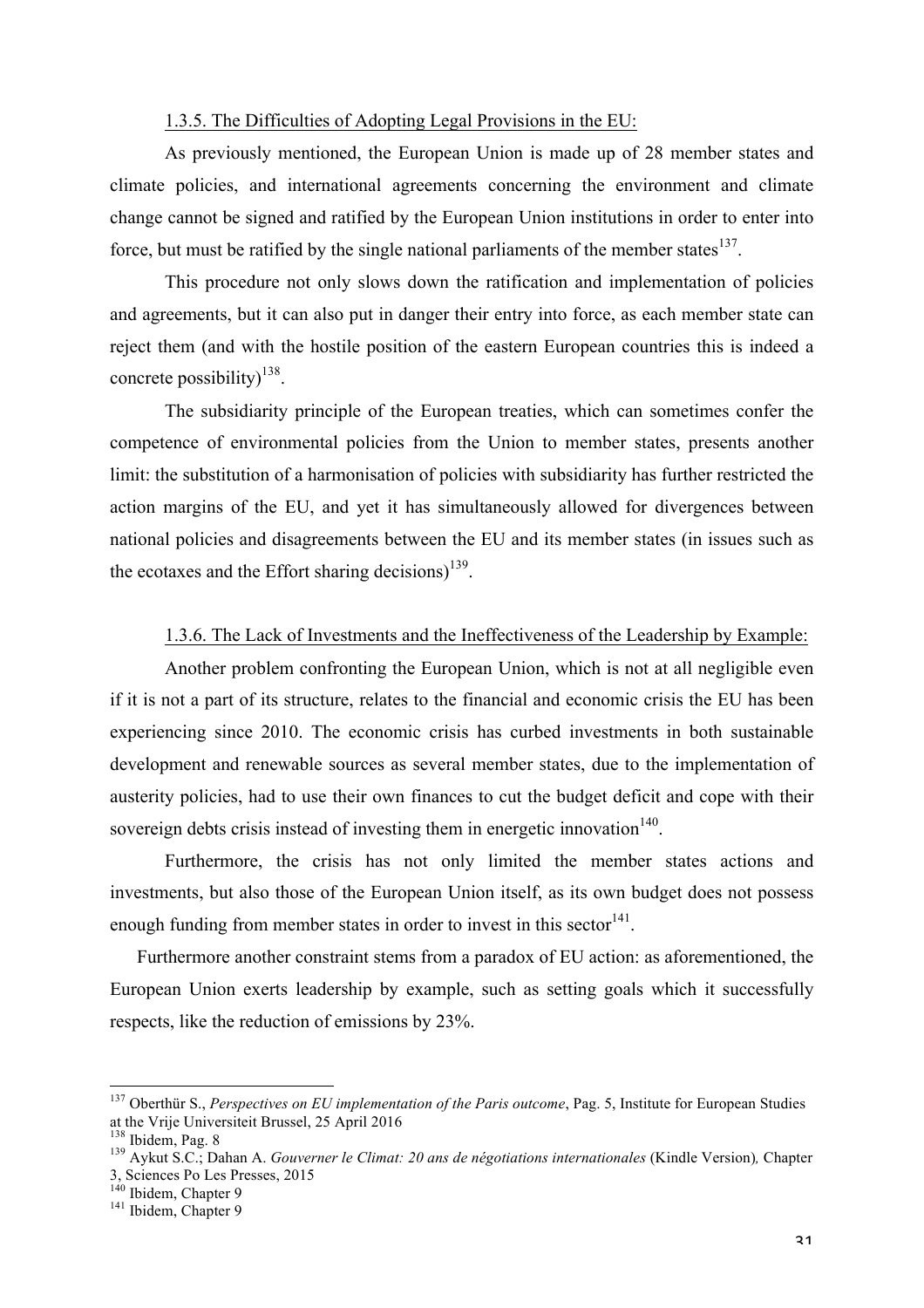The paradox is that a reduction in emissions weakens its position by giving more bargaining power to the United States and China, which are the first two biggest emissions producers in the world $142$ .

This act moreover decreases its influence and increases that of the main polluters to the detriment of the EU.

It has also been supposed that this lowest share of emissions of all time was more than merely a virtuous policy, but a result of the economic crisis as well as the general industrial crisis the EU faces $143$ .

Despite the fact that the ETS is, from a formal and legal point of view, the world biggest carbon market, it has proven not to be flawless for several reasons, for instance of the problem of the over-allocation of CO2 allowances which decreased their price<sup> $144$ </sup>, the issue of windfall profits for producers deriving from the free allocation<sup>145</sup> and the question of price volatility which renders investments risky<sup>146</sup> and at the same time it has been victim of frauds by some states<sup>147</sup>, such as Poland which saw itself implicated in a VAT fraud of a sum between 10 and 20 billions of euros in  $2016^{148}$ .

## 1.3.7. Conclusions:

This paragraph aimed to illustrate all the difficulties the European Union faces in its action in climate politics: the first difficulties are inherent to its structure as the environment is a shared competence with a blurred distinction between member states competences and those of the Union.

Moreover, the EU is comprised of 28 member states each with their own differences which can slow down, and sometimes, block any progress made on a European level for the environment and in the fight against climate change.

The national interests sometimes prevail, conflicting with those of the European Union.

 <sup>142</sup> Aykut S.C.; Dahan A. *Gouverner le Climat: 20 ans de négotiations internationales* (Kindle Version)*,* 

<sup>&</sup>lt;sup>143</sup> Oberthür S., *The European Union's performance in the international climate change regime*, Pag. 9, Journal of European Integration, Vol. 33, Iss. 6,2011<br><sup>144</sup> Spieth W.F., *Reform of EU emissions trading system likely to fail*, Euobserver, 24 March 2015

<sup>&</sup>lt;sup>145</sup> Comberti C., Grubb M., Laing T., Sato M., *Assessing the effectiveness of the EU Emissions Trading Scheme*, Working Paper N. 126, Centre for Climate Change Economics and Policy, January 2013

<sup>146</sup> Betz R., *What is driving Price Volatility in the EU ETS?,* Centre for Energy & Environmental Markets,

University of NSW<br><sup>147</sup> Aykut S.C.; Dahan A. *Gouverner le Climat: 20 ans de négotiations internationales* (Kindle Version), Chapter<br>10, Sciences Po Les Presses, 2015

<sup>&</sup>lt;sup>148</sup> Robert A., *Multi-billion EU carbon market fraud operated from Poland*, Euractiv, 18 July 2016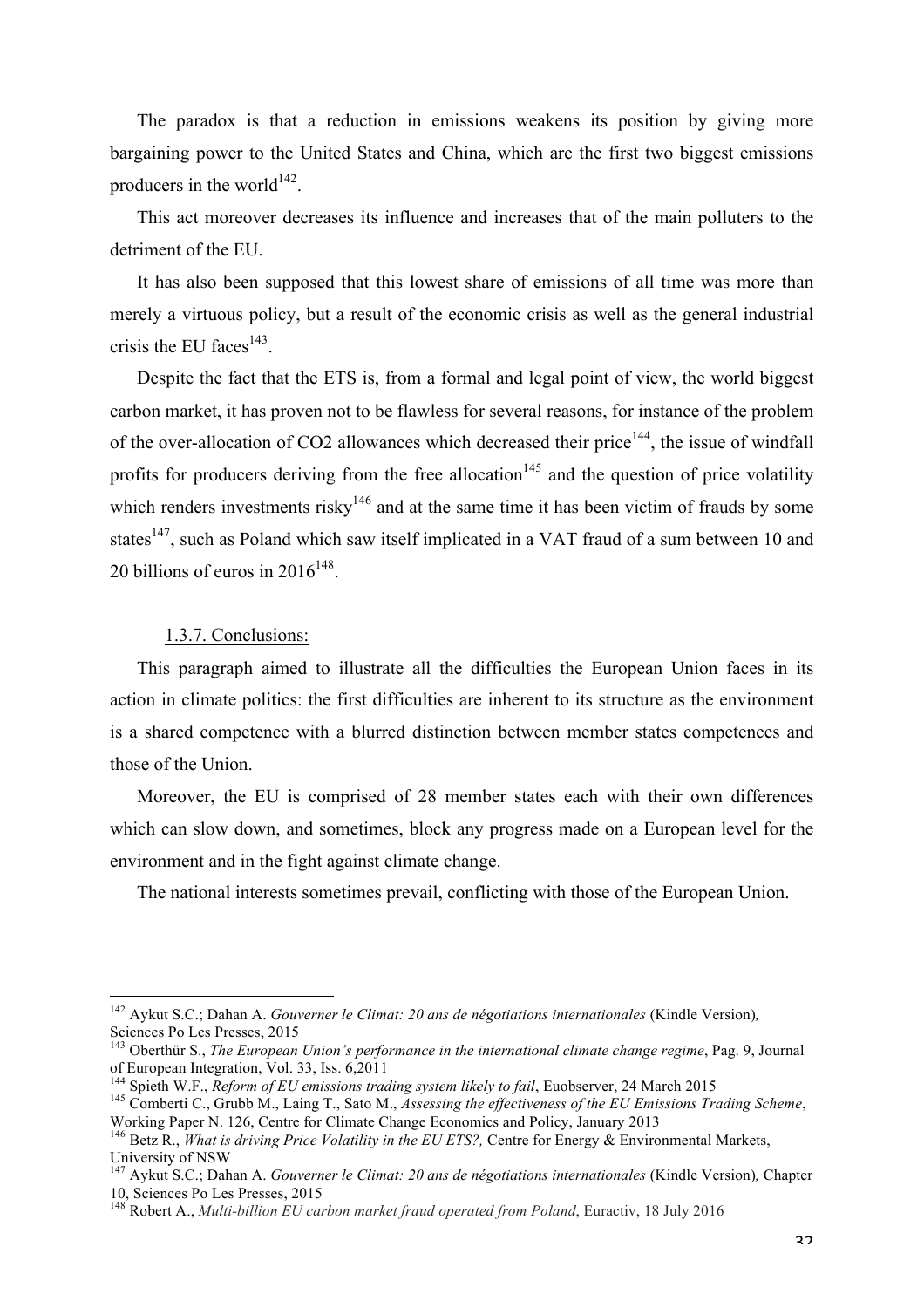The legislative picture of the European Union, a model for other parts of the world through its advanced nature, is deeply flawed and loses its credibility by being ineffective at times.

Furthermore, the present historical time period is extremely unfavourable for the EU, as the economic crisis has limited any concrete action against climate change.

And finally, the EU's position as a green leader with a low share of world GHG emissions does not confer it more bargaining power, but on the contrary, shifts the balance of power in favour of the main polluters.

This chapter has demonstrated that climate change brings risks and opportunities for the EU which put its leadership to the test, and that all of these challenges intertwine themselves with several dichotomies: multilateralism and hard power politics, intergovernmentalism and supranationalism; input legitimacy and output legitimacy, functionalism and federalism.

Choosing which side to take, which elements of these dichotomy to adopt, means choosing which kind of leadership to exercise, as it is in climate change and environmental politics that the EU's political and moral authority can be defined in the world.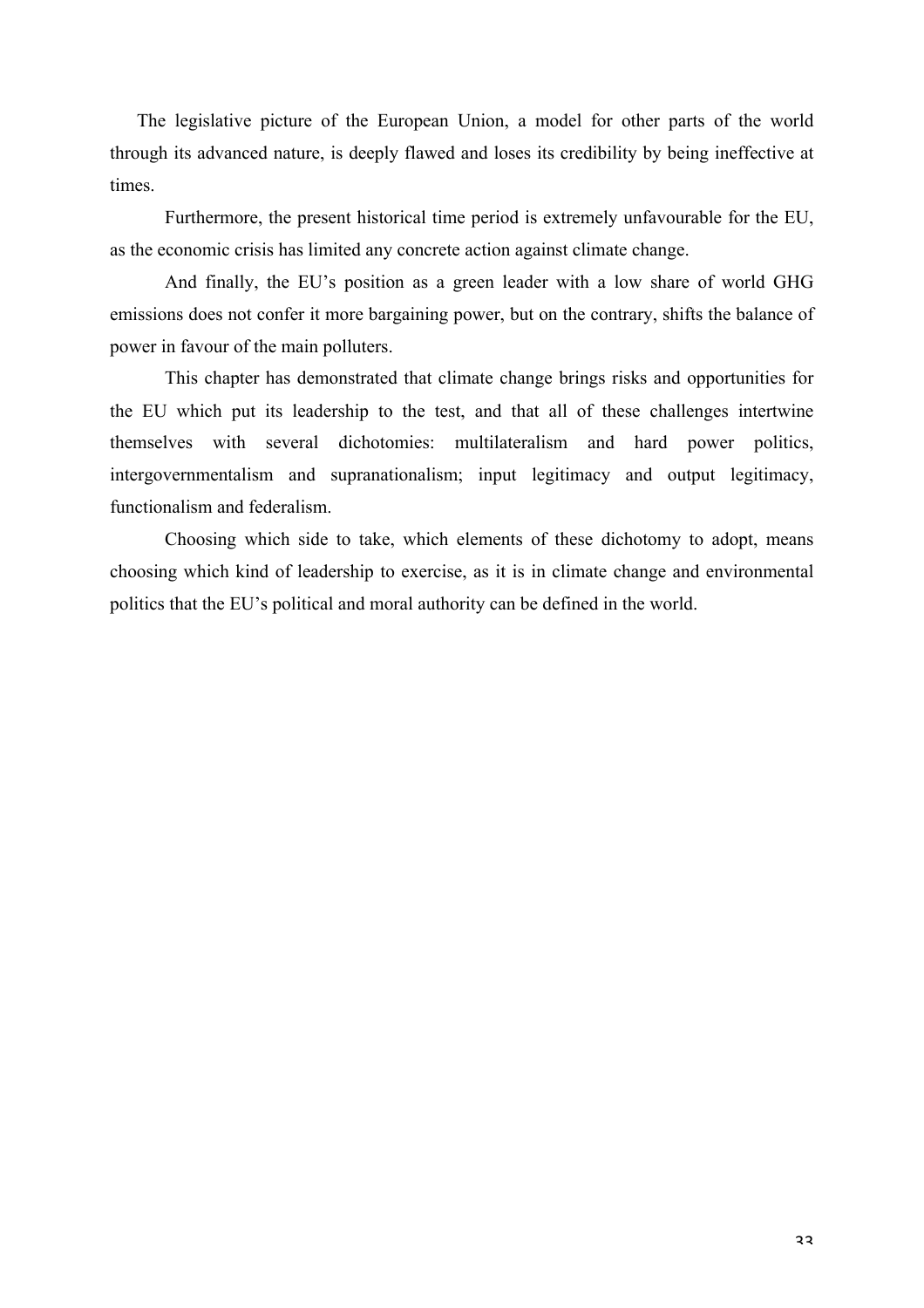### CHAPTER 2

# **THE ROAD FROM COPENAGHEN TO PARIS**

2.1 The Failure of the role of the European Union at the Copenhagen Conference (7-18 December 2009): a crisis of multilateralism in the world outside the EU.

2.1.1. Introduction:

As discussed within the first chapter, the European Union held the task to be world leader in environmental and climate politics. The EU has proven its ability in crisis management owing to EU action which led to the adoption of the Kyoto Protocol when the United States withdrew<sup>149</sup>

At the time, the European Union was able to lead the negotiations and reach a binding agreement, in addition to being the first to ratify the Protocol on 31 May 2002, an action then followed by Japan and by Russia which guaranteed the agreement's entry into force, exercising an instrumental leadership<sup>150</sup>.

In Kyoto, the European Union was able to speak with a single voice but in Copenhagen it did not, as the former Danish minister for environment, Connie Hedegaard affirmed $151$ .

 

<sup>149</sup> Aykut S.C.; Dahan A. *Gouverner le Climat: 20 ans de négotiations internationales* (Kindle Version)*,* Chapter 3, Sciences Po Les Presses, 2015<br><sup>150</sup> Ibidem, Chapter 3

<sup>&</sup>lt;sup>151</sup> Afionis S., *The European Union as a Negotiator in the International Climate Change Regime*, Pag. 9, International Environmental Agreements: Politics, Law and Economics, 11, Springer, 2011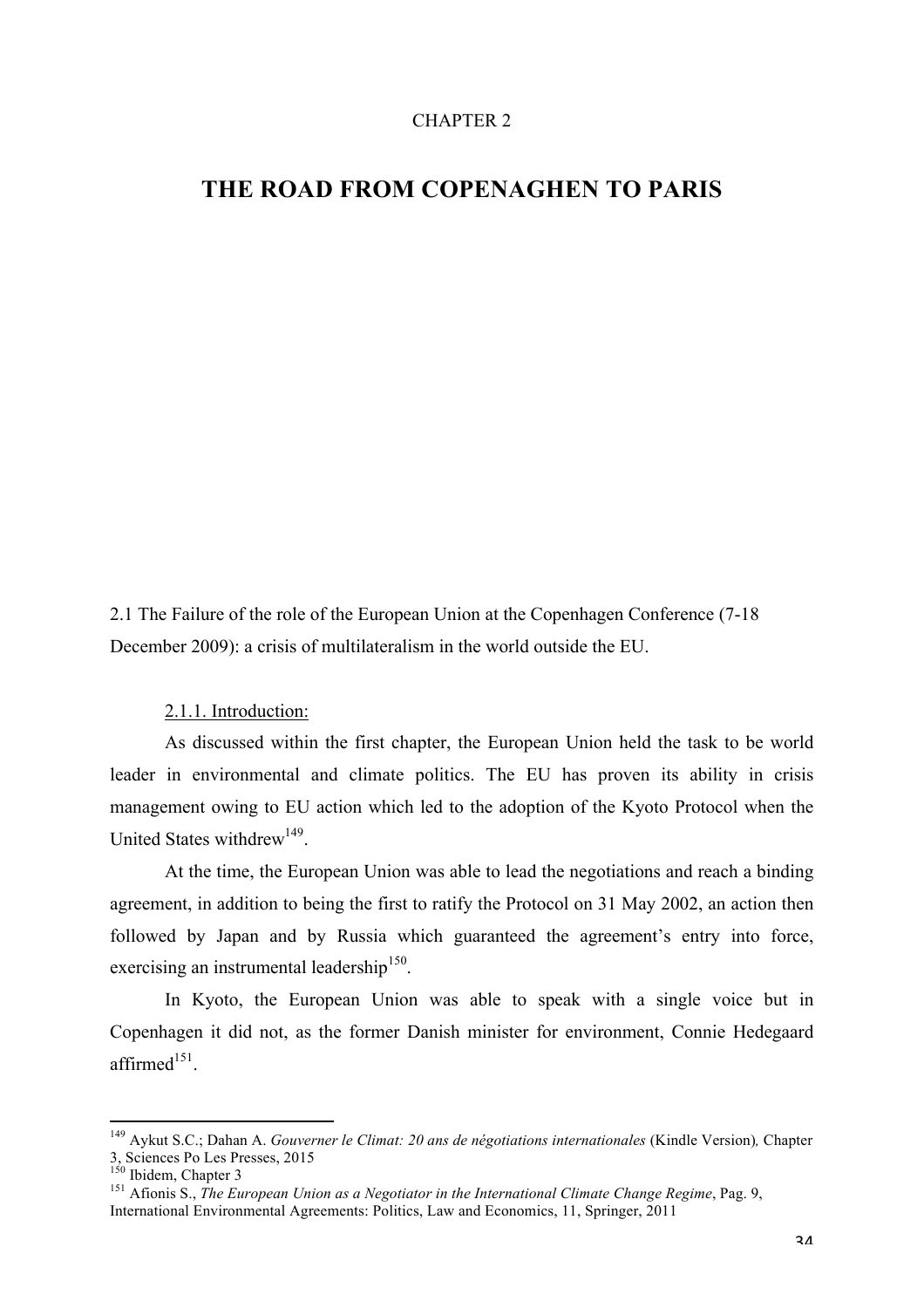The European Union arguably showed true leadership, but this established role of leader was not doomed to remain in the future COPs, and the turning point was the Copenhagen Climate Change Conference of December 2009.

# 2.1.2. The Divisions among European Countries Before Copenhagen:

As we have seen in the previous chapter, the European Union member states do not have a common position concerning the environment and their stances are at times divergent if not in opposition with each other.

The European Union was convinced and willing to continue exercising its leadership in Copenhagen and therefore decided to implement its own legislation on the reduction of emissions, and in December 2008, the Energy and Climate package was adopted<sup>152</sup> with the targets of 20% of emissions reduction from 1990.

The proposal was rebuffed by the Eastern European countries (Poland was the leading country) and by Italy, which considered this target too high<sup>153</sup>.

Furthermore, the Eastern European Countries, especially Poland and Estonia, opposed the idea of a binding agreement in Copenhagen, unlike the Barroso Commission which was a supporter $154$ .

Another controversial issue within the European Union before Copenhagen concerned the LULUCF (Land Use, Land-Use Change and Forestry), covered by the Kyoto protocol and coping with emissions deriving from deforestation, and which was opposed by countries such as Austria, Finland (which for instance wanted exemption from some emissions obligations relating to deforestation) and Sweden because of their country's economic dependence on forestry<sup>155</sup>.

The Kyoto Protocol's establishment of AAUs (Assigned Amount Units), units of carbon emissions which can be traded from countries which do not use them to other countries who do not possess them, proved to be additionally problematic regarding Eastern European countries<sup>156</sup>.

 <sup>152</sup> James T., Heidener U., *As Time Goes By: EU Climate Change Actorness from Rio to Copenhagen*, Pag. 21, Bruges Regional Integration & Global Governance Papers, 3/2011, College of Europe<br><sup>153</sup> Groen L., Nieman A., *The European Union at the Copenhagen climate negotiations: A case of contested EU* 

*actorness and effectiveness*, Pag. 7, International Relations 27(3) 308–324, The Author(s) 2013<br><sup>154</sup> Ibidem, Pag. 7<br><sup>155</sup> Ibidem, Pag. 7<br><sup>156</sup> Ibidem, Pag. 7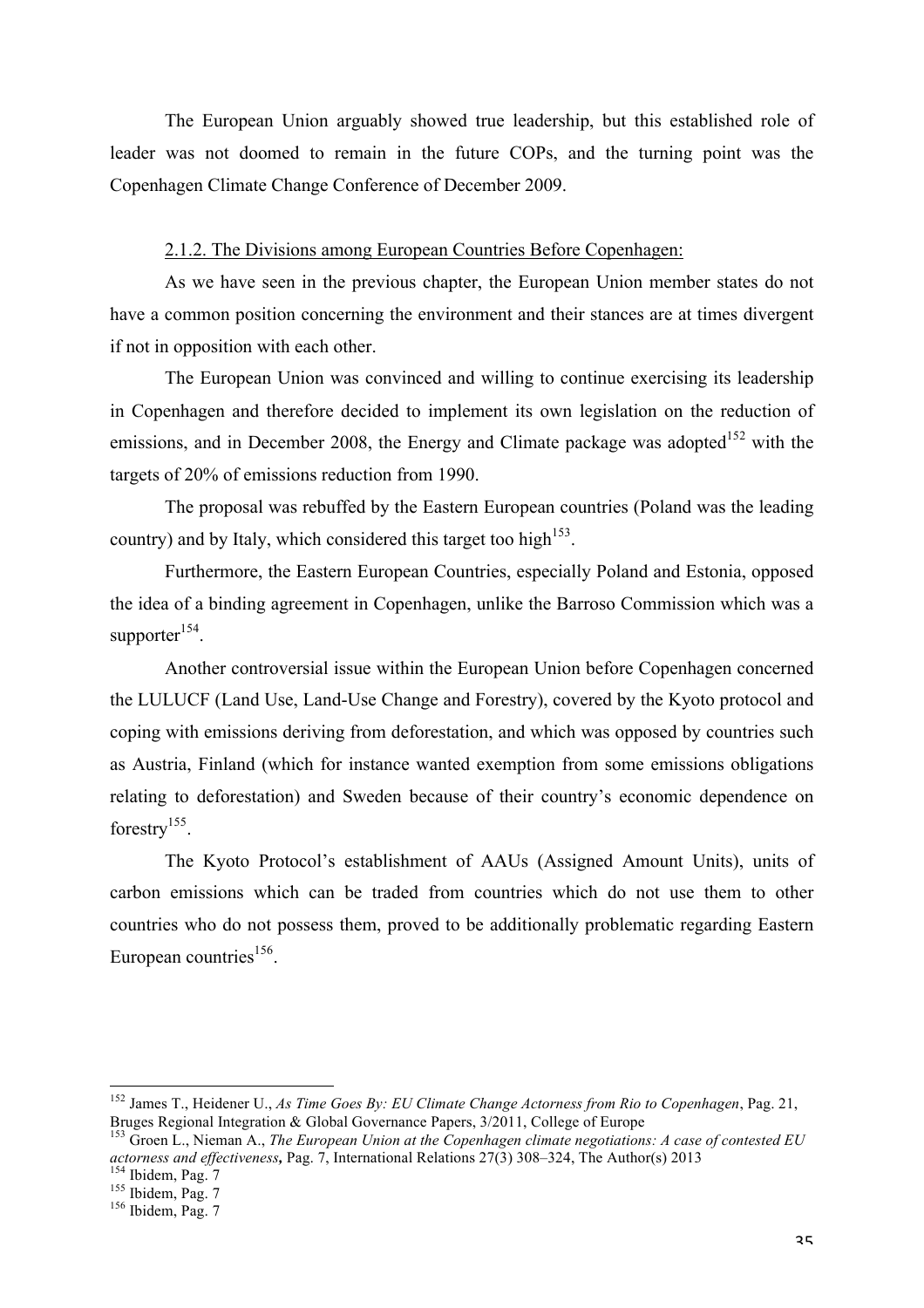The Eastern European countries wished to keep hold of them despite the fact that there were several doubts over whether this could be done in the second period of the Kyoto Protocol (commencing in 2012, three years after Copenhagen)<sup>157</sup>.

# 2.1.3 The Lack of a Coherent Position in the EU:

The European Union (now the former leader), came to the conference unprepared and deeply disunited in several issues, one of them the EU carbon tax which had been proposed by French president Sarkozy in December 2009<sup>158</sup>.

As mentioned in the first chapter, the issue of Ecotaxes, as well as of carbon tax in the European Union, has always been a factor of division among European member states. Sarkozy's proposition aimed to hit exported Chinese goods (with the motivation that China was one of the main world polluters), but both the president of the Conference Hedegaard and the Swedish presidency of the EU rejected the proposal: the first, affirming that it would cause a trade war with China, and the latter, that it would weaken the position of the European Union in Copenhagen. In addition, the other European partners (with the exception of Germany) did not support such a proposal $159$ .

Furthermore, both the Commission and the Swedish presidency took part in the negotiation among with the 25 head of governments, with no common position as shown in the first paragraph, a fact which weakened the Commission's autonomy of action and  $actorness<sup>160</sup>$ .

Poland and Italy remained inflexible on their opposition to the 30% emission reductions and the problem of the AAUs was finally dealt with allowing these countries to use the money from the trade of their AAUs to finance renewable sources in their own  $countries<sup>161</sup>$ .

Moreover, the disagreements also concerned climate finance, and once more, the Eastern European Countries were not keen to mobilise their own resources in order to finance mitigation and adaption in developing countries<sup>162</sup>.

 <sup>157</sup> Groen L., Nieman A., *The European Union at the Copenhagen climate negotiations: A case of contested EU*  actorness and effectiveness, Pag. 7, International Relations 27(3) 308–324, The Author(s) 2013<br><sup>158</sup> Carbon tariffs resurface in Copenhagen aftermath, Euractiv, 8 January 2010<br><sup>159</sup> Simon F., French to revive Sarkozy's EU

Bruges Regional Integration & Global Governance Papers,  $3/2011$ , College of Europe <sup>161</sup> Ibidem, Pag. 21

 $162$  Ibidem, Pag. 22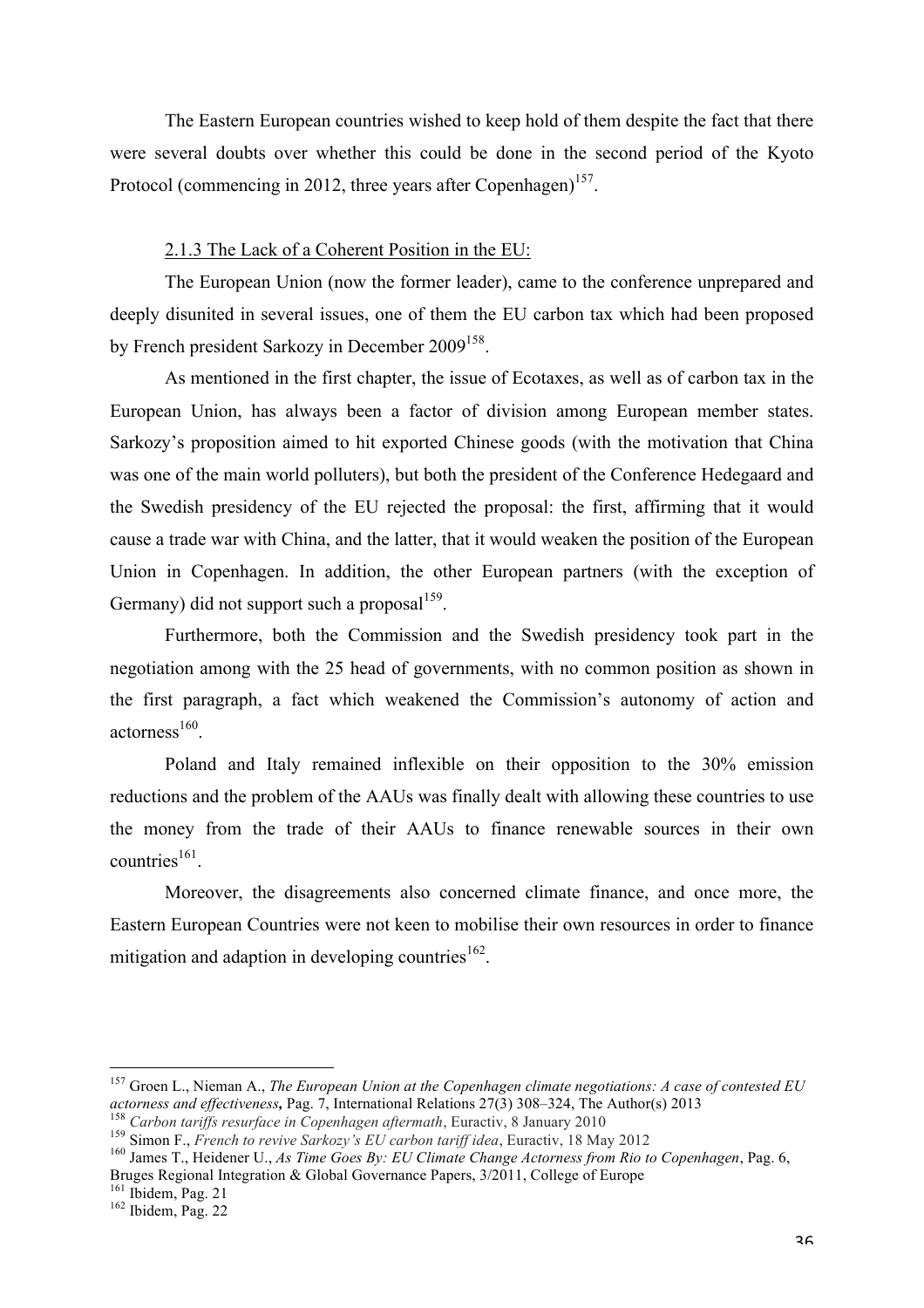#### 2.1.4. The Preparatory Works in Copenhagen:

The Conference of Copenhagen, the COP 15, was for the divided European Union a turning point, because after this event it was clear that the prevalent and leading position exercised in Kyoto by the European Union was no longer possible  $163$ .

The European Union had all the attributes to carry out negotiations in a proper way: the presidency of the Conference was held by the host country, Denmark, and the president was Connie Hedegaard, the then Danish minister of the environment, and the presidency of the European Union was under Sweden<sup>164</sup>.

The Copenhagen conference was convened with the goal of obtaining a binding agreement before 2012, after the Kyoto Protocol and the European Union was willing to include some targets within this agreement, first of all the containment of the rise of temperatures to 2 degrees in relation to pre-industrial levels (a longstanding decision made at the Council of Ministers in 1996)<sup>165</sup> and the emissions reduction target by 30% (from 1990 to  $2020$ ) for developed countries<sup>166</sup>.

The principle the European Union adhered to was one of "Common but differentiated responsibility", inserted both in the UNFCCC (Article 3(1) which states that the main polluters in the world are developed countries) and the Kyoto Protocol, which means that efforts must be made by all the parts but with more consistent efforts by those which contribute the most to pollution<sup>167</sup>.

In any case, it can be claimed that on one hand the European Union (in this case the Swedish presidency and of the Danish presidency of the COP) was insufficiently prepared for this conference, and on the other that this issue was not still fully developed in December 2009, while public opinion held the expectations that a new binding treaty would be signed like in Copenhagen $168$ .

<sup>&</sup>lt;sup>163</sup> Backstrand K., *The EU's role in climate change negotiations: From leader to 'leadiator'*, Pag. 4, Journal of European Public Policy · May 2013

<sup>&</sup>lt;sup>164</sup> Van Schaik L., *The Sustainability of the EU's Model for Climate Diplomacy*, Pag. 10, in Oberthür S., et al.,The New Climate Policies of the European Union, VUBPRESS 2010

<sup>165</sup> Aykut S.C.; Dahan A. *Gouverner le Climat: 20 ans de négotiations internationales* (Kindle Version)*,* Chapter 5, Sciences Po Les Presses, 2015<br><sup>166</sup> James T., Heidener U., *As Time Goes By: EU Climate Change Actorness from Rio to Copenhagen*, Pag. 17,

Bruges Regional Integration & Global Governance Papers, 3/2011, College of Europe

<sup>167</sup> Gemenne F., *Géopolitique du climat: négociations, stratégies, impacts* (Kindle Version), Chapter 1, Nouvelle Ed, Paris, 2015

<sup>&</sup>lt;sup>168</sup> Interview with Professor Etienne Hannon, 2 December 2016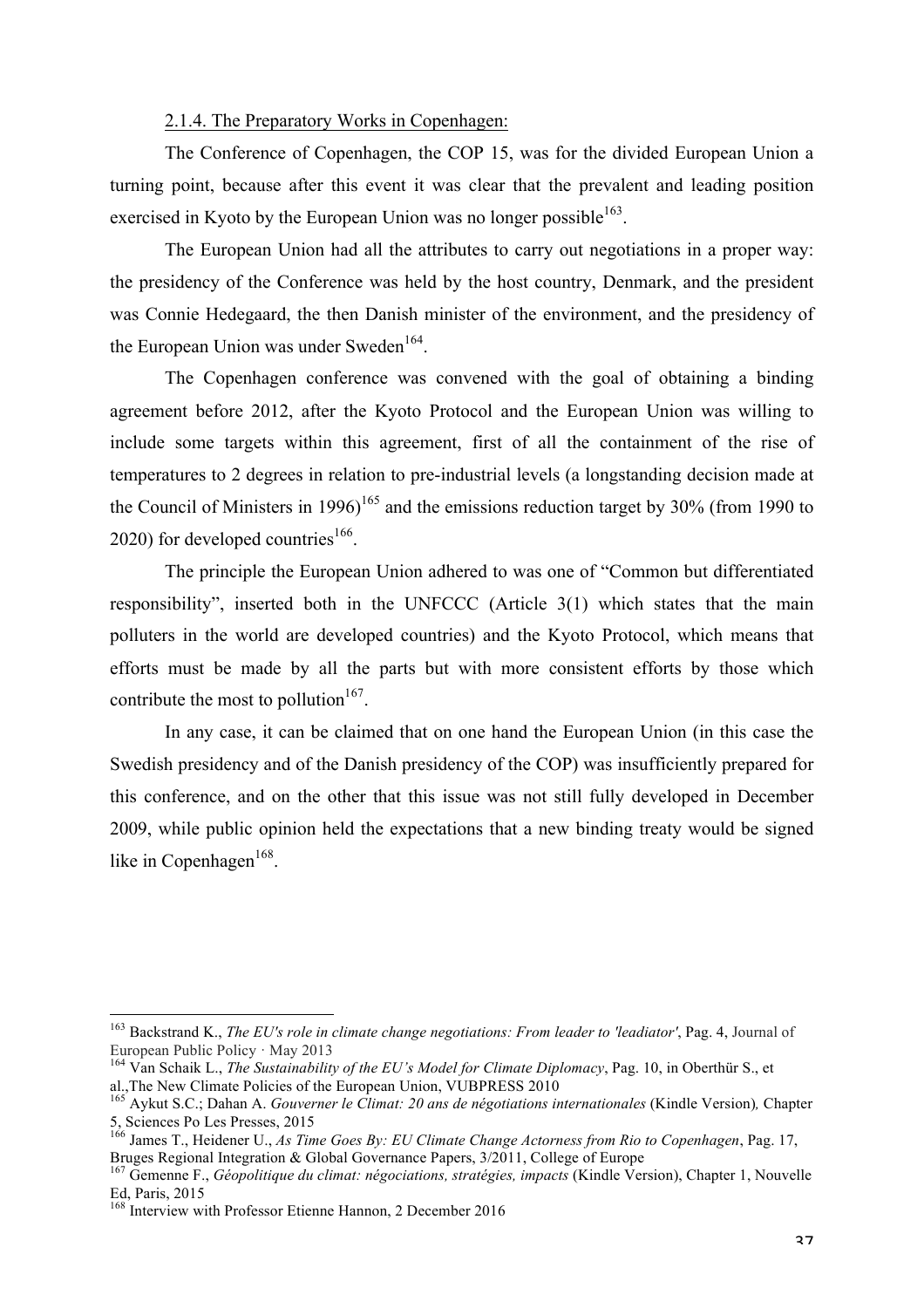Moreover, it was already clear from the beginning that a binding agreement was a difficult target to achieve: in October and November 2009, during the preparatory conferences in Bangkok and Barcelona, a lack of will emerged from all of the parties involved $169$ .

In the APEC (Asian-Pacific Economic Cooperation) conference in November 2009, both China and the United States emphasised the difficulty to reach a binding accord during the COP  $15^{170}$ .

## 2.1.5. A Crisis of the EU Action in Copenhagen:

Another pertinent issue was the way the Danish presidency carried out negotiations which had serious repercussions on their overall outcome: one important principle, highly neglected by both the presidency and the European Union, was inclusiveness<sup>171</sup>.

Being inclusive meant above all including and listening to all parts of the negotiations, even simply giving them the impression of being listened to, but this did not happen, hence the result of the negotiations was compromised  $172$ .

The problem was that the European Union "betrayed" its adhesion to multilateralism in Copenhagen, as the most effective way to act in the international scene: the idea of the European Union was, as also in the past, that of a binding agreement, and its way to achieve it in Copenhagen was to negotiate only with the main world powers, and to reach a final agreement to impose upon developing countries $173$ .

This strategy excludes both the general principle of conduct and the diffuse reciprocity characterising a multilateral approach<sup>174</sup>.

The problem is that this lack of transparency on part of the European Union came out at last and it made stumble the negotiations $175$ .

## 2.1.6. The Crisis of the Negotiations:

Lack of inclusiveness and transparency cannot coexist with the multilateral approach preached by the European Union, and this incompatibility is precisely what emerged during the negotiations in Copenhagen. Leaked documents showed that the Danish presidency had

<sup>&</sup>lt;sup>169</sup> Afionis S., *The European Union as a Negotiator in the International Climate Change Regime*, Pag. 16, International Environmental Agreements: Politics, Law and Economics, 11, Springer, 2011

<sup>&</sup>lt;sup>171</sup> Interview with Professor Etienne Hannon, 2 December 2016<br><sup>172</sup> Interview with Professor Etienne Hannon, 2 December 2016<br><sup>173</sup> Ibidem<br><sup>174</sup> Telò M, *The Challenge of a Democracy Beyond the State in the European Union* 

S, *Challenges of the European Union and its Neighbors*, Centre for Transatlantic Relations, 2016<br><sup>175</sup> Ibidem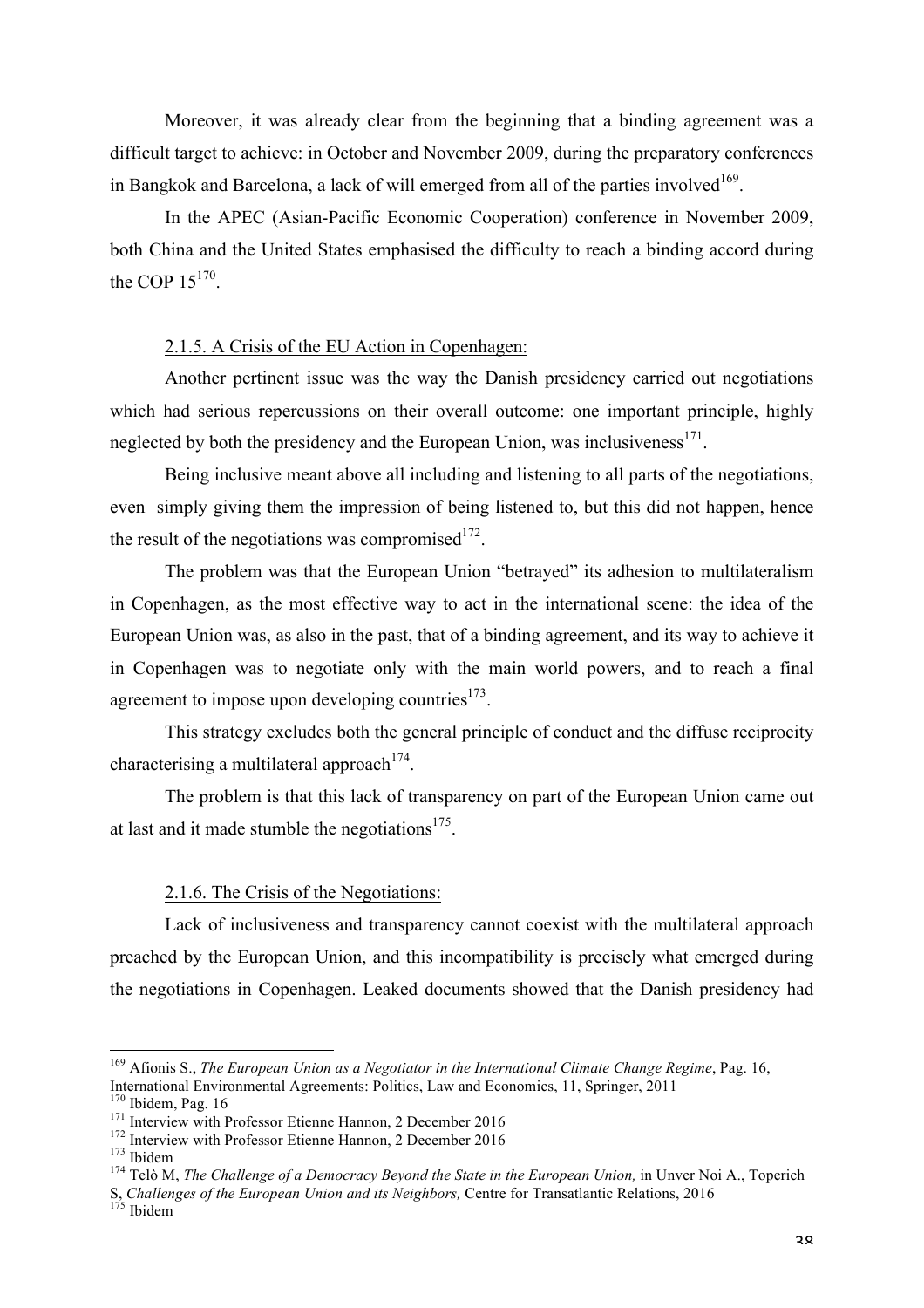already in place an under-the-counter agreement<sup>176</sup> and these leaks created friction between the Northern countries of the world with the developing ones.

The crisis was a crisis of confidence: both the Southern countries and developing countries felt themselves as unheard and therefore excluded from the negotiation process.

This revelation provoked the resignation of the Danish president Connie Hedegaard<sup>177</sup> and the reins were taken by the Danish Prime minister, Lars Lokke Rasmussen, who had negotiated previously only with the leaders of the main countries: the presidents of the United States, Brazil and China, Obama, Lula, Hu Jintao (the then Chinese president), and neglecting those still in development $178$ .

The European Union especially focused the most on negotiations with the United States, which were quite reluctant and not particularly willing to achieve a binding agreement unlike the European Union, and ignoring the other countries<sup>179</sup>.

The final agreement at last was decided by the United States, China, India, Brazil and South Africa, the main polluters, side-lining the EU. However, the problem was that the agreement reached was not accepted by the other associated parts in the negotiations, and as a result, the final agreement of Copenhagen was simply a declaration with no binding legal provision $180$ .

# 2.1.7. The Outcome of Copenhagen:

At Copenhagen the failure of the EU action was evident: it was not only unable to influence its extra-European partners, but it was moreover completely side-lined in the final decisions, causing a huge blow to the ambitious targets it had suggested, first of all to the binding nature of the agreement, and secondly to the 30% emissions reduction from 1990 to 2020 for developed countries, refused by states such as the United States and China, who did not wish to commit themselves to this aspiring plan<sup>181</sup>.

 <sup>176</sup> Vidal J., Milmo D., *Copenhagen: Leaked draft deal widens rift between rich and poor nations*, The Guardian, 9 December 2009

<sup>&</sup>lt;sup>177</sup> Stratton A., Vidal J., Connie Hedegaard resigns as president of Copenhagen climate summit, The Guardian, 16 December 2009<br><sup>178</sup> Interview with Professor Etienne Hannon, 2 December 2016

<sup>&</sup>lt;sup>179</sup> Oberthür S., Groen L., *The Effectiveness Dimension of the EU's Performance in International Institutions: Toward a More Comprehensive Assessment Framework*, Pag. 1329, Journal of Common Market Studies 2015 Volume 53. Number 6. pp. 1319–1335<br><sup>180</sup> Ibidem, Pag. 1329<br><sup>181</sup> James T., Heidener U., *As Time Goes By: EU Climate Change Actorness from Rio to Copenhagen*, Pag. 22,

Bruges Regional Integration & Global Governance Papers, 3/2011, College of Europe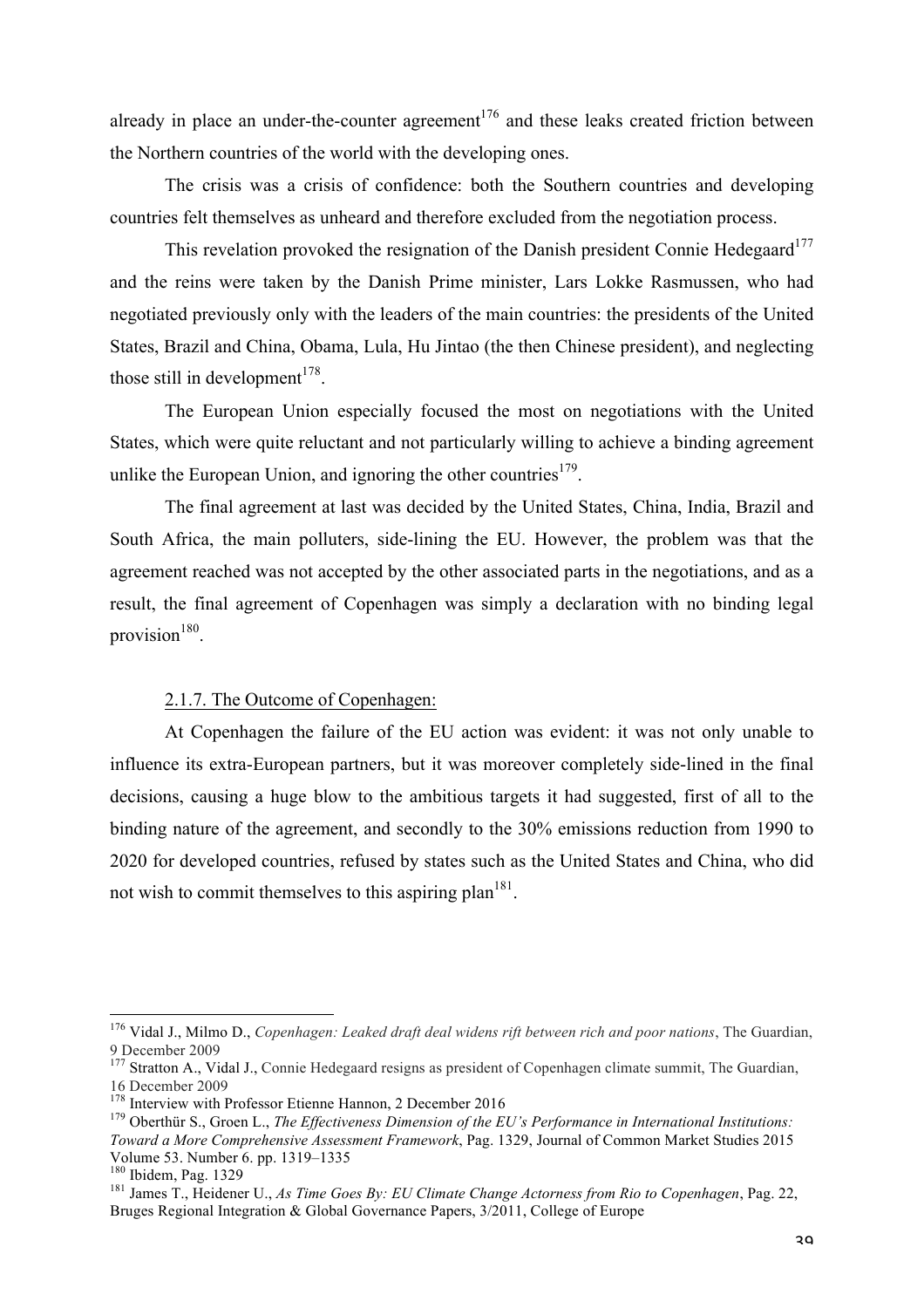In spite of these blows the European Union succeeded in laying the foundations for the so called "Green Climate Fund", even if just agreed in Copenhagen and not implemented (as it will be seen in the next paragraph $182$ .

What prevailed for these latter achievements was a realpolitik approach, more than a real commitment to climate change<sup>183</sup>.

One concept adopted to explain the EU blow in Copenhagen was the EU's so-called lack of actorness: it presented itself divided with not a single position, but with divergent stances which became evident during the negotiations<sup>184</sup>.

The negotiations were moreover highly politicised, and the main member states, especially the United Kingdom, France and Germany, overshadowed the role of the Barroso commission and of the Swedish presidency<sup>185</sup>.

Furthermore, as already affirmed, the quality of actorness in Copenhagen belonged more to the single member states than to the Union, and the single action of every state was not enough to counterbalance or to have a consistent bargaining power with countries such as the United States, China or India186.

The European Union was myopic in Copenhagen: the EU Swedish presidency could not perceive how geopolitics was changing worldwide, still convinced of its status as an influential player especially within the fight against climate change, but it was wrong because the international context was not the one of  $Kyoto$ <sup>187</sup>.

The European Union has underestimated the role and influence of new economies which played major roles in Copenhagen that decided on the final agreement<sup>188</sup>.

But a consistent part of the faults are to be ascribed to the European Union's moves: its self-assuredness over its position as leader brought it to disregard the roles of the other partners (especially from developing countries), consequently abandoning its principle of multilateralism which, in this case, was a fatal mistake.

 <sup>182</sup> Oberthür S., Groen L., *The Effectiveness Dimension of the EU's Performance in International Institutions: Toward a More Comprehensive Assessment Framework*, Pag. 1329, Journal of Common Market Studies 2015

<sup>&</sup>lt;sup>183</sup> Aykut S.C.; Dahan A. *Gouverner le Climat: 20 ans de négotiations internationales* (Kindle Version), Chapter 11, Sciences Po Les Presses, 2015

<sup>&</sup>lt;sup>184</sup> James T., Heidener U., *As Time Goes By: EU Climate Change Actorness from Rio to Copenhagen*, Pag. 25, Bruges Regional Integration & Global Governance Papers, 3/2011, College of Europe

<sup>185</sup> Groen L., Nieman A., *The European Union at the Copenhagen climate negotiations: A case of contested EU* 

*actorness and effectiveness, Pag. 10, International Relations 27(3) 308–324, The Author(s) 2013*<br><sup>186</sup> James T., Heidener U., *As Time Goes By: EU Climate Change Actorness from Rio to Copenhagen*, Pag. 24, <br>Bruges Regiona

<sup>&</sup>lt;sup>187</sup> Oberthür S., *The European Union's performance in the international climate change regime*, Pag. 2, Journal of European Integration, Vol. 33, Iss. 6,2011

<sup>&</sup>lt;sup>188</sup> Ibidem, Pag. 11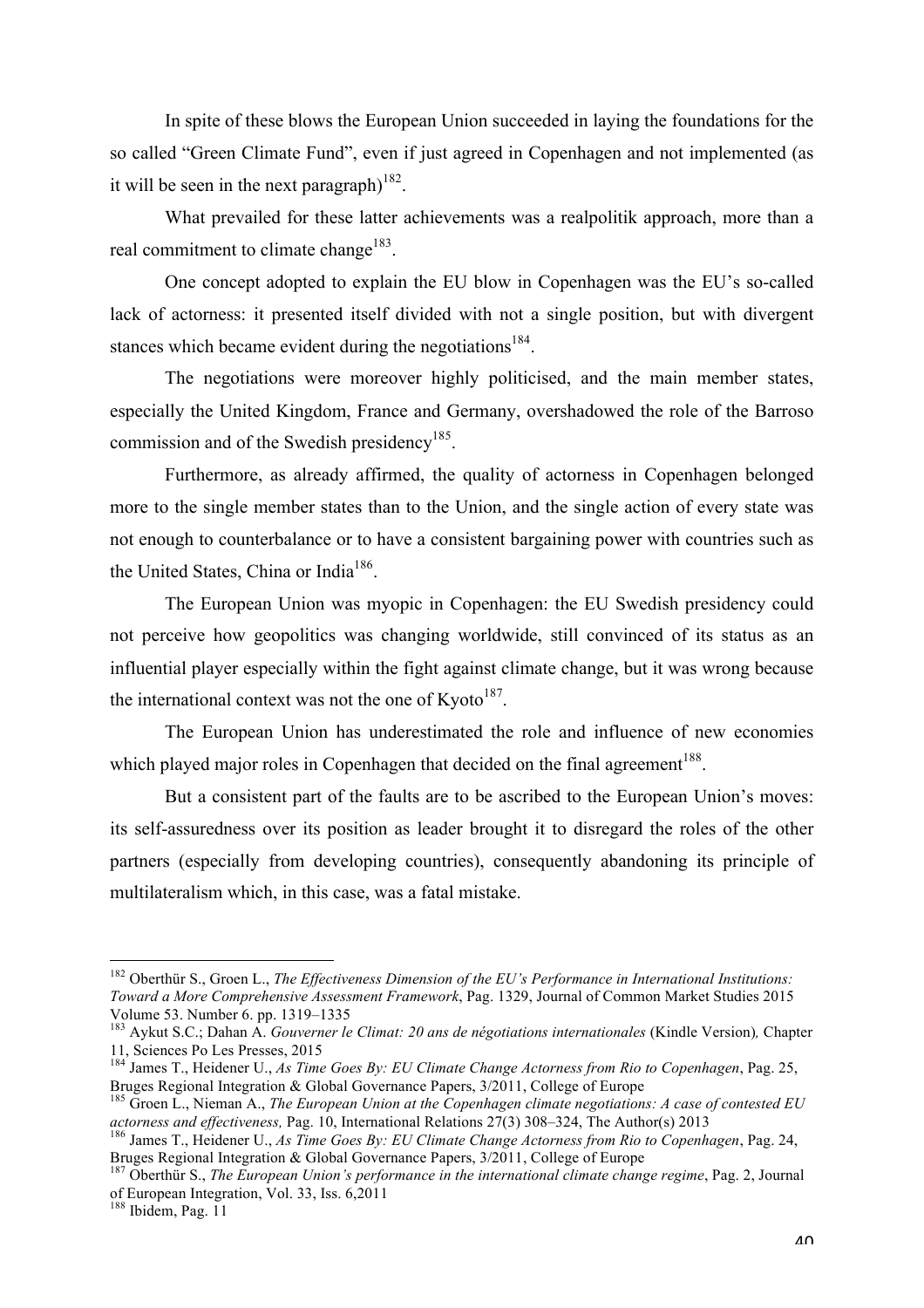Furthermore, the European Union, in accordance with the unprepared Danish presidency, carried out these "secret" negotiations undermining the needed transparency of international negotiations, and above all, generating a crisis of confidence between partners which proved to be the final nail in the coffin of the Copenhagen agreement<sup>189</sup>.

Another crucial factor that the European Union disregarded was the importance of creating alliances, especially with third countries, and not only negotiating with the most important ones $190$ .

The EU attitude towards climate change and the environment changed in Copenhagen, according to Sebastian Oberthur, from ambitious (as with Kyoto) to modest, with modest objectives $191$ .

#### 2.1.8. Conclusions:

During this conference the European Union could no longer be considered as world leader in climate change and environmental politics: this role was lost in December 2009 for several reasons, some internal, due to the absence of a single, coherent and strong voice from the Union, able to speak for those of the member states (especially the most reluctant).

Another reason is external, as the accord was essentially made by a small number of countries (the main polluters) which side-lined the European Union and ignored its proposals, such as the one of a binding agreement with a binding emissions reduction target.

The final reason is linked to the first chapter: the European Union succeeded in Kyoto thanks to its multilateral approach, and because it stopped adopting this approach it triggered a crisis of confidence which damaged its credibility, hence its ability of persuasion and its leadership by example.

The European Union did not succeed solely for these reasons, but also because its shares of global emissions were much higher in the period of the Kyoto Protocol negotiations (1997-2002), and this fact conferred it more bargaining power with the other countries.

Furthermore, the European Union in those years was much smaller and hence the process to reach a common position in spite of the divergences between the other states was much easier, and also because the Eastern enlargement was yet to come and these countries were the more adverse to fight climate change, therefore the process was much faster.

<sup>&</sup>lt;sup>189</sup> Interview with Professor Etienne Hannon, 2 December 2016<br><sup>190</sup> Ibidem<br><sup>191</sup> Oberthür S., Groen L., *The Effectiveness Dimension of the EU's Performance in International Institutions: Toward a More Comprehensive Assessment Framework*, Pag. 1329, Journal of Common Market Studies 2015 Volume 53. Number 6. pp. 1319–1335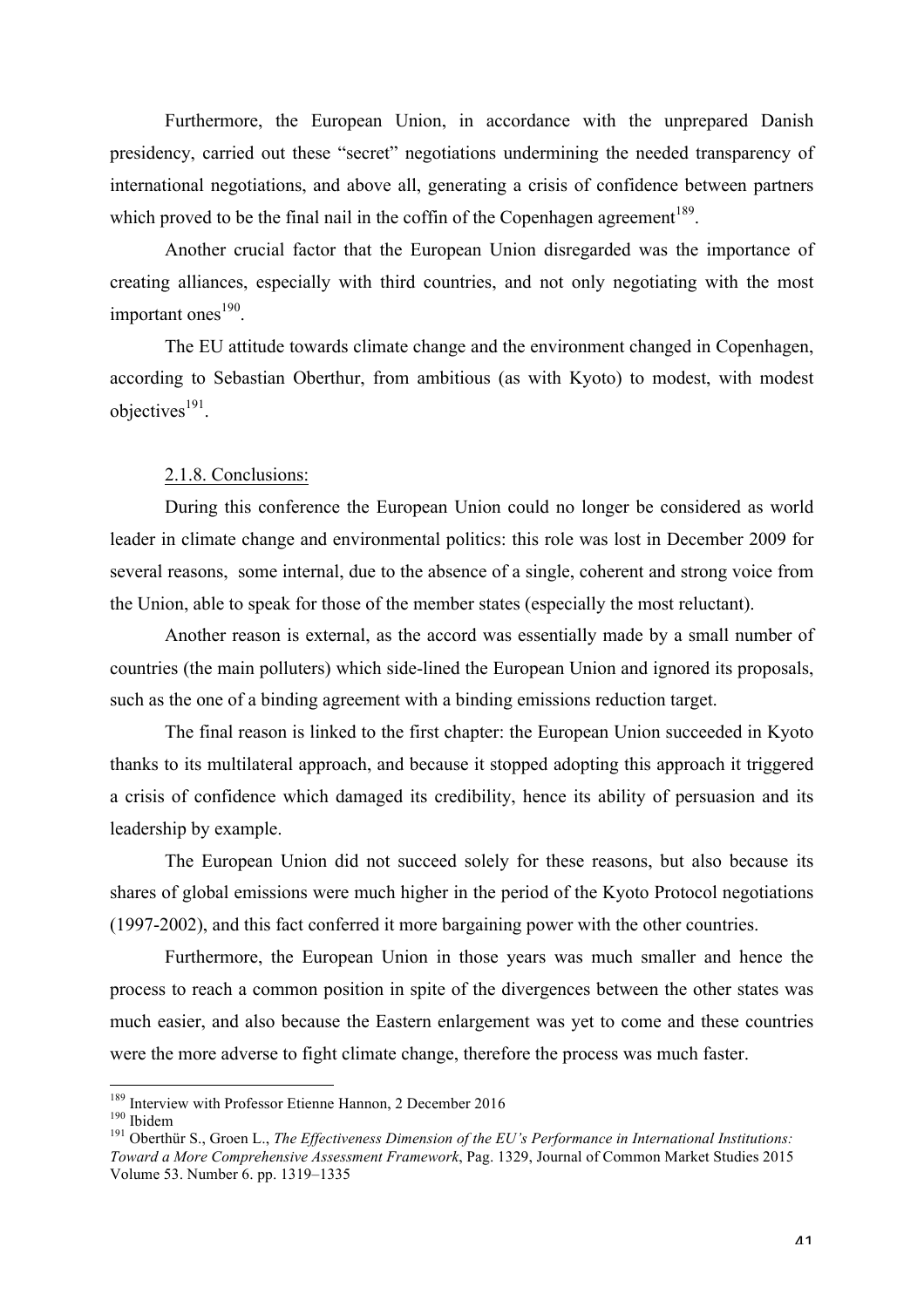2.2 From Leading To Bridging: The Cancún Conference (29 November – 10 December 2010).

# 2.2.1. Recovering from Copenhagen: a Change of Strategy of the EU.

The Copenhagen conference and the deriving failure were a serious blow for the European Union: the saviour of the Kyoto protocol and the most advanced region in the world concerning climate change fight, was side-lined in the negotiations, lost its diplomatic influence and stripped of its moral and political leadership de facto.

The question for the European Union was how to take back its former role of leader and whether it was possible to do so, and if not, which kind of role to have (as deliberated within the research question).

It can be affirmed that the European Union possessed the readiness to realise what happened in Copenhagen and the reasons why it happened: acknowledging that it could no longer lead in a multipolar world was the first step towards a new approach to climate politics $192$ .

The issue was that, if it is not possible to influence by leading, how can this influence be otherwise exercised? The answer was that if the European Union was not able to be leader it had to be able to bridge, hence to create contacts between other countries in order to achieve a common goal $193$ .

This ability to bridge was not new for the European Union: it had already been used, successfully, during the Kyoto negotiations and it is part of its "instrumental leadership"<sup>194</sup>.

The only difference is that this instrumental leadership was combined with a certain political leadership, that able to conclude the negotiations after the USA withdrawal bring results and convince other world powers to do so<sup>195</sup>.

Furthermore, the geopolitical equilibria shifted the bargaining power from the less polluting countries to the most polluting countries (the United States and China in particular way, called the G2 of the two "carbon titans"<sup>196</sup>), and if the European Union underestimated this factor, after Copenhagen it acknowledged $197$ .

<sup>&</sup>lt;sup>192</sup> Oberthür S., *Global Climate Governance after Cancún: Options for EU Leadership*, Pag. 11<br><sup>193</sup> Ibidem, Pag. 11<br><sup>194</sup> Afionis S., *The European Union as a Negotiator in the International Climate Change Regime*, Inte Environmental Agreements: Politics, Law and Economics, 11, Springer, 2011 <sup>195</sup> Aykut S.C.; Dahan A. *Gouverner le Climat: 20 ans de négotiations internationales* (Kindle Version)*,* Chapter

<sup>3,</sup> Sciences Po Les Presses, 2015<br><sup>196</sup> Backstrand K., *The EU's role in climate change negotiations: From leader to 'leadiator'*, Pag. 5, Journal of<br>European Public Policy · May 2013

<sup>&</sup>lt;sup>197</sup> Oberthür S., *Global Climate Governance after Cancún: Options for EU Leadership*, Pag. 11, The International Spectator 46(1):5-13 • March 2011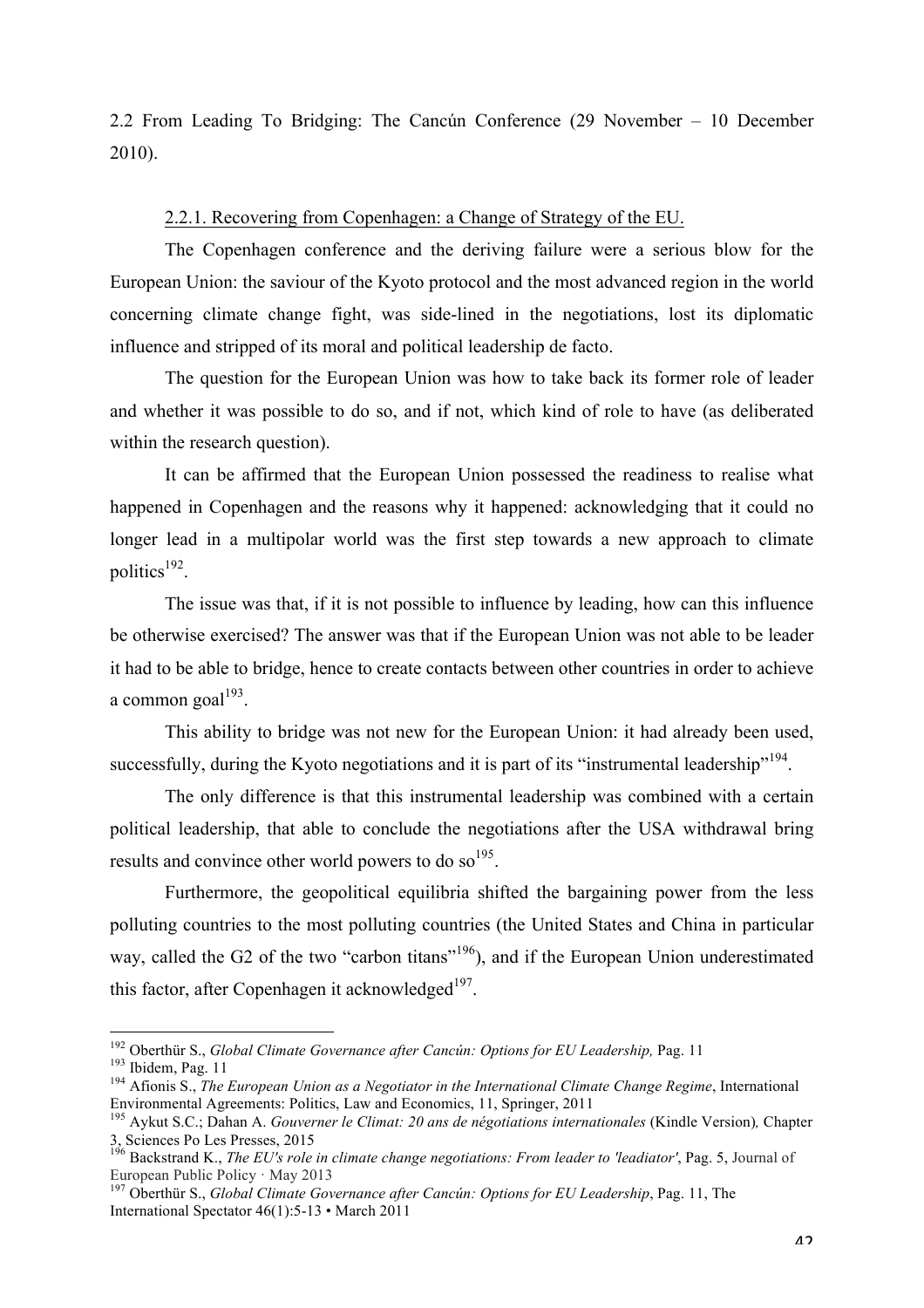Additionally following the failure of Copenhagen, the Commission decided to reorganise itself establishing the Climate Action Commissioner and the DG for Climate Action (whose first Commissioner was Connie Hedegaard) 198.

# 2.2.2. The Cartagena Dialogue:

The first sign of the European Union's recovery appeared in March 2010, four months after Copenhagen, when it supported the establishment of the "Cartagena Dialogue for Progressive Action"<sup>199</sup>.

This dialogue was an informal platform for discussion, where developed and developing countries could confront themselves on issues such as the environment and climate change, always within the scope of the  $UNFCCC<sup>200</sup>$ .

In these summits the goal was and is to examine possible common solutions and actions to fight climate change and it contributed to re-establish a more positive climate after the Copenhagen failure<sup>201</sup>.

This group excluded countries such as China, or the United States and was born in the context of the crisis of the so-called G77, hence all the developing countries of the South of the world<sup>202</sup>: this group in Copenhagen entered into crisis because of the growing importance of the BASIC countries, such as China, Russia, the United States, Brazil) $^{203}$ .

The problem faced by the G77 countries was the huge differences among them: some countries are oil producers and exporters (the main example is Saudi Arabia and the other Gulf monarchies); their economies rely on oil, and a decarbonisation of world economy is unfavourably perceived, while on the other hand others are underdeveloped countries which would suffer the most from climate change<sup>204</sup>.

To some extent after Copenhagen, the European Union has tried to exploit this rift which emerged after the Copenhagen Conference within the G77 group in order to open a dialogue with the progressive countries of the group.

 <sup>198</sup> Oberthür S., *The European Union's performance in the international climate change regime*, Pag. 7, Journal of European Integration, Vol. 33, Iss. 6,2011

<sup>&</sup>lt;sup>199</sup> Oberthür S., *Global Climate Governance after Cancún: Options for EU Leadership*, Pag. 11, The International Spectator 46(1):5-13 • March 2011

<sup>&</sup>lt;sup>200</sup> Ibidem, Pag. 11<br><sup>201</sup> Singh K., *Cartagena Dialogue Provides Breath Of Fresh Air*, Yale School of Forestry & Environmental Studies, 29 July 2010

<sup>202</sup> Aykut S.C.; Dahan A. *Gouverner le Climat: 20 ans de négotiations internationales* (Kindle Version)*,* Chapter 6, Sciences Po Les Presses, 2015 <sup>203</sup> Singh K., *Cartagena Dialogue Provides Breath Of Fresh Air*, Yale School of Forestry & Environmental

Studies, 29 July 2010

<sup>204</sup> Aykut S.C.; Dahan A. *Gouverner le Climat: 20 ans de négotiations internationales* (Kindle Version)*,* Chapter 6, Sciences Po Les Presses, 2015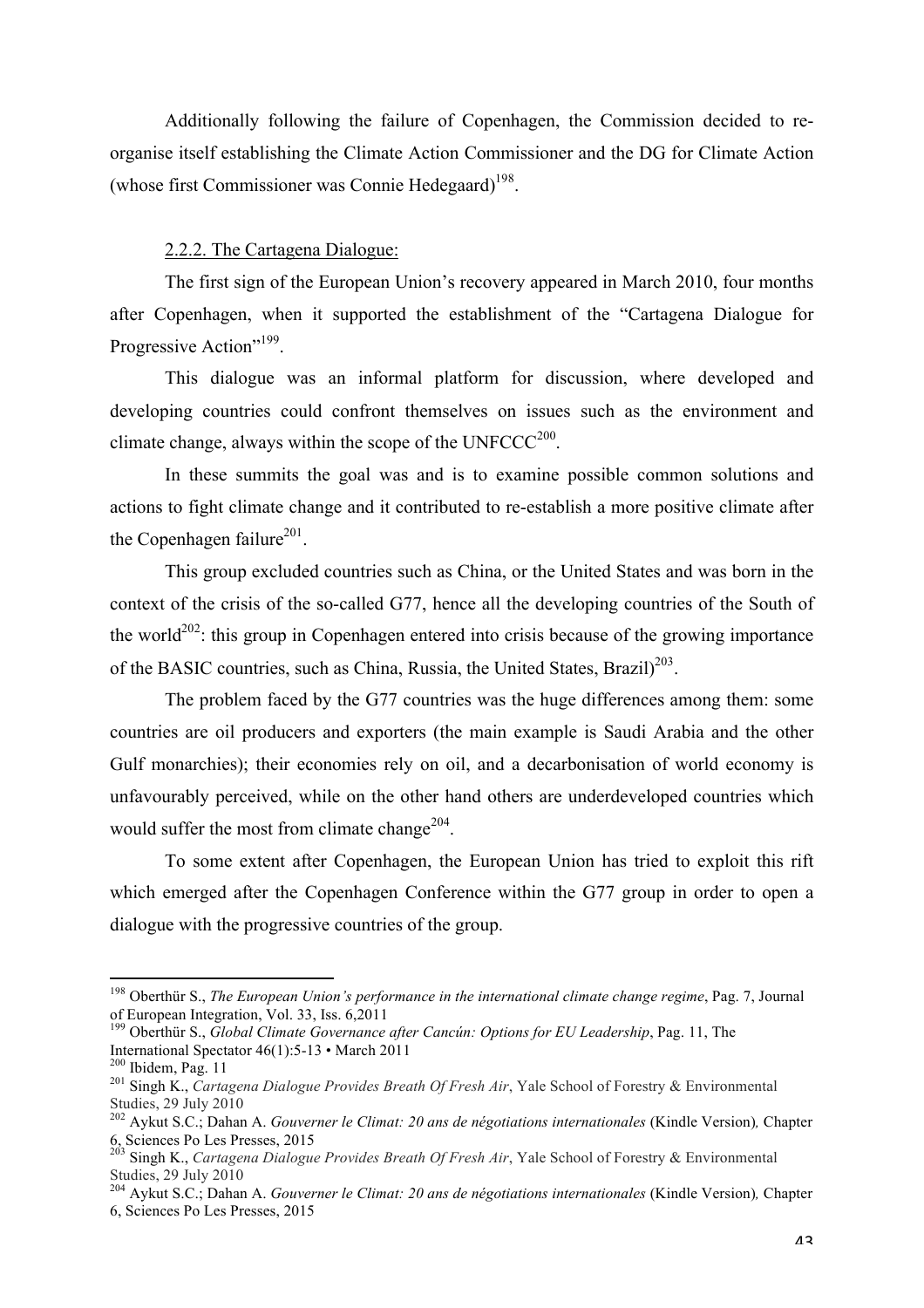The rise of BASIC and the divisions within the G77 group meant that the biggest partners of the latter (China, India, Brazil and South Africa), no longer put up a common front because of divergent interests<sup>205</sup>: from this "split" the Small Islands Developing Countries (SIDCs) and the Least Developing Countries (LDCs, the most from sub-Saharian Africa) remained alone to lobby for their own interests<sup>206</sup>.

The Cartagena dialogue represented a convergence point for both the isolated European Union and the more progressive developing countries, potentially the most exposed to climate change<sup>207</sup>.

Moreover this dialogue represents a starting point for its different approach towards climate politics: no longer leading but bridging<sup>208</sup>.

#### 2.2.3. The EU's Preparation for Cancún:

One of the main problems of the Copenhagen Conference was related to the expectations; both the public opinion and the European Union had falsely high expectations on the outcome, believing that a binding agreement would be achieved (expectations which were deluded $2^{09}$ .

A new conference was convened for 2010 in Cancún, Mexico, the so-called COP16: after the acknowledged failure of the previous one, the parties involved lowered their own targets and expectations $^{210}$ .

As mentioned earlier, the European Union lowered its own goals from ambitious to modest $^{211}$ : this time there was no binding agreement set out in the plans, because time was not ripe as well and it was understood and acknowledged by all the parts, and this can be considered as one of the reasons why more progress has been made in the Cancún Conference than in Copenhagen, one year before<sup>212</sup>.

<sup>&</sup>lt;sup>205</sup> Aykut S.C.; Dahan A. *Gouverner le Climat: 20 ans de négotiations internationales* (Kindle Version), Chapter 6, Sciences Po Les Presses, 2015

<sup>&</sup>lt;sup>206</sup> Singh K., *Cartagena Dialogue Provides Breath Of Fresh Air*, Yale School of Forestry & Environmental Studies, 29 July 2010<br><sup>207</sup> Ibidem

<sup>207</sup> Ibidem <sup>208</sup> Oberthür S., *Global Climate Governance after Cancún: Options for EU Leadership*, Pag. 11, The International Spectator  $46(1)$ :5-13 • March 2011<br><sup>209</sup> Interview with Professor Etienne Hannon, 2 December 2016<br><sup>210</sup> Oberthür S., *Global Climate Governance after Cancun: Options for EU Leadership*, Pag. 5, The Internat

Spectator 46(1):5-13 • March 2011<br><sup>211</sup> Oberthür S., Groen L., *The Effectiveness Dimension of the EU's Performance in International Institutions:* 

*Toward a More Comprehensive Assessment Framework*, Pag. 1329, Journal of Common Market Studies 2015 Volume 53. Number 6. pp. 1319–1335 212 Interview with Professor Etienne Hannon, 2 December 2016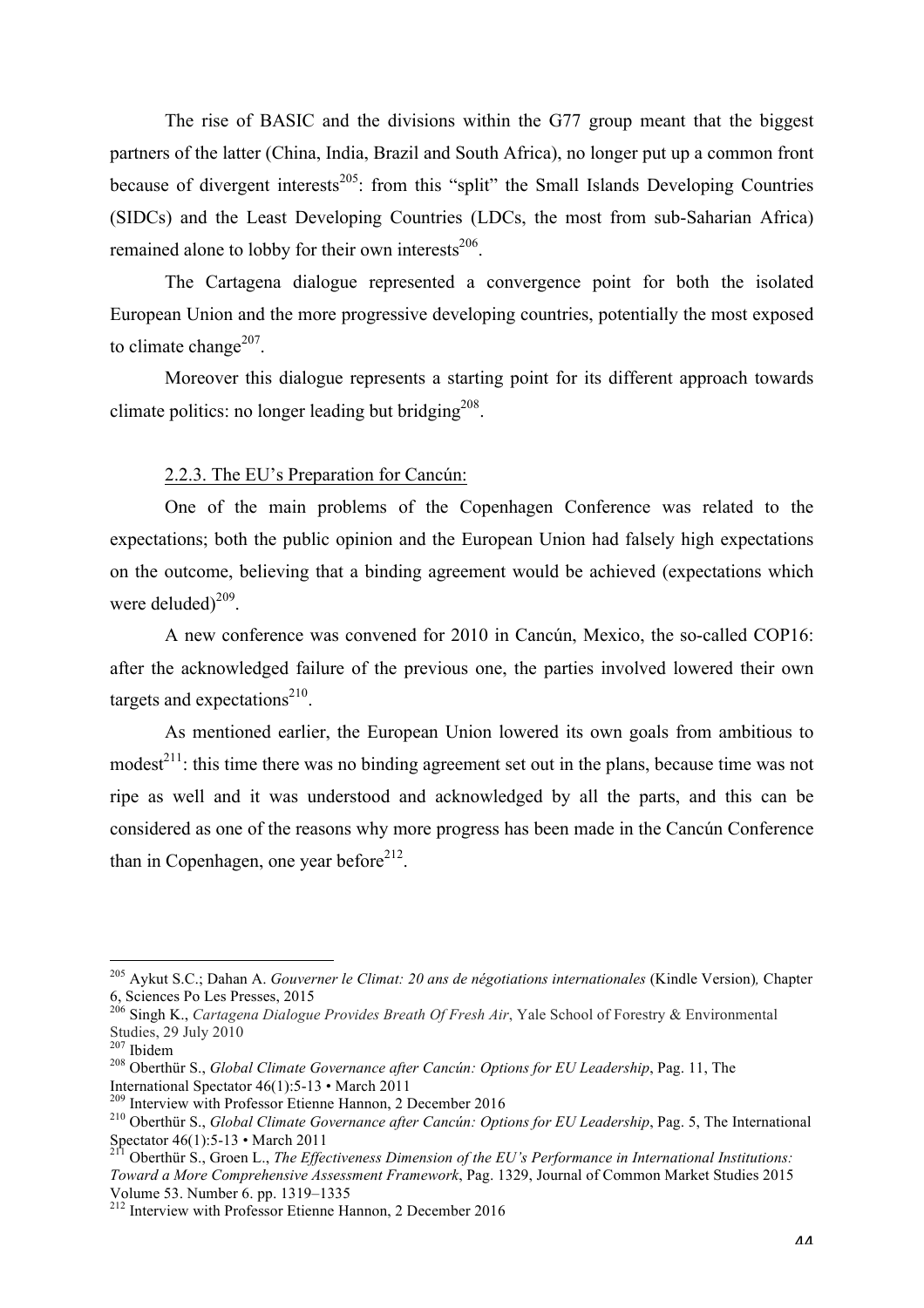The EU's expectations, beyond the term modest, could be defined as realistic and this realism could also render it a more credible partner before the eyes of the others $^{213}$ .

Furthermore, some of the problems the European experienced before and during the Copenhagen conference remained unsolved: divergences between member states on the LULUCF and on the issue of AAUs remained, and the European Union came to Cancún without a single position<sup>214</sup>.

The European Union between Copenhagen and Cancún acted by itself with the other extra-European partners outside the UNFCCC framework: the first meeting was in May, organised by Germany and by the Mexican presidency, to discuss how to tackle climate change $^{215}$ .

Other European countries took bilateral actions in those months, especially France and Norway (even if it is not an EU member state, in May Norway financed 1 billion dollars to help Indonesia in reducing high emissions increased by deforestation<sup>216</sup>), which reached accords with countries whose forests suffer climate change, such as Brazil, Indonesia and Congo, in the context of the UN REDD project (Reducing Emissions from Deforestation and Forest Degradation) $^{217}$ .

These bilateral actions from the EU member states embody a change of strategy in international climate negotiations: the focus is now on bridging and building coalition and no longer leading.

#### 2.2.4. A Lesson of Multilateralism From The Mexican Presidency:

The predetermined objective for the Cancún conference was, as Professor Oberthur affirms, a "balanced set of decisions", hence the parts in the negotiations were more oriented towards a political decision, as well as a reinforcement of what it has been achieved in Copenhagen one year before $218$ .

 <sup>213</sup> Fischer S., Leinen J., *Course Corrections for Cancún: The European Union and International Climate* 

*Politics*, Friedrich Ebert Stiftung, International Policy Analysis <sup>214</sup> Fischer S., Leinen J., *Course Corrections for Cancún: The European Union and International Climate* 

*Politics*, Friedrich Ebert Stiftung, International Policy Analysis 215 Ibidem 216 https://www.regjeringen.no/en/topics/climate-and-environment/climate/climate-and-forest-initiative/kos-<br>innsikt/-indonesia/id734165/

<sup>&</sup>lt;sup>217</sup> Ibidem<br><sup>218</sup> Oberthür S., *Global Climate Governance after Cancún: Options for EU Leadership*, Pag. 6, The International Spectator 46(1):5-13 • March 2011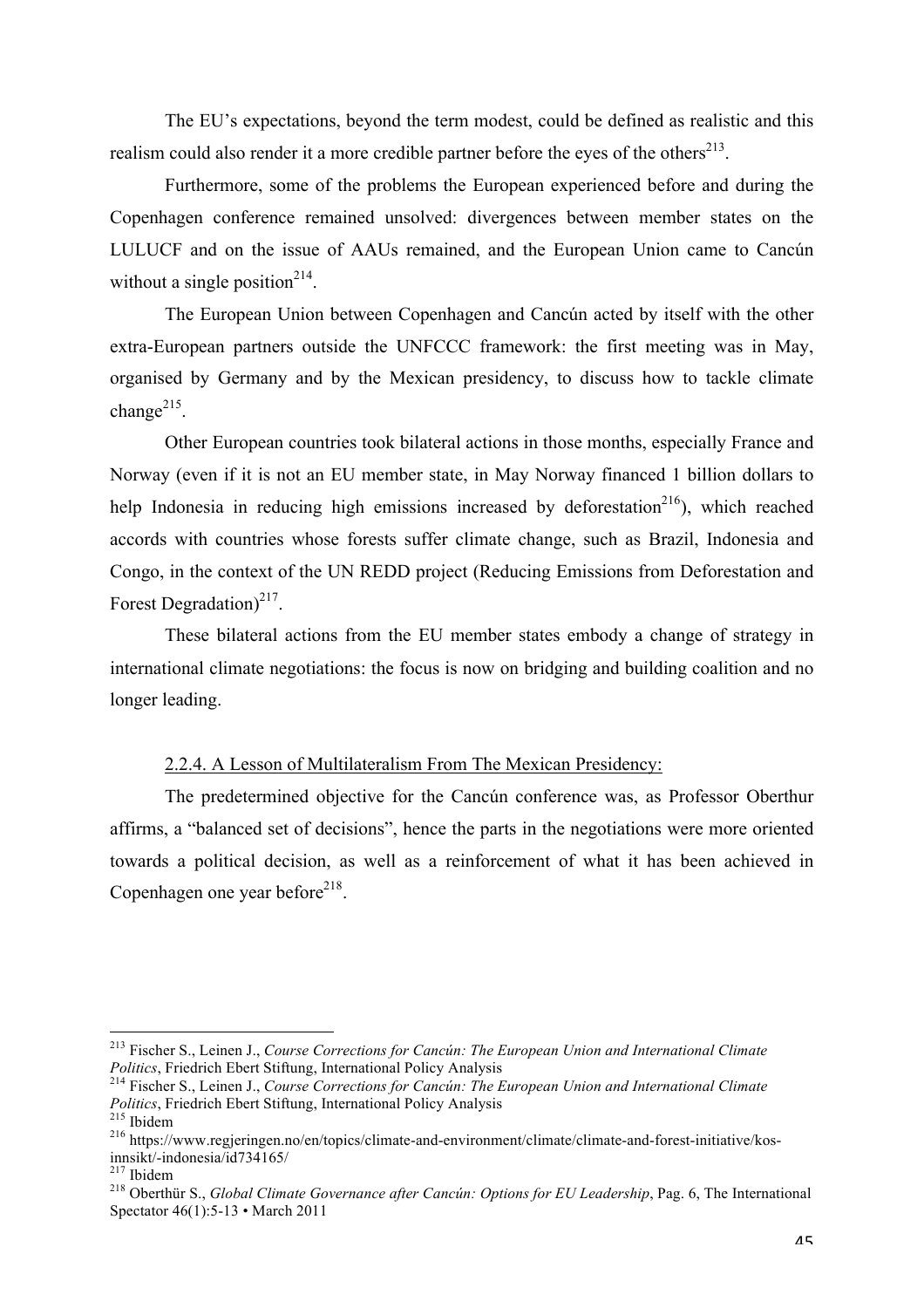The European Union had a lesson on multilateralism and inclusiveness at the Cancún con-ference delivered by the developing countries, especially by Mexico who held the presidency of the Conference <sup>219</sup>.

The president of the COP16 was the Mexican minister for foreign affairs, Patricia Espinosa and she emphasised that a success in Cancún signified preserving the multilateral approach in climate change negotiations $220$ .

It looked like a warning to the European Union for the way the Danish presidency and the same European Union carried out the negotiations in Copenhagen.

The approach used by the Mexicans was completely different; they did the contrary of what was done in Copenhagen, carrying out very open negotiations and allowing every delegation to participate within them<sup>221</sup>.

These well-conducted actions by the Mexican presidency during the negotiations, helped to restore confidence among the parts, and to guarantee the transparency and inclusiveness that had been lacking within Copenhagen which had determined its failure<sup>222</sup>.

## 2.2.5. The Outcome of Cancún: "A Non-Failure" For The EU:

The outcome of the Cancún Conference negotiation is quite blurred, because it is highly difficult to assess whether it has been successful or not.

If the outcome of Cancún is related to the expectations, it can be affirmed that it was a relatively successful conference; no one expected a binding agreement and indeed there was not one set in place, even if no major steps ahead have been made<sup>223</sup>.

The most important result achieved was that the Mexican presidency was able to successfully reestablish the confidence which was lost in Copenhagen and the multilateral approach in climate negotiations, an approach which was preached and applied consistently during the Conference<sup>224</sup>.

What it had been achieved in Copenhagen (even if not bindingly) was reinforced during the Cancún Conference: the European Union was successful in granting the

- 
- 

<sup>&</sup>lt;sup>219</sup> Interview with Professor Etienne Hannon, 2 December 2016<br><sup>220</sup> Ibidem<br><sup>221</sup> Ibidem<br><sup>222</sup> Ibidem <sup>223</sup> Ibidem <sup>224</sup> Ibidem <sup>224</sup> Ibidem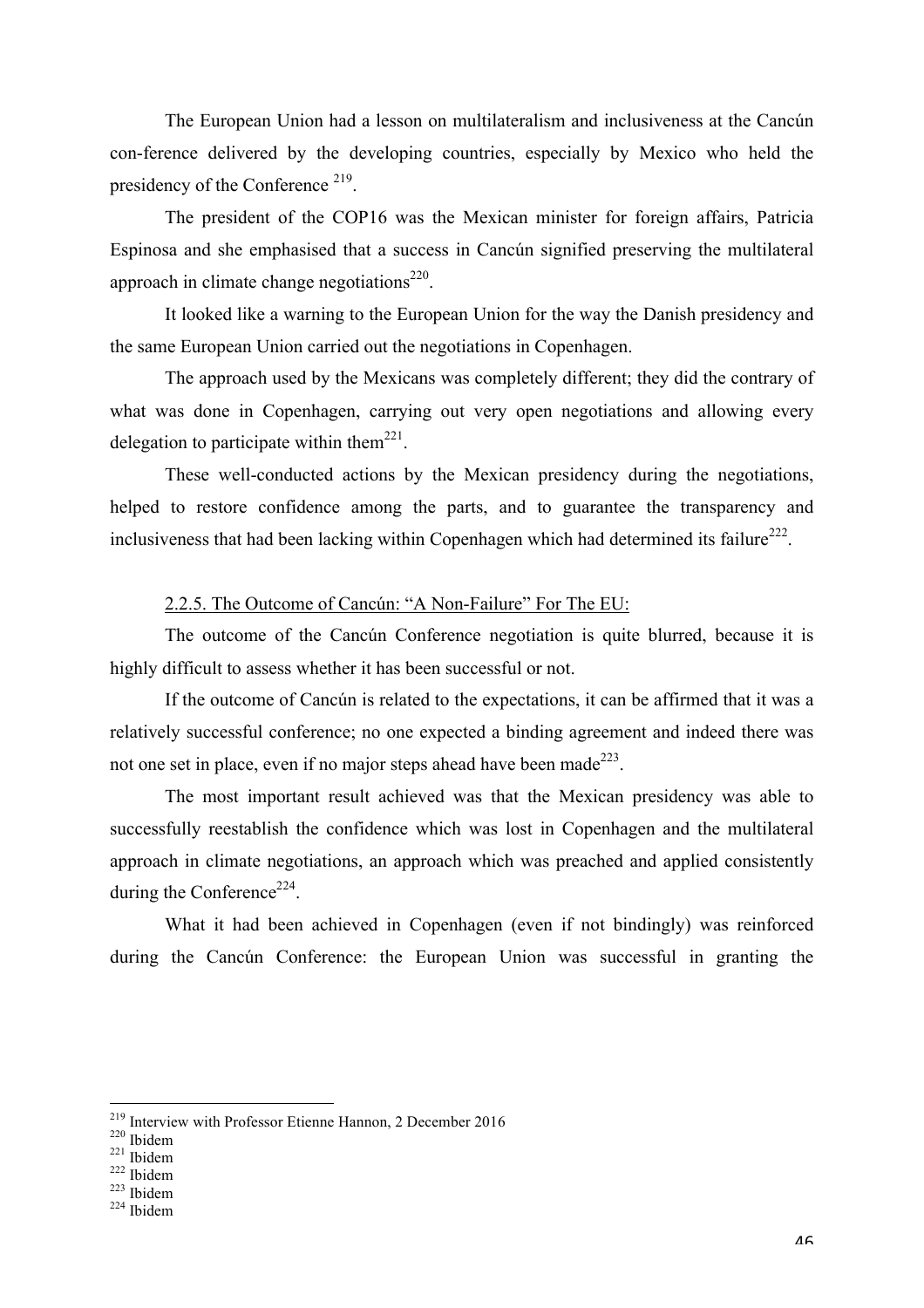establishment of the Green Climate Fund in December 2009<sup>225</sup>, and in Cancún this disposition was partly implemented<sup>226</sup>.

Concretely, this measure aimed to support developing countries (SIDCs and LDCs) with the adaptation measures to fight climate change, and hundreds of billions were allocated each year for it to put in place<sup>227</sup>.

Another important step, which represented a successful achievement for the European Union, was that in the Cancún Conference is the objective of the 2 Degrees Celsius was reiterated and this time it was brought under the aegis of the UNFCCC framework, because this document constitutes an UN document where this pledge to keep temperatures below 2 degrees in relation to pre-industrial levels is enshrined<sup> $228$ </sup>.

Furthermore, the Cancún accord established also two new processes (always under the UNFCCC framework): for the developed countries the IAR (International Assessment and Review) and for developing countries (the non-annex 1 countries, hence those with no binding target of reduction) the ICA (International Consultations and Analysis)<sup>229</sup> to monitor their progresses in emission reductions and provide support $^{230}$ .

#### 2.2.6. Assessing the Cancún Conference:

The Cancún Conference of the Parts did not provide a binding agreement like Copenhagen but laid the foundations for further progression to be made in successive conferences of the parties<sup> $231$ </sup>.

Another issue was addressed during the conference without any results, that of the commitment of the developed countries to the second period of the Kyoto protocol, but none of them decided to sign  $^{232}$ , despite the fact that the European Union showed its willingness to adhere to  $it^{233}$ .

 <sup>225</sup> Oberthür S., Groen L., *The Effectiveness Dimension of the EU's Performance in International Institutions: Toward a More Comprehensive Assessment Framework*, Pag. 1331, Journal of Common Market Studies 2015

<sup>&</sup>lt;sup>226</sup> Gemenne F., *Géopolitique du climat: négociations, stratégies, impacts* (Kindle Version), Chapter 7, Nouvelle Ed, Paris,  $2015$ <sup>227</sup> Ibidem, Chapter 7

<sup>228</sup> Ibidem, Chapter 7<br><sup>228</sup> Ibidem, Chapter 9<br><sup>229</sup> Backstrand K., *The EU's role in climate change negotiations: From leader to 'leadiator'*, Pag. 5, Journal of European Public Policy · May 2013<br><sup>230</sup> OECD, IEA Publish Paper on IAR and ICA under Cancún Agreements - http://sdg.iisd.org/news/oecd-iea-

publish-paper-on-iar-and-ica-under-Cancún-agreements/<br>
231 Willis A., *Cancún climate deal restores faith in UN process*, Euobserver, 12 December 2010<br>
<sup>232</sup> Ibidem<br>
<sup>233</sup> Fischer S., Leinen J., *Course Corrections for Can* 

*Politics*, Friedrich Ebert Stiftung, International Policy Analysis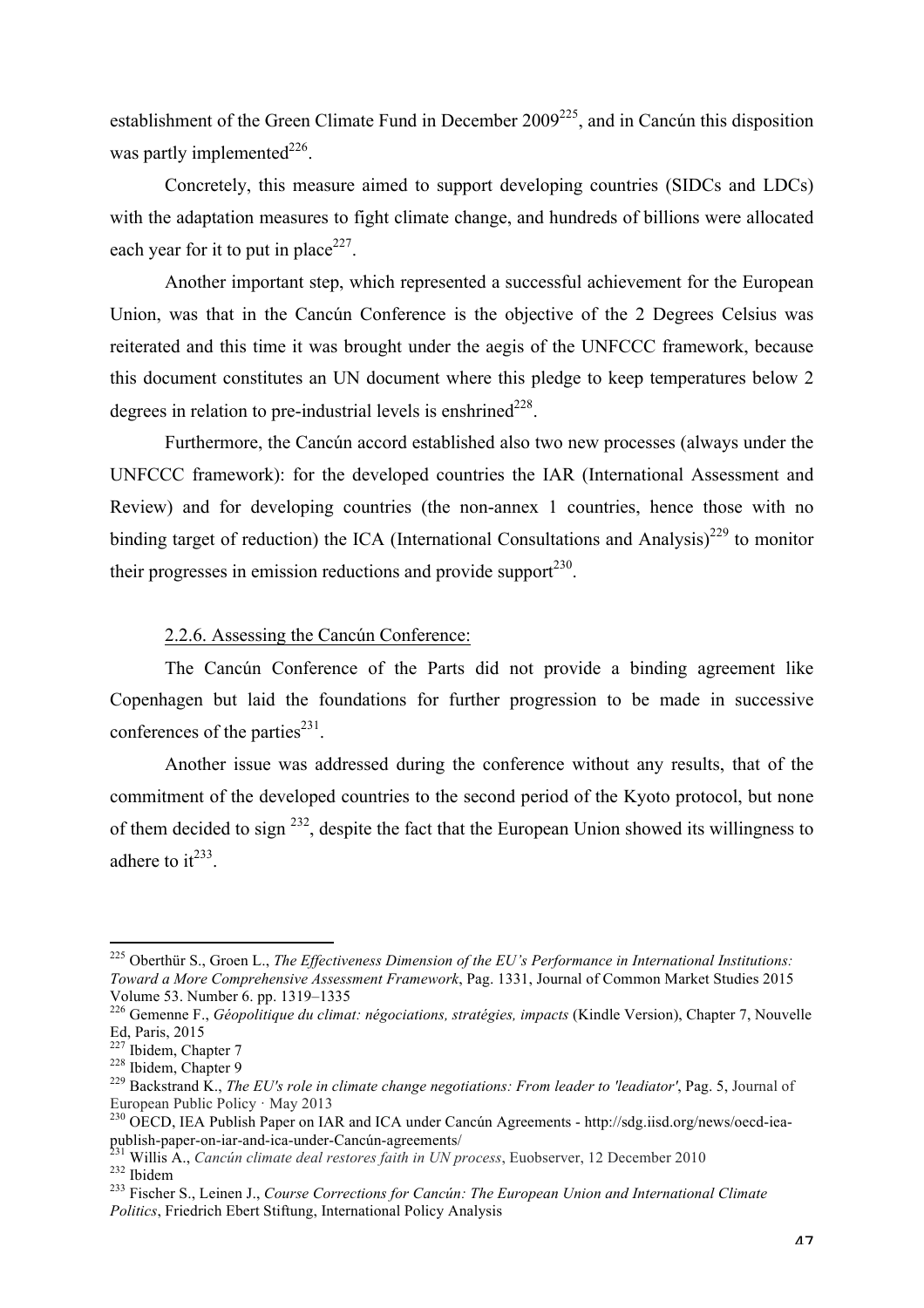The Cancún Conference did not represent a major step ahead from that of Copenhagen, it has been defined more as a "Copenhagen plus", as the goals which had been reached were merely reiterated<sup>234</sup>.

However, the establishment and participation of the European Union within the Cartagena Dialogue for progressive action must not be underestimated: it showed that the European Union was on the way to recovery from the Copenhagen blow and that it was trying, to some extent, to re-establish a certain leadership (in this case among the 30 countries which participated in the Dialogue).

A factor which must not be underestimated, (especially for what will be seen in the next paragraph), is that the European Union understood the importance to build bridges and establish alliances in this scope if it really wants to succeed<sup>235</sup>.

## 2.2.7. Conclusions:

The outcome of Copenhagen represented a huge blow for the European Union's climate diplomacy, and for its leadership: its position was relegated from leader to a mere passive actor.

Regardless, the European Union was able to reflect on its own position in the period spanning from Copenhagen to Cancún with readiness and awareness, and drew as a conclusion that its role in international climate policy had to be reshaped and reformulated in order to carry out constructive and influential action.

This role could no longer be the one of leader, but it was necessary to be a 'bridge builder' and form coalitions with common interests.

The European Union once again returned to the route of multilateralism, as can be seen in the Cartagena Dialogue for Progressive Action.

In Cancún, thanks to lower expectations and a proper course of action taken by the Mexican presidency, the Copenhagen objectives were reiterated and some steps ahead (even if minimal) were made, and crucially, confidence between partners was restored.

Cancún represented for the European Union a way to rethink and adapt its role, and from Cancún the future action of the European Union in climate policy begins, because in the future Conference of the parties, its actions are based on the Cancún Conference.

Surely the European Union was no longer a leader, but something different than that.

 <sup>234</sup> Backstrand K., *The EU's role in climate change negotiations: From leader to 'leadiator'*, Pag. 14, Journal of European Public Policy · May 2013 235 Ibidem, Pag. 14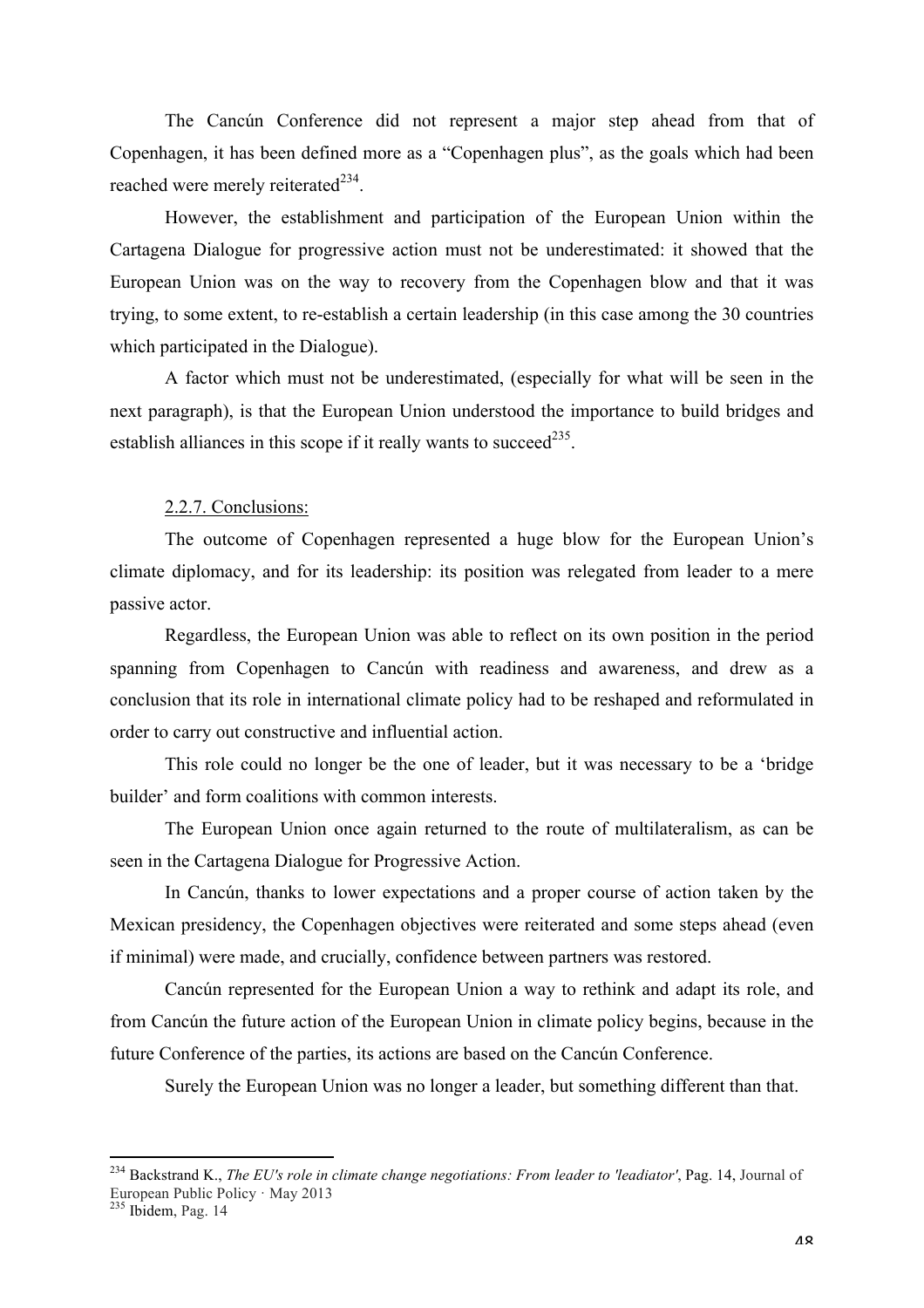#### 2.3 The EU Success In Durban: The Need For A Binding Agreement.

#### 2.3.1 Introduction:

The Cancún conference did not represent a major step in climate change negotiations, as it was more of a confirmation of the objectives reached at the failed 2009 Copenhagen  $Conference<sup>236</sup>$ 

Nonetheless, Cancún was not at all a complete blow; the negotiations were carried out by the Mexican presidency with a certain adeptness and it was vital in restoring a confident and multilateral climate between the partners $^{237}$ .

Regarding the role played by the European Union, the Cancún Conference and the period of December 2009, when the Copenhagen Conference was held, to December 2010 when that of Cancún was, the European Union mulled over its position and readapted its function accordingly $^{238}$ .

The new role of the European Union was no longer that of leader but of coalition and bridge builder, the only way to exercise and recover its leadership, but previously it is necessary to explain the environment within the European Union acted during the Durban Conference.

This "transformation" was even more evident and effective during the negotiations which followed Cancún in 2011, carried out in Durban in South Africa.

2.3.2 Durban: The Way to A Binding Agreement (28 November – 11 December 2011):

The 2011 United Nations Climate Change Conference (COP17) followed that of Cancún of 2010 and was a moment in climate change negotiations where a new direction was taken after Copenhagen and whose outcome was pertinent.

If we want to anticipate what the Conference agreed in 2011, it could be affirmed that the main outcome of the Durban Conference was a roadmap to reach a binding agreement (as it was affirmed in the so called "Durban Formula" "a protocol, another legal instrument, or an agreed outcome with legal force<sup> $239$ </sup>, even if this issue remained quite open<sup>240</sup>) to apply to

<sup>&</sup>lt;sup>236</sup> Backstrand K., *The EU's role in climate change negotiations: From leader to 'leadiator'*, Pag. 14, Journal of European Public Policy · May 2013

European Public Policy · May 2013 <sup>237</sup> Interview with Professor Etienne Hannon, 2 December 2016 <sup>238</sup> Oberthür S., *Global Climate Governance after Cancún: Options for EU Leadership*, Pag. 10, The International Spectator 46(1):5-13 • March 2011 <sup>239</sup> Aykut S.C.; Dahan A. *Gouverner le Climat: 20 ans de négotiations internationales* (Kindle Version)*,* Chapter

<sup>7,</sup> Sciences Po Les Presses, 2015 <sup>240</sup> Ibidem, Chapter 7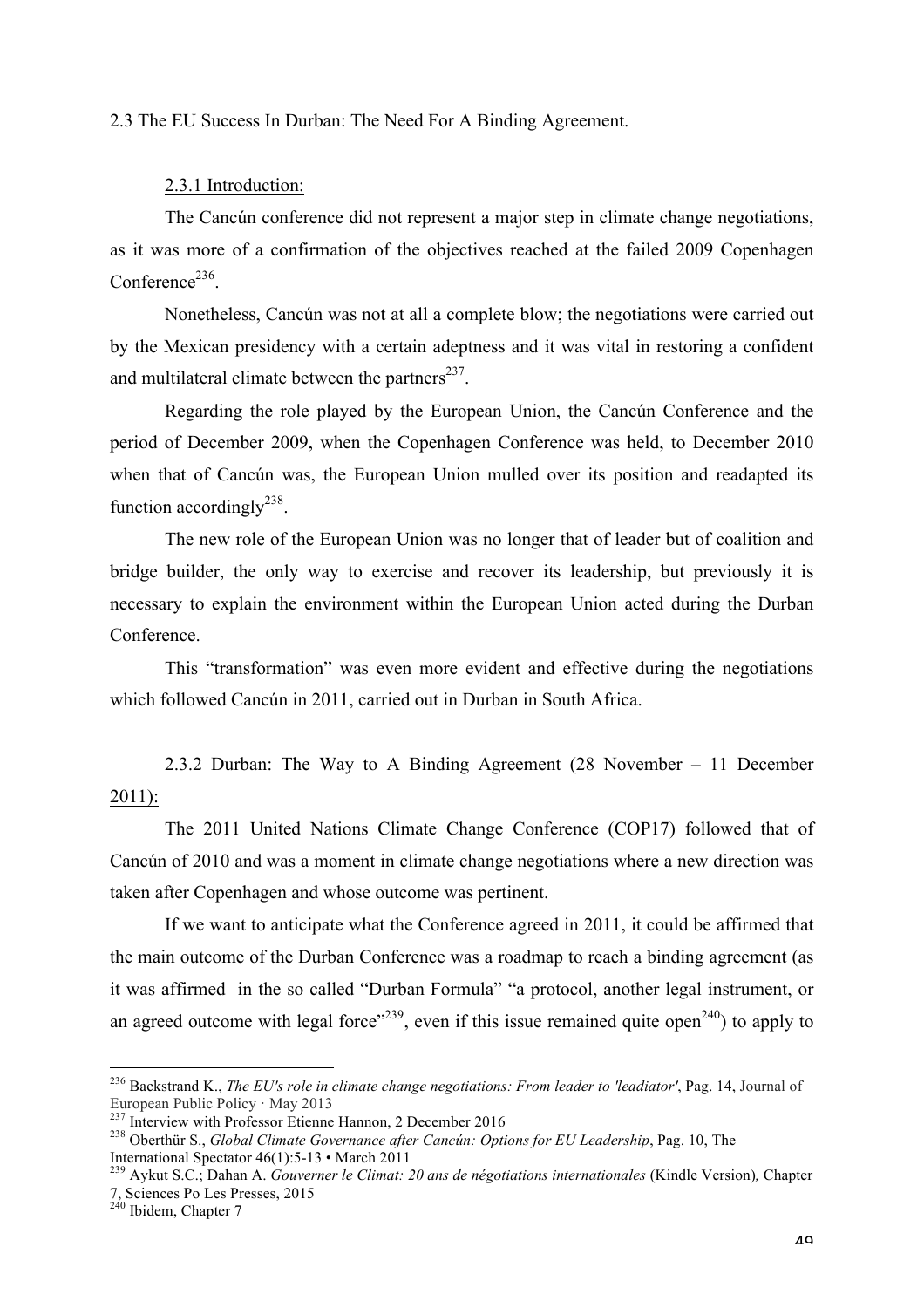all the parts of the negotiations (hence multilaterally, according to the general principle of conduct mentioned in the first chapter), by 2015 and with the implementation from  $2020^{241}$ .

It is also undoubtable that this significant achievement could never have been reached without the commitment and the part played during the negotiations in Durban by the European Union $242$ .

As Professor Etienne Hannon affirms, the 2015 Paris Conference started long before December 2015, because both its beginning and its foundations can be found in Durban, and the work which has been done<sup>243</sup>, and of course the path to Paris 2015 was officially a part of the Durban agenda<sup>244</sup>.

If the previous statement is a fact, Professor Sebastian Oberthur hypothesises that the new role the European Union acquired during the Durban Conference was neither that of leader nor of mediator, but something entirely different and new<sup>245</sup>.

The term which Professor Oberthür uses is "leadiator", a neologism made up of the terms leader and mediator $246$ .

But does the European Union really possess this new role and is it truly an effective position? These two hypotheses can be grounded in reality through an analysis of the way the European Union acted in Durban and in Paris, 2015, and of course the results which have been achieved<sup>247</sup>.

To answer the research question, it is worth bearing in mind this hypothesis of the role of leadiator and trying to detect whether this role is indeed effective and functional.

# 2.3.3. A Change of Circumstances from Copenhagen:

When the Copenhagen Conference was held, as already mentioned, time was not ripe for a binding agreement and expectations were too high, especially from the European Union $248$ .

In 2011 circumstances changed considerably: if in Copenhagen there was no pressure to a legal document, in Durban time was riper and there was a real backing for this kind of

 <sup>241</sup> Oberthür S., Groen L., *The Effectiveness Dimension of the EU's Performance in International Institutions: Toward a More Comprehensive Assessment Framework*, Pag. 1331, Journal of Common Market Studies 2015 Volume 53. Number 6. pp. 1319–1335<br><sup>242</sup> Ibidem, Pag. 1331<br><sup>243</sup> Interview with Professor Etienne Hannon, 2 December 2016<br><sup>243</sup> Aykut S.C.; Dahan A. *Gouverner le Climat: 20 ans de négotiations internationales* (Kindle Ver

<sup>7,</sup> Sciences Po Les Presses, 2015<br><sup>245</sup> Interview with Professor Sebastian Oberthür, 16 November 2016<br><sup>246</sup> Ibidem<br><sup>248</sup> Interview with Professor Etienne Hannon, 2 December 2016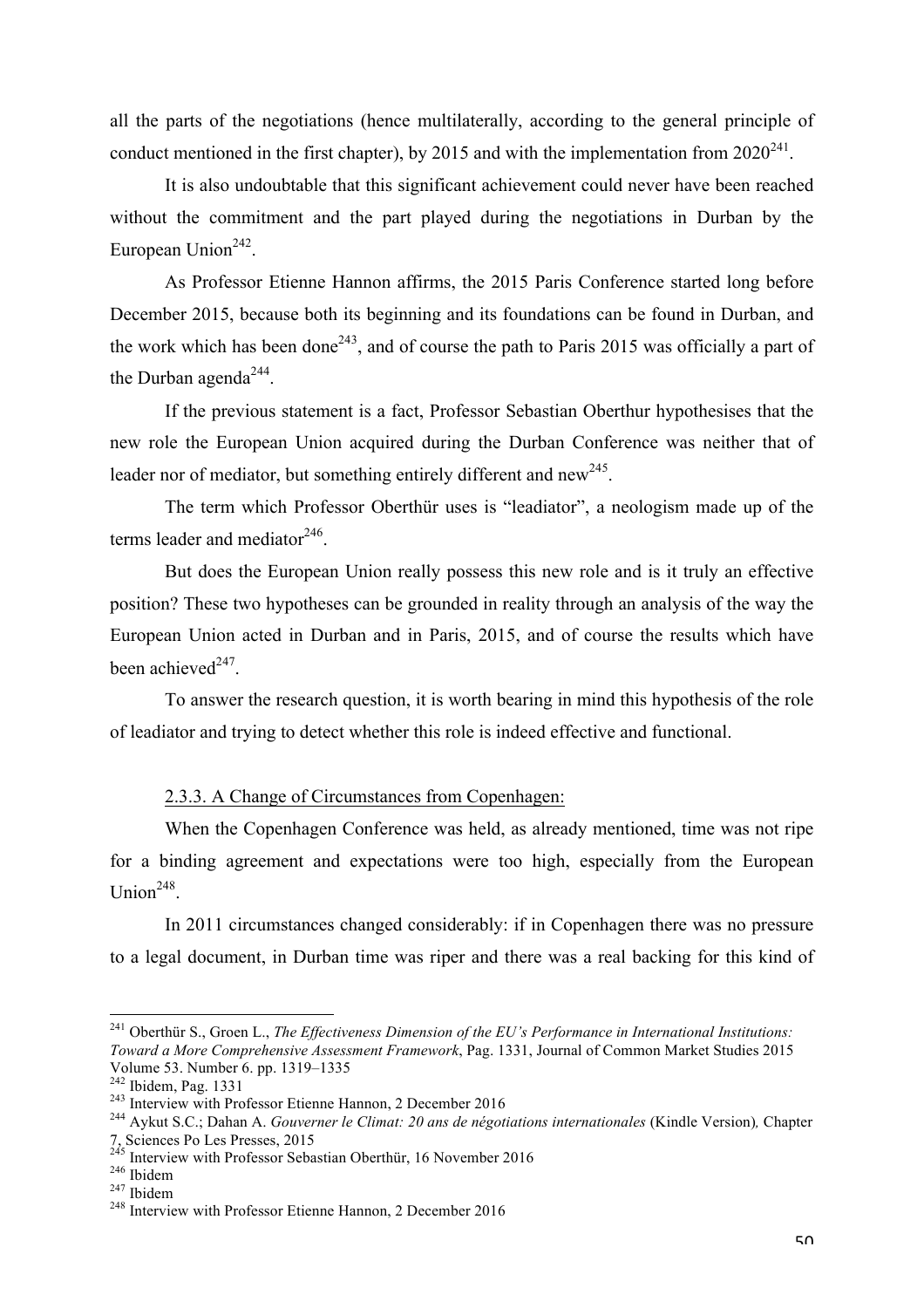instrument, therefore there were the conditions to discuss and set a timetable<sup>249</sup>, which in this case looked at  $2020^{250}$ .

The support for a binding juridical instrument has always been of the European Union, but in the Durban Conference it was possible to extend this support and include also other parts $^{251}$ .

The European Union showed the ability to establish coalitions, therefore exercising its role of leadiator: this ability was not new but was previously "experimented" during the Cartagena Dialogue for a Progressive Action<sup>252</sup>, when after Cancún, the European Union started building bridges with developing countries in climate change issues.

The Cartagena Dialogue was the embryo of the coalition which will be formed in Durban between the European Union and other countries: a thing which should be highlighted is that after Copenhagen, the international cleavage in climate change politics was no longer the same.

The European Union started being the centrepiece of the progressive coalition (role which will be maintained and exercised during the Paris Conference in December 2015) after Copenhagen and during Cancún, and it is this context that the Durban Conference started in November 2011.

# 2.3.4 The New Cleavage in Climate Politics Emerging in Durban:

Previously the rift was between the North and the South, between developed and developing countries, but after Copenhagen and Cancún, the split was between progressive countries and more resilient ones, two transversal groups as they embody states from different areas of the world<sup>253</sup>.

The article "Politics of Climate Change. Equity and Justice in the global climate change debate" by Bangladeshi scientist, Saleemul Huq, explains that this former division between developed (Annex 1 Countries) and developing (Non Annex 1 Countries) countries no longer exists, but there is more of a tripartition between BASIC, developed and developing countries<sup>254</sup>.

<sup>&</sup>lt;sup>249</sup> Oberthür S., *Where to go from Paris? The European Union in climate geopolitics*, Pag. 3, 23 May 2016<br><sup>250</sup> Aykut S.C.; Dahan A. *Gouverner le Climat: 20 ans de négotiations internationales* (Kindle Version), Chapte

<sup>&</sup>lt;sup>252</sup> Oberthür S., *Global Climate Governance after Cancún: Options for EU Leadership*, Pag. 11, The International Spectator 46(1):5-13 • March 2011 <sup>253</sup> Aykut S.C.; Dahan A. *Gouverner le Climat: 20 ans de négotiations internationales* (Kindle Version)*,* Chapter

<sup>6,</sup> Sciences Po Les Presses, 2015 <sup>254</sup> Ibidem, Chapter 6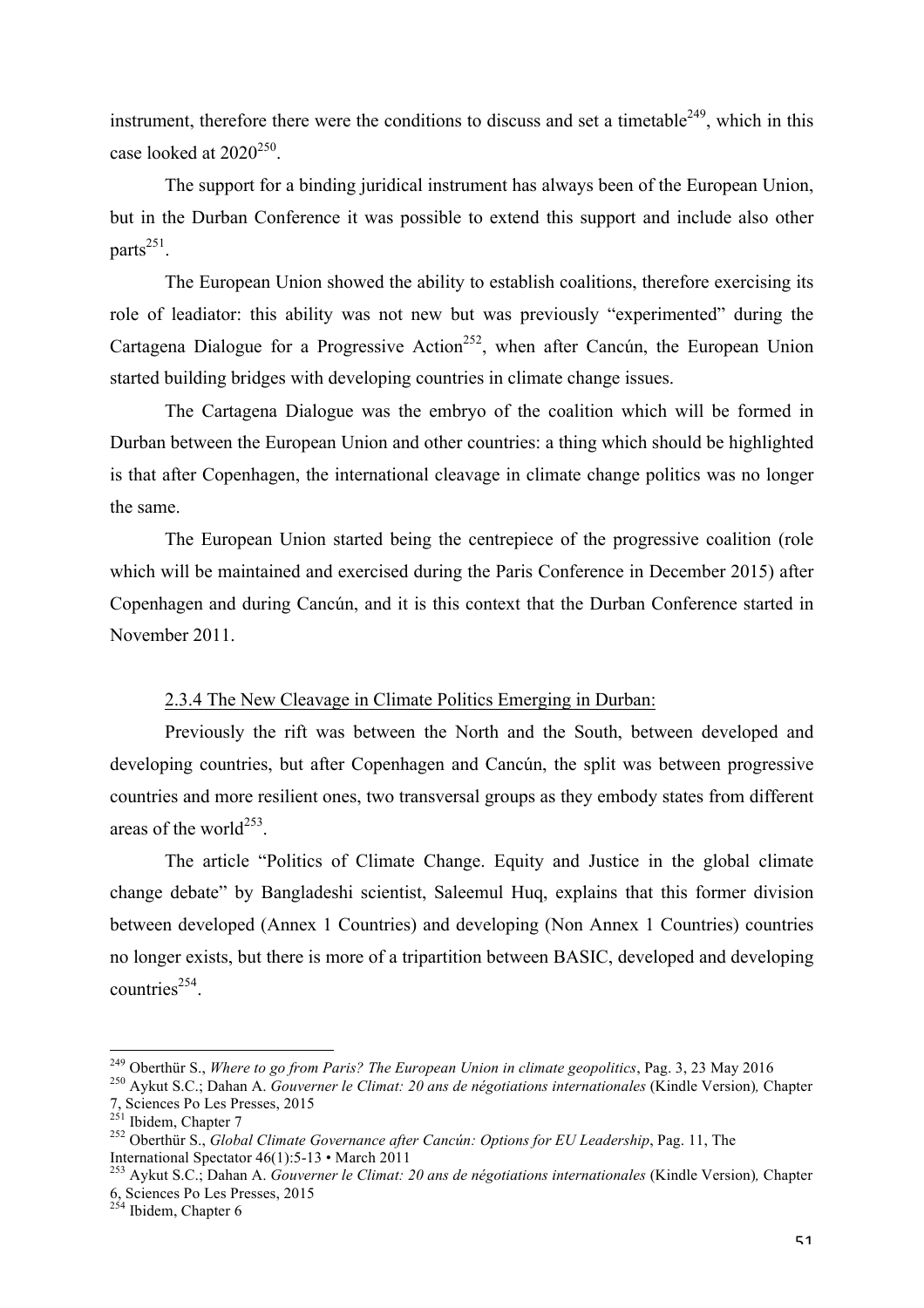The Indian environmental activist, Sunita Narain, considers that the divide is, on the contrary, between emergent economies (BASIC countries) and developing and poor countries. Both Huq and herself however also believe that in BASIC countries economic inequalities are at critical levels where the rich minority are the biggest polluters in comparison to the population which live in a state of destitution<sup>255</sup>.

Even if the BASIC countries are among the biggest polluters worldwide the concentration of emissions is in the hands of a small portion (and as Huq affirms in the urban classes) of the population and therefore mitigation measures could harm the economic sectors these populations rely on<sup>256</sup>.

This opinion has been formulated also by the French Economist Thomas Piketty who states in an article that the inequalities in many countries, especially the developing, is linked to their high share of emissions as the richest part of the population is responsible for this even if it is just a smallest part of the entire population<sup>257</sup>

It is in this increased multipolarity that the European Union could act upon during the Durban Conference<sup>258</sup>

#### 2.3.5. The Context Before the Negotiations:

The Durban Conference commenced with a certain lack of good will by the parts, as all of them seemed more willing to keep up with the status quo in climate negotiations over making genuine progress.

The rift among the developed countries (the so-called G77 countries) and China remained, especially between those most economically important such as India and the Gulf monarchies and the smallest ones<sup>259</sup>.

A common position of these countries was their commitment to the Kyoto protocol, but for a specific reason, that the Protocol highlighted the so-called principle of historical responsibility $260$ .

This principle emphasises the role countries have played in the past in contributing to current climate and environmental situations, and this denotes giving them a part of the

<sup>&</sup>lt;sup>255</sup> Aykut S.C.; Dahan A. *Gouverner le Climat: 20 ans de négotiations internationales* (Kindle Version), Chapter 6, Sciences Po Les Presses, 2015<br><sup>256</sup> Ibidem, Chapter 6

<sup>&</sup>lt;sup>257</sup> Piketty T., *Émissions de CO<sub>2</sub> : comment financer l'adaptation de manière équitable ?*, 5 November 2015<br><sup>258</sup> Oberthür S., *Where to go from Paris? The European Union in climate geopolitics*, Pag. 7, 23 May 2016<br><sup>2</sup>

of European Integration, Vol. 33, Iss. 6,2011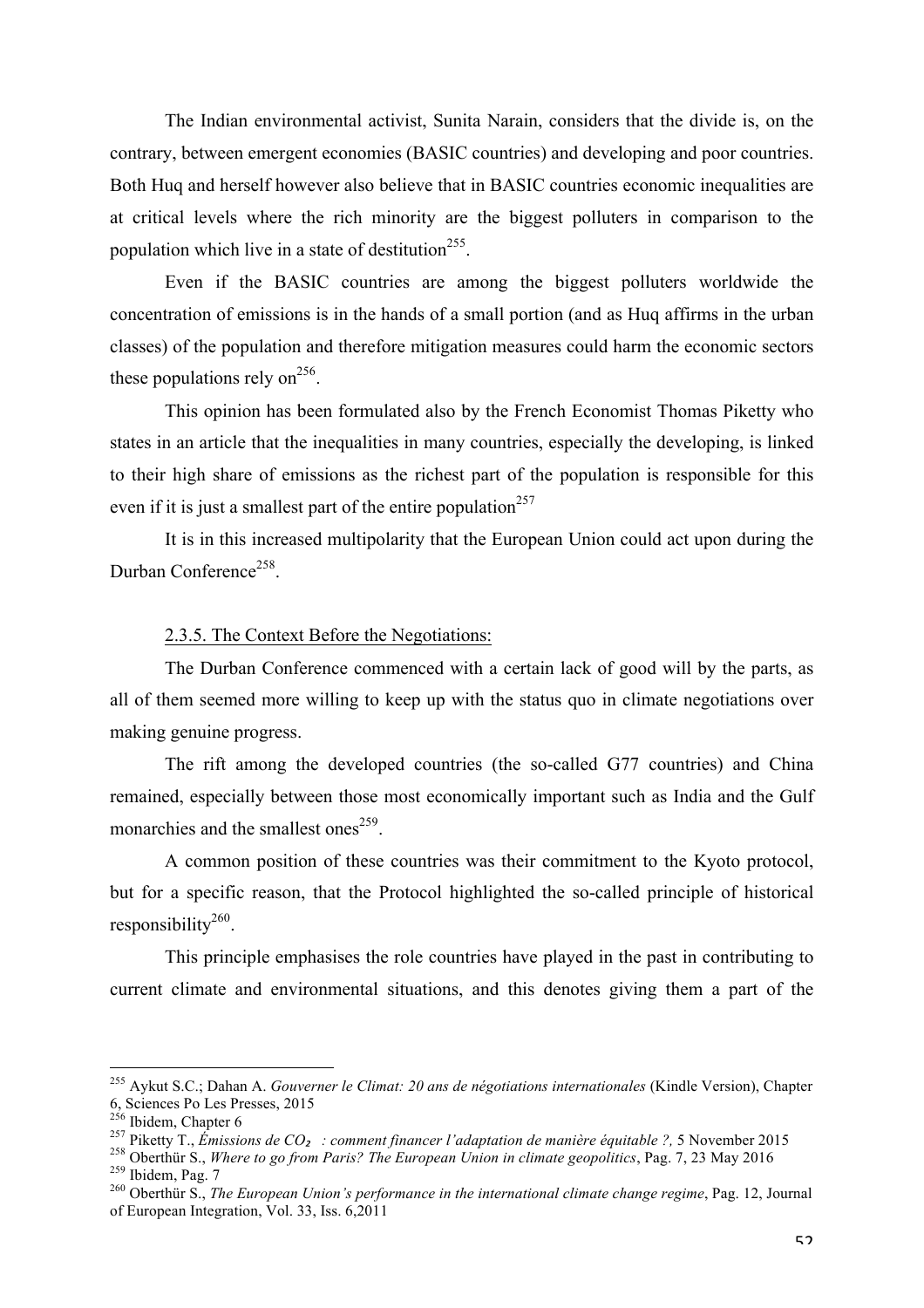burden sharing (regardless of their current efforts or their current shares of emissions worldwide), and among these countries the most consistent parts are developed states<sup>261</sup>.

The concept has always been supported by China, as well as by India and Brazil (especially during the negotiations of the Kyoto Protocol in 1997) in order to partly reduce their responsibility<sup>262</sup>.

If it is true that there is an overall support for the historical responsibility by G77 countries and China, it is also true that their concern for climate change is high as it can affect them directly through the rising sea levels for instance, which poses a threat to small islands $^{263}$ .

The optimal solution for these countries would have been a new international agreement based on the Kyoto model which would also include the United States which had withdrawn from it by not ratifying it, but this idea was opposed by other G77 (especially India and Brazil) countries and by China because none of them believed it would be possible and that the United States would agree<sup>264</sup>.

There were several divisions before Cancún, but this time the European Union was able to play a part, and exploiting these divisions and not permit the "G2" (China and the United States) to decide like in Copenhagen as it will be illustrated in this paragraph.

Furthermore, the European Union was moving in a difficult terrain due to the general context of economic crisis (which invested in 2010 several EU countries) could have slowed down the negotiations, for instance concerning climate finance and the commitment of other  $countries<sup>265</sup>$ 

### 2.3.6. The Main Issues at Durban:

When the Durban Conference began the European Union was prepared unlike in Copenhagen and Cancún: the European Union climate commissioner was still Connie Hedegaard who this time played a role which contributed considerably to the success of the European action<sup>266</sup>.

<sup>&</sup>lt;sup>261</sup> Clark D., *Which nations are most responsible for climate change*?, The Guardian, 21 April 2011<br><sup>262</sup> Aykut S.C.; Dahan A. *Gouverner le Climat: 20 ans de négotiations internationales* (Kindle Version), Chapter<br>2, S

<sup>&</sup>lt;sup>264</sup> Ibidem, Chapter 7<br><sup>265</sup> Gemenne F., *Géopolitique du climat: négociations, stratégies, impacts* (Kindle Version), Chapter 9, Nouvelle<br>Ed, Paris, 2015, 2015

 $266$  Ibidem, Chapter 9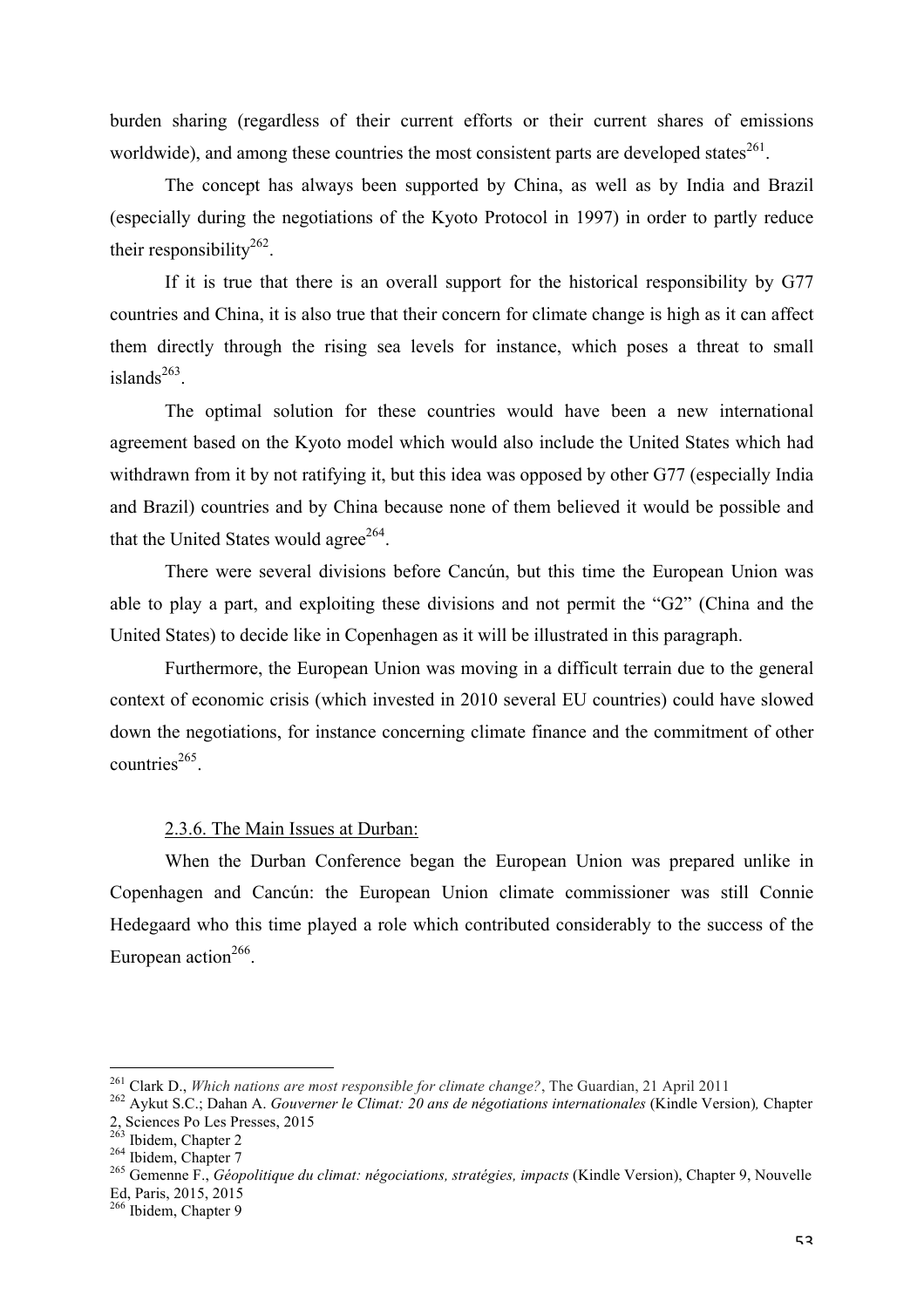The parts of the negotiations had two main issues to resolve: the first was the nature of the agreement, and the second was the question of the commitment to the second period of the Kyoto Protocol<sup>267</sup>.

The second period of the Kyoto Protocol would have commenced in 2013 and had the goal to create a connection between the first period of the protocol and a new agreement which would enter into force in 2020 (the kind of agreement negotiated in Durban)<sup>268</sup>. Few countries were keen to enter this second period.

The European Union had the intention to set a timetable for 2015 which included a binding agreement, and at the same time it intended to enter the second period of the Kyoto protocol and to bring other countries alongside it  $t^{269}$ .

The European Union in this circumstance appeared to have returned to its multilateral approach, successful in Kyoto, and at the same time to have effectively exercised its new role of leadiator with third countries<sup>270</sup>.

As previously discussed, the Durban formula consisted of a future binding agreement and the European Union supported this formula and succeeded in bringing in its own sides in addition to the other countries of the Cartagena Dialogue, Least Developed Countries (LDCS) and the Small Island Developing States  $(SIDS)^{271}$ .

2.3.7. The Enlargement of the Progressive Coalition and the Resistances:

This core foundation of a progressive alliance between the European Union and developing countries attracted support from other countries, in particular Brazil and South Africa $272$ 

That reason why these two countries came in support of the European Union Durban Formula was above all a strategic move: they hoped for a full implementation of the 100 billion decided in Copenhagen and reiterated in Cancún for the adaptation<sup> $273$ </sup>.

Moreover Brazil and South Africa hoped not only for the full implementation of the Green Climate Fund, but they pushed also for technological transfers<sup> $274$ </sup>.

<sup>&</sup>lt;sup>267</sup> Aykut S.C.; Dahan A. *Gouverner le Climat: 20 ans de négotiations internationales* (Kindle Version), Chapter 7. Sciences Po Les Presses, 2015

<sup>&</sup>lt;sup>268</sup>Kyoto 2nd commitment period (2013–20), European Commission, Climate Action -

https://ec.europa.eu/clima/policies/strategies/progress/kyoto\_2\_en

<sup>269</sup> Aykut S.C.; Dahan A. *Gouverner le Climat: 20 ans de négotiations internationales* (Kindle Version)*,* Chapter

<sup>7,</sup> Sciences Po Les Presses, 2015<br><sup>270</sup> Interview with Professor Sebastian Oberthür, 16 November 2016<br><sup>271</sup> Oberthür S., Bodle R., *Legal Form and Nature of the Paris Outcome*, Pag. 44, climate law 6 (2016) 40-57<br><sup>272</sup> Ibid

<sup>7,</sup> Sciences Po Les Presses, 2015 <sup>274</sup> Ibidem, Chapter 7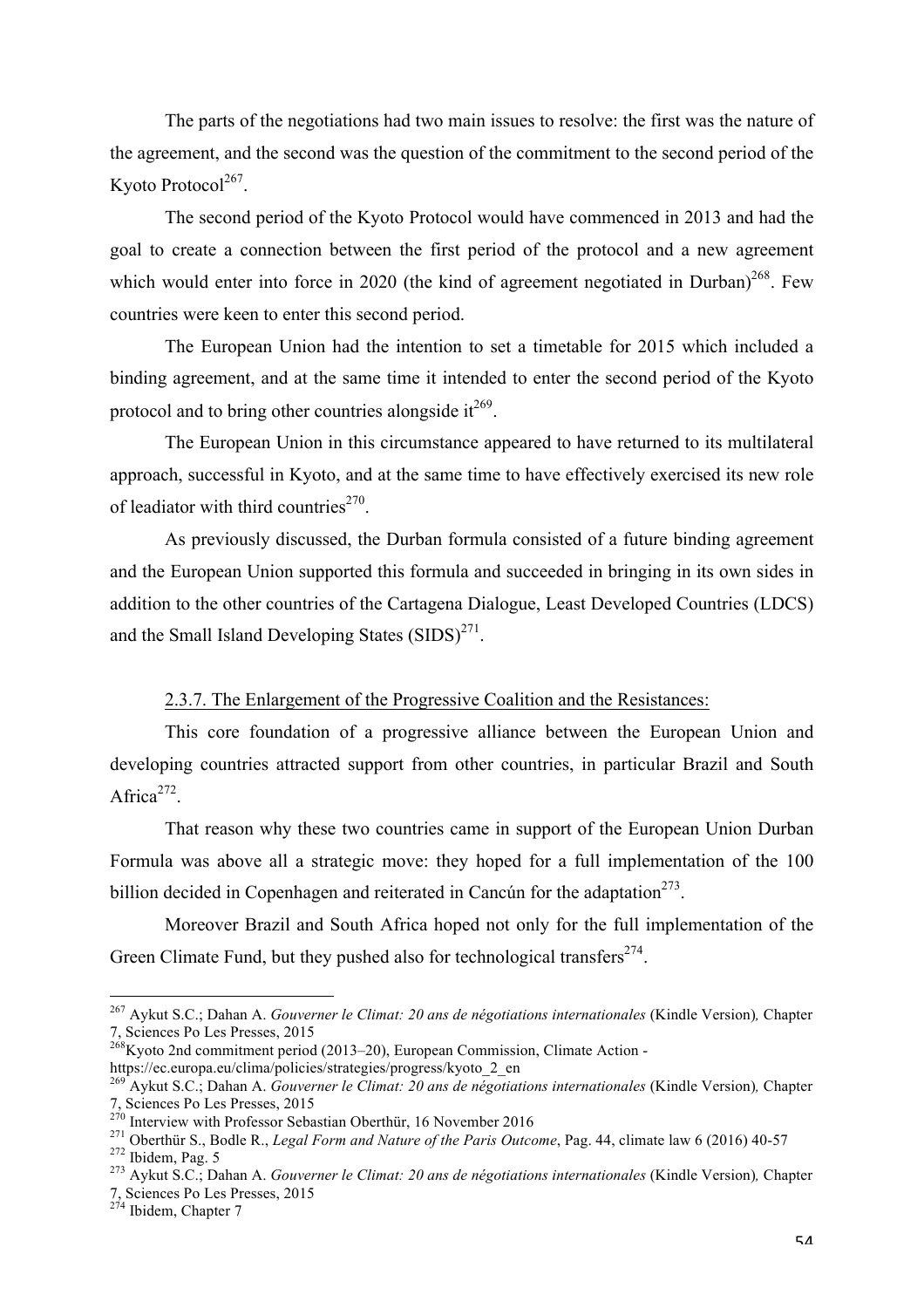This Brazilian and South African move was a multilateral strategy based on the concept of diffuse reciprocity: they supported the binding agreement in return of the 100 billion.

Furthermore, it should not be forgotten that South Africa held the presidency of the Durban Conference and managed all preparatory works and it was also the main representative of Africa and to some extent had to represent the requests of other African states which were in favour of the Durban Formula<sup>275</sup>.

The question of the two biggest polluters persisted, the G2 United States and China, which remained unenthusiastic towards a binding agreement, if in an even more isolated position, unlike in Copenhagen when their position succeeded as they made a bloc also with Brazil and South Africa which in Durban decided to deploy themselves with the European Union and the other developing countries<sup> $276$ </sup>.

The United States and China at last were obligated to surrender, and came, even if reluctantly, in support of the Durban Formula<sup>277</sup>.

All the BASIC (China, Brazil, and South Africa with the only exception of India) and the United States neverthless remained quite ambiguous on their commitment to a binding agreement $^{278}$ .

The most resistant country was India: the reason was that India saw the restrictions to its emissions as a hindrance to its economic development<sup> $279$ </sup>.

### 2.3.8. The Stalemate Between the European Union and India:

The rigid and intransigent position of India put it in friction with the other developing countries, especially with the small islands which accused India of carrying out an economic development which would fatally harm the countries more exposed to the threat of climate change<sup>280</sup>.

The representative of the state of Grenada affirmed explicitly against the Indian position "While they develop, we die; and why should we accept this?"<sup>281</sup>.

 <sup>275</sup> Aykut S.C.; Dahan A. *Gouverner le Climat: 20 ans de négotiations internationales* (Kindle Version)*,* Chapter

<sup>7,</sup> Sciences Po Les Presses, 2015<br>
<sup>276</sup> Oberthür S., Bodle R., *Legal Form and Nature of the Paris Outcome*, Pag. 44, climate law 6 (2016) 40-57<br>
<sup>277</sup> Ibidem<br>
<sup>278</sup> Vidal J., Harvey F., *India dampens Europe's hopes of a* 

December 2011

<sup>279</sup> Aykut S.C.; Dahan A. *Gouverner le Climat: 20 ans de négotiations internationales* (Kindle Version)*,* Chapter 7, Sciences Po Les Presses, 2015 <sup>280</sup> Ibidem, Chapter 7 <sup>281</sup> *Durban and everything that matters*, The Economist, 12 December 2011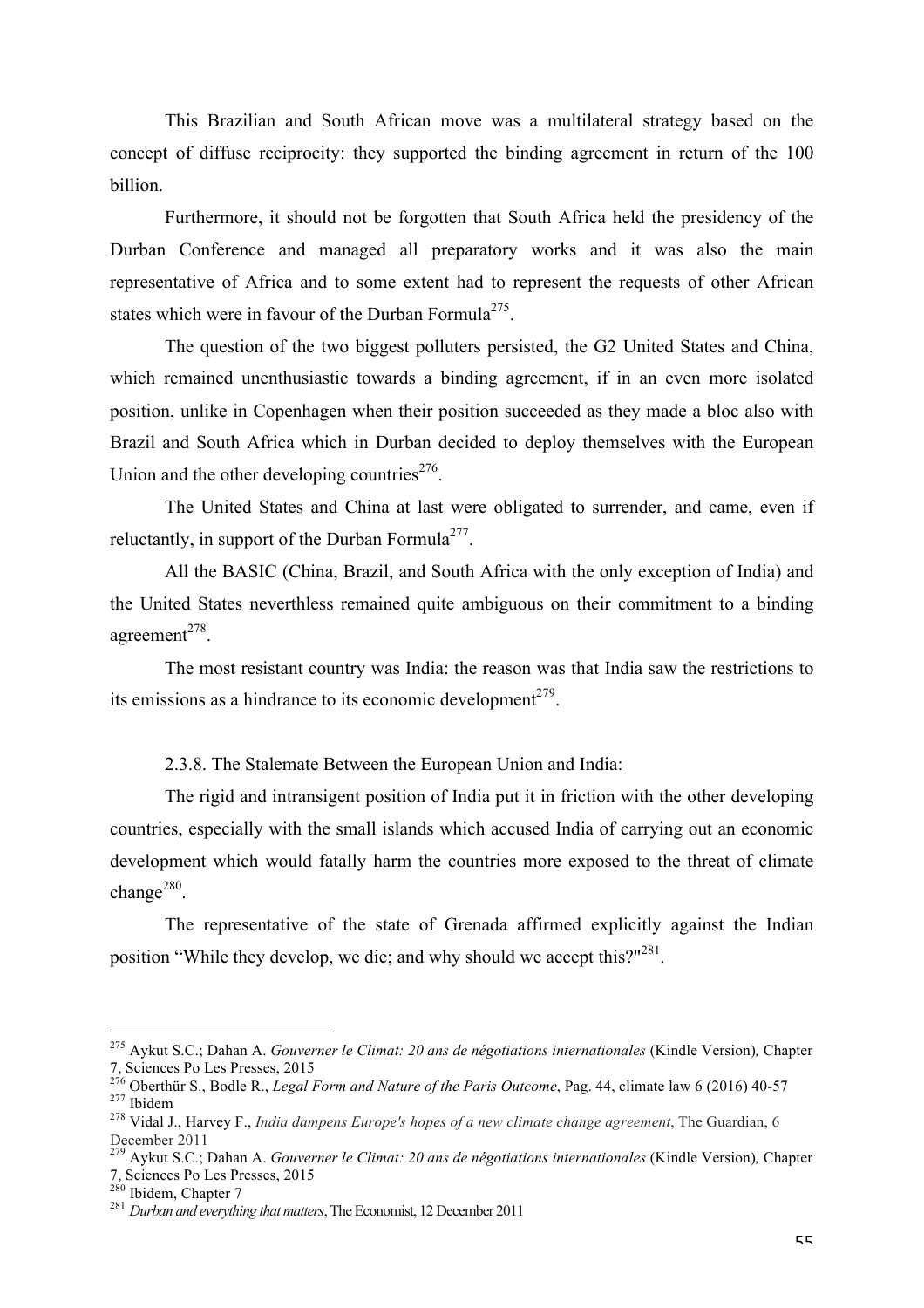The intransigence of India was a reason for the stalemate on the issue of the legality of the future agreement.

The European Union decided to engage itself in a political "battle" with India in Durban, led by the commissioner Hedegaard<sup>282</sup>: the Indian negotiations were carried out by minister of environment, Jayanthi Natarajan, who maintained the unyielding Indian position.

The Indian minister declared "I am asked to sign a blank cheque and to put the quality of life of 1.2 billion Indians in danger, without even knowing what's in the roadmap. And I wonder if this is not an agenda that moves the weight of actions on those who cannot be held responsible for global warming"<sup>283</sup>.

India's concern over the lack of clarity on the future nature of the agreement<sup>284</sup> manifested blatantly through the minister's words. Yet in contrast lay India's attachement to the Kyoto Protocol and its principle to historical responsibility.

Hedegaard and Jayanthi clashed on the nature of the final outcome as India wanted a legal outcome and not a protocol or another juridical instrument, and furthermore, pressed for developed countries to join the second period of the Kyoto protocol and implement the agreed Green Climate Fund of Copenhagen and Cancún<sup>285</sup>.

India like China and the other countries of G77 supported the Kyoto protocol and was quite critical of Canada, Japan and Russia which withdrew from it in the same year in 2011, hence failing in their obligations as developed countries<sup>286</sup>.

The final compromise between the European Union and India was reached owing to the mediation of the Brazilian representative, Luiz Alberto Figueiredo<sup>287</sup>; the Durban formula was extended to "protocol, another legal instrument or an agreed outcome with legal force"<sup>288</sup>.

## 2.3.9. The Final Move of The European Union:

As illustrated, the path to a compromise for a binding agreement for 2015 was serpentine.

 <sup>282</sup> Aykut S.C.; Dahan A. *Gouverner le Climat: 20 ans de négotiations internationales* (Kindle Version)*,* Chapter 7, Sciences Po Les Presses, 2015 <sup>283</sup> Goswami U.A., Jayanthi Natarajan opposes global pact to cut greenhouse gas emissions at Durban, The

Economic Times, 12 December 2011

<sup>284</sup> Bodansky D., *The Paris Climate Change Agreement: A New Hope?*, Pag. 12, American Journal of International Law (2016) <sup>285</sup> Vidal J., Harvey F., *India dampens Europe's hopes of a new climate change agreement*, The Guardian, 6

December 2011<br><sup>286</sup> Ibidem

<sup>286</sup> Ibidem <sup>287</sup> Aykut S.C.; Dahan A. *Gouverner le Climat: 20 ans de négotiations internationales* (Kindle Version)*,* Chapter 7, Sciences Po Les Presses, 2015 <sup>288</sup> Vidal J., Harvey F, *Climate deal salvaged after marathon talks in Durban*, The Guardian, 11 December 2011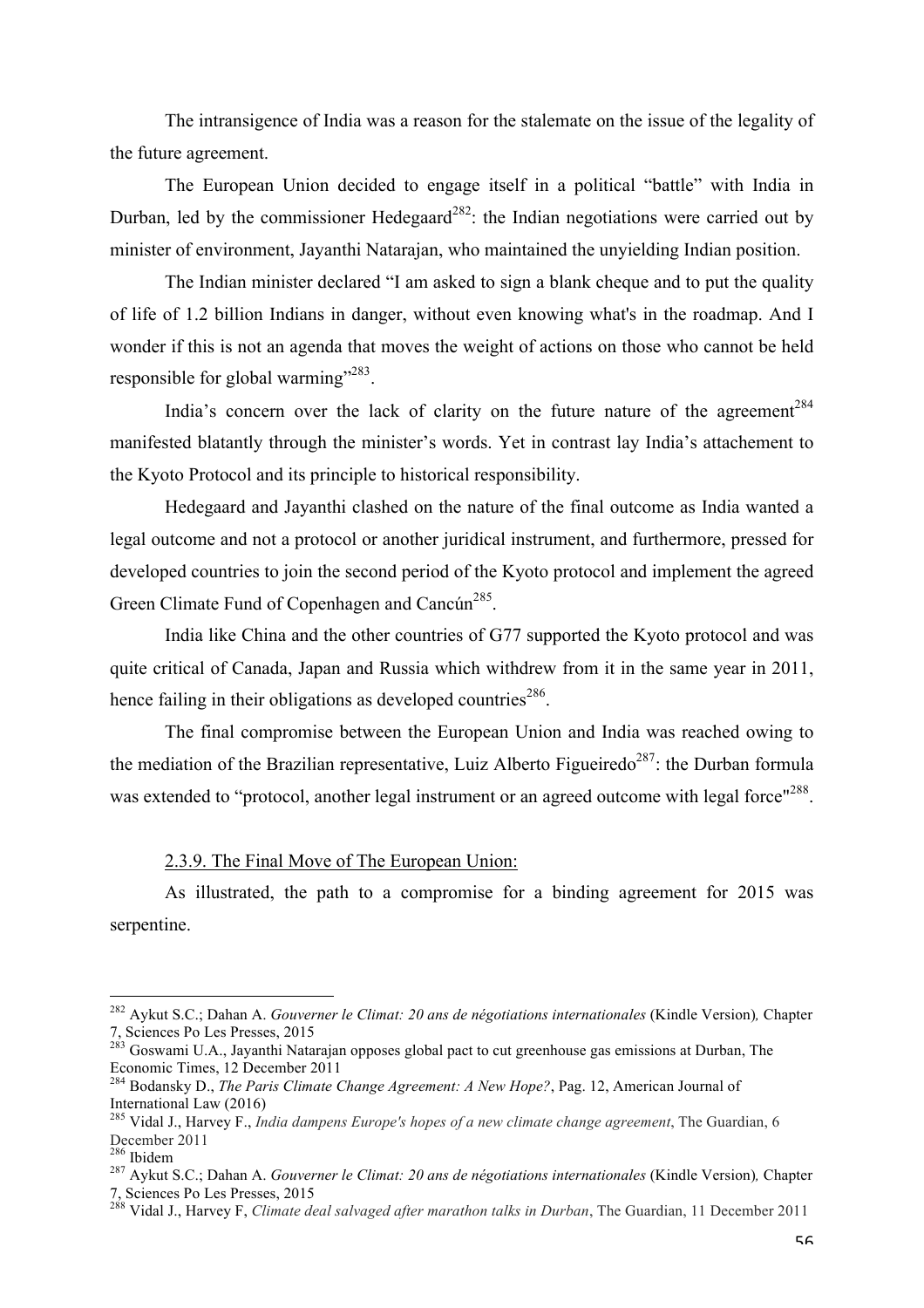The European Union, the leadiator, was successful in granting a basic progressive coalition with developing and insular countries and this coalition was attractive, managing to also subsume BASIC countries (China, Brazil and South Africa) and the United States, despite the fact that all these countries upheld an ambiguous position on the terms of the so called Durban formula.

India put a brake on the negotiations concerning the nature of the formula and due to a general "hostility" towards developed countries (fed by the withdrawal of Canada, Japan and Russia from the Kyoto protocol in the same year).

The European Union and India reached a compromise on the Durban formula but the most surprising move on the European Union's part was that it was the first to agree to enter the second commitment of the Kyoto Protocol<sup>289</sup>.

The European Union was followed by the other two European partners: Norway and Switzerland, and also by New Zealand, entering into the second period of the Kyoto Protocol $^{290}$ 

This move was a crucial step for the European Union and for its new role: above all it was an act which attests the multilateral nature of the European Union and the fact that it has learnt from the mistakes of Copenhagen, because it pushed for the Durban formula and in return it pledged to commit itself to the second period of the Kyoto protocol, once again according to the concept of diffuse reciprocity $291$ .

By doing this the European Union reinforced the confidence atmosphere already restored in Cancún, and showed to be a leader by example, especially for developing countries and for the BASIC countries, because they were the most attached to the Kyoto protocol.

This compromise boosted the image of the European Union as a credible partner in climate negotiation.

The result was called "Durban Platform for Enhanced Action" and represented the base for the 2015 conference in Paris, set to achieve what was agreed in Durban<sup>292</sup>.

In order to maintain the Durban momentum, the Platform founded the ADP (Ad Hoc Working Group on the Durban Platform) to keep the cooperation and the coordination between the countries before the  $2015$  Conference<sup>293</sup>.

<sup>&</sup>lt;sup>289</sup> Vidal J., Harvey F, Climate deal salvaged after marathon talks in Durban, The Guardian, 11 December 2011<br><sup>290</sup> Bodansky D., *The Paris Climate Change Agreement: A New Hope?, American Journal of International Law* (2016)

<sup>&</sup>lt;sup>291</sup> Telò M, *The Challenge of a Democracy Beyond the State in the European Union*, in Unver Noi A., Toperich S, *Challenges of the European Union and its Neighbors, Centre for Transatlantic Relations, 2016*<br><sup>292</sup> Bodansky D., *The Paris Climate Change Agreement: A New Hope?*, Pag. 7, American Journal of

International Law (2016)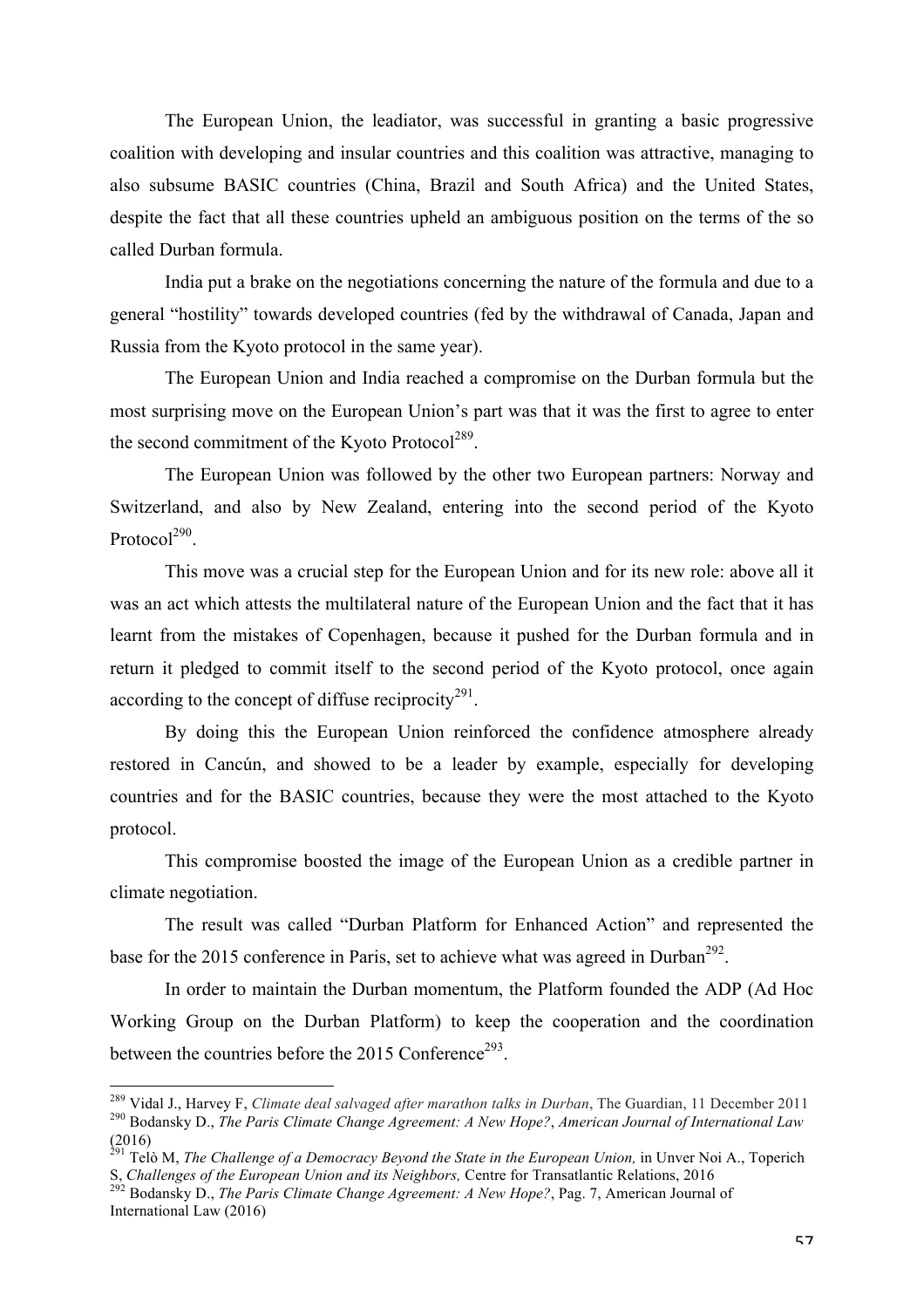#### 2.3.10. Conclusions:

The Durban Conference was a key moment in the road to the Paris agreement: the socalled Durban formula aimed for a binding document, even if its nature was yet to be agreed.

However, it must be emphasised that the COP 17 was a not a linear and consensual process, but more a conflictual negotiation: it is maybe in 2011 that the new divisons in climate politics emerged.

There was no more a rift between developed and developing countries, but more between progressive and resistant countries, and for the first bloc the European Union manifested as leader, or better yet, a leadiator.

Starting with the Cartagena Dialogue for a progressive action, the European Union recovered from Copenhagen and formed a core group of progressive countries and this coalition was the key of the success in Durban, because it was able to also attract other countries, among which were the BASIC and the United States, in spite of the clash with India.

Through an effective multilateral approach, the European Union reached the deal of a legal binding document for the 2015 Conference, and in return it entered the second period of the Kyoto Protocol, as per the wishes of India and other developing countries.

In the Durban emerges the embryo of what the action in Paris will be: the European Union acknowledged that in order to be a leader (in this case a leadiator) multilateralism and coalition building were essential, and therefore trying to reshape its own role and to see whether it still possessed the means to lead in the COP 21.

With this condition the road to Paris unfolded.

 <sup>293</sup> Bodansky D., *The Paris Climate Change Agreement: A New Hope?*, Pag. 8, American Journal of International Law (2016)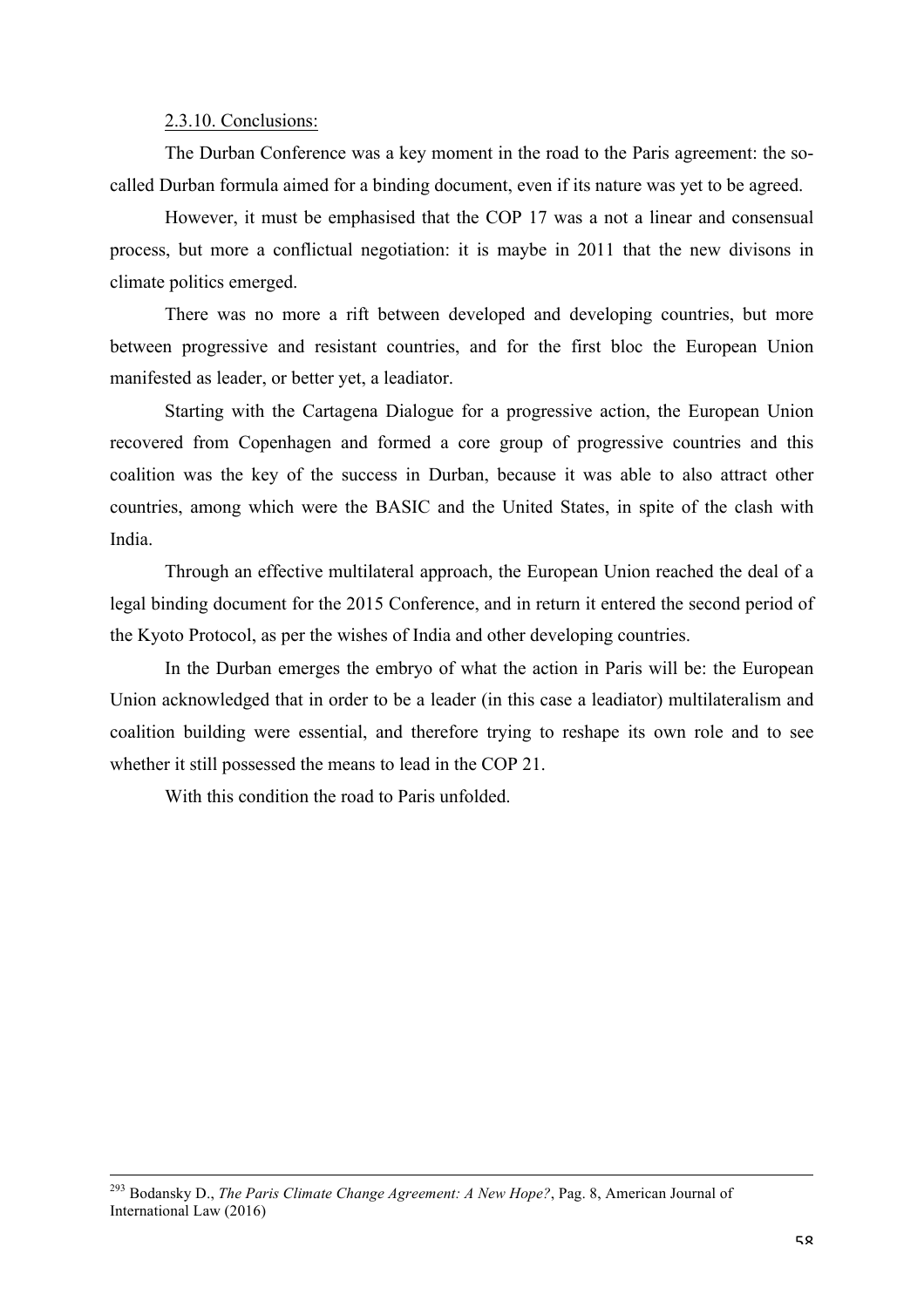# CHAPTER 3

# **THE PARIS AGREEMENT**

3.1 Shaping the Paris Agreement: From Doha to Warsaw.

3.1.1 Introduction:

The previous chapter was tasked with explaining the European Union's parabola trajectory from the pre-Copenhagen conference until the post-Durban conference.

Before 2009, the EU could be proud of being the world leader in climate politics, but during Copenhagen it realised that this old role was no longer possible because geopolitical equilibria had changed following the Kyoto agreement.

Therefore, the European Union decided to reinvent its own role and stop trying to be a leader in the strict sense of the word and, in Cancún and Durban, started to adopt a new approach based on lower expectations (and ambitions) with a more multilateral attitude and a capable coalition-building strategy with developing countries.

The European Union proved itself as a leadiator<sup>294</sup>, and to be able to lay the foundations of a binding agreement to be signed by 2015 (which has always been the EU goal in climate politics) and set a timetable until December 2015, when the COP 21 was due to be held in Paris.

 <sup>294</sup> Interview with Professor Sebastian Oberthür, 16 November 2016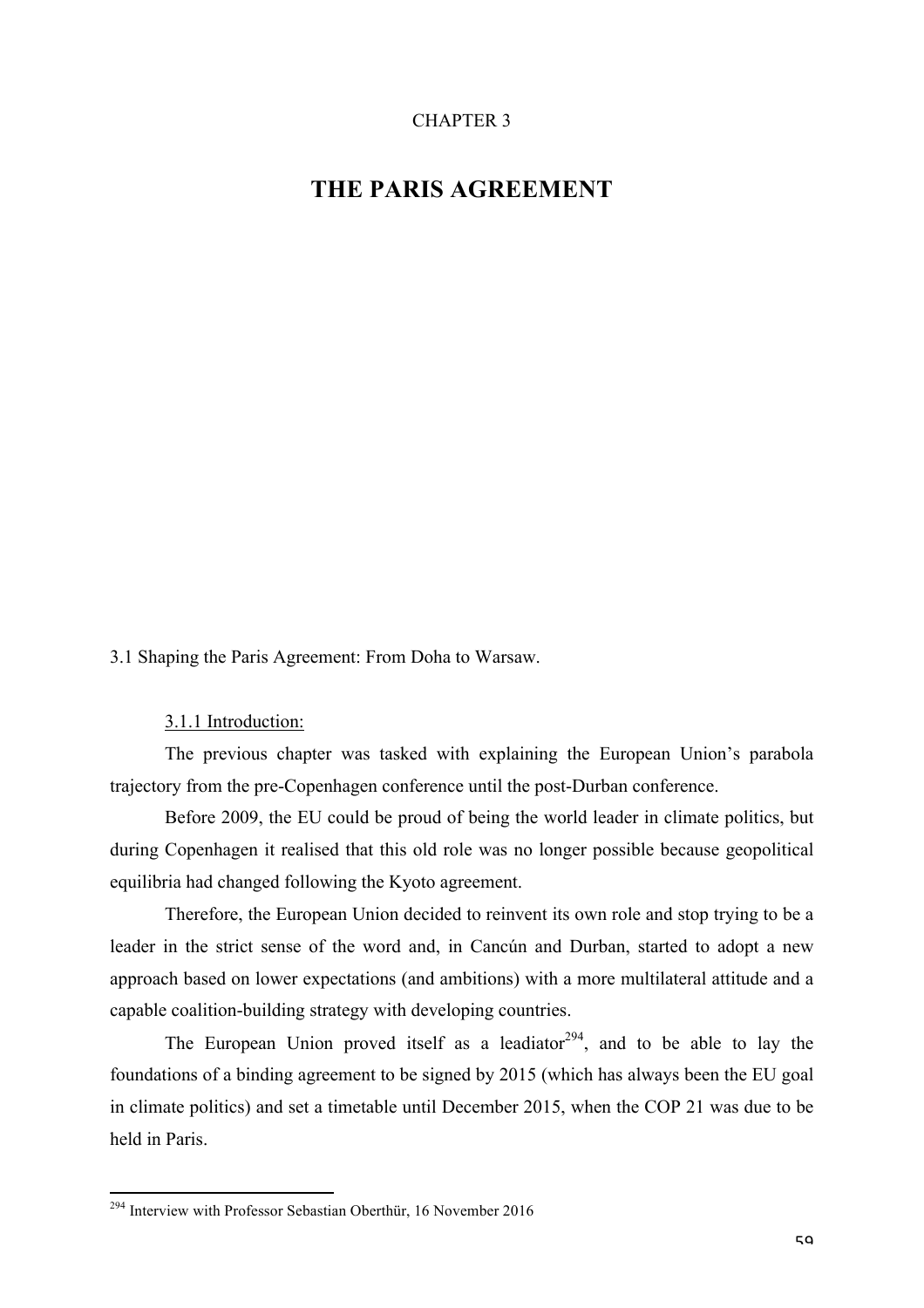The Timetable was set to arrive to December 2015 in Paris, when finally this new binding agreement agreed in the "Durban Formula" would have been signed and applied to all the parts and implemented in 2020.

In spite of these good intentions, the way was long and convoluted, paved with a number of hurdles. This chapter will focus before on the context of the negotiations ahead Paris and then it will go in depth to the role of the European Union.

# 3.1.2 The Doha Conference and The Second Period Of The Kyoto Protocol (26 November – 8 December 2012):

The last chapter concluded with the final "agreement" reached in Durban, the product of a long and difficult negotiation between the European Union and the extremely reluctant India which, like the other G77 countries, was attached to the Kyoto Protocol<sup>295</sup>.

The only way to guarantee the Indian support of the timetable set for 2015 was to reach a compromise with India, which did not only affect the Durban Formula, but the European pledged to join the second commitment of the Kyoto Protocol<sup>296</sup>.

This decision had to be implemented during the 2012 Conference of the Parties in Doha, Qatar, the COP 18.

The Conference represented a standstill to the path to the Conference of Paris in 2015 for several reasons: the first reason was the place, Doha.

Qatar is a state member of the G77 and at the same time it is a gulf monarchy whose economy relies on fossil fuels. It is plausible to think that a decarbonisation of the economy in these areas of the world is not seen with enthusiasm, if not explicitly blocked or boycotted $297$ .

Moreover after Durban, a group of countries, the so called LMCD group (Like Minded Group of Developing Countries) started uniting together as they are oil and coal producers and exporters<sup>298</sup>

Furthermore, the decision to hold the COP 18 in Qatar was seen with mistrust by the other G77 countries, the ones more affected by climate change and allied with the European Union in the progressive coalition.

In their eyes it seemed contradictory to hold a conference on climate in a oil producer and exporter country, and this of course affected the credibility of the event<sup>299</sup>.

 <sup>295</sup> Vidal J., Harvey F., *India dampens Europe's hopes of a new climate change agreement*, The Guardian, 6 December <sup>2011</sup> <sup>296</sup> Ibidem <sup>297</sup> Aykut S.C.; Dahan A. *Gouverner le Climat: 20 ans de négotiations internationales* (Kindle Version)*,* Chapter

<sup>7,</sup> Sciences Po Les Presses, 2015 <sup>298</sup> Harvey F., *As the Warsaw climate talks end, the hard work is just beginning*, The Guardian, 25 November

<sup>2013</sup>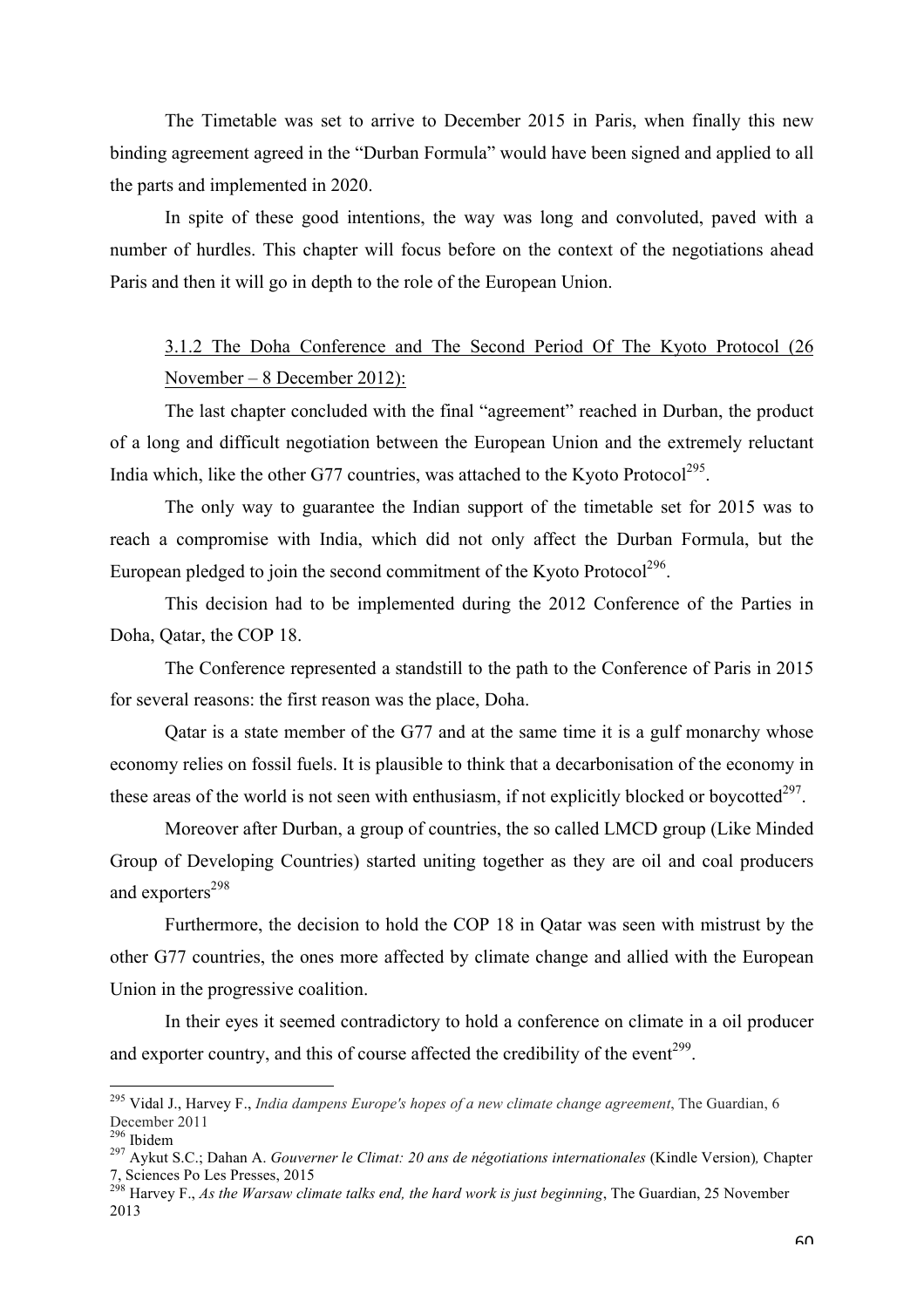It can be affirmed that the Doha Conference was a second order COP in comparison with the previous ones, also defined a "conference for nothing" because no major progress has been achieved<sup>300</sup>.

## 3.1.3 The Issue of The Second Commitment to the Kyoto Protocol:

The Doha Conference was supposed to discuss the so-called Doha amendment<sup>301</sup>. which was the amendment that member states of the Protocol were obligated to sign in order to commit themselves to the second period of the Kyoto protocol.

This move was needed to create a bridge between the end of the first commitment of the Kyoto Protocol the 31st December 2012, and the new agreement to be signed in December 2015 and implemented in  $2020^{302}$ .

The main need for this move was that without the second commitment of the Kyoto protocol there would have been a juridical hole within the climate agreements: the only thing which remained was just the voluntary pledges made in Copenhagen which did not have at all any legal value $303$ .

The situation in Doha was more difficult than foreseen: in Durban the European Union was the first actor to commit itself to the second period of the Kyoto Protocol, followed by New Zealand, Norway and Switzerland.

The problem was that the European Union was once again alone: the most developed countries had no intention of entering this period<sup>304</sup>.

Moreover, New Zealand, one of the first countries to pledge to join the second part of the agreement among the European Union, withdrew at last joining other countries which did the same thing, for instance Russia and Japan $305$ ).

The European Union was the main country of the Western World to lead the way to this engagement, with Australia, Iceland, Norway, Switzerland and Liechtenstein<sup>306</sup>.

Other European countries outside the European Union and the European Economic Space (Belarus and Ukraine) pledged to sign the Doha amendment, even if it was not done during the Conference<sup>307</sup>.

 <sup>299</sup> Harvey F., *As the Warsaw climate talks end, the hard work is just beginning*, The Guardian, 25 November 2013

<sup>&</sup>lt;sup>300</sup> Gemenne F., *Géopolitique du climat: négociations, stratégies, impacts*, Chapter 9, Nouvelle Ed, Paris, 2015<br><sup>301</sup> Submission By Latvia And The European Commission On Behalf Of The European Union And Its Member States - http://www4.unfccc.int/submissions/Lists/OSPSubmissionUpload/39\_111\_130723611366500236-LV-02-26-EU%20SubmissionCBannual.pdf<br>
<sup>302</sup> Dohelle M., *The Paris Agreement: Historic Breakthrough or High Stakes Experiment?*, Pag. 2<br>
<sup>303</sup> Ibidem, Pag. 2<br>
<sup>303</sup> Ibidem, Pag. 2<br>
<sup>306</sup> Ibidem, Pag. 2<br>
<sup>306</sup> Ibidem, Pag. 2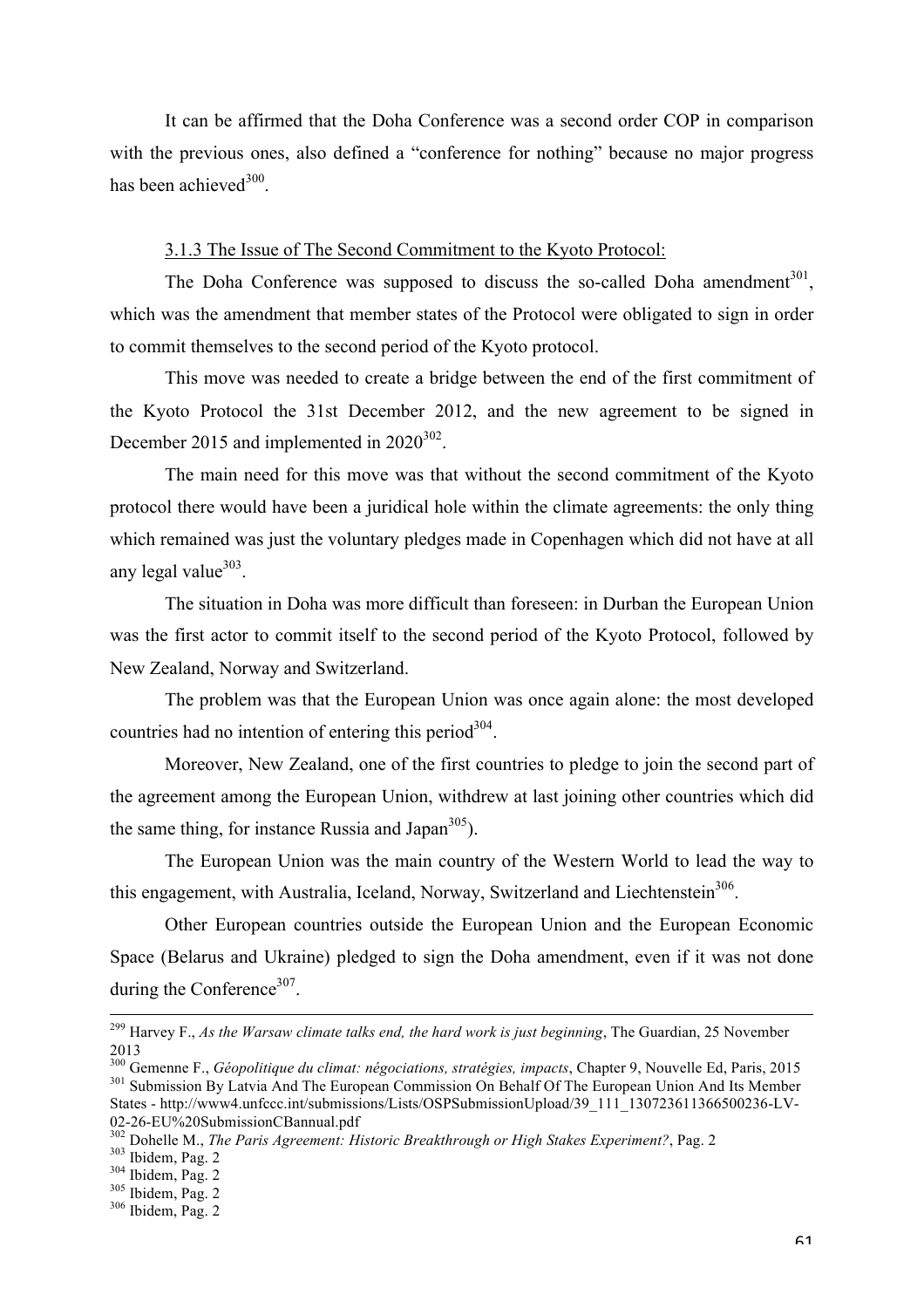Developing countries were keener to sign it and in fact, China and Mexico were among them (but India for instance did not ratify it despite the fact it had pressed the other parts to do the contrary in Durban).

It can be claimed that during the Doha Conference on climate did not bring progresses to the negotiation, but it was more of a formality to guarantee that no legal hole would be left in those years $308$ .

But from the Doha Conference it can be affirmed that the European Union came out in an even stronger position.

The ratification of the amendment by it would have taken more time than the other signers, because of the internal legal *iter* in the European institutions, the only western region in the world which took firstly the initiative and made a concrete step ahead was the European Union (and Europe in general, considering also the European Economic Area (EEA) and Switzerland).

The idea of a progressive alliance between European Union and developing countries was reiterated in Doha, and now that this juridical hole was filled for the next 7 years (until 2020), it was possible to focus on 2015 and the Paris conference.

#### 3.1.4 The Warsaw Conference (11-23 November 2013):

If the Doha Conference was supposed to fill a legal gap, the preparatory works for the Paris Conference of 2015 effectively began 2 years earlier in 2013, during the COP 19 held in Warsaw, Poland.

Exactly as with Doha, the choice of the place was not exempted from criticism; Poland was not only a country with an economy strongly relying on fossil fuels and coal (as seen in the first chapter) $309$ .

Furthermore, as already mentioned Poland has always been in general very resilient to reduce emissions<sup>310</sup> and has often slowed down and, to some extent, boycotted the efforts made by the European Union in this sense.

The choice of Warsaw as city where to hold this Conference of the parts sparked the anger of the environmentalist organisations such as Greenpeace, which defined it as a "summit of coal"<sup>311</sup>.

<sup>&</sup>lt;sup>307</sup> Dohelle M., The Paris Agreement: Historic Breakthrough or High Stakes Experiment?, Pag. 2, 2016

<sup>&</sup>lt;sup>308</sup> Gemenne F., Géopolitique du climat: négociations, stratégies, impacts, Chapter 9, Nouvelle Ed, Paris, 2015<br><sup>309</sup> Aykut S.C.; Dahan A. Gouverner le Climat: 20 ans de négotiations internationales (Kindle Version), Chap 10, Sciences Po Les Presses, 2015 <sup>310</sup> Ibidem, Chapter 10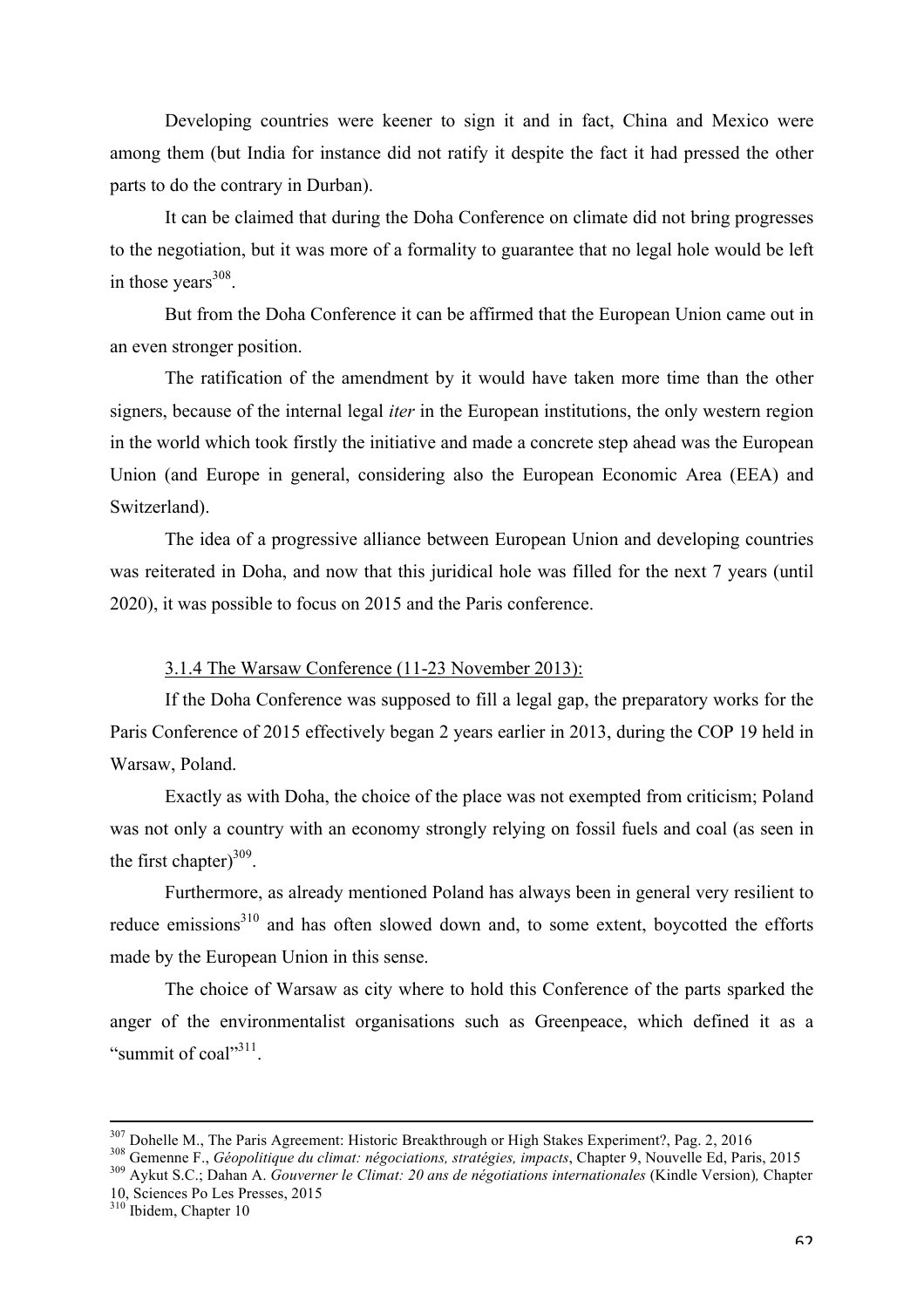Having hosted for two consecutive years the COP in two countries such Qatar and Poland, several questions were also raised on the seriousness of these summits $3^{312}$ .

The European Commission and Poland clashed during the Conference because it was clear that the Polish presidency was trying to boycott intentionally the negotiations in order to restart the discussions about several issues with the hope that some countries would change their minds $313$ 

In spite of this controversial beginning, during the Warsaw Conference it was possible to make progress concerning the issue of climate finance as it established the Warsaw International Mechanism for Loss and Damage associated with Climate Change Impacts, a finance mechanism to support the developing countries in adaptation and mitigation  $measures<sup>314</sup>$ 

But the most significant issue which addressed by the Warsaw conference was the socalled INDC (Intended Nationally Determined Contributions)<sup>315</sup>.

# 3.1.5 The Problem of the INDCs:

This concept was expressly established in the field of the UNFCCC for the 2015 Paris Conference. Each state is asked to publicly provide the shares of emissions they are to reduce prior to 2015.

The problem revolving around INDCs concerned the juridical nature of these "contributions"; at the beginning the intention was to have obligatory commitments, therefore binding, and not just pledges<sup>316</sup> but there were pressures against this.

Not all the states were keen to commit themselves to binding emissions reduction targets, even if self-imposed, and in the Warsaw conference the most opposed was the United States which pushed for a change in name from commitment to contributions (therefore the title would not have been Intended Nationally Determined Commitments but simply contributions) $^{317}$ .

<sup>&</sup>lt;sup>311</sup> Aykut S.C.; Dahan A. *Gouverner le Climat: 20 ans de négotiations internationales* (Kindle Version), Chapter 10, Sciences Po Les Presses, 2015

<sup>&</sup>lt;sup>312</sup> Harvey F., *As the Warsaw climate talks end, the hard work is just beginning*, The Guardian, 25 November  $^{2013}_{^{313}$  Ibidem

<sup>313</sup> Ibidem <sup>314</sup> Aykut S.C.; Dahan A. *Gouverner le Climat: 20 ans de négotiations internationales* (Kindle Version)*,* Chapter 10, Sciences Po Les Presses, 2015<br><sup>315</sup> Submission By Latvia And The European Commission On Behalf Of The European Union And Its Member

States - http://www4.unfccc.int/submissions/Lists/OSPSubmissionUpload/39\_111\_130723611366500236-LV-02-26-EU%20SubmissionCBannual.pdf

<sup>&</sup>lt;sup>316</sup> Bodansky D., *The Paris Climate Change Agreement: a New Hope*, Pag. 14, American Journal of International Law, 17 May 2016

<sup>317</sup> Ibidem, Pag. 14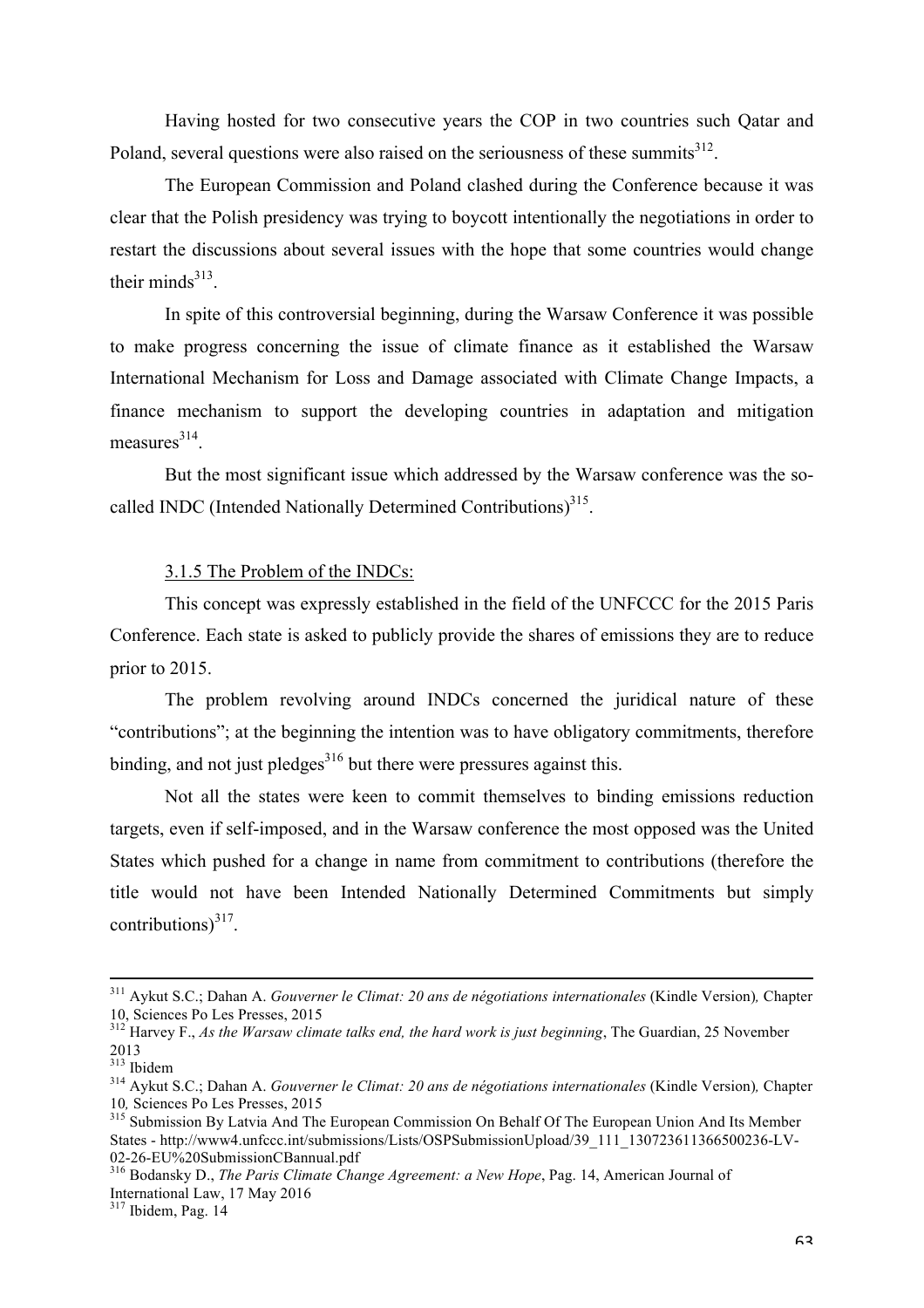The USA's request was also shared by other countries such as China and India, who felt that their own sovereignty was threatened, and therefore the binding nature of the INDCs was only internal in each state  $318$ .

It was decided that the INDCs had to be communicated to the UNFCCC by "the first quarter of the 2015" in order to guarantee the principles of "clarity, transparency and understanding"<sup>319</sup>.

The truth was that this decision did not meet at all the prefixed parameters of clarity, transparency and understanding the parts imposed to themselves for several reasons, above all because of the vagueness of these measures $320$ .

The main reason why a certain vagueness was kept was because all the states were aware that the final goal of the 2015 agreement was a mitigation of commitments from all the parts, from both developed and developing countries, and the latter wanted to have a clearer vision of what these "commitments" would signify for their nations $321$ .

The developing countries, through exploiting the differences between themselves and the other countries (specified within the UNFCCC convention at Article 4), obtained their  $goal^{322}$ .

This strategy was used by the LMCD countries which tried to weaken the Durban platform in order to preserve a distinction between developed and developing countries $^{323}$ .

Of course this decision represented a blow for the European Union who would have preferred a different system which would have encompassed all the parts without a division between developed and developing countries $^{324}$ .

At the end of the Warsaw Conference, developing countries imposed a sharp distinction between their own group and the developed countries, another reason thus why the word "commitment" disappeared in favour of the softer term "contribution"<sup>325</sup>.

 <sup>318</sup> Schunz S., *The 2015 Paris Agreement: What it means for the European Union's Climate Policies*, Pag. 2, CEPOB (College of Europe Policy Brief), January 2016

<sup>&</sup>lt;sup>319</sup> Submission By Latvia And The European Commission On Behalf Of The European Union And Its Member States - http://www4.unfccc.int/submissions/Lists/OSPSubmissionUpload/39\_111\_130723611366500236-LV-02-26-EU%20SubmissionCBannual.pdf

<sup>&</sup>lt;sup>320</sup> Spencer T., 2B continued… The outcomes of the Warsaw Climate Conference and implications for Paris 2015, POLICY BRIEFS N°15/2013. IDDRI, 2013. 2 P.

<sup>&</sup>lt;sup>321</sup> Ibidem<br><sup>322</sup> See Article 4 UNFCCC Convention<br><sup>323</sup> Harvey F., *As the Warsaw climate talks end, the hard work is just beginning*, The Guardian, 25 November 2013

<sup>&</sup>lt;sup>324</sup> Spencer T., 2B continued... The outcomes of the Warsaw Climate Conference and implications for Paris 2015, POLICY BRIEFS N°15/2013. IDDRI, 2013. 2 P.

<sup>325</sup> Ibidem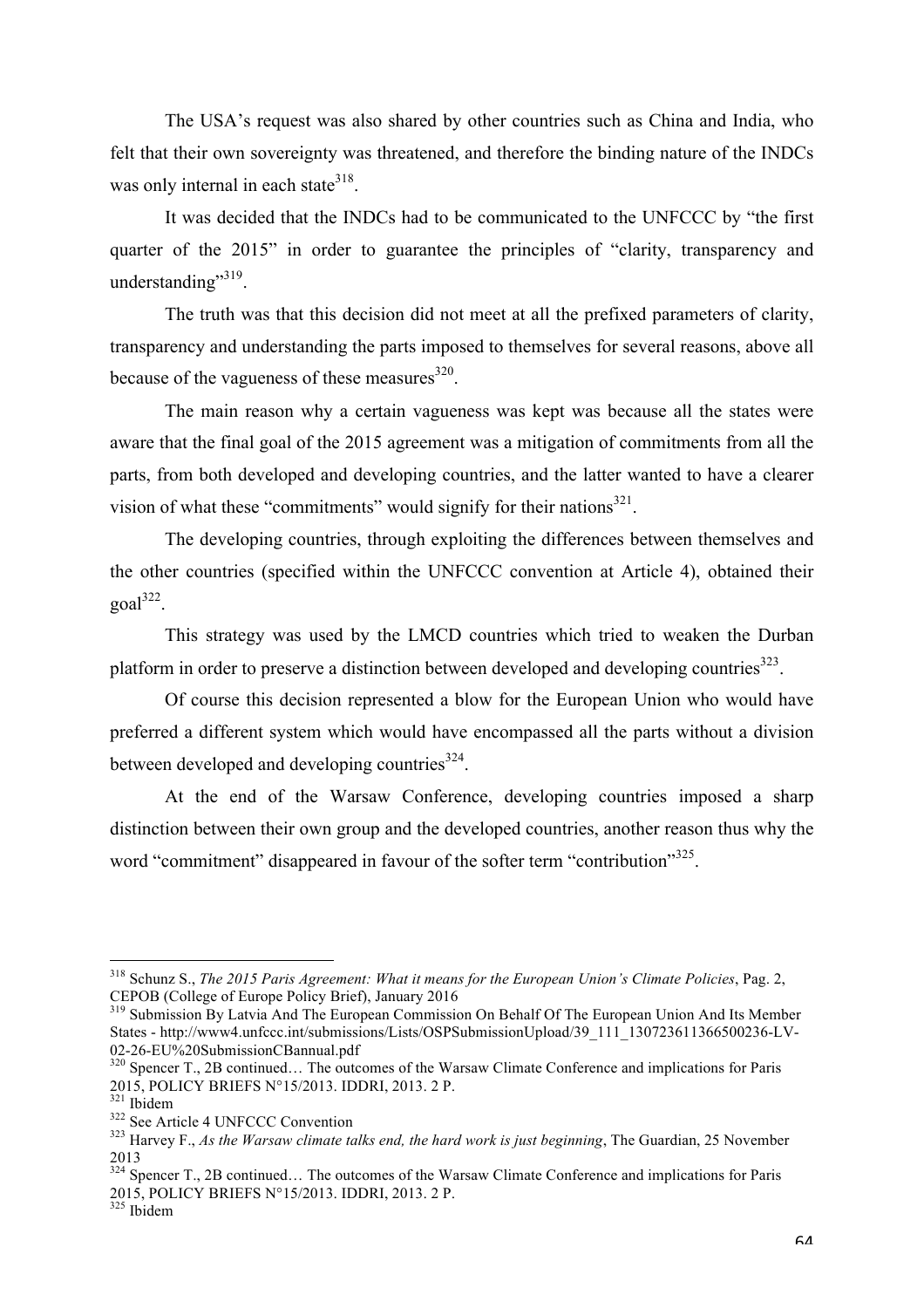The legal nature of these initiatives was not clear and remained unclear after Warsaw until Paris. It was to be decided during the 2015 negotiations and so conserved its openness to discussion $326$ .

This formula favoured the countries less willing to tackle climate change as it gave them a bigger margin of manoeuvre. It was a fresh blow for the progressive coalition before 2015: this would have weakened or jeopardised the future nature of the 2015 agreement, as the risk of a repeat of Copenhagen was very real.

#### 3.1.6 The Lima Conference (1-12 December 2014):

During the controversial Warsaw Conference of 2013, no main progress was made (exactly as with Doha), with the exception of the establishment of the INDCs, hence the states' contributions, and not commitments, to emissions reduction to submit in 2015 before the Paris Conference.

Owing to the opposition of certain countries, marshalled by the United States, the juridical status of the INDCs remained open and blurred until the conference. It was crucial to clarify this point before the 2015 Conference in Paris, because the possible and plausible risk, as already mentioned, was to jeopardise the binding nature of the agreement.

The new conference was to be held in Lima, Peru, therefore a G77 country, unlike Qatar and Poland, which were considered as two opponents to the fight against climate change.

Before the Conference, in November 2014, the United States and China, the two main world polluters, decided to state their own "contributions" in a joint declaration  $327$ .

The United States pledged a drop in emissions from  $26\%$  to  $28\%$  by  $2025^{328}$ , while China was to limit its emissions by 2030 or earlier and to increase the use of renewable sources by 20% by  $2030^{329}$ .

Although the declaration was welcomed by environmental organisations and appeared as a promising beginning for the Lima Conference and a sign of good will, unfortunately expectations did not match up to reality<sup>330</sup>.

 <sup>326</sup> Bodansky D., *The Paris Climate Change Agreement: a New Hope*, Pag. 14, American Journal of International Law, 17 May 2016

<sup>&</sup>lt;sup>327</sup> Gemenne F., *Géopolitique du climat: négociations, stratégies, impacts* (Kindle Version), Chapter 6, Nouvelle Ed, Paris, 2015<br><sup>328</sup> Ibidem, Chapter 6

<sup>&</sup>lt;sup>329</sup> Taylor L., Branigan T., *US and China strike deal on carbon cuts in push for global climate change pact*, The Guardian, 12 November 2014

<sup>330</sup> Ibidem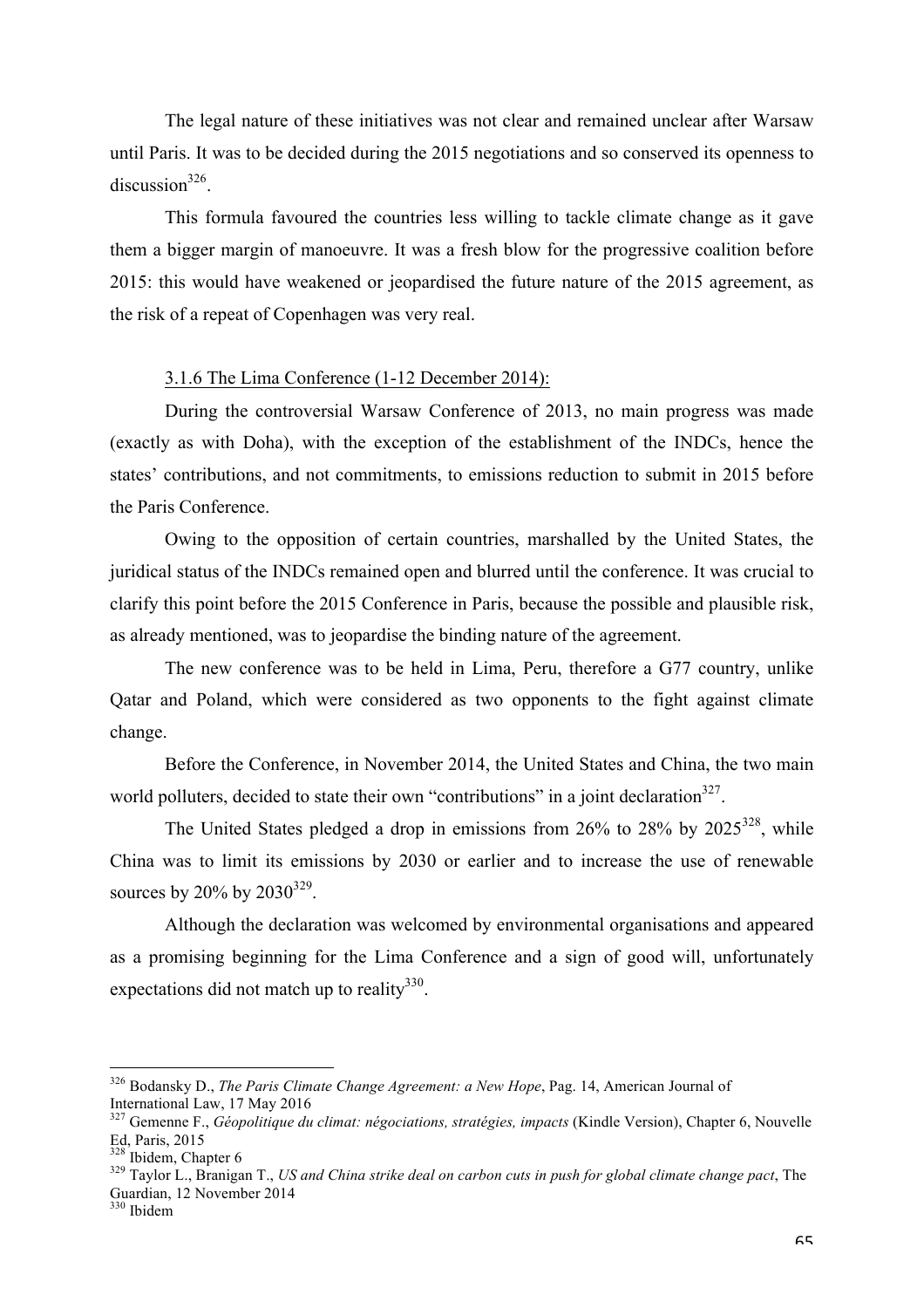Unlike the precedent countries, Peru was a part of the "progressive alliance" with the European Union and the other countries (mostly from the G77 group), and its presidency was eager to take a strong position against climate change and therefore lead the negotiations effectively.

Furthermore, Peru was one of the main victims of climate change, as it is the country with the highest number of tropical glaciers endangered by global warming over the last  $years<sup>331</sup>$ .

The final outcome of the Lima Conference on climate change was to elaborate a final draft of the future 2015 Paris agreement<sup>332</sup>, but its first task was to clarify the controversial nature of the INDCs.

# 3.1.7 The INDCs and The Lima Call for Climate Action:

The Lima Conference reiterated the decision taken during the Warsaw Conference on the need to submit the INDCs by the first quarter of 2015 to guarantee (even if this guaranty was merely in writing as there were no facts to substantiate it at all) the principles of clarity, transparency and understanding  $333$ .

For this conference it was foreseen that the INDCs of the countries had to be reviewed and submitted; this process was brought about by the so called "Lima Call for Climate Action"<sup>334</sup>

It aimed to obtain detailed INDCs from the states, hence information on the methodology used to calculate their own contributions, the period of time they wished to apply it and of course the sectors these contributions were to cover<sup>335</sup>.

The process of review and assessment faced immediately the first oppositions, from the LMCD countries, the same which sought to weaken the efforts made in Durban<sup>336</sup>.

<sup>&</sup>lt;sup>331</sup> Collyns D, *Lima climate talks: EU and US at odds over legally binding emissions targets*, The Guardian, 2 December 2014

<sup>&</sup>lt;sup>333</sup> Submission By Latvia And The European Commission On Behalf Of The European Union And Its Member States - http://www4.unfccc.int/submissions/Lists/OSPSubmissionUpload/39\_111\_130723611366500236-LV-02-26-EU%20SubmissionCBannual.pdf

<sup>&</sup>lt;sup>334</sup> Clémençon R., *The Two Sides of the Paris Climate Agreement: Dismal Failure or Historic Breakthrough?*, Pag. 6, Journal of Environment & Development 2016, Vol. 25(1) 3–24 335 Bodansky D., *The Paris Climate Change Agreement: a New Hope*, Pag. 20, American Journal of

International Law, 17 May 2016

<sup>336</sup> Obergassel, W., Arens, C., Hermwille, L., Kreibich, N., Mersmann, F., Ott, H.E. and Wang-Helmreich, H. (2016) *Phoenix from the Ashes — An Analysis of the Paris Agreement to the United Nations Framework Convention on Climate Change*, Pag. 8, Wuppertal: Wuppertal Institute for Climate, Environment and Energy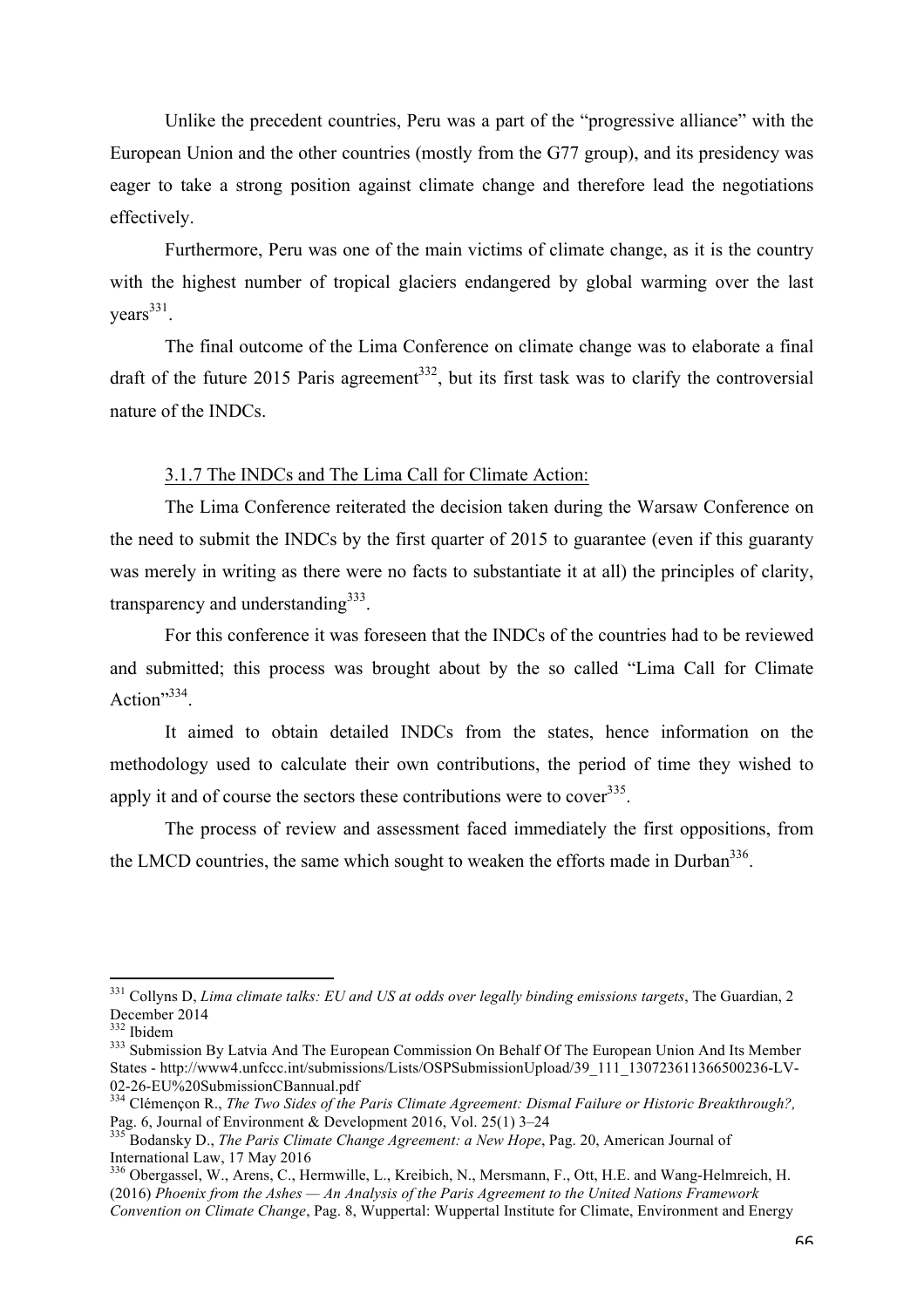The reason why these countries opposed was because, according to them, it would have breached their own sovereignty. Moreover, they claimed to represent in this decision all the developing countries $337$ .

# 3.1.8 The Status of the INDCs and the European Union:

The European Union came quite prepared for the Lima conference with a highly ambitious and very detailed plan already set in place: the INDC of the European Union was already approved in October 2014 by the Head of the European governments, in line with the previously approved EU 2030 climate and energy framework<sup>338</sup>, 2 months before the official beginning of the Lima conference in December.

According to the Environmental Council, these contributions were a way to "operationalise" the principle of common but differentiated responsibility<sup>339</sup>.

The INDC of the European Union foresaw a drop in GHG emission of 40% from 1990 as a base-year to 2030, to be achieved by both the European Union and its other member states, with an additional 27% binding share of renewable sources and a non binding and an optional  $27\%$  more of energy efficiency improvements<sup>340</sup>.

Connie Hedegaard commented on the result by saying: "We have sent a strong signal to other big economies and all other countries: we have done our homework, now we urge you to follow Europe's example<sup>341</sup>. In her words, there was a confident message that this time the leadership by example could be exercised more effectively by the European Union.

The European Union undoubtedly thus far demonstrated its ability of carrying out similar commitments, even if having the same kind of commitment also from its member states with a different matter.

The decision was not easy because of the divergent positions within the European Union and its member states, which have always characterised its decision process in this scope, often slowing down its progression.

In order to gain support from the reluctant Poland and Portugal, concessions were made to guarantee more flexibility in reduction targets (for emissions deriving from the

 <sup>337</sup> Obergassel, W., Arens, C., Hermwille, L., Kreibich, N., Mersmann, F., Ott, H.E. and Wang-Helmreich, H. (2016) *Phoenix from the Ashes — An Analysis of the Paris Agreement to the United Nations Framework* 

*Convention on Climate Change*, Pag. 33, Wuppertal: Wuppertal Institute for Climate, Environment and Energy <sup>338</sup> Environment Council approves the EU's intended nationally determined contribution to the new global climate agreement https://ec.europa.eu/clima/news/articles/news\_2015030601\_en

<sup>&</sup>lt;sup>339</sup> Berionni Berna E., *The European Union's laboratory for sustainable development in the time of globalization* and regionalization, Pag. 136, LUISS Guido Carli, 2016<br><sup>340</sup> Neslen A., *EU leaders agree to cut greenhouse gas emissions by 40% by 2030*, The Guardian, 24 October

<sup>2014</sup>

<sup>341</sup> Ibidem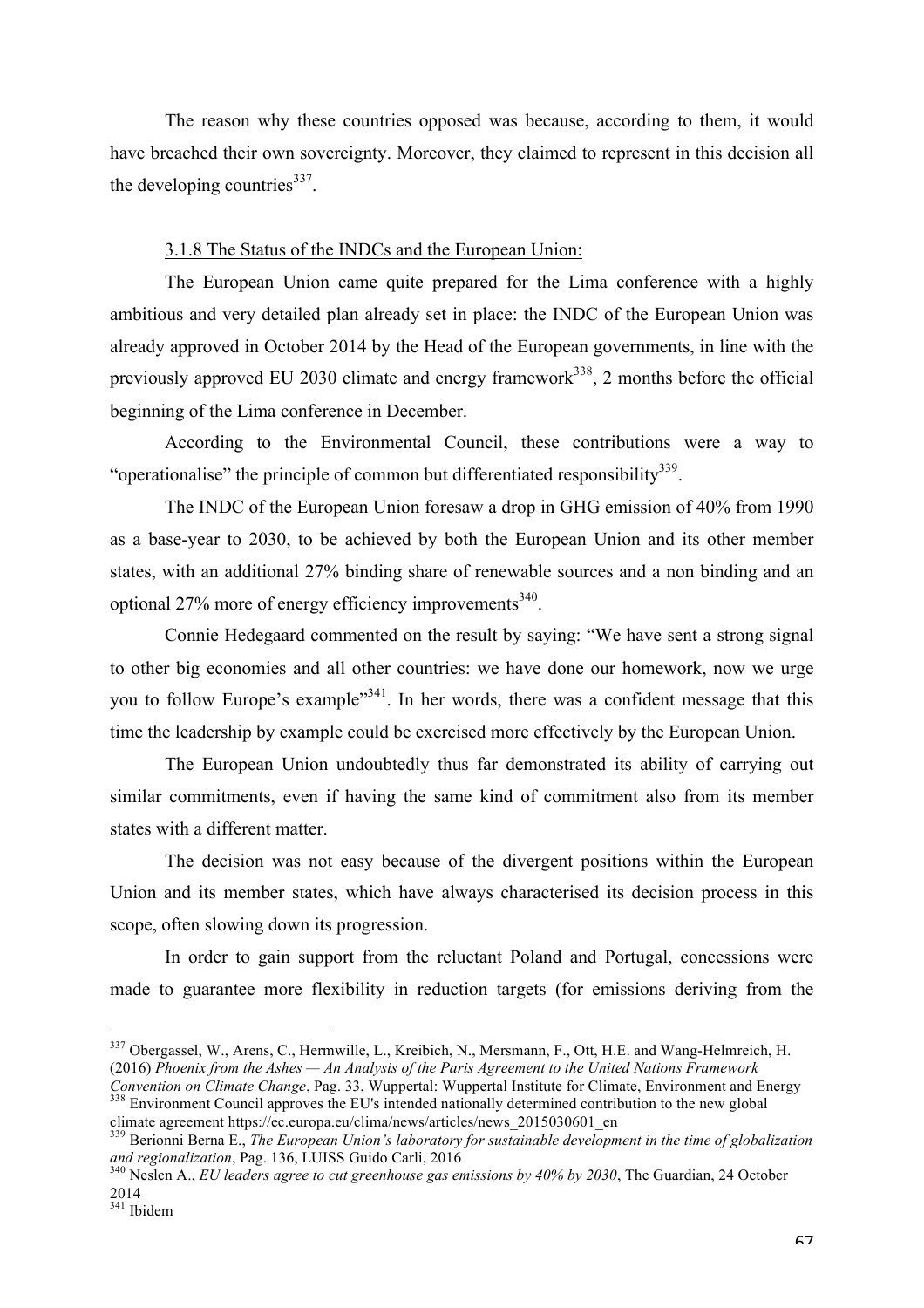transport system in the case of Portugal) and also the United Kingdom pushed for more energetic flexibility<sup>342</sup>.

All the gases which were supposed to be reduced under the INDC, agreed by the European Union, were the ones not covered under the Montreal Convention on Substances that Deplete the Ozone Layer of 1989 (as it has been applied as internal law in the European Union since  $1994$ <sup>343</sup>.

The commitment would have started on 1st January 2021 until 2030, immediately after the agreement entered into force<sup>344</sup>.

# 3.1.9 The European Union Against the United States:

In Warsaw, it can be argued that the United States impeded the road to a fully binding agreement, but in Lima the European Union was not willing to let others to jeopardise the achievements of Durban.

As Elina Bardram, who was the Head of the EU representation in Lima, affirmed: "The EU is of the mind that legally binding mitigation targets are the only way to provide the necessary long-term signal, the necessary confidence to the investors... and provide credibility in the low carbon transition worldwide,"345.

This time round, the European Union stated clearly and unequivocally that it was ready to take the reins of the negotiations in Paris in order to achieve this essential goal and it was firm on this position prior to Lima, showing no possibility of compromise with the other states on this specific issue $346$ .

The United States, on the contrary, supported a "buffet option", hence a more flexible outcome with some binding elements but with more discretional power to the single states to decide how much they wish to reduce. The European Union saw this option in an unfavourable light, as it could potentially jeopardise both the outcome of the 2 degrees and the same legal binding nature of the final document<sup>347</sup>.

 <sup>342</sup> Neslen A., *EU leaders agree to cut greenhouse gas emissions by 40% by 2030*, The Guardian, 24 October  $^{2014}_{^{343}$  Ibidem

<sup>343</sup> Ibidem <sup>344</sup> Ibidem <sup>345</sup> Collyns D, *Lima climate talks: EU and US at odds over legally binding emissions targets*, The Guardian, 2 December 2014

<sup>346</sup> Neslen A., *UN climate change deal must have legally binding targets, says EU*, the Guardian, 27 November 2014

<sup>347</sup> Collyns D, *Lima climate talks: EU and US at odds over legally binding emissions targets*, The Guardian, 2 December 2014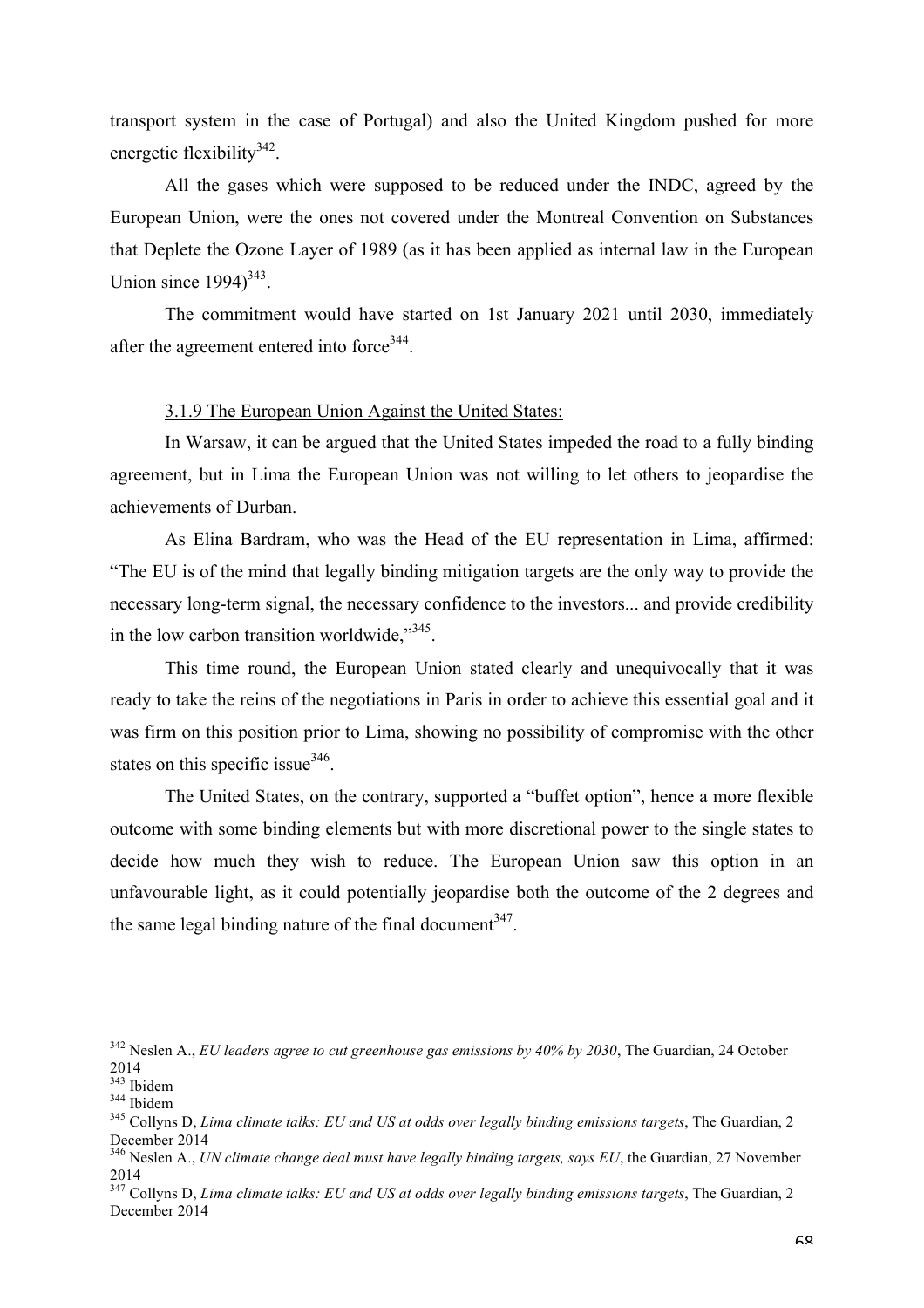In other words, the approach of the United States was the one of a deregulation of climate politics, as affirmed by Asad Rehman of Friends of the Earth, in an interview for *The Guardian*348.

The European Union was an isolated case in the Western World during the Lima Conference: the United States were openly against action, while Canada and Australia always appeared "sceptical" towards this issue<sup>349</sup>.

During the interview, Rehman pronounced that the European Union was obliged to spend its "political capital" on tackling these attitudes during the Lima negotiations<sup>350</sup>.

### 3.1.10 Conclusions:

The negotiations for the Paris agreement officially commenced in the Warsaw Conference and continued the following year in Lima, and to some extent represented a tough testbed for the recovering European Union.

Progress had been made up until Durban, and the European Union was an essential player in establishing the progressive coalition which gave rise to the decision of a binding agreement (according to the Durban Formula). In the following three Conferences of the parties however, several brakes were placed upon EU action.

Its intention to pave the way of a second commitment to the Kyoto protocol was a failure, because in spite of its efforts, very few countries followed its example and this decision taken in Doha remained a pure juridical formality to create a bridge between the first period and the future agreement of 2020.

In Warsaw the perspective to put in jeopardy also the future agreement emerged thanks to the opposition by countries such as the United States to the so called Intended National Determined Contributions, whose status remained vague and open (as previously the idea to render them "commitments" was dropped).

Prior to the 2015 Conference, the European Union felt that the Durban achievements were at risk.

In Lima the INDCs were submitted according to the Lima Call for Climate Action, even if this review was obstructed by several countries, especially by the LMCDs, hence the countries more hostile towards the fight against climate change.

<sup>&</sup>lt;sup>348</sup> Collyns D, *Lima climate talks: EU and US at odds over legally binding emissions targets*, The Guardian, 2 December 2014<br><sup>349</sup> Ibidem

<sup>&</sup>lt;sup>350</sup> Ibidem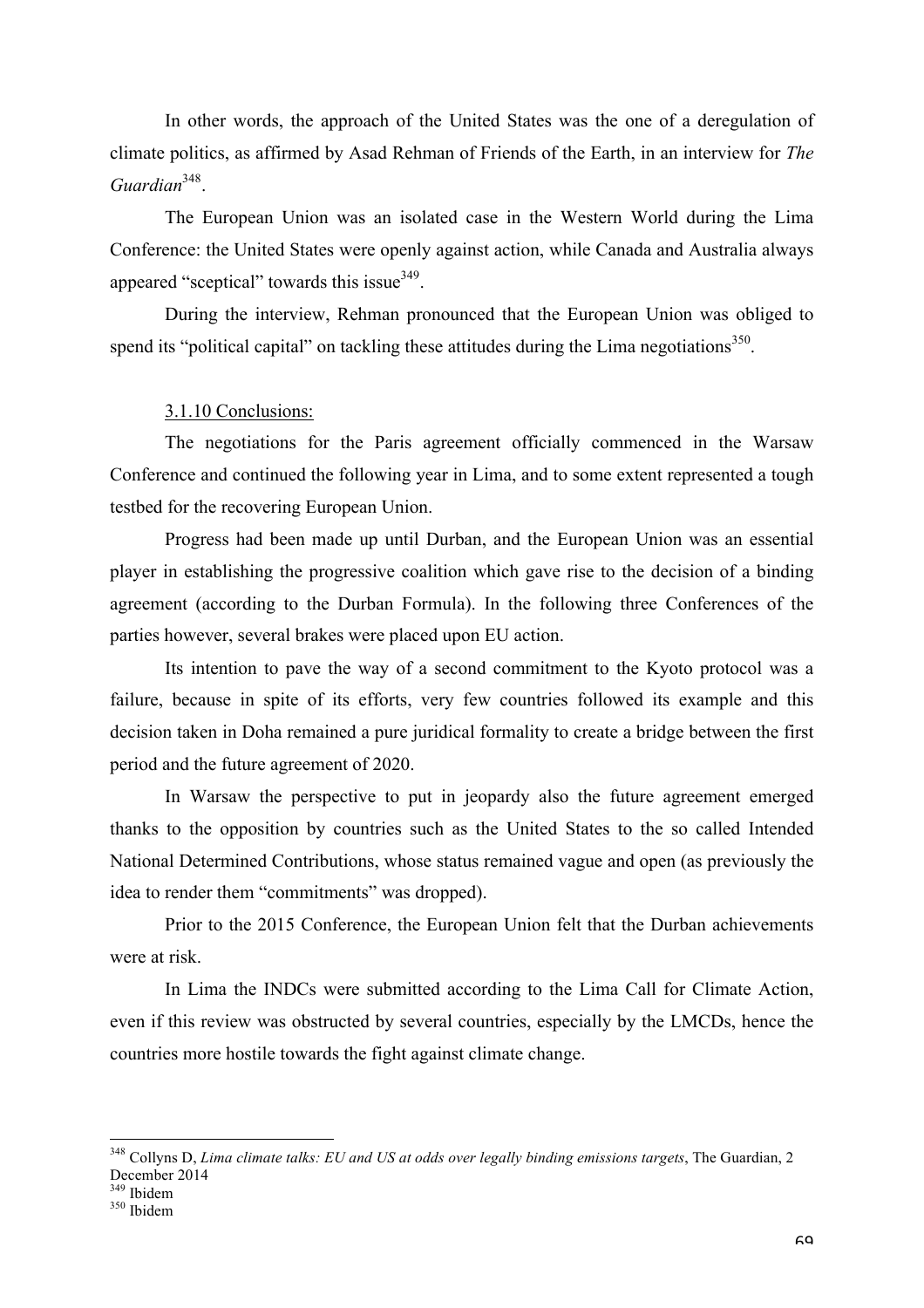The European Union tried to use its leadership by example in Lima by revealing its own INDC, with an ambitious target, but at the same time it proved to be hereafter determined of preventing other countries from jeopardising the result.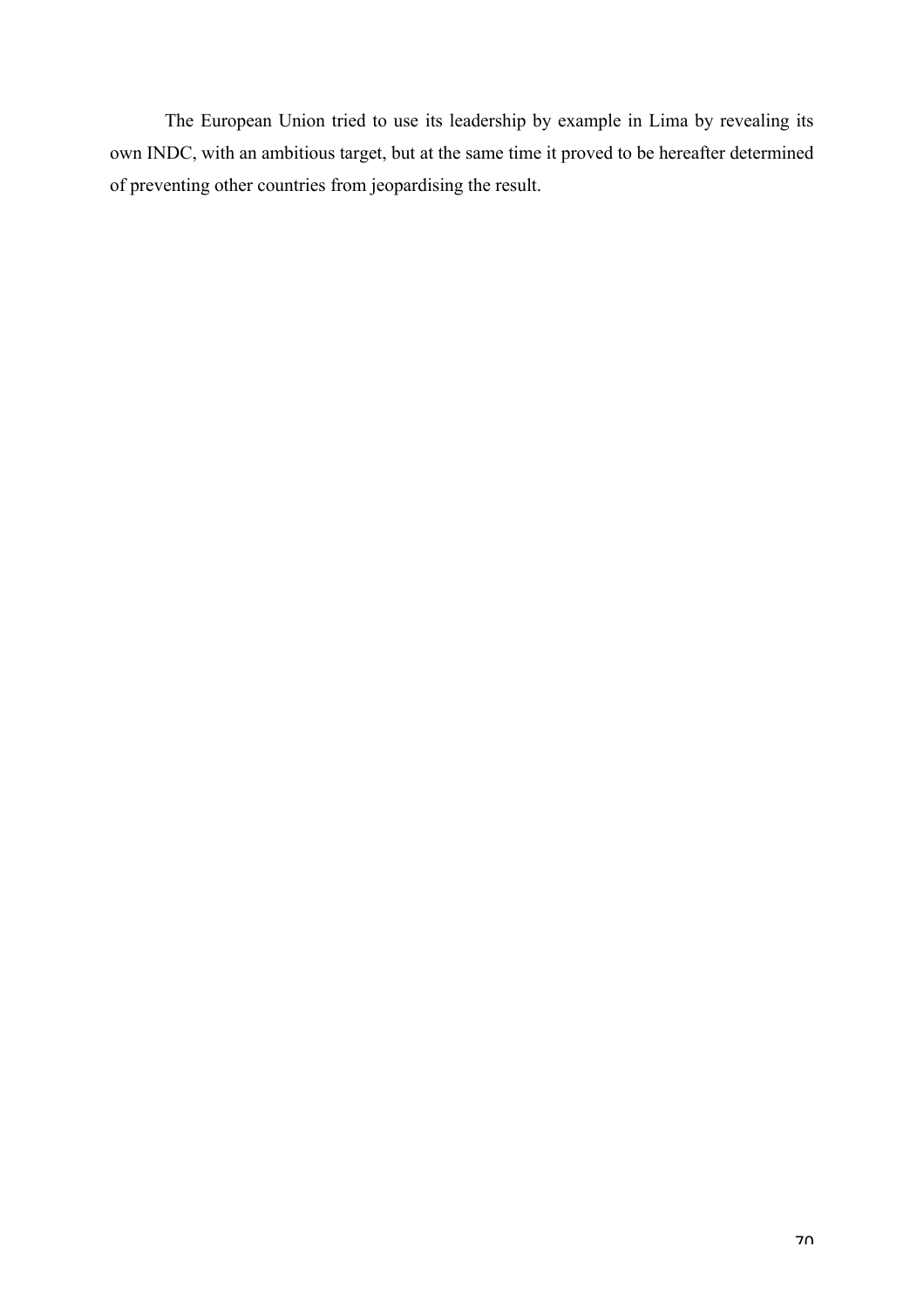### 3.2 The Lima-Paris Action Agenda and the Preparatory Works for Paris.

### 3.2.1 Introduction:

The Conferences of the Parties in Doha, Warsaw and Lima held in 2012, 2013 and 2014, did not represent at all easy political challenges for the European Union.

As a matter of fact, there was not only a quite unfavourable environment for the Union (particularly as these COPs were held in hostile countries to climate change action), but also a growing opposition from the delegations of the other state members of the convention which seemed ready to withdraw without any problem their previous "commitment" to a global and joint action against climate change.

Furthermore, the 2014 Lima Conference once again reiterated the so-called and longstanding principle of the "common but differentiated responsibilities" between developed and developing countries, hence highlighting the different nature of the contributions made by the parts $^{351}$ .

In any case, the European Union did not come out weaker from these three consecutive years which followed the partial success in Durban. On the contrary, under a growing pressure from civil society, it had no intention of abandoning its goals this time, unlike in Copenhagen<sup>352</sup>.

# 3.2.2 A Success in Paris: A Likely Existential Threat for the European Union:

Following December 2014, after the delegations had left Lima, less than a month remained for the European Union, and for its allies of the progressive coalition, to properly and effectively organise the work for the December 2015 COP 21 in Paris, considered as the last chance to take action.

Over the course of this relatively few months (precisely 11 months), it can be affirmed that the European Union was consistently risking its own reputation in various aspects.

Firstly, it put into peril its reputation among the state "members" of its own progressive coalition, over whom it was the "self-declared" leader, also for the fact that all these states relied on its action as it was the main and most influential bloc in the coalition, the only one able to counter-balance the weight of the other main countries which could have obstructed the path to a binding agreement.

<sup>&</sup>lt;sup>351</sup> Barbière C, Climate negotiations reveal new alliances in the Global South, Euractiv, 29 January 2015<br><sup>352</sup> Neslen A., *UN climate change deal must have legally binding targets, says EU*, the Guardian, 27 November

<sup>2014</sup>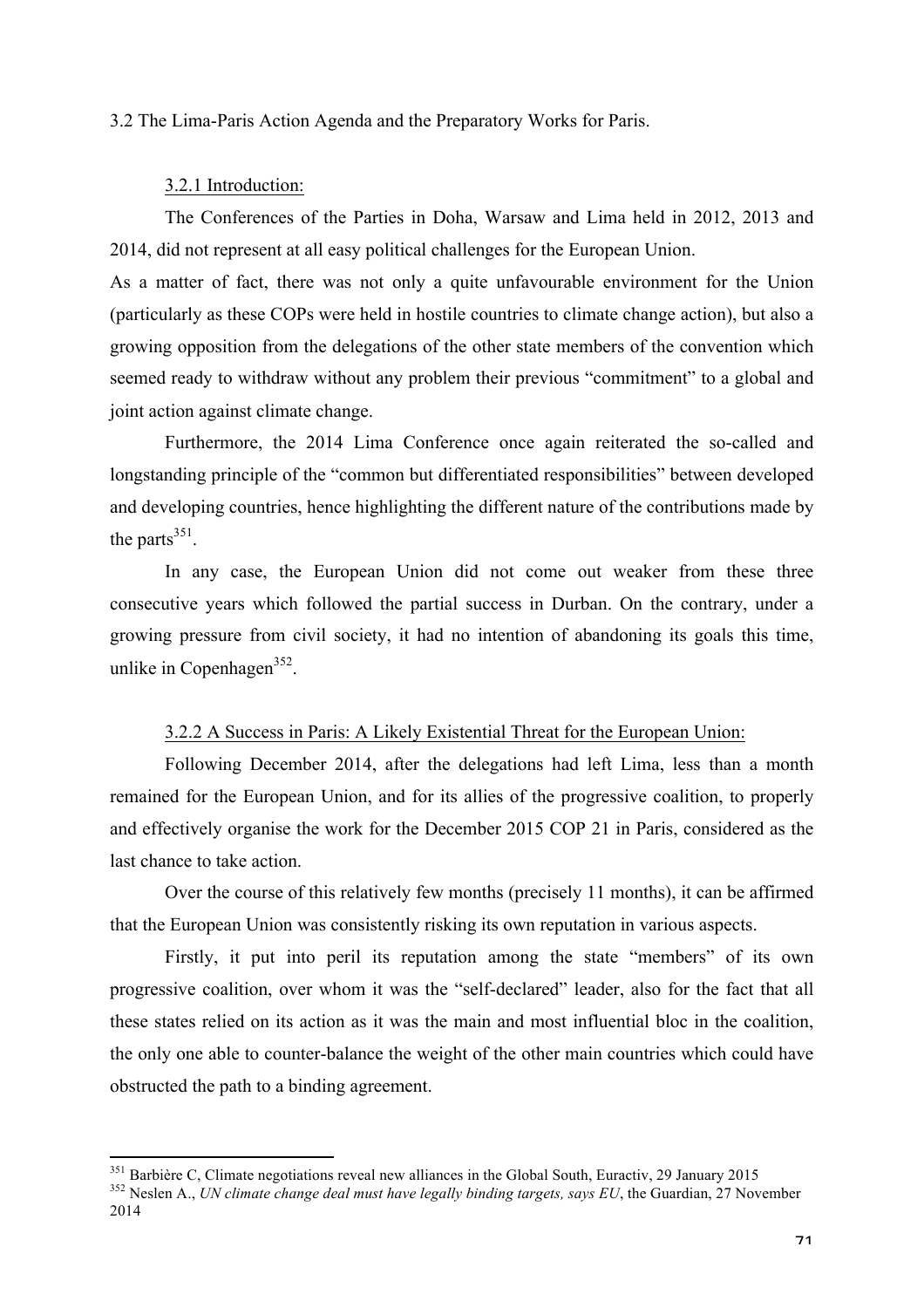Secondly, the European Union was risking in general its own role in front of all the world: as highlighted by the first chapter, in the COP 21 the European Union was required to demonstrate its aptitude of being a world power among other states such as China and the United States, despite its own political limits deriving from the fact that it is not a state itsel $f^{353}$ .

As it has been claimed, the only way for the European Union to do this was through its soft power means $354$ .

Failing in the Paris Conference would have been the last nail in the coffin for the European Union's foreign policy and as well as its world role.

Furthermore, all of this would have also raised serious questions on the genuine effectiveness of the European Union as an international player and on its actorness (like in Copenhagen<sup>355</sup>), especially after the entering into force of the Lisbon treaty which established a juridical personality for  $it^{356}$ .

The Lisbon Treaty did not bring any substantial changes to the European Union's external policy after Copenhagen, according to Sebastian Oberthür, but it would have been a loss to its image  $357$ .

The first chapter has hypothesised climate politics as a factor of integration for the European Union through a functionalist way, and a discredit of it in the international field would have also triggered criticism of the last achievements in European integration.

# 3.2.3 A Shrinkage of the EU "Credibility Gap"?:

Professor Sebastian Oberthur describes a "credibility gap" concerning EU action in climate change politics; success in the 2015 Paris Conference would have surely meant to narrow this gap for the EU and therefore boost its international credibility, while conversely, a failure in Paris would have meant the exactly opposite, therefore to enlarge it considerably  $358$ .

But at the same time, another feasible hypothesis which could overturn everything that has been established thus far must not be neglected: the presidency of the Conference in 2015 was held by France (a state which had its own interests to guarantee a success), and it should be verified whether the outcome of the Paris Conference depended more on the European

 <sup>353</sup> Van Schaik, Louise G., *Explaining EU activism and impact in Global Climate Politics: is the Union a norm*or interest-driven actor, Pag. 173, JCMS Journal of Common Market Studies, January 2012<br>
<sup>354</sup> Ibidem<br>
<sup>355</sup> Groen L., Nieman A., *The European Union at the Copenhagen climate negotiations: A case of contested EU*<br> *actorn* 

<sup>&</sup>lt;sup>356</sup> See Article 216 TFEU<br><sup>357</sup> Interview with Professor Sebastian Oberthür, 16 November 2016<br><sup>358</sup> Oberthür S., *The role of the EU in global environmental and climate governance*, Pag. 5, in Telo' M., The European Union and Global Governance, Ashgate, 2009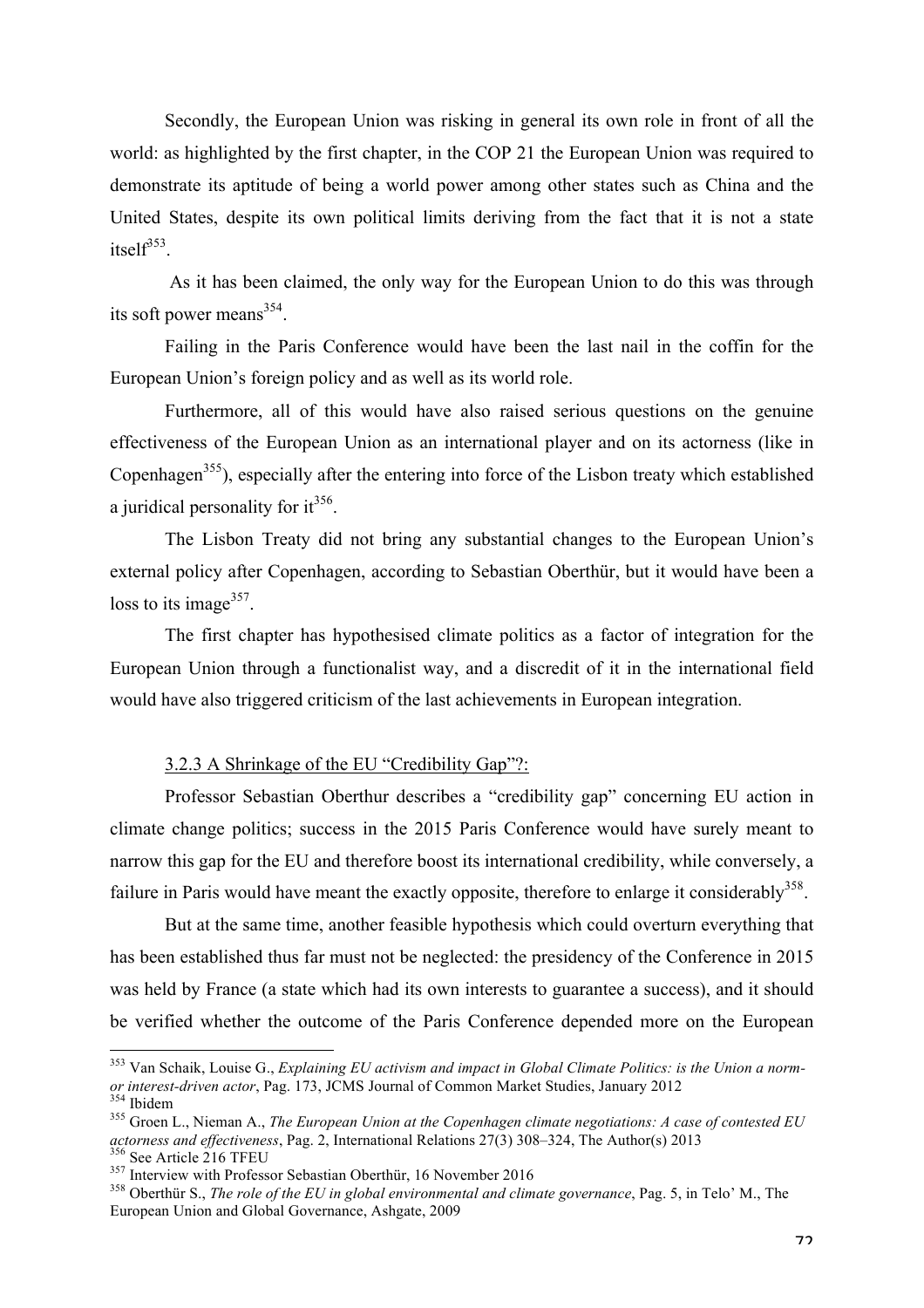Union's action and diplomacy or on that of France and its management of the presidency, as purported by Professor Edwin Zaccai<sup>359</sup>.

This is a fully legitimate point to raise, for if the answer is that France, instead of the European Union, was the main player in Paris, it is plausible to hypothesise that this has weakened the position of the European Union, and that single member states are capable of acting more effectively<sup>360</sup>.

## 3.2.4 The Lima-Paris Action Agenda:

The Lima Conference officially ended on 12th December 2014, leaving the European Union and the other states of the progressive coalition not at all reassured, because too many points had been thrown into discussion again by the other delegations, from the nature of the INDC to the levels of emissions that needed to be reduced.

The Peruvian Presidency could not claim to be satisfied of the outcome, especially due to the aforementioned reasons of the previous paragraph linked to environmental conditions, and also because Peru was a member of the progressive alliance and therefore hoped for a more ambitious and clearer result.

There was an absolute and vital need to keep the progressive coalition alive and working in the 2015 Paris Conference, in addition to strengthening the unity between Europe and the other developing countries.

For this reason, the 13th December 2014, the day after the end of the COP 20, the Peruvian presidency with the future French presidency, ande the UNFCCC Secretariat proclaimed the "Lima-Paris Action Agenda" declaration<sup>361</sup>.

This ambitious programme represented the idea of coalition-building which the European Union had successfully adopted in Cancún after Copenhagen, but was now extended to also incorporate non-state actors.

The main objective of this initiative was to enlarge the progressive coalition to include different actors, not only states, but also businesses, cities, local administrations and civil society, and it looked to Paris in December 2015 to be fully implemented in order to keep momentum during the negotiations<sup>362</sup>, but that could also mean a loss of importance for the European Union, because its role would shift to other actors.

<sup>&</sup>lt;sup>359</sup> Interview with Professor Edwin Zaccai, 19 September 2016<br><sup>360</sup> Interview with Professor Edwin Zaccai, 19 September 2016<br><sup>361</sup> Lima-Paris Action Agenda http://newsroom.unfccc.int/lpaa/<br><sup>362</sup> Obergassel, W., Arens, C. (2016) *Phoenix from the Ashes — An Analysis of the Paris Agreement to the United Nations Framework* 

*Convention on Climate Change*, Pag. 38, Wuppertal: Wuppertal Institute for Climate, Environment and Energy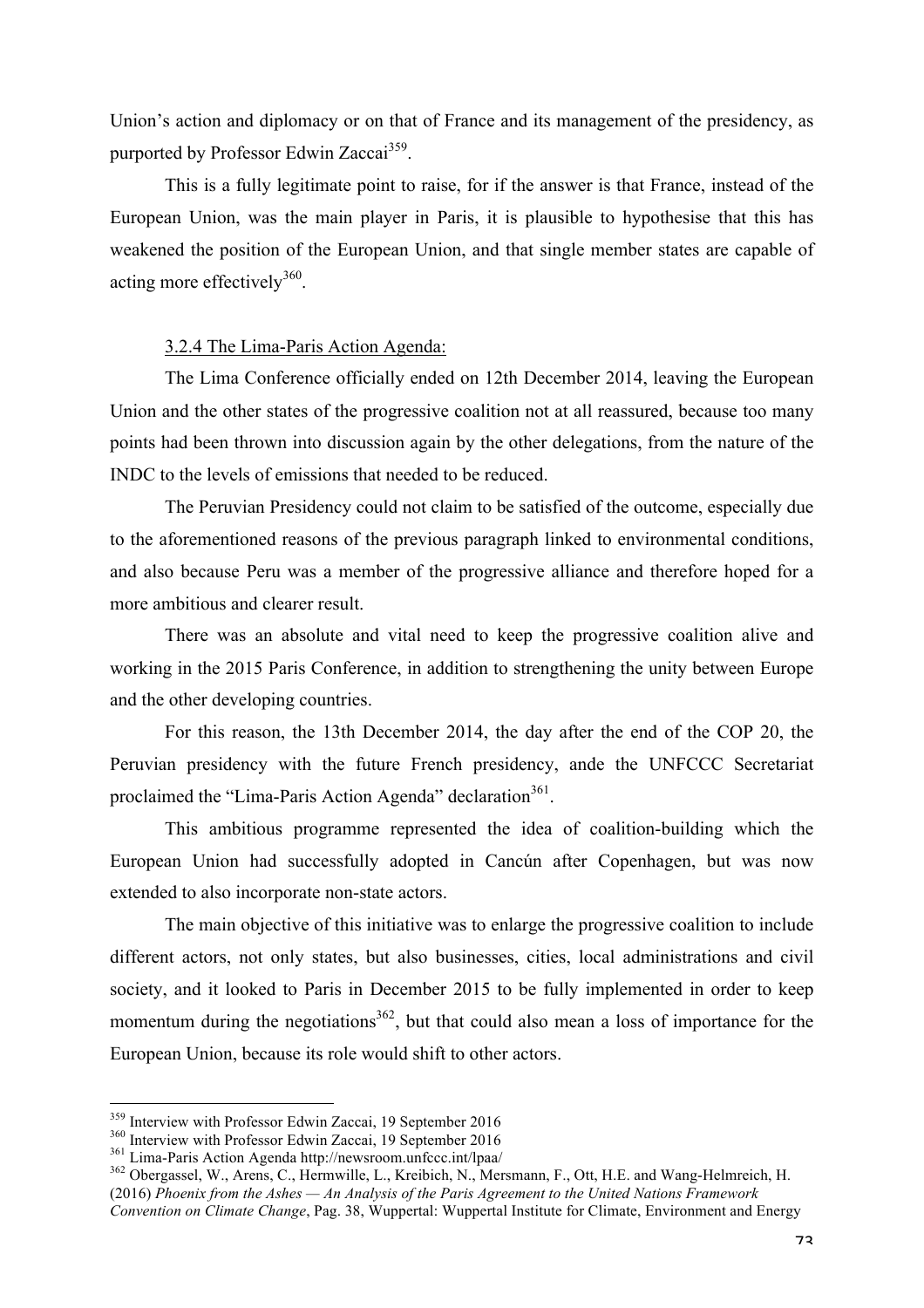To some extent it could be asserted that this initiative was a form of guarantee established by the European Union and the progressive coalition in the case that the Paris outcome would not be the one desired.

If the single states would not take any action against climate change, perhaps the intermediary corps in society and in the institutions, such as private businesses and local administrations, would.

## 3.2.5 The Beginning of the "Diplomatic Offensive" of the European Union:

The preparatory works for the December 2015 Paris Conference, started very early, immediately after the Lima Conference in January.

The strategy adopted by the European Union did not change from the previous Conferences of the parties: it was absolutely necessary for it to strengthen the progressive coalition before Paris, and if possible, to enlarge it to other states.

To some extent, what the European Union was in a race against time to ensure that it would not be the only bloc in Paris to defend the Durban formula and a binding agreement.

In January 2015, the European Union established 3000 diplomatic missions engaging 90,000 diplomats to carry out discussions in other countries concerning the issue of the 2015 COP 21<sup>363</sup>.

The goal of these missions was to strengthen existing alliances the European Union already had and to keep pressure on other countries, especially regarding their INDCs (to be submitted in the first quarter of the 2015) in order to obtain more ambitious contributions to keep emissions  $low^{364}$ .

In an interview with *The Guardian*, the Danish Foreign Minister, Martin Lidergaard, clearly declared that the EU "has enormous soft power and we must use that to push for an ambitious agenda in Paris"<sup>365</sup>.

His words explicitly indicated that the European Union needed to show its leadership in a different way than in Copenhagen, hence through soft power means. Therefore through diplomatic missions, conditionality and other strategies which were a part of the 3000 missions started in January 2015.

The European Union also intended to enlarge the progressive coalition to other potentially exposed countries, and its first target after the Lima Conference was the AILAC (Independent Association of Latin America and the Caribbean), among which there was also

<sup>&</sup>lt;sup>363</sup> Council of the European Union - http://data.consilium.europa.eu/doc/document/ST-5853-2016-INIT/en/pdf <sup>364</sup> Nelsen A., *EU to launch diplomatic offensive ahead of Paris climate talks*, The Guardian, 20 January 2015<br>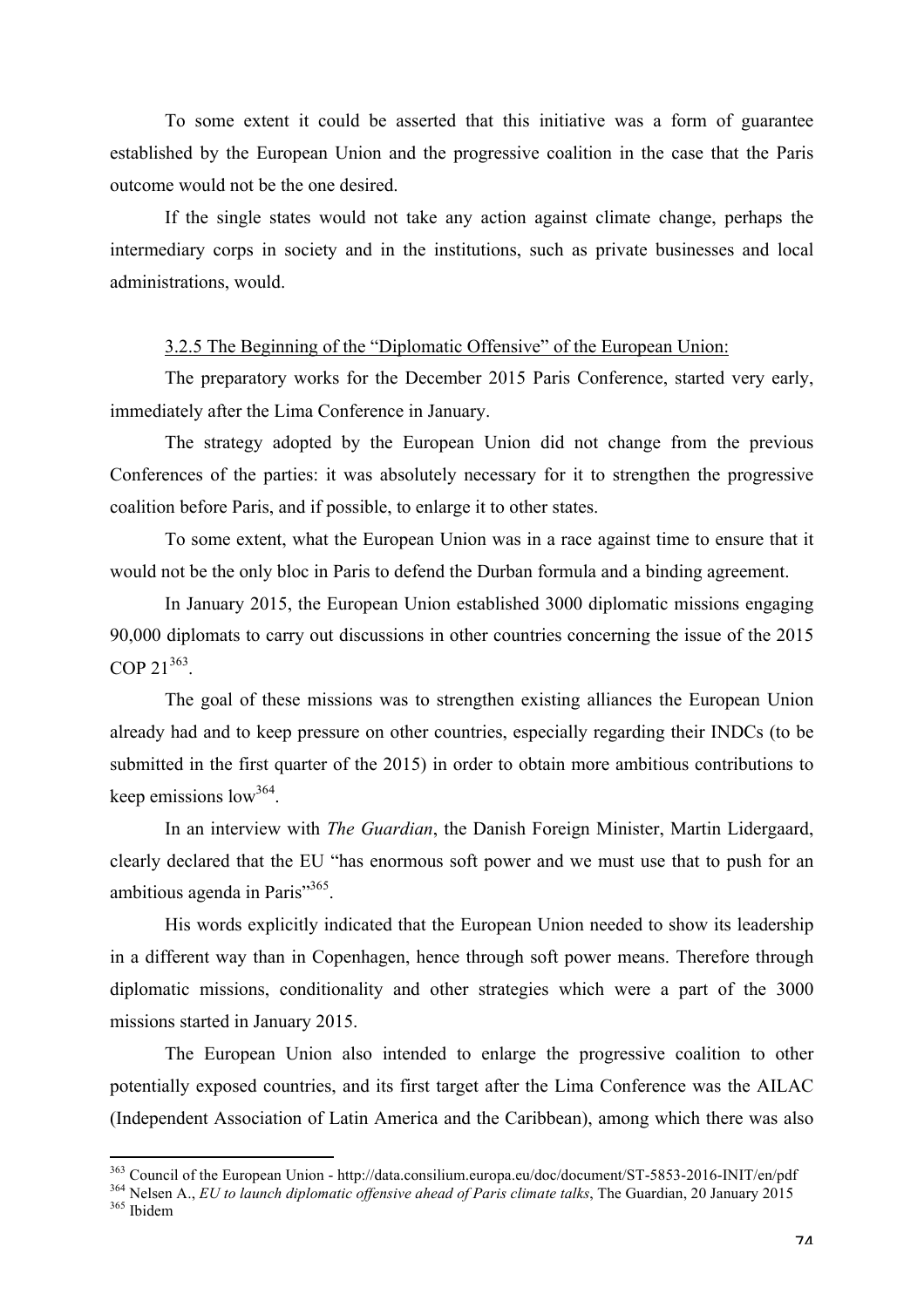Peru (the former president), and other countries affected by climate change, such as the Caribbean islands<sup>366</sup>.

We have seen how the negotiations of the Paris agreement have been carried out by the European Union through a bottom-up approach, hence by negotiating previously bilateral positions with single states or group of states $367$ .

# 3.2.6 The Scrutiny by Civil Society for the EU Action:

In this crucial moment in climate politics, immediately after the Lima and 10 months before the beginning of the COP 21, the European Union was under scrutiny by civil society for its own action.

Environmentalist NGOs, such as Greenpeace and Friends of the Earth, have always monitored the activities of the European Union in climate and environmental politics in the past, always praising its high environmental standards.

The latter, Friends of the Earth, had urged the European Union in Lima to confront the deregulatory tendencies of the United States and the "indifference" of other western countries such as Canada and Australia<sup>368</sup>.

This time Friends of the Earth further pushed the European Union to undertake a more effective stance on climate finance.

The approach adopted by the European Union was more oriented to allocate private finances from businesses to support mitigation and adaption and vulnerable countries<sup>369</sup>.

According to the NGO, the European Union needed to mobilise also public funds in order to sustain these countries and not only rely on the private ones, which were considered as insufficient $370$ .

Another motivation added by Asad Rehman of Friends of the Earth, was that it was also in the diplomatic interests of the European Union ahead of Paris to allocate public funds for these countries.

The reason why this would boost its position was because mere private finances would have made the other countries believe that these actions were carried out solely in the interests of the European Union's private sector  $371$ .

 <sup>366</sup> Collyns D, *Lima climate talks: EU and US at odds over legally binding emissions targets*, The Guardian, 2 December 2014<br><sup>367</sup> Robert A., *Europe losing influence in climate negotiations*, Euractiv, 26 January 2015

<sup>&</sup>lt;sup>368</sup> Ibidem<br><sup>369</sup> Nelsen A., *EU to launch diplomatic offensive ahead of Paris climate talks*, The Guardian, 20 January 2015<br><sup>370</sup> Ibidem<br><sup>371</sup> Nelsen A., *EU to launch diplomatic offensive ahead of Paris climate talks*,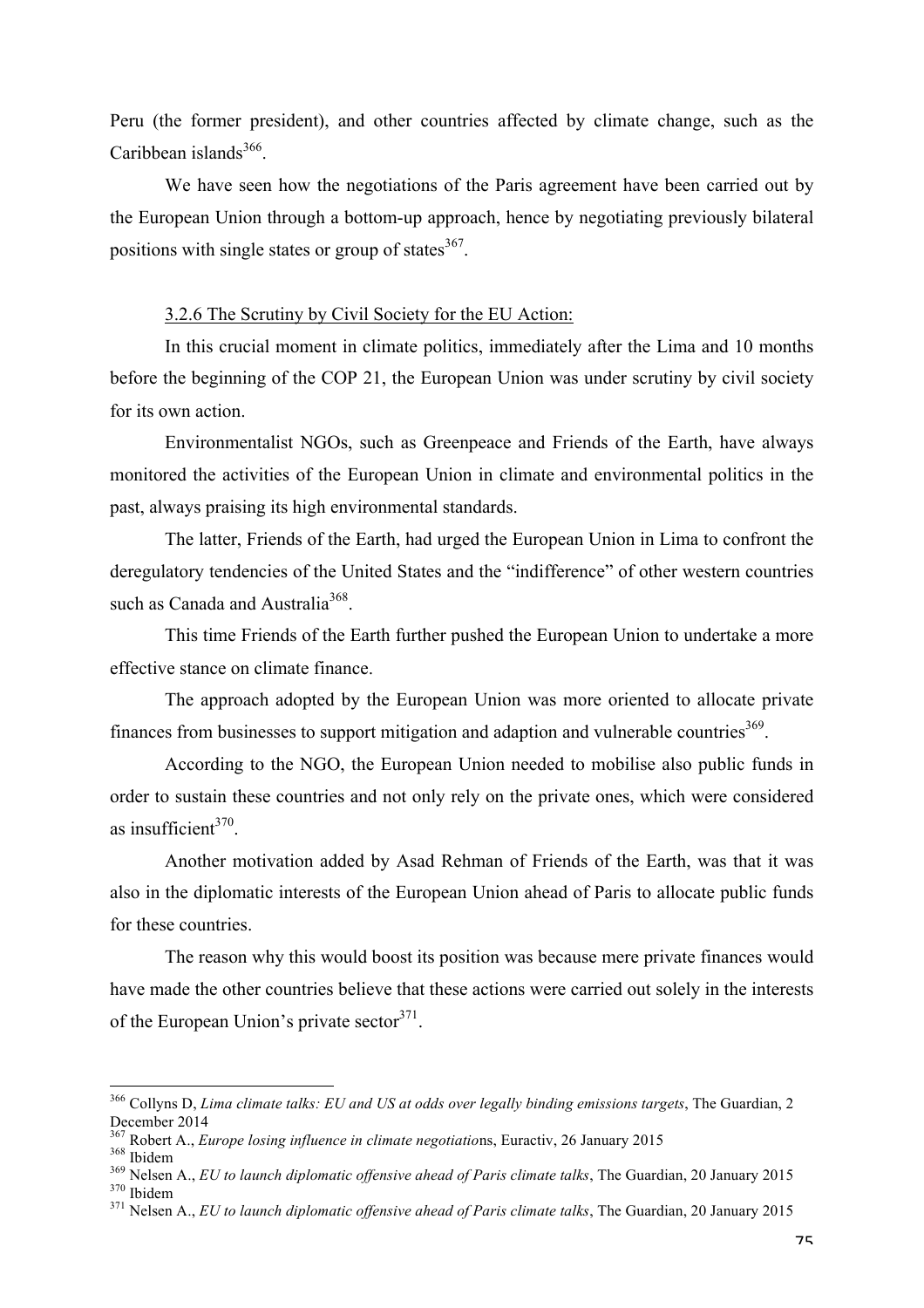# 3.2.7 The Submissions of the INDCs and the Role of Precursor of the EU:

The timetable for the submission of the so-called INDC was established during the Warsaw Conference<sup>372</sup>: the European Union arrived in Lima with a detailed plan and with an ambitious target of 40% emissions reduction $373$ .

The aim of such an early move was to display the very much needed leadership ahead of Paris, and to thereby persuade other countries to follow suit.

The status of the INDCs had already been downgraded to mere "contributions" and the atmosphere after Lima was not at its highest point.

Several nations withdrew from their own pledges, initially by refusing to enter the second commitment of the Kyoto Protocol, and then by attempting to weaken the binding nature of the Paris agreement, an accord which the European Union had intentioned to be intransigent, under a growing pressure from the coalition and from the civil society.

With the Lima Call for Climate Action, the submission of the INDCs could begin<sup>374</sup> and on February 2015, the submission of the INDCs was opened by an European state, but not an EU member: Switzerland.

It submitted an even more ambitious plan than the one of the European Union, pledging to cut emissions by 50% by 2030 with a base-year of  $1990^{375}$ .

It can be affirmed that Switzerland behaved very consistently in this scope, being also one of the few Western signers of the second commitment of the Kyoto Protocol.

The 6th March was a key date for the European Union as the Environmental Council approved its INDC, being the first main economic bloc in the world to do so, especially before the United States and China<sup>376</sup>.

The presidency of the European Union was held by Latvia in March 2015, which (the Latvian Presidency) managed the submission of the plan, the second actor after Switzerland to do so $377$ .

The move of the European Union was followed by Norway which with the EU and Switzerland were the three first actors to submit them<sup>378</sup>.

 <sup>372</sup> Bodansky D., *The Paris Climate Change Agreement: a New Hope*, Pag. 26, American Journal of International Law, 17 May 2016

<sup>&</sup>lt;sup>373</sup> Neslen A., *EU leaders agree to cut greenhouse gas emissions by 40% by 2030*, The Guardian, 24 October 2014

<sup>&</sup>lt;sup>374</sup> Clémençon R., *The Two Sides of the Paris Climate Agreement: Dismal Failure or Historic Breakthrough?,*<br>Pag. 5. Journal of Environment & Development 2016. Vol. 25(1) 3–24

<sup>&</sup>lt;sup>375</sup> King E., *Switzerland becomes first country to submit Paris climate deal pledge*, The Guardian, 27 February 2015

<sup>376</sup> Environment Council approves the EU's intended nationally determined contribution to the new global climate agreement - https://ec.europa.eu/clima/news/articles/news\_2015030601\_en <sup>377</sup> INDCs as communicated by Parties -

http://www4.unfccc.int/submissions/indc/Submission%20Pages/submissions.aspx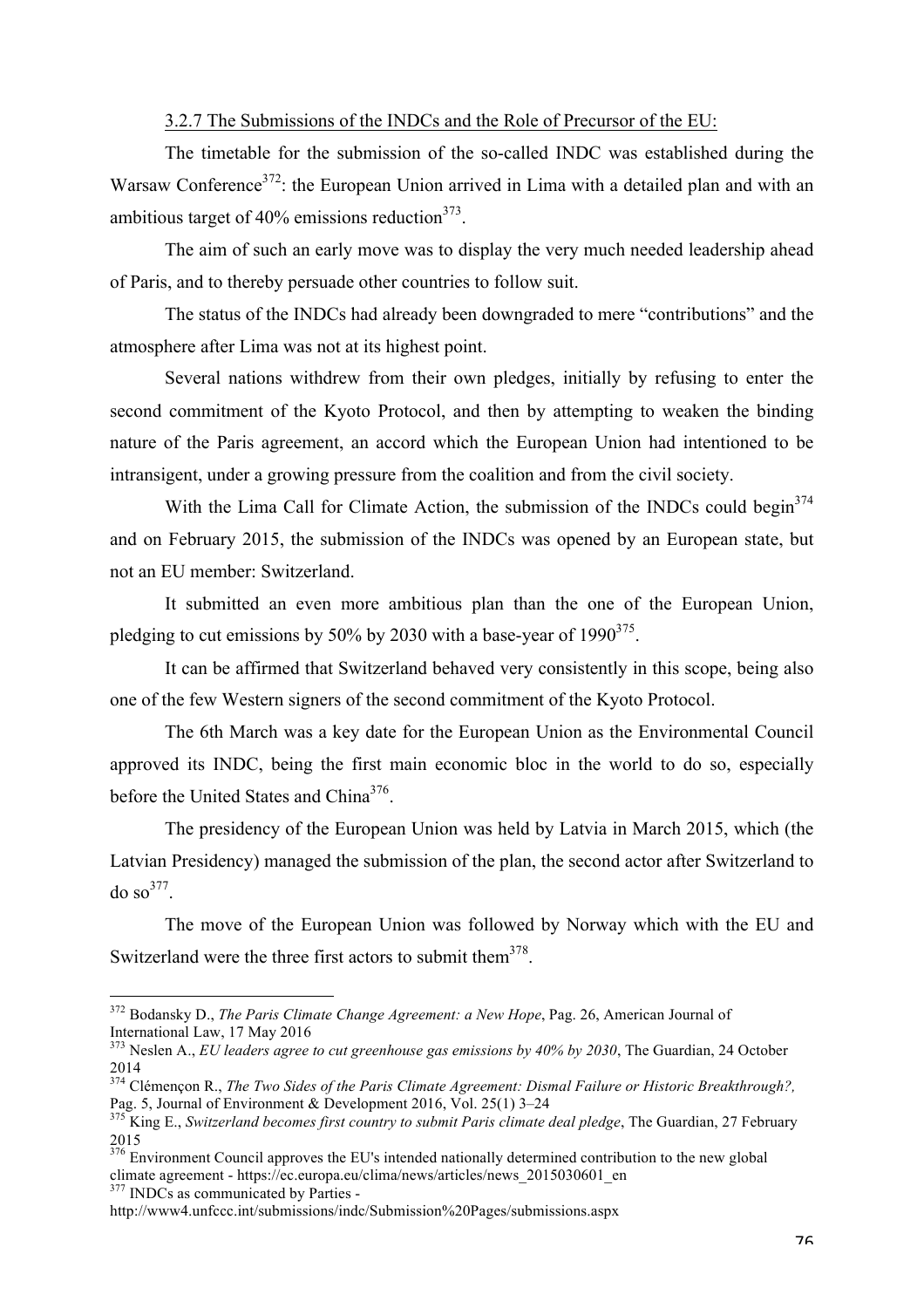Surprisingly, the European Union was able to drive other countries to do the same, and after Mexico (which has always been a country engaged in the fight against climate change as seen in Cancún) was the United States, which was the fifth country to submit in the same month of March its  $INDC^{379}$ .

The European Union used its 3000 diplomatic missions established in January to try to spur other countries to submit their own INDCs, as well as to have more ambitious and progressive contributions $380$ .

### 3.2.8 Assessing the Effectiveness of the European Union's Move:

This paragraph deserves to be concluded with a short analysis of how the European Union acted immediately after the Lima Conference, in the first months of 2015.

As previously stated, the European Union was in a race against time with the need to maintain a united progressive coalition and to enlarge it.

The Lima-Paris Action Agenda was the starting point: the idea was one of a coalition which could go beyond single states and also include elements of the civil society and local and regional administrations.

This ambitious plan was yet to be implemented in January 2015 as its goal was to boost the momentum of the Paris Conference in December.

At any rate, the European Union presented a high degree of actorness and initiative when it decided to set those 3000 diplomatic missions in January 2015, aiming to "breathe down the necks of the other countries" so that they kept the pledges regarding their own INDCs, and were additionally able to push for even more ambitious INDCs.

The strategy was bottom-up, hence consisting of bilateral talks and missions with third countries, hence the European Union moved outside the scope of the progressive coalition, yet with the goal of keeping its role as leadiator for the Paris conference.

The European Union not only put diplomatic pressure on other states, but also set an example by submitting its own INDC in March following Switzerland, the first among the main economic actors in the world to do so.

Immediately after this submission, other states such as the United States, Mexico, Russia and Canada (these last two countries abandoned the Kyoto protocol and have now reengaged themselves) followed it and in June 2015 also China submitted its own INDC (China

 $378$  INDCs as communicated by Parties -<br>http://www4.unfccc.int/submissions/indc/Submission%20Pages/submissions.aspx

<sup>&</sup>lt;sup>379</sup> Ibidem<br><sup>380</sup> Nelsen A., *EU to launch diplomatic offensive ahead of Paris climate talks*, The Guardian, 20 January 2015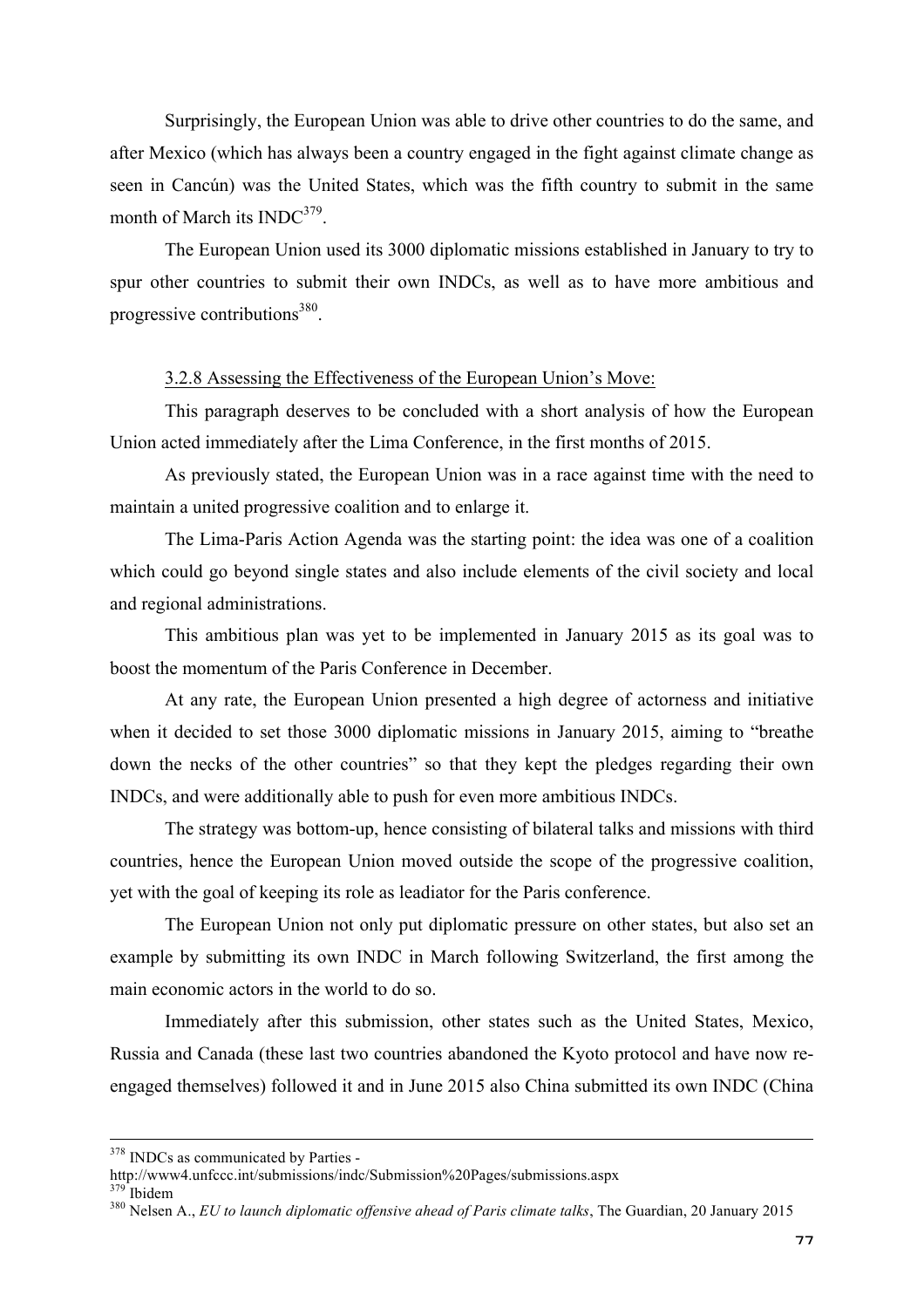after 2012 changed attitude towards climate change with the administration of Xi Jinping, more determined than its predecessor Hu Jintao in the fight against climate change.

Had the EU strategy of diplomatic pressure and leadership by example worked? It may have been just a coincidental correlation, but after these measures were undertaken, other countries submitted their own INDCs, including the two main polluters, the United States and China.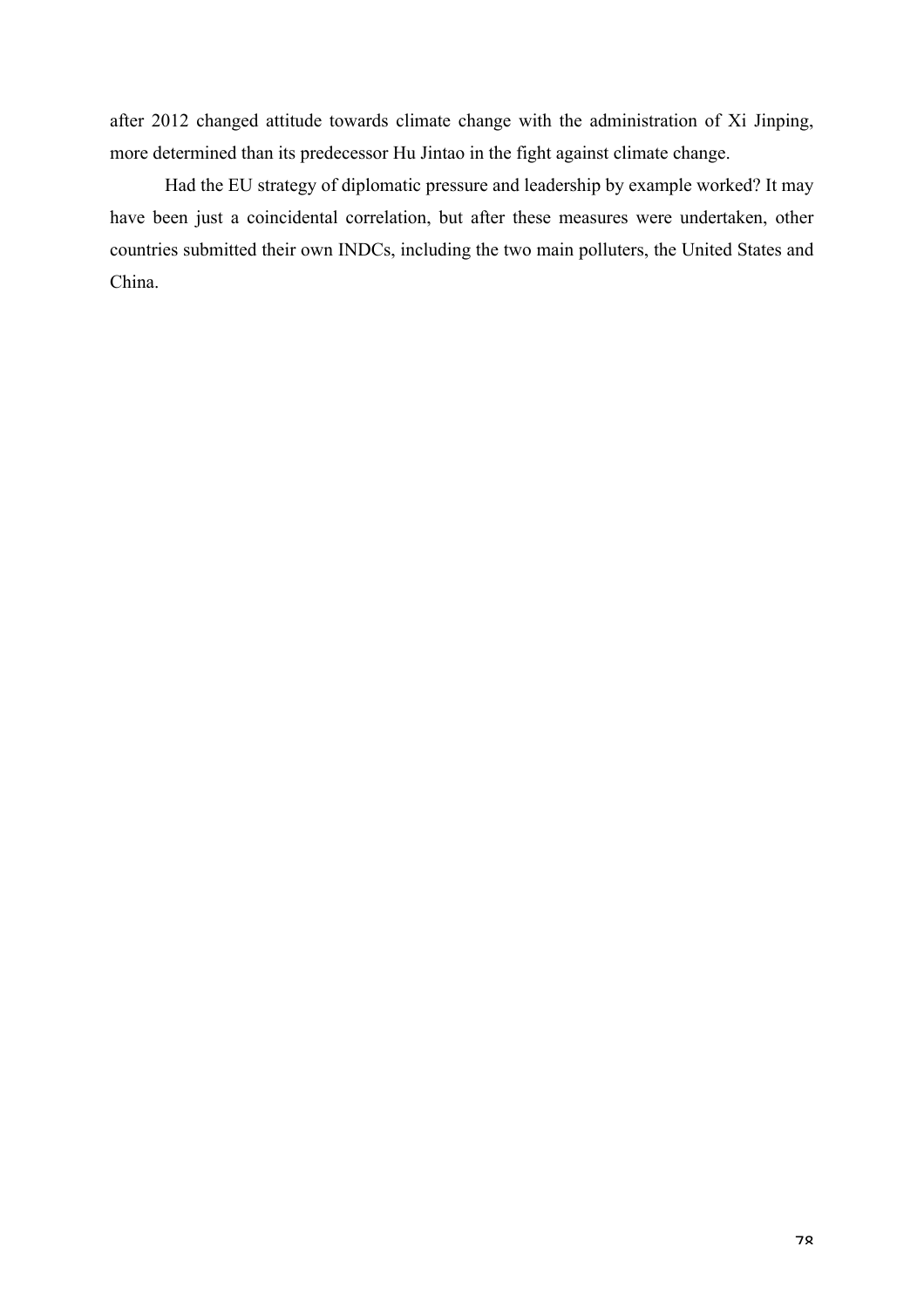3.3 The Building of the "High Ambition Coalition" and the Role Played by the EU.

# 3.3.1 The European Union or France?:

The final aim of this paper is to assess whether, during and after the 2015 Paris Conference on climate change (COP21), the European Union has been really able to re-found its previous role as leader in climate politics, and to see which kind of leadership it eventually acquired.

The main point in principle is to understand whether the outcome of the 2015 Paris Conference was a result of the diplomatic action carried out by the European Union in the months prior to December 2015, or if it was down to the capable work conducted by the French presidency during the negotiations started in November of the same year, as hypothesised by professor Zaccai<sup>381</sup>.

This point is worth being raised, because the French presidency is a sort of "intervenient variable" in this research whose outcome is the independent variable.

So far a correlation has been highlighted by the actions of the European Union and how it brought other countries to follow its own path, but the same thing could not be affirmed concerning the product of the negotiations.

If France and its presidency played the main role during the negotiations, it would consequently mean that the triumphant outcome of the Paris Conference cannot be ascribed to the European Union.

Another hypothesis which could be equally formulated is whether the European Union and the French presidency played a joint role during the negotiation process.

The European Union was more active in the previous months ahead of Paris, especially for the coalition-building process and the latter one during the same Conference, trying to push all the parts towards a binding agreement.

As seen throughout the previous Conferences of the parties, presidencies can be extremely relevant and influence everything during negotiations.

Qatar and Poland, two reluctant countries in the fight against climate change for "realist" reasons, slew the negotiation process when they held the conferences, and on the contrary, Mexico and Peru, two very progressive countries on this front, effectively managed their own conferences.

This paragraph therefore endeavours to assess whether the result of the Paris Conference was a true "European" achievement, or if single states can act more effectively,

 <sup>381</sup> Interview with Professor Edwin Zaccai, 19 September 2016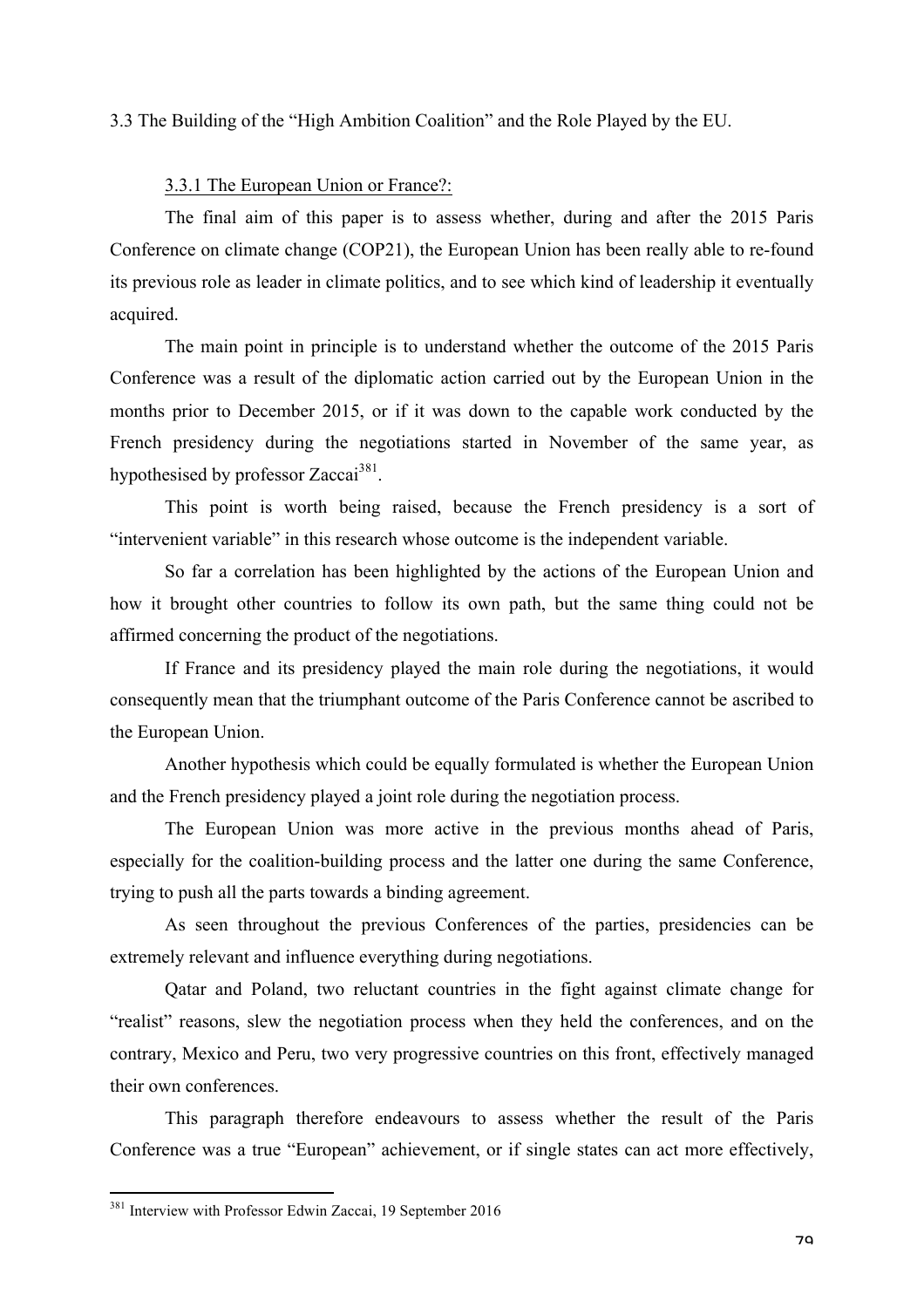consequently meaning that the previous leadership of the European Union was lost in 2009 when it failed in Copenhagen.

#### 3.3.2 The Importance of a Success in Paris for France:

The 2015 Paris Conference represented an important event for France for several reasons, both internal and external.

The first reason was that the conference was held in France, therefore it was in the country's every interest to adeptly organise the negotiations for the benefit of France's international image $382$ .

The second reason was more related to factors of internal French politics: the Paris Conference was perceived as the last chance for François Hollande's presidency to "redeem" its previous unpopular years, singed by the economic crisis, terrorism and political scandals in France. The conference thus presented a way to leave a "positive" stamp of the 5 years of Hollande and his government<sup>383</sup>.

The 2015 Paris Conference was most likely one of the most "important" moments of the Hollande presidency, of a president who, during the 2012 presidential elections campaign, pledged to reduce France's dependence on nuclear energy and increase the country's reliance on renewable sources<sup>384</sup>.

A further reason for such a commitment, was that France was "terrified" by the fact that the outcome of the 2009 Copenhagen Conference could be repeated in 2015, because this would not only have harshly damaged the reputation of France worldwide, but would also have incurred deeper implications<sup>385</sup>.

Warding off a possible "Copenhagen 2.0" was not only deliberated by France, but also by the European Union and the other parts of the negotiations; failing in Paris would have brought about a block of the negotiations in climate change for years, and of course, no one could afford a similar outcome<sup>386</sup>.

Both the European Union and France were highly motivated for the Paris Conference, even if for different reasons. The first, hoped for success in order to boost its credibility as an international actor and as a soft power, and of course as a means to pave the way for a sustainable future among with the other countries of the progressive coalition. Meanwhile

<sup>&</sup>lt;sup>382</sup> Interview with Professor Etienne Hannon, 2 December 2016<br><sup>383</sup> Ibidem<br><sup>384</sup> Aykut S.C.; Dahan A. *Gouverner le Climat: 20 ans de négotiations internationales* (Kindle Version), Chapter<br>10, Sciences Po Les Presses, 20

 $\frac{385}{386}$  Interview with Professor Etienne Hannon, 2 December 2016 386 Ibidem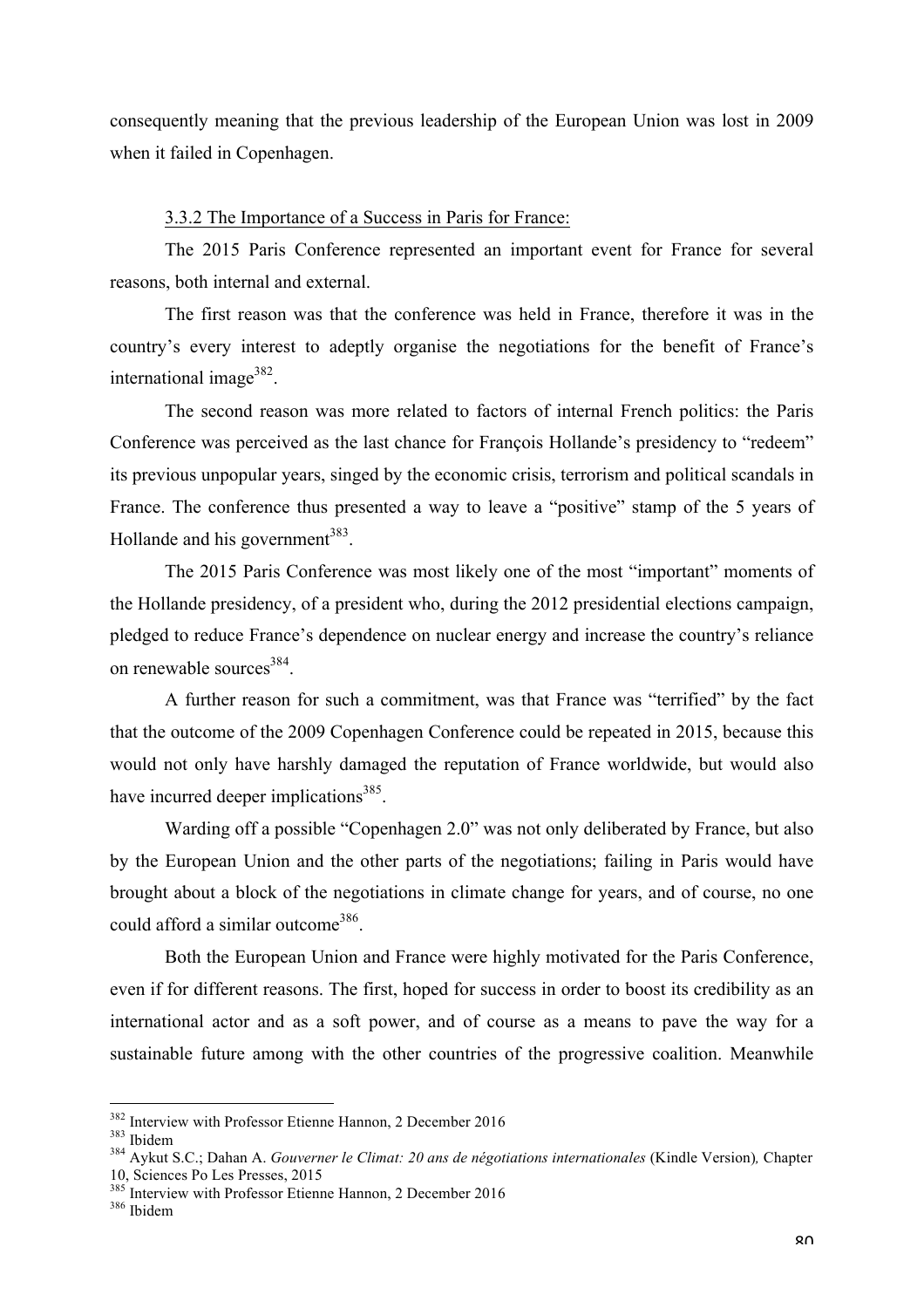France, the second, was also interested in success for the same reasons of the European Union, even if purely internal, additionally motivated by domestic politics.

3.3.3 The Strengthening of the Coalition by the European Union: the Skhirat Conference and the relation with the Mediterranean Countries:

As already recounted, the European Union made several efforts to push the other countries to submit their own INDCs and, if possible, to render them even more ambitious<sup>387</sup>.

Immediately after the submission of its own INDC, the work was yet to be concluded as there was the need to assure that the countries of the progressive coalition followed the same path in order to gain momentum ahead of Paris.

The European Union intended to fulfil its purpose, a mission already initiated in January after Lima when its diplomatic action had begun, and in this case its actorness was relevant and efficient.

The European Commission engaged itself consistently ahead of Paris, transforming the European Union in a dual corpse with the Council. Miguel Arias Cañete, the successor of Connie Hedegaard in 2014 of EU Commissioner for Climate Action and Energy, emerged forth as the predominant voice.

Two months after the submission of its own INDC, the European Union decided to organise a May conference in accordance with the other Mediterranean Countries in the city of Skhirat, Morocco.

This event strived to reinforce and boost international cooperation in the fight against climate change among the Mediterranean countries, from both Southern Europe and Northern Africa $388$ 

The European Union already had links with the countries of the other shore of the Mediterranean Sea, being parts of the Union for the Mediterranean (UfM), an organisation composed of 43 member states, most of them more interested and worried than others about climate change and in finding measures of mitigation, because of the risk of desertification in their own territories $389$ .

<sup>&</sup>lt;sup>387</sup> Nelsen A., *EU to launch diplomatic offensive ahead of Paris climate talks*, The Guardian, 20 January 2015<br><sup>388</sup> European Commission – Climate Action, *Engaging with our Mediterranean partner countries ahead of new global climate deal https://ec.europa.eu/clima/news/articles/news\_2015050702\_en*

<sup>&</sup>lt;sup>389</sup> Ibidem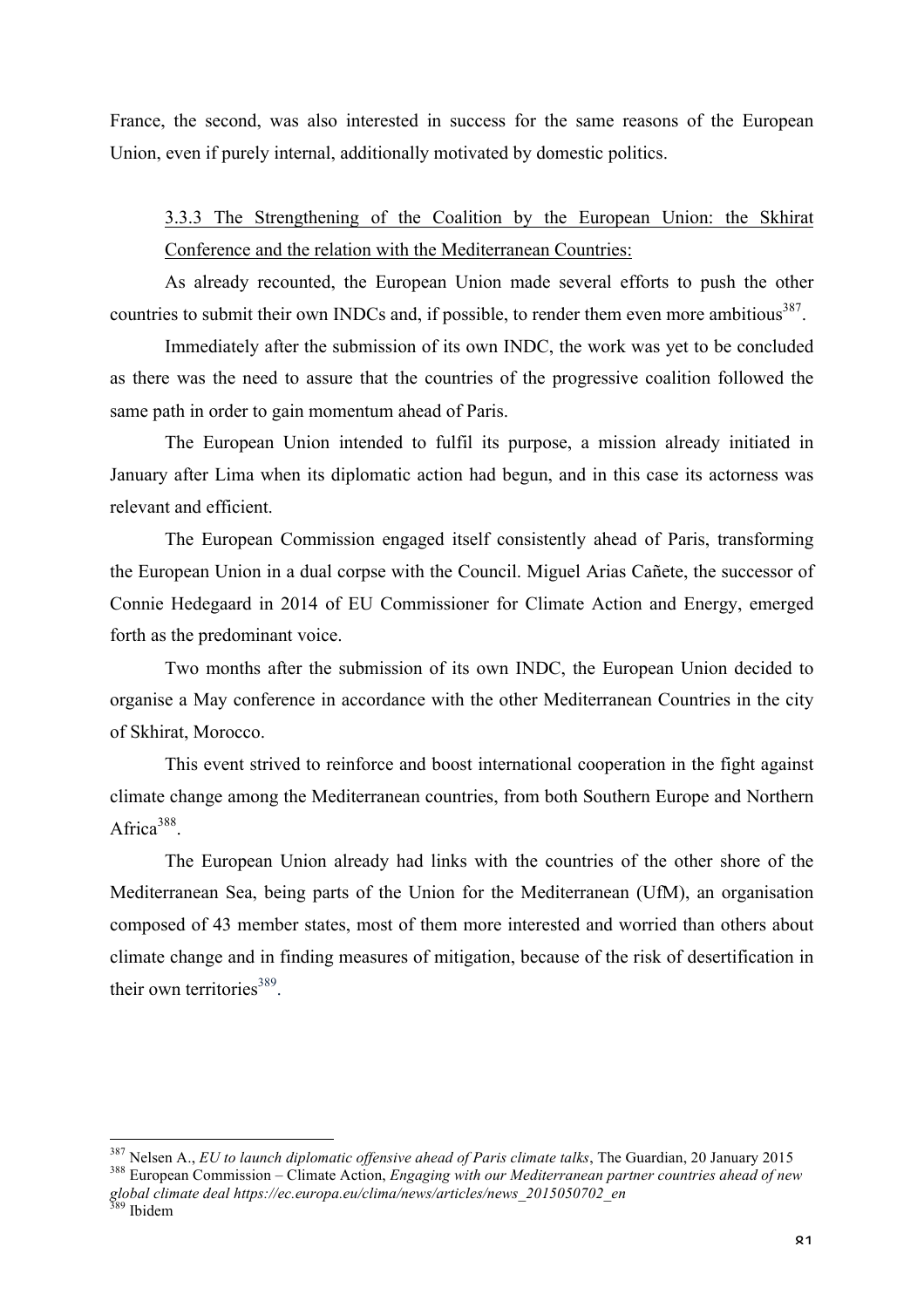The decision to hold this event in Morocco was not a haphazard choice, as in that month it was already established that the COP 22 in 2016 would be held in Marrakesh, in October of the same year<sup>390</sup>.

Commissioner Cañete represented the European Union during this event whose goal was to push the Northern African countries to submit their own contributions as soon as possible.

One month after the event the first country to do so was Morocco, which submitted in June its own  $INDC^{391}$ .

To some extent, the European Union was trying to strengthen its own relations with Morocco regarding climate politics in view of the 2016 Marrakesh Conference, as it had done with Peru after Lima in order to guarantee that the 2016 presidency was on the same wavelength.

3.3.4 "Rehearsing" the Paris Conference: the Berlin Conference:

Prior to the December 2015 Conference, the European Union and the other members of the Conference decided to gather for a 2 days meeting (outside the framework of the UNFCCC) in Berlin on 17th May<sup>392</sup>.

The Conference was at the outset considered to be just an informal meeting, but in actual fact the delegations of states from Africa, Asia, Latin America and Pacific Islands also decided to join it.

Mary Robinson, the Special Envoy for Climate Change of the General Secretary of the UN, and Christiana Figueres, the Executive Secretary of the United Nations Framework Convention on Climate Change, additionally participated within the meeting<sup>393</sup>.

This event was organised within a framework already set by the German government of Angela Merkel in 2010, called the Petersberg Climate Dialogue (the one organised in May 2015 was the sixth meeting<sup>394</sup>), which was tasked with preparing the December 2015 Paris  $Conference<sup>395</sup>$ 

The event did not concern the European Union directly as the two main players were France and Germany, respectively the Minister of Foreign Affairs and future President of the

 <sup>390</sup> European Commission – Climate Action, *Engaging with our Mediterranean partner countries ahead of new global climate deal https://ec.europa.eu/clima/news/articles/news\_2015050702\_en* <sup>391</sup> INDCs as communicated by Parties -

http://www4.unfccc.int/submissions/indc/Submission%20Pages/submissions.aspx

<sup>392</sup> European Commission – Climate Action, *Building political momentum towards a strong global climate deal* https://ec.europa.eu/clima/news/articles/news\_2015051501\_en<br><sup>393</sup> Ibidem

<sup>&</sup>lt;sup>394</sup> Petersberg Climate Dialogue VI, "Reaching for the Paris outcome", Federal Ministry for the Environment, Nature Conservation, Building and Nuclear Safety, http://www.bmub.bund.de/en/topics/climate-

energy/climate/international-climate-policy/petersberg-climate-dialogue/petersberg-climate-dialogue/ <sup>395</sup> *Climate talks can't fail as there is no alternative planet, says French minister*, The Guardian, 18 May 2015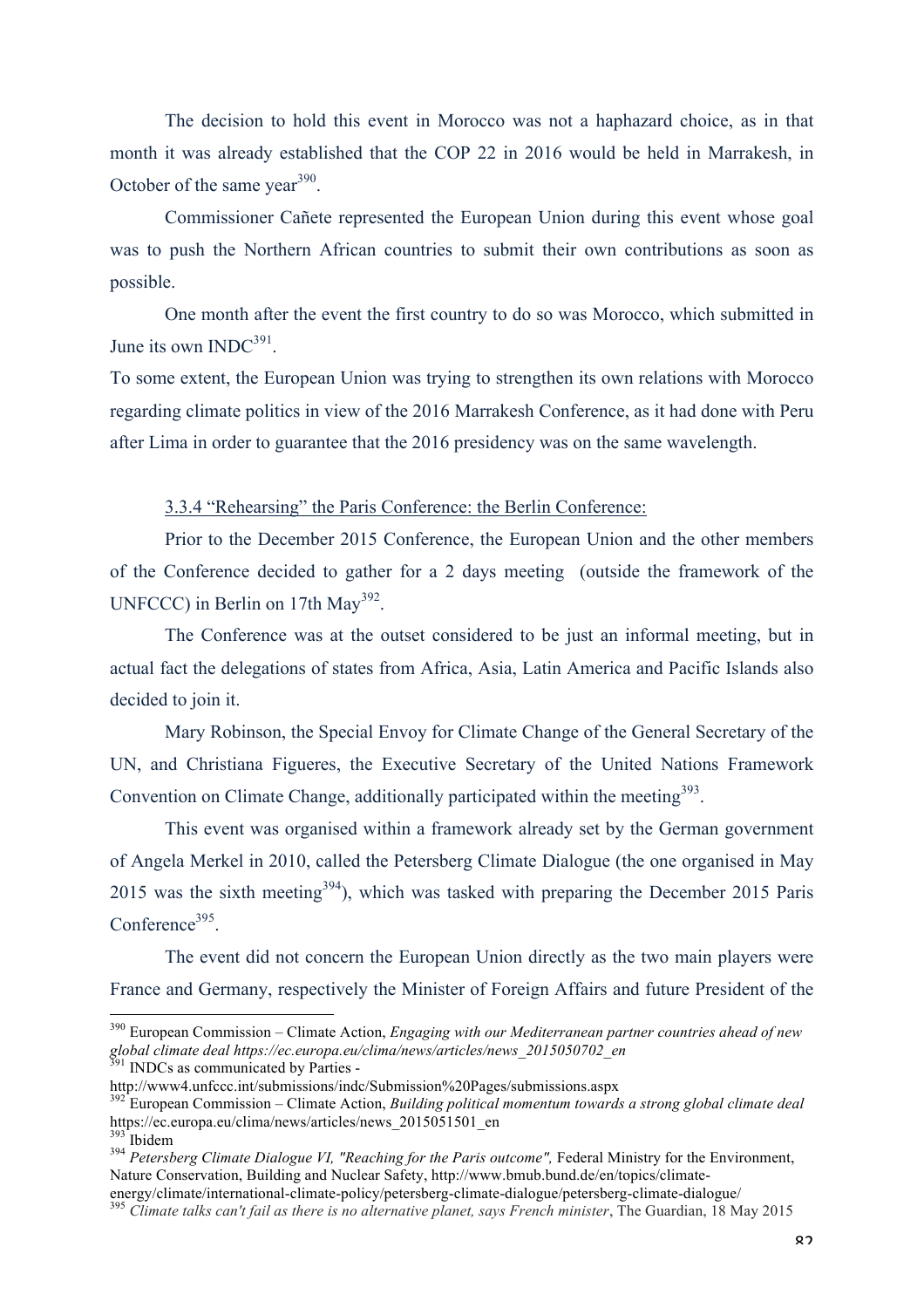Conference, Laurent Fabius, and the German Minister of the Environment, Barbara Hendricks $396$ 

In May, and to be more precise on the 17th May, the day the event commenced the number of countries which had already submitted their own INDCs was quite low (under 40).

This of course presented a concern for the European Union, because it posed a risk of ieopardising the agreement<sup>397</sup>

For this reason Fabius put pressure on countries which had not yet submitted their INDCS during the event, urging all the parts to have done this before the 30th October 2015398.

Fabius also declared during the event that an agreement, as decided in Durban, must absolutely be reached in Paris, highlighting the fact that this was the last possibility to take action and employing a poignant image to support his words: "We must commit ourselves very resolutely because there isn't an alternative solution, for the simple reason that there isn't an alternative planet,"<sup>399</sup>.

# 3.3.5 The Emerging Role of France:

The French action in the COP 21 indisputably began long before November 2015, and it was in Berlin during the May Conference, where Fabius was possibly the main actor of the event; it was the French Minister of Foreign Affairs himself who established a schedule of the other meetings to be held before Paris at the conference<sup>400</sup>.

Another significant aspect of the Berlin meeting was the fact that Fabius took meticulous care over the language to used, as the possibility of a "Copenhagen 2.0" haunted the French presidency who ensured that all was organised to avoid a similar outcome<sup>401</sup>.

From the very beginning of the negotiation process, in May 2015, Laurent Fabius' vision for the conference, especially in order to secure the future of the French presidency, was to keep an inclusive, open and multilateral atmosphere among the parts, unlike in  $Copenhagen<sup>402</sup>$ .

It is for this reason that in Berlin the French Minister declared that the outcome, whether successful or not, "depends on us all", emphasising the importance of the efforts

<sup>&</sup>lt;sup>396</sup> *Climate talks can't fail as there is no alternative planet, says French minister*, The Guardian, 18 May 2015 <sup>397</sup> INDCs as communicated by Parties -

http://www4.unfccc.int/submissions/indc/Submission%20Pages/submissions.aspx

<sup>&</sup>lt;sup>398</sup> Climate talks can't fail as there is no alternative planet, says French minister, The Guardian, 18 May 2015<br><sup>399</sup> Ibidem<br><sup>400</sup> Climate talks can't fail as there is no alternative planet, says French minister, The Gu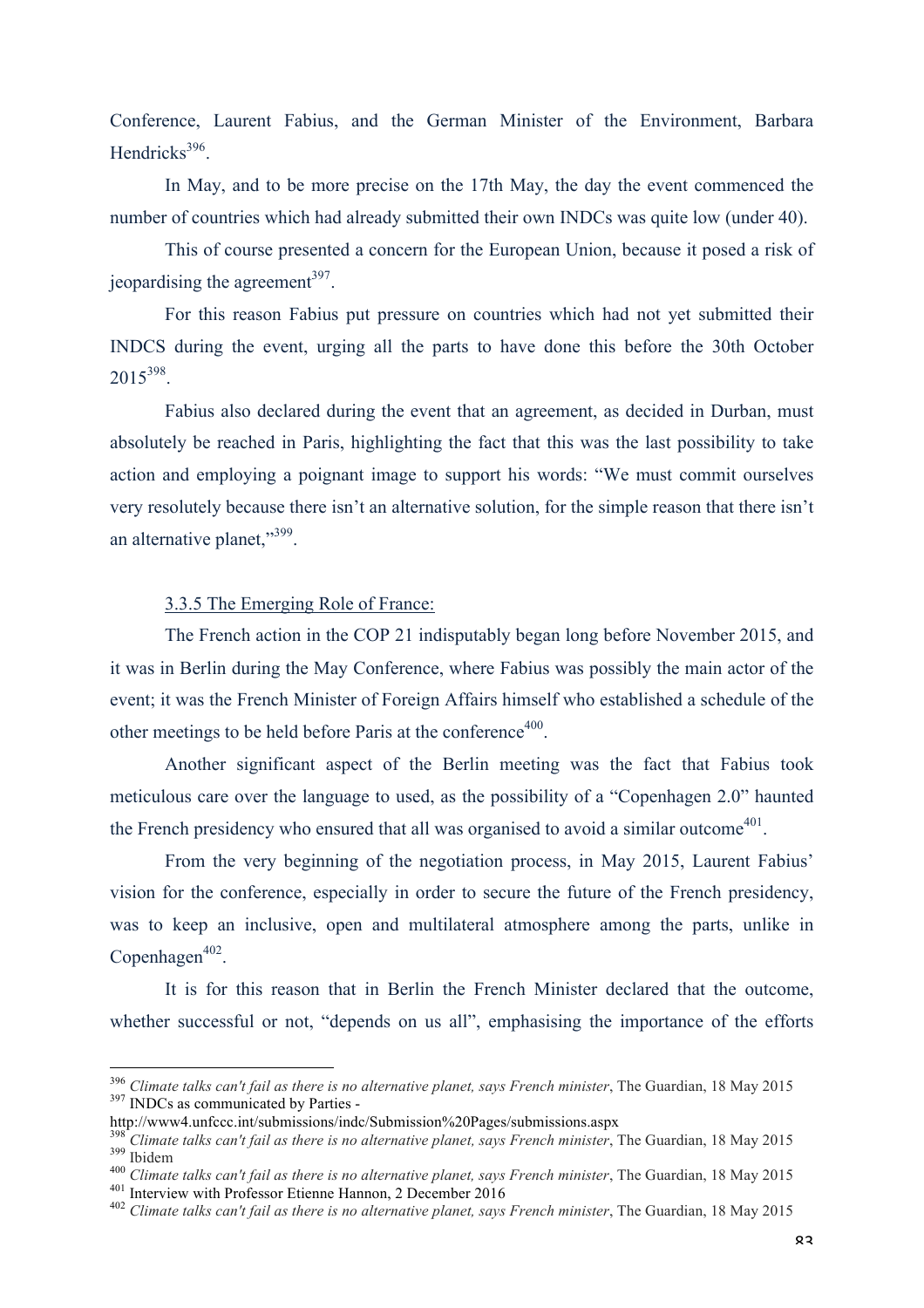made by all the parts, not only by developed countries in terms of decision-making, but also by developing countries in terms of burden-sharing and effort $403$ .

Both the European Union and France started their own actions ahead of the Paris Conference jointly with a main concern, the one of the INDCs of the other states: both of them tried to put as much as pressure as possible on the other partners in order to maintain their own pledges.

Furthermore, France desired to imitate what the Mexican presidency had done in 2010 in Cancún, hence to preserve an open and inclusive climate between the partners in order to avoid a crisis of confidence.

# 3.3.6 The June 2015 G7 in Germany:

 

The negotiations for the Paris agreement occurred in both "institutional" and "noninstitutional" frameworks, the first ones within the UNFCCC and the latter ones not, such as the Berlin Conference, outside of it.

Among with France, also Germany equally played an important role within the negotiation process ahead of the December 2015 Paris Conference, as it has always been a green leader in the European Union<sup> $404$ </sup>, as illustrated by the establishment of the Petersberg Climate Dialogue in 2010, whose meetings took place punctually every year.

Furthermore, Germany was the country the most interested in a decarbonisation of the economy within the European Union, because of its development of the renewable energy sector after the closure of the nuclear plants<sup>405</sup>.

In June 2015, the G7 was held in Germany, in the Bavarian locality of Schloss Elmau: under the personal pressure and engagement of chancellor Angela Merkel, the leaders of the G7 concluded the meeting by committing themselves to a complete eradication of fossil fuels by the end of the century<sup>406</sup>.

The need to achieving a binding agreement in the Paris Conference was also reiterated, one which respected the standards determined in Durban, limited the increase in

<sup>&</sup>lt;sup>403</sup> Climate talks can't fail as there is no alternative planet, says French minister, The Guardian, 18 May 2015<br><sup>404</sup> Jordan A., Liefferink D., Fairbrass J., *The Europeanization of national environmental policy: A comp* 

<sup>&</sup>lt;sup>405</sup> Stefanini S., *Merkel convinces Canada and Japan on CO2*, Politico, 8 June 2015<br><sup>406</sup> Connolly K., *G7 leaders agree to phase out fossil fuel use by end of century*, The Guardian, 8 June 2015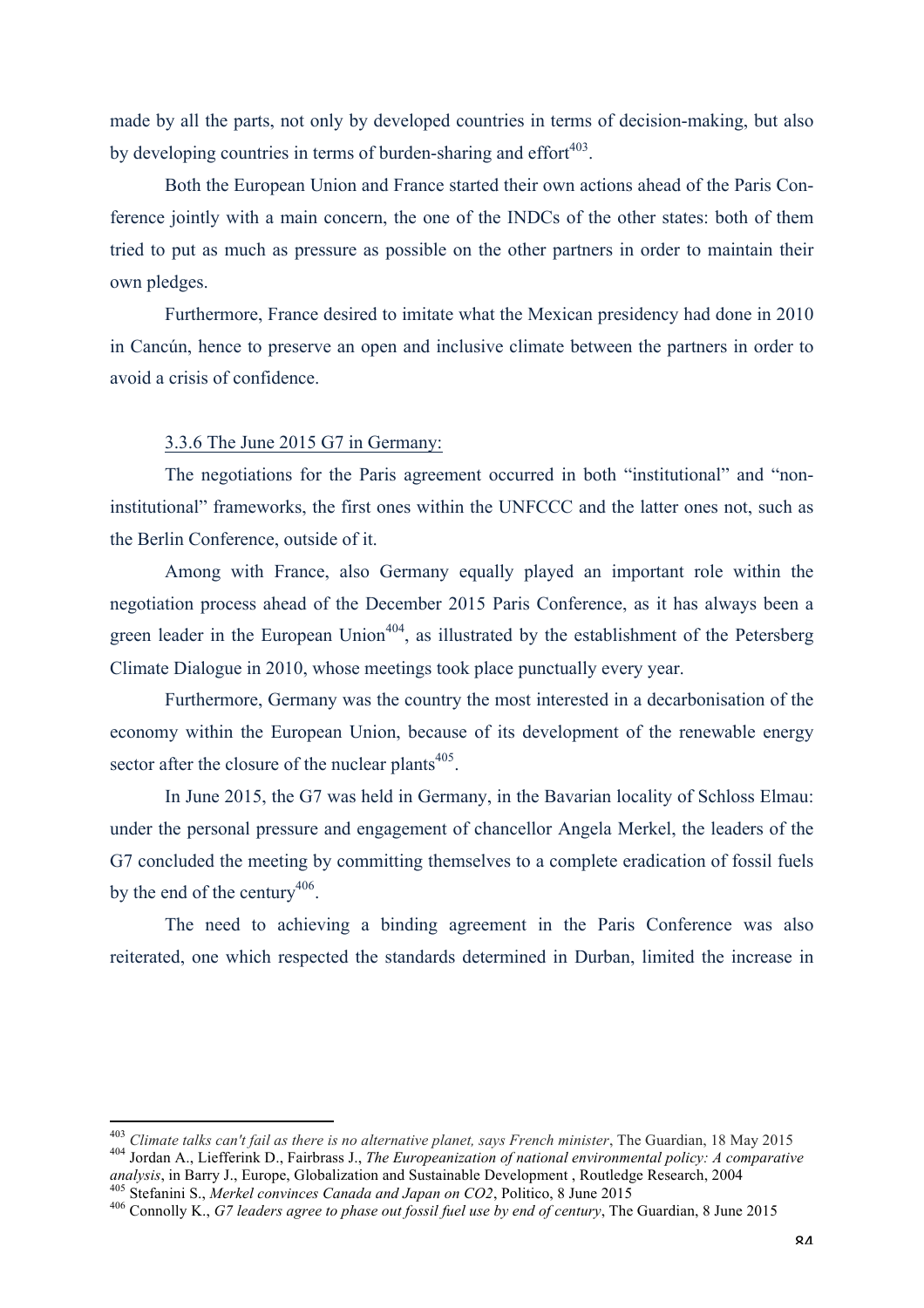temperatures to 2 degrees  $407$  and committed countries to 70% a reduction in emissions from 2010 to 2050<sup>408</sup>.

This target was also judged as insufficiently ambitious by other countries, such as the Least Developed Countries (LDCs) and the AOSIS (Alliance of the small island states, also them members of the G77 group<sup>409</sup>) countries, which pushed for a 70-90% GHG emissions drop from 2010 to  $2050^{410}$ .

The meeting moreover restated the efforts and pledges by developed and industrialised countries concerning the climate finance, pledging 100 billions each year by 2020 for developing countries for mitigation and adaptation measures, from both private and public funds<sup>411</sup>, even if this commitment was deemed to be "vague"<sup>412</sup>.

The G7 instilled a certain "dose of confidence" within the European civil society (and of course within environmental NGOs), which welcomed the final declaration made by the G7 leaders, encoded in a text called "Think Ahead, Act Together", which emphasised the decarbonisation of the world economy and the need of a binding agreement during the Paris  $Conference<sup>413</sup>$ 

# 3.3.7 The "European" Prevalence over Canada and Japan and the Change of Attitude of the United States:

The personal role of chancellor Angela Merkel in the G7 was highly praised by environmental groups and NGOs, because the issue of climate change was in danger of being during the meeting, and it was thanks to her efforts that it was brought forth as the main issue of the forum $414$ .

Germany gained support for the G7 final declaration, astonishingly also that of Canada and Japan, the most "skeptical" and reluctant countries in the fight against climate change

<sup>&</sup>lt;sup>407</sup> Connolly K., *G7 leaders agree to phase out fossil fuel use by end of century*, The Guardian, 8 June 2015 <sup>408</sup> Obergassel, W., Arens, C., Hermwille, L., Kreibich, N., Mersmann, F., Ott, H.E. and Wang-Helmreich, H. (2016) *Phoenix from the Ashes — An Analysis of the Paris Agreement to the United Nations Framework* 

<sup>409</sup> Aykut S.C.; Dahan A. Gouverner le Climat: 20 ans de négotiations internationales (Kindle Version), Chapter 6, Sciences Po Les Presses, 2015 <sup>410</sup> Obergassel, W., Arens, C., Hermwille, L., Kreibich, N., Mersmann, F., Ott, H.E. and Wang-Helmreich, H.

<sup>(2016)</sup> *Phoenix from the Ashes — An Analysis of the Paris Agreement to the United Nations Framework* 

Convention on Climate Change, Pag. 18, Wuppertal: Wuppertal Institute for Climate, Environment and Energy <sup>411</sup> Connolly K., *G7 leaders agree to phase out fossil fuel use by end of century*, The Guardian, 8 June 2015<br><sup>412</sup>

<sup>&</sup>lt;sup>413</sup> Connolly K., *G7 leaders agree to phase out fossil fuel use by end of century*, The Guardian, 8 June 2015  $^{414}$  Ibidem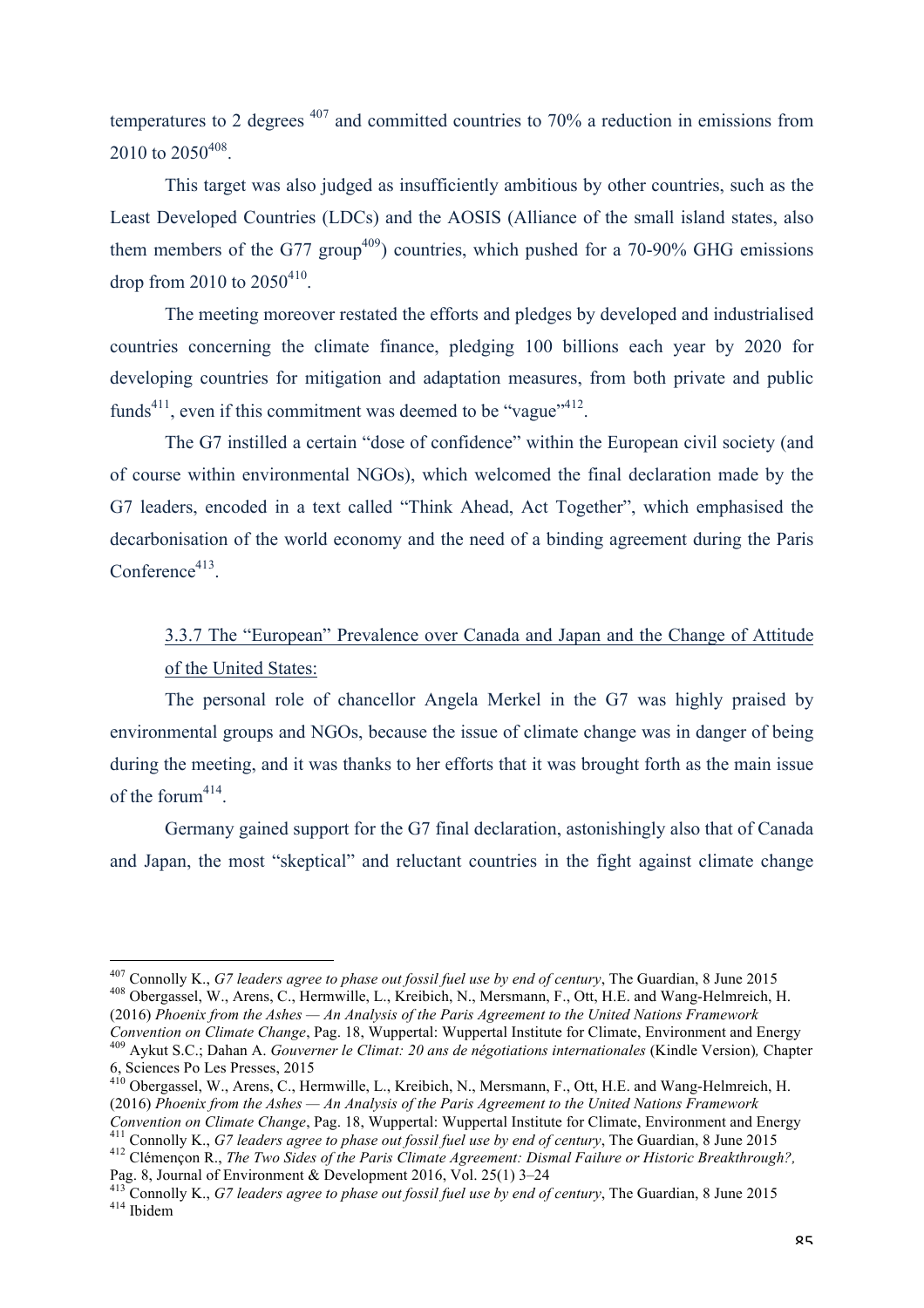(which had abandoned the Kyoto Protocol in 2011). That Germany had won their favour was perceived as a success<sup> $415$ </sup>.

Canada had already submitted its own INDC ahead of the G7 in Germany (even if it was rather lacking in ambition, as it foresaw a mere 30% drop in GHG emissions from 2005 to  $2030^{416}$ ), but Japan submitted its own after the event in July. Japan seemed to want to boycott Merkel's plan to include climate as the main issue of the agenda for energetic reasons, as after the Fukushima incident in March 2011, Japanese electricity highly depended on fossil fuel exports $417$ .

The same applied to Canada which wanted to exclude emissions reduction from the meeting for energetic reasons too, but did not find support from the United States which were more inclined, among with the European Union, to support Germany<sup>418</sup>.

According to Lutz Weischer of the NGO Germanwatch, the "German victory" in G7 was due to the fact that Japan was isolated in its opposition at last, because Canada ultimately aligned itself with the United States<sup>419</sup>.

During the G7 the United States' change of attitude at the end the Obama administration which, also after Copenhagen, had displayed a lack of true intent to fight climate change on several occasions became clear. In June 2015, it was essential that the alliance between the European Union and the United States to also co-opt Canada and Japan.

## 3.3.8 Towards the "High Ambition Coalition":

After summer 2015, the months were truly numbered before the December Conference in Paris, and there was the urgent need for the European Union and the states of the socalled progressive coalition to show unity during the event, and furthermore to push for even more ambitious targets.

In August, Germany and Brazil made a joint declaration on the future Paris Agreement, hoping to bring the third largest polluter within the Coalition<sup>420</sup>.

In September 2015, the European Union decided to strengthen its relation with the AOSIS countries, starting with a diplomatic mission carried out by commissioner Cañete with the Pacific Islands $421$ 

<sup>&</sup>lt;sup>415</sup> Connolly K., *G7 leaders agree to phase out fossil fuel use by end of century*, The Guardian, 8 June 2015<br><sup>416</sup> Stefanini S., *Merkel convinces Canada and Japan on CO2*, Politico, 8 June 2015<br><sup>417</sup> Ibidem<br><sup>419</sup> Dide

https://ec.europa.eu/energy/en/news/eu-signs-sustainable-energy-declarations-pacific-islands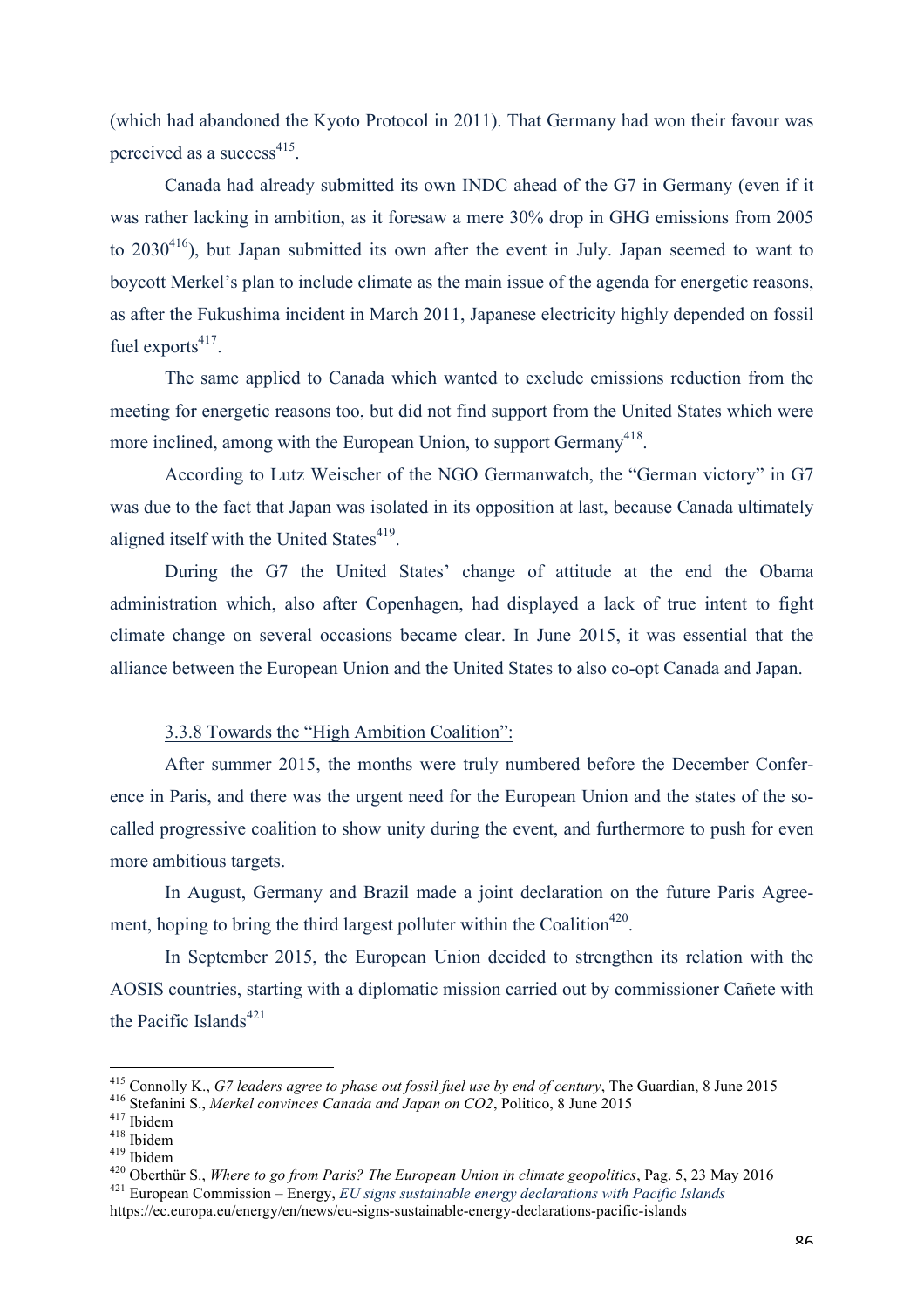This was a key step to Paris for several reasons: first of all because this group of countries was highly affected by climate change; their own existence was under threat by rising sea-levels $422$ .

Hence why, they were very concerned with climate finance on adaptation measures.<sup>423</sup>.

The second reason was that the AOSIS countries were even more ambitious than the European Union concerning the future Paris agreement, its legal nature and its own targets: already in Durban these countries supported a protocol as a juridical document with stricter enforcement rules, unlike the European Union which pushed for an alternative juridical  $document<sup>424</sup>$ 

These countries were not only more ambitious on the legal form of the agreement, but moreover they considered the target of 2 degrees as insufficiently low, as in their eyes it was essential to contain the limit of the increase in temperatures to 1.5 degrees<sup> $425$ </sup>.

Furthermore, the number of AOSIS countries was quite high, amounting to a fifth of all country members at the Conference, and this conferred them substantial bargaining power, despite the fact that their shares of emissions were considerably  $low^{426}$ .

On 28th September 2015, these countries officially joined the European Union. Their involvement represented a step ahead, because it reinforced the position of the progressive coalition (the European Union and the Marshall Islands played an important role in, as Professor Oberthur affirms, "reviving the Durban Coalition" in view of the Paris Conference<sup>427</sup>) for the future negotiation and also increased the targets.

This move was followed by the Latin American countries which joined the European Union in November 2015 before the beginning of the Conference, with the exception of Brazil which remained hesitant unlike the other South American states which were always more progressive.

<sup>&</sup>lt;sup>422</sup> Gemenne F., *Géopolitique du climat: négociations, stratégies, impacts* (Kindle Version), Chapter 9, Nouvelle Ed, Paris, 2015

<sup>423</sup> Ibidem, Chapter 9 <sup>424</sup> Aykut S.C.; Dahan A. *Gouverner le Climat: 20 ans de négotiations internationales* (Kindle Version)*,* Chapter 6, Sciences Po Les Presses <sup>425</sup> Obergassel, W., Arens, C., Hermwille, L., Kreibich, N., Mersmann, F., Ott, H.E. and Wang-Helmreich, H.

<sup>(2016)</sup> *Phoenix from the Ashes — An Analysis of the Paris Agreement to the United Nations Framework* 

Convention on Climate Change, Pag. 14, Wuppertal: Wuppertal Institute for Climate, Environment and Energy<br><sup>426</sup> Gemenne F., Géopolitique du climat: négociations, stratégies, impacts (Kindle Version), Chapter 9, Nouvelle Ed, Paris, 2015

<sup>427</sup> Oberthür S., *Where to go from Paris? The European Union in climate geopolitics*, Pag. 4, 23 May 2016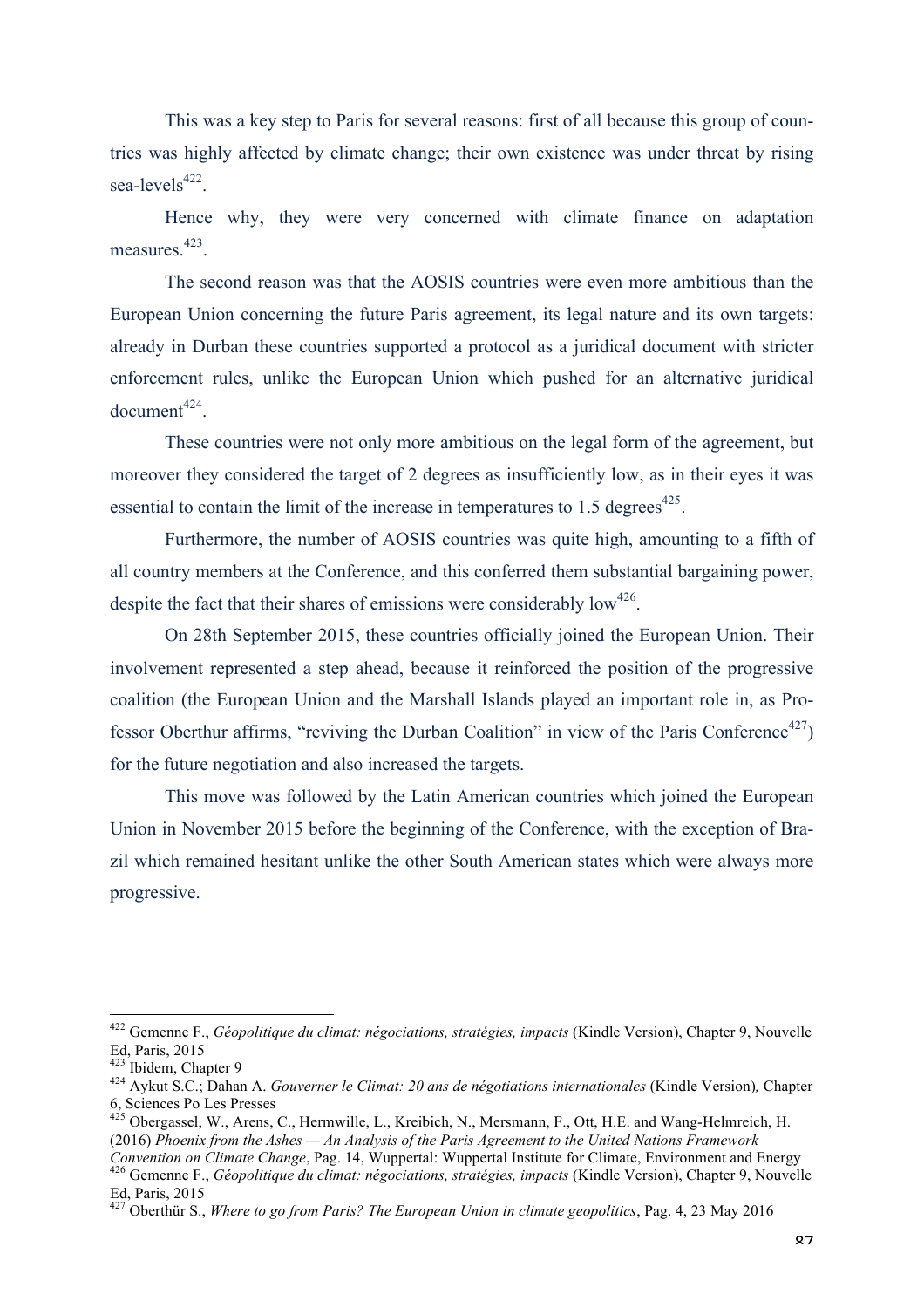#### 3.3.9 The Last Efforts by the European Union before December 2015:

The achievements before the Paris Conference were a result of a exceedingly stratified action which involved the bilateral efforts made by both the European Union and its member states (especially by France and Germany<sup> $428$ </sup>), in both formal and informal forums.

As it has already been claimed, the Paris agreement was a bottom-up accord, whose form depends on several bilateral "agreements", achieved owing to the action of bridging by the European Union<sup>429</sup>.

The EU-Morocco relation worked to extend its influence through the latter to the other African countries as in Durban, and with the alliance of the group of AOSIS countries, in addition to the other Latin American countries, the Paris Coalition was taking proper form.

Furthermore, the G7 has, to some extent, "neutralised" the risk of Canada and Japan of trying to block the agreement or to abandon their own pledges, as they did for the second commitment of the Kyoto protocol.

The United States remained ambiguous even if during the G7 it appeared as though the Obama administration had changed its attitude and was more open to cooperating with the European Union for the final agreement.

In October 2015, the European Union and Morocco organised a meeting in the city of Rabat (the country where the COP 22 would take place in one year's time), already planned in June, in order to take stock of the situation of the  $INDCs<sup>430</sup>$ .

The situation of the INDCs was encouraging at that point as 146 countries, making up 90% of the world emissions, had already submitted their own INDCs, inspiring confidence that the Paris agreement would be reached successfully<sup>431</sup>.

In spite of all the enthusiasm, the substance of the INDCs was inadequate.

The problem was that the INDC submitted risked not only exceeding the 2 degrees, but also expanding the rise in temperatures to 3 degrees, even if it had been specified during the forum in Rabat that the INDCs could be modified in order to achieve the goal of 2 de $grees<sup>432</sup>$ .

<sup>&</sup>lt;sup>428</sup> Interview with Professor Sebastian Oberthür, 16 November 2016<br><sup>429</sup> Robert A., *Europe losing influence in climate negotiations*, Euractiv, 26 January 2015<br><sup>430</sup> European Commission – Climate Action, *Global climate Paris Climate Summit https://ec.europa.eu/clima/news/articles/news\_2015100801\_en*

<sup>&</sup>lt;sup>432</sup> Nelsen A., 150 countries pledge to curb carbon emissions, The Guardian, 13 October 2015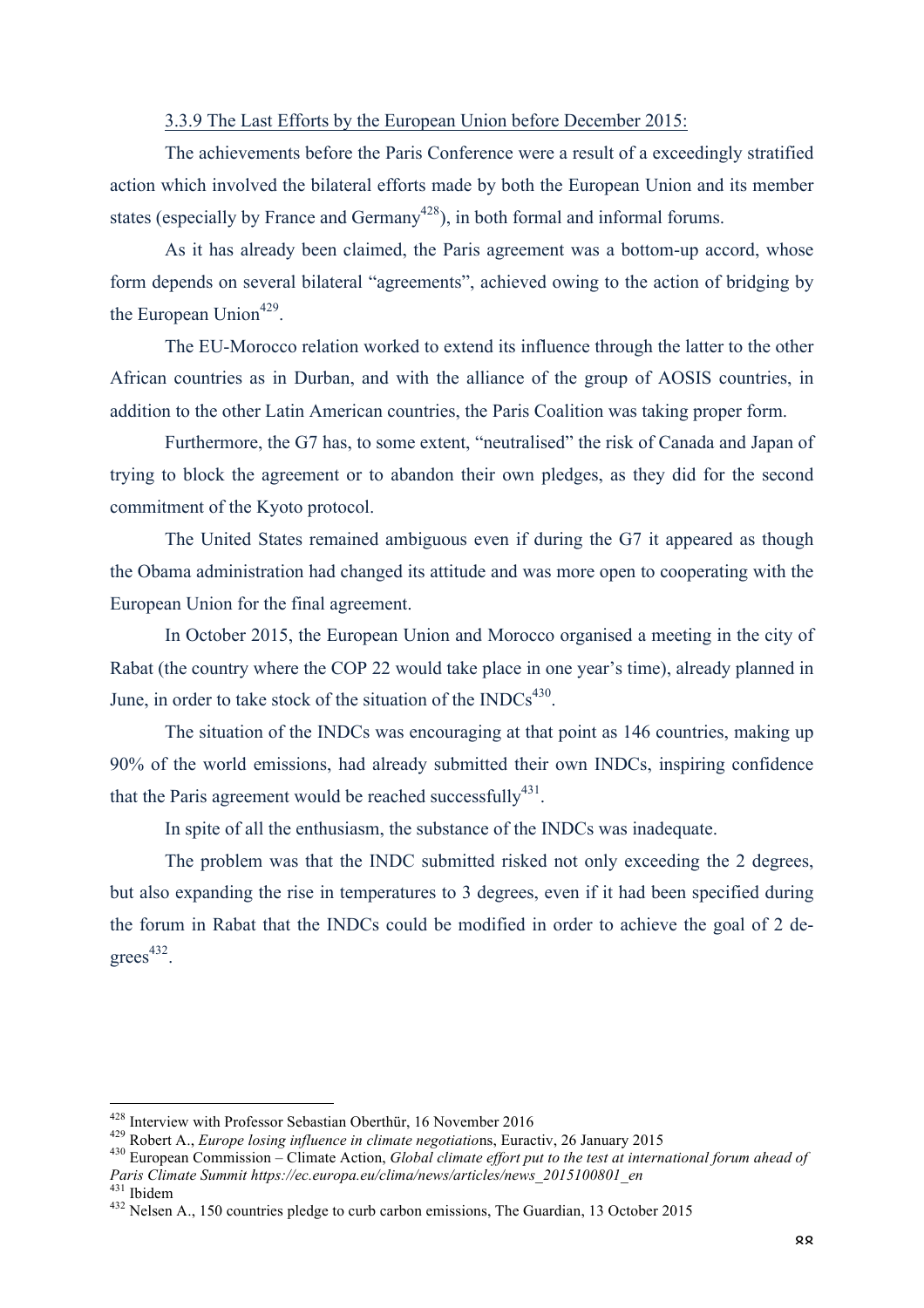#### 3.3.10 The Beginning of the Conference (30 November – 12 December 2015):

Initially COP21 was not signed by action on part of the European Union or of any other main country, but by the most vulnerable countries which made clear from day one their intention of limiting the rise in temperatures to 1.5 degrees instead of the target 2 degrees $433$ .

This request was made by the 44 countries of the AOSIS group, fearing the possible effects on climate change on their own countries, led by their own leader, the Minister For Energy of Maldives, Thoriq Ibrahim, who had already led the group in the alliance with the European Union in September  $2015^{434}$ .

This group was not alone in this claim, as in the Paris Conference, as it was also supported by the Climate Vulnerable Forum, an organisation of countries (which includes also the AOSIS countries) affected by climate change and which pushed for a 1,5 degrees  $\text{cap}^{435}$ .

This alliance between AOSIS countries and the Climate Vulnerable Forum made up the overwhelming majority of the Conference's parties: 106 out of 195 countries 436.

### 3.3.11 The Role of the French Presidency:

The beginning of this paragraph elucidated France's motives to secure a successful outcome of the Paris conference in addition to how the role it played could undermine the European Union's position.

A "Copenhagen 2.0" was an inconceivable outcome, according to the French presidency: as Fabius stated during the Berlin conference, failure was not an option within the Paris Conference.

In November 2015, France took an important step with China. As of 2012, under the presidency of Xi Jinping, China theoretically changed its stance towards climate change even if in practice it remained quite ambiguous.

On 2nd November 2015, 3 weeks before the official start of the Conference in Paris, during President François Hollande's state visit in China, these two countries issued a joint declaration on the future Paris agreement<sup> $437$ </sup>.

 <sup>433</sup> Harvey F., Vidal J., *Paris climate talks: vulnerable countries demand 1.5C warming limit*, The Guardian, 30 November 2015<br><sup>434</sup> Ibidem

<sup>435</sup> Didem<br><sup>436</sup> Ibidem<br><sup>436</sup> Didem 6., *Where to go from Paris? The European Union in climate geopolitics*, Pag. 4, 23 May 2016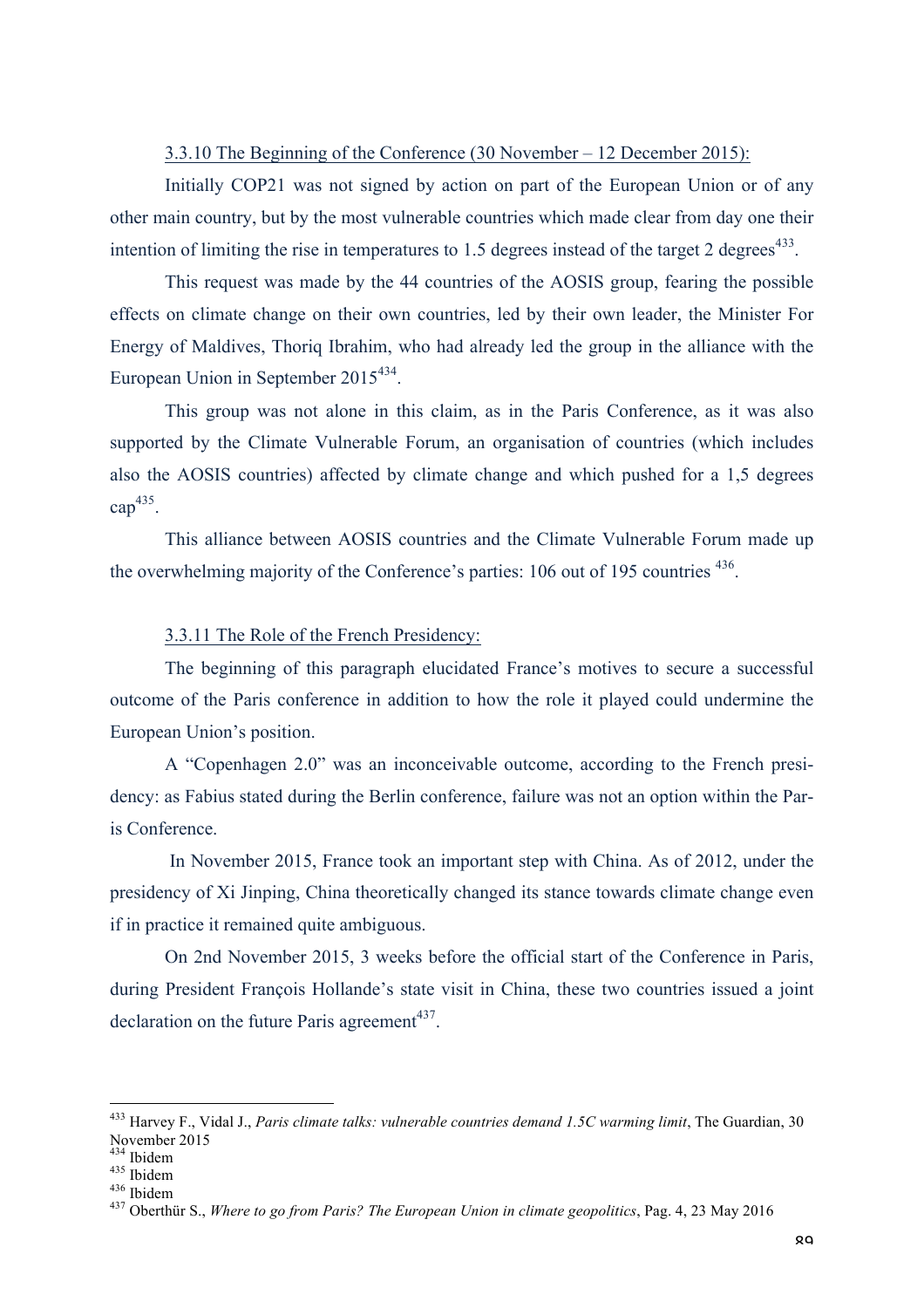Both Hollande and Xi Jinping stressed the need for the establishment of a reviewing mechanism every 5 years in order to assess whether the states' commitment has been respected 438.

Both leaders further emphasised the necessity of the Paris agreement to be binding and not a mere declaration<sup>439</sup>.

The Conference began on 30th November 2015, with an ambitious claim by the most vulnerable countries, asking for a cap of 1.5 degrees of increase in temperatures. The proposal was considered by the French presidency and left open to discussion<sup>440</sup>.

The French strategy predominately consisted of listening to everyone, every state, especially the smallest ones, without making them feel side-lined in any form  $441$ .

Furthermore, over the previous months France had organised the Conference from a "structural" point of view, preparing a very large team, investing huge resources and also investing resources from a human standpoint into all the bilateral efforts made in the previous months ahead of the Paris Conference in December (from the Berlin Conference, to the joint declaration with China) 442.

Fabius was assisted in his role by his representative in the talks, Laurence Tubiana and by the Minister Of Ecology, Sustainable Development And Energy, Segoléne Royale<sup>443</sup>.

The latter in the negotiations contributed to create a multilateral, open, inclusive, and to some extent, "supportive" climate, emphasising the need to support the most vulnerable countries within the adaptation measures<sup>444</sup>.

Segoléne Royale preached this thesis long before the beginning of the COP 21 in order to favour the bilateral talks ahead of Paris between the European Union, and its member states and the developing countries<sup>445</sup>.

 <sup>438</sup> Phillips T., *China and France say Paris climate pact should have five-year reviews*, The Guardian, 2 November 2015<br><sup>439</sup> Ibidem

<sup>&</sup>lt;sup>440</sup> Harvey F., Vidal J., *Paris climate talks: vulnerable countries demand 1.5C warming limit*, The Guardian, 30 November 2015<br><sup>441</sup> Interview with Professor Etienne Hannon, 2 December 2016

<sup>442</sup> Ibidem<br>
443 Goldenberg S., Harvey F., *The key players at the Paris climate summit*, The Guardian, 7 December 2015<br>
444 Ibidem<br>
445 Harvey F., *Poor nations waiting for a deal on climate, says French minister*, The Gua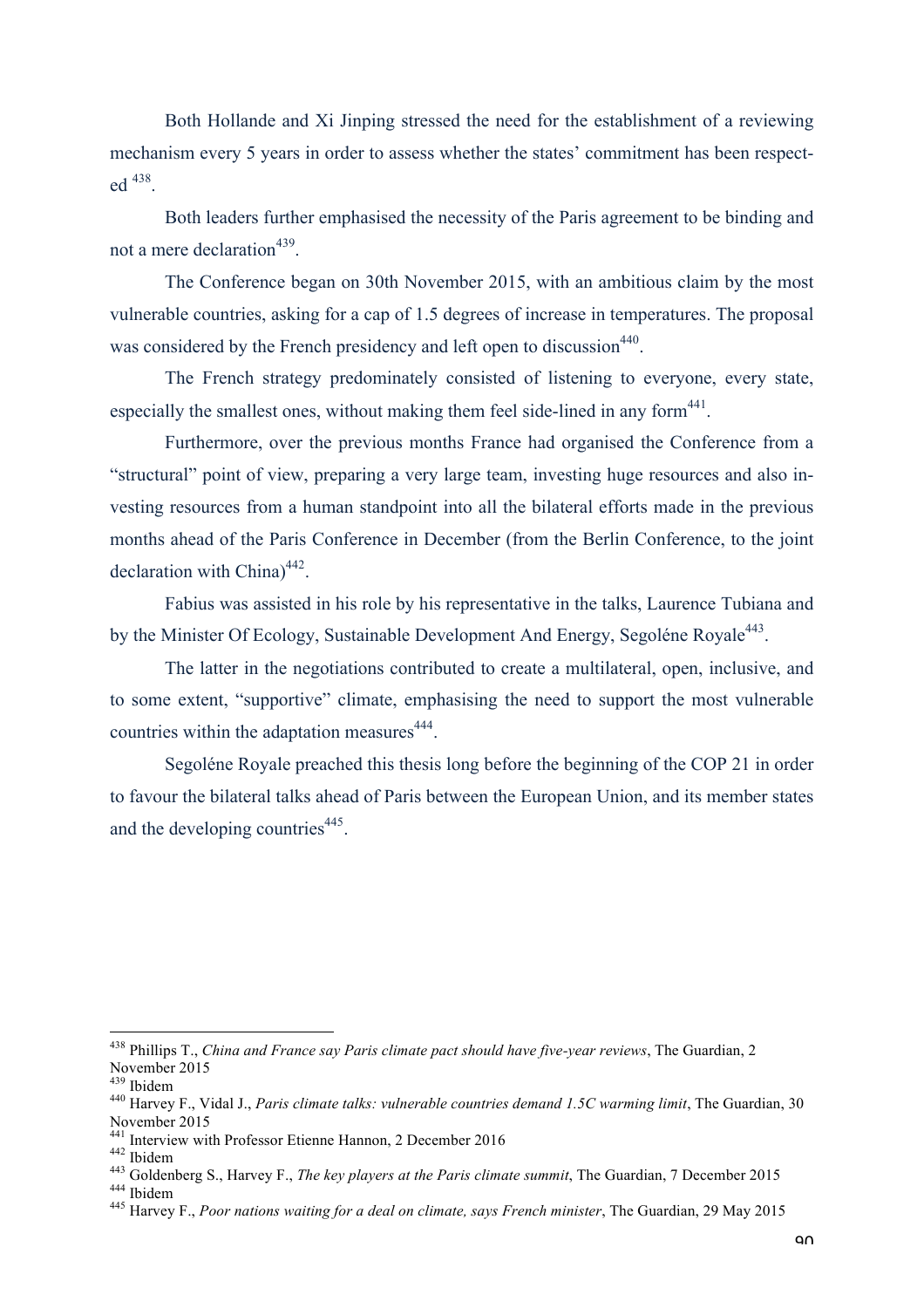# 3.3.12 The Strategies of the European Union and of France: Inclusiveness, Openness and Transparency:

The European Union took part in the negotiations in Paris, exactly as had done in the past, effectively represented by both the EU presidency of Luxembourg and by the European Commission, under the figure of Cañete<sup>446</sup>.

The role of the Commission was, at least from a juridical point of view, quite controversial because it unclear whether the representation in Paris had to be held by the Council of Ministers or the same Commission.

Nonetheless, this legal ambiguity did not compromise the fact that in Paris, despite the fact that the European Union was not more united than how it was before, both the Council and the Commission, among with the panel of experts which worked in the negotiation process, spoke with a single voice and kept an equilibrium between themselves<sup>447</sup>.

There was no competition between the European Union and France during the Conference: they both worked jointly $448$ .

The French presidency did not behave like the Danish one; there was no pre-decided text, concealed from the other parties, as inclusiveness and transparency were key concepts within the French strategy<sup>449</sup>.

It could be asserted that the European Union, to some extent, "designated" the French presidency to exercise its own role of bridging and of acting as "leadiator" during the Paris negotiations.

The text of the agreement evolved on the basis of the continuous discussions and renegotiations (stimulated by the French presidency) on the points where a convergence between the parts was hard to achieve<sup>450</sup>, according to the method of the "indaba" used by the South African presidency in Durban<sup>451</sup>.

This method consisted of allowing every part to express their own points and positions openly during the negotiations, as well as track their own red lines and offer solutions on how to fix possible divergences<sup>452</sup>.

Being open and inclusive and of course listening to everyone through bilateral discussions, was a part of this broadly multilateral and bottom-up approach shared by both the

<sup>&</sup>lt;sup>446</sup> Interview with Professor Etienne Hannon, 2 December 2016<br><sup>447</sup> Ibidem<br><sup>448</sup> Ibidem<br><sup>448</sup> Ibidem<br><sup>450</sup> Doelle M., *The Paris Agreement: Historic Breakthrough or High Stakes Experiment?*, Pag. 5<br><sup>451</sup> Obergassel, W., A (2016) *Phoenix from the Ashes — An Analysis of the Paris Agreement to the United Nations Framework* 

*Convention on Climate Change*, Pag. 11, Wuppertal: Wuppertal Institute for Climate, Environment and Energy <sup>452</sup> Ibidem, Pag. 11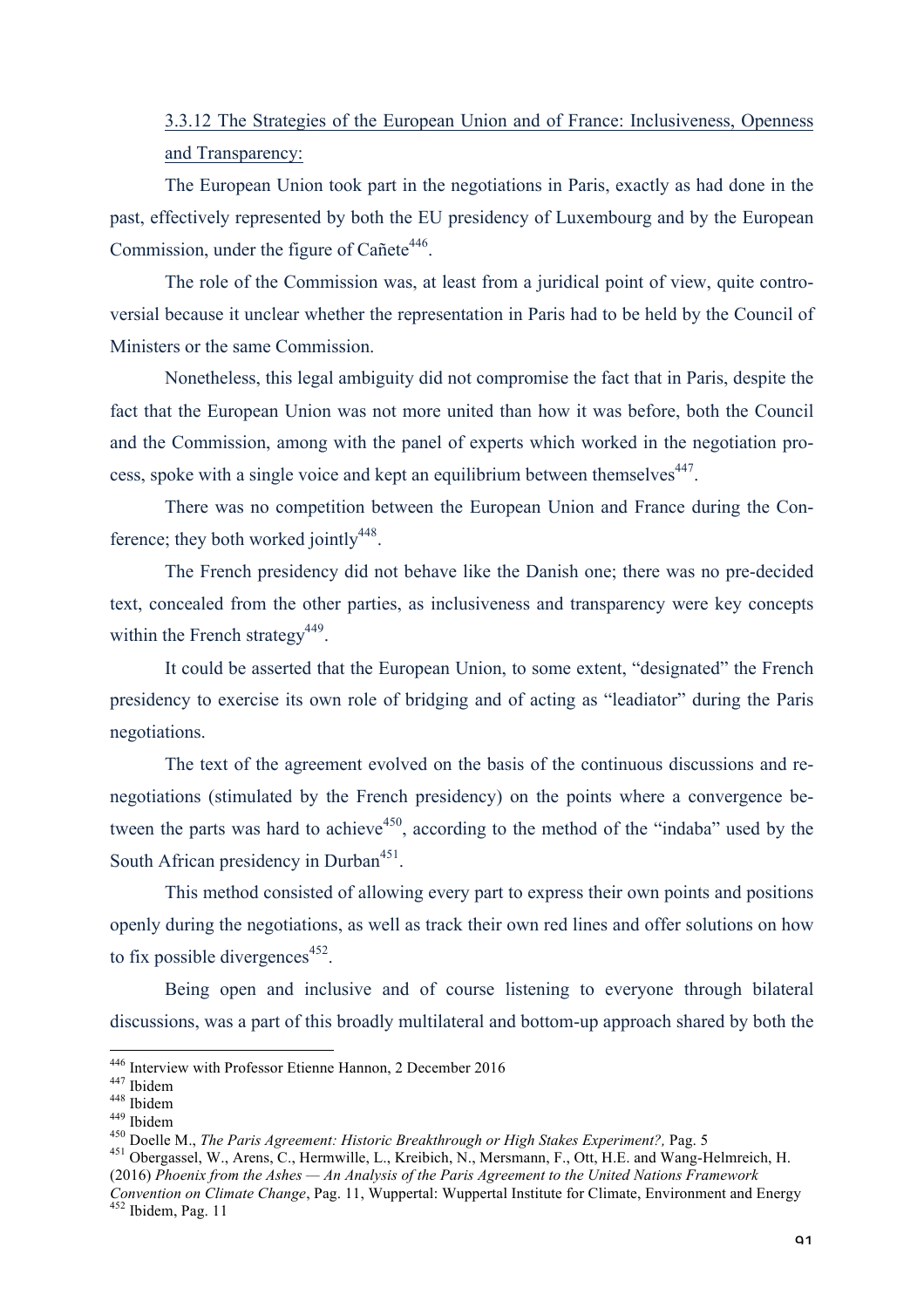European Union and France, and implemented by the presidency during the negotiation process $453$ .

France aspired to achieve the best possible agreement, and it was therefore necessary to engage with the opposite parts<sup> $454$ </sup>, reflecting the intransigent position of the European Union. At the same time the French presidency negotiated according to the principle of "diffuse reciprocity", hence playing on the possible trade-offs between the parts $455$ .

The role exercised by France was undoubtedly an autonomous one during the negotiations in Paris, possessing to some extent its own strategy, but it is likewise clear that the input was given by the European Union, as France adopted its negotiation strategy during the Conference, the same used in the previous months to establish the progressive coalition.

It cannot be claimed that France eclipsed the role of the European Union, nor that its contribution was even more important; the presidency played a complementary role which operationalised the one of the European Union and rendered it more effective.

 <sup>453</sup> Bodansky D., *The Paris Climate Change Agreement: a New Hope*, Pag. 9, American Journal of International Law, 17 May 2016

<sup>454</sup> Brun A., *Conference Diplomacy: The Making of the Paris Agreement, Politics and Governance* (ISSN: 2183- 2463) 2016, Pag. 120, Volume 4, Issue 3, Pages 115-123 doi: 10.17645/pag.v4i3.649, 19 April 2016 <sup>455</sup> Dimitrov R.S., *The Paris Agreement on Climate Change: Behind Closed Doors,* Pag. 6, in Global

Environmental Politics 16(1):1-11 • July 2016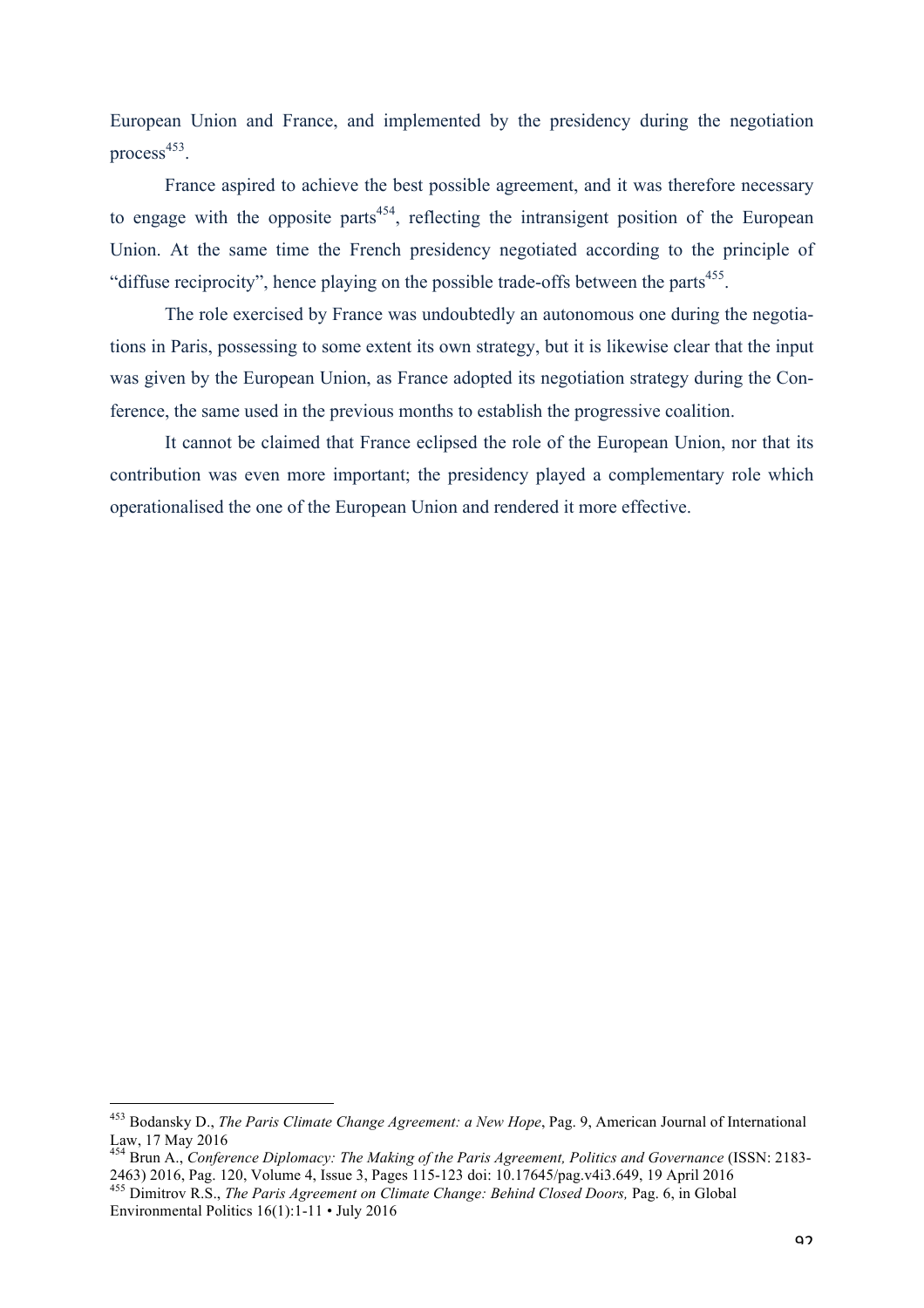#### 3.4 The Conception of the Paris Agreement: What After?

### 3.4.1 Introduction:

The Paris Conference itself, from its beginning, the 30th November 2015, was not a smooth process, but all the divergences and contrasts that emerged were an object of discussion.

The European Union contributed in its role as leadiator in creating a coalition which lasted until November 2015, which was evermore united during the same event, also because of the commitment of the other members, especially the most vulnerable countries which spoke with a loud voice, one perhaps even more forceful than that of the European Union.

The European Union was not absent nor eclipsed in Paris, but its own input was exercised by France which contributed to create a very multilateral, open, transparent and inclusive atmosphere which consistently benefited the progressive coalition.

# 3.4.2 The Developing Countries Taking the Reins:

The most vulnerable countries, as already recounted, were the most vocal parties of the Conference with the ambitious and unconditional claim of constraining the rise in temperatures to 1.5 degrees, criticising the objective of 2 degrees as insufficient, also because the INDCs did not go towards this direction.

The strengthening of the coalition in Paris was facilitated by Tony De Brum, Minister of Foreign Affairs of the Marshall Islands, a country vulnerable to climate change, but very prepared during the Paris negotiations to combat it<sup>456</sup>.

On 8th December 2015, De Brum officially announced the birth of the so-called "High Ambition Coalition", which took a concrete form during the negotiations, after years and months of work conducted by the European Union (a work which started with the Cartagena Dialogue for Climate Action and evolved until December 2015)<sup>457</sup>.

The Coalition was made up of the overwhelming majority of the parts: it consisted of 79 countries from Africa, the Caribbean and the Pacific islands, the member states of the European Union, in addition to the United States<sup>458</sup>.

 

<sup>456</sup> Brun A., *Conference Diplomacy: The Making of the Paris Agreement, Politics and Governance* (ISSN: 2183- 2463) 2016, Pag. 6, Volume 4, Issue 3, Pages 115-123 doi: 10.17645/pag.v4i3.649, 19 April 2016 <sup>457</sup> Harvey F., Mathiesen K., *Climate coalition breaks cover in Paris to push for binding and ambitious deal*, The

Guardian, 8 December 2015

<sup>458</sup> Ibidem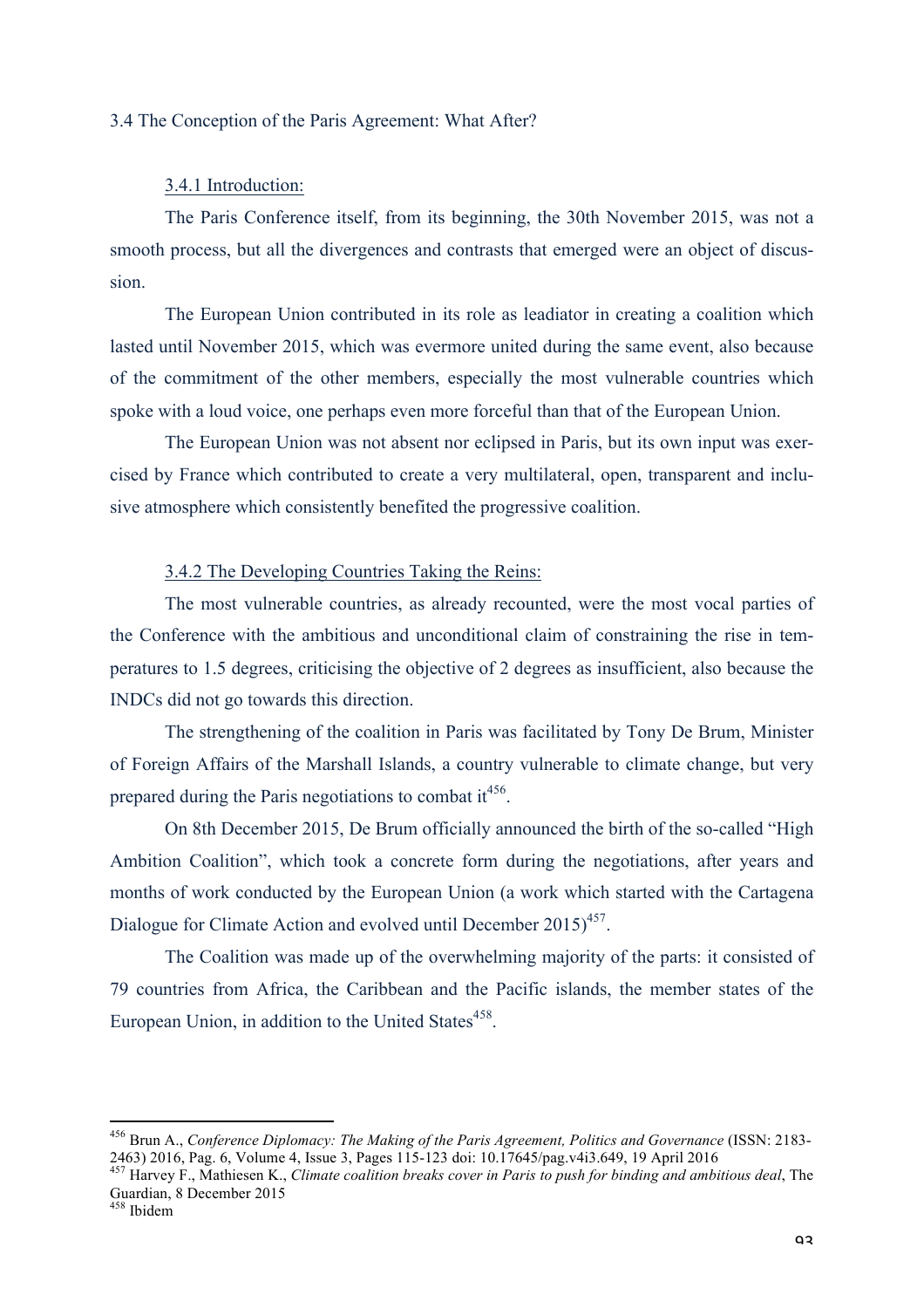The High Ambition Coalition stemmed from a French impulse over the period of the July 2015 meeting in Paris, during a ministerial conference organised by Fabius where the key points of the COP 21 were addressed<sup>459</sup>.

The meeting was purely informal at the beginning, also branded as "the informal ministerial gathering", but it subsequently institutionalised itself and became the "High Ambition Coalition",460.

The High Ambition Coalition for the main part sought to attain a legally binding agreement and a 5-year review mechanism: the bargaining power of this new group was immense as it was a very influential political bloc before the still reluctant China and India<sup>461</sup>.

The Coalition was an alliance between developing and developed countries which pushed for the same goals, but China and India remained two countries that were still far from joining the coalition, especially because India opposed both the 5-year review mechanism, as well as lowering the limit from 2 degrees to  $1.5^{462}$ .

# 3.4.3 Pressure from Civil Society and the Implementation of the Lima-Paris Action Agenda:

The Peruvian and French presidencies worked together after the Lima Conference and, as already mentioned, established the so-called Lima-Paris Action Agenda, a programme aiming to extend the cooperation against climate change to include non-state actors.

This programme had to be implemented during the Conference in order to gain momentum for the event and put pressure on the parties. India undertook a key role in this initiative by jointly founding the International Solar Alliance in November 2015 by Indian Prime Minister, Narendra Modi, and France, in order to favour the use of solar energy in developing countries (an alliance involving more than  $120$  states)<sup>463</sup>.

 <sup>459</sup> Harvey F., Mathiesen K., *Climate coalition breaks cover in Paris to push for binding and ambitious deal*, The Guardian, 8 December 2015

<sup>460</sup> European Commission – Press database, *Historic climate deal in Paris: speech by Commissioner Miguel Arias Cañete at the press conference on the results of COP21 climate conference in Paris*

http://europa.eu/rapid/press-release\_SPEECH-15-6320\_en.htm <sup>461</sup> Harvey F., Mathiesen K., *Climate coalition breaks cover in Paris to push for binding and ambitious deal*, The Guardian, 8 December 2015

<sup>&</sup>lt;sup>463</sup> Bodansky D., *The Paris Climate Change Agreement: a New Hope*, Pag. 41, American Journal of International Law, 17 May 2016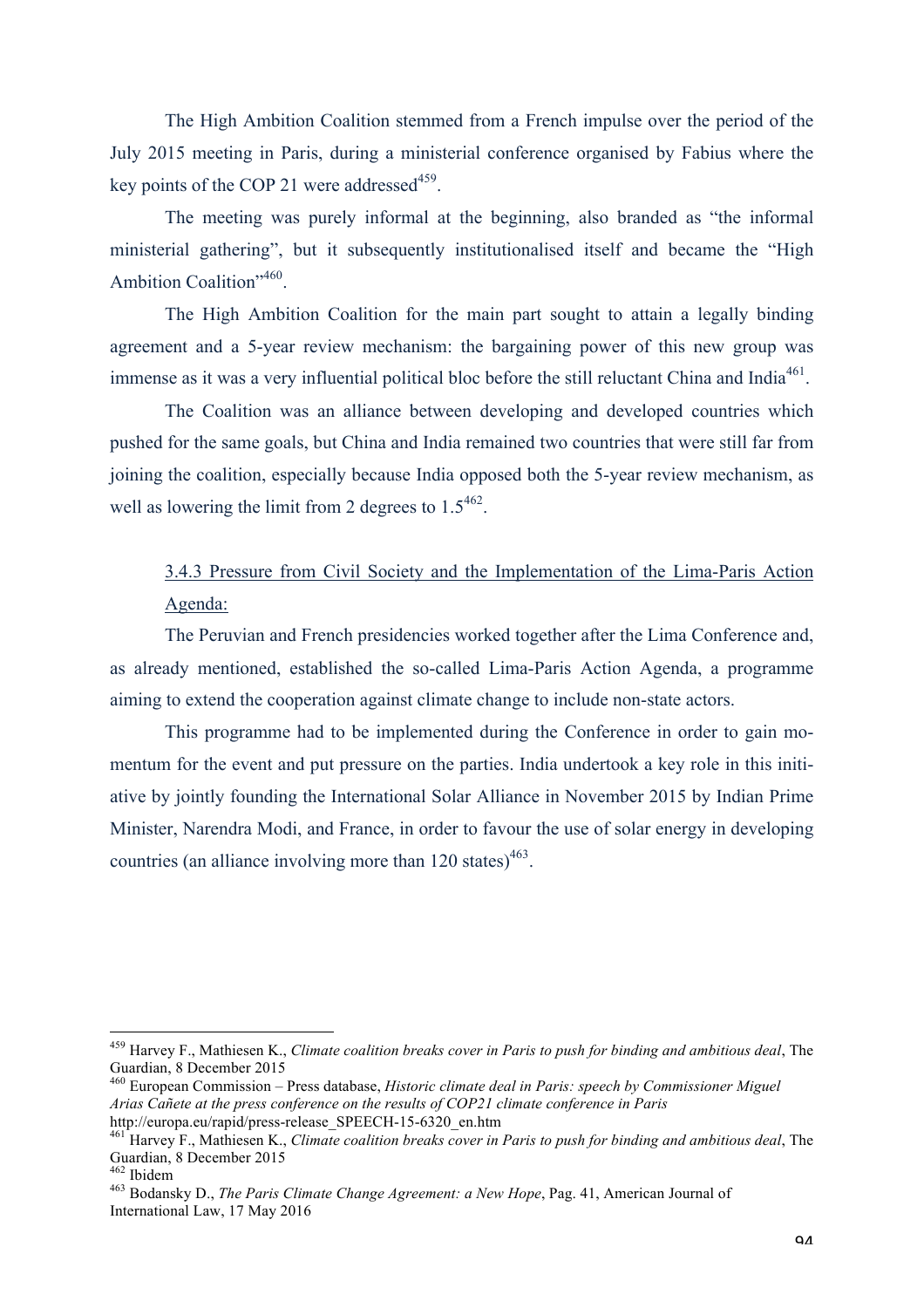More directly from civil society, Bill Gates founded the Breakthrough Energy Coalition, an initiative to promote sustainable technologies with consistent private funds<sup>464</sup>. also deriving from Mark Zuckerbeg and Jeff Bezos<sup>465</sup>.

The mayors from 450 cities created the "Compact of Mayors" in December 2014 before Lima (launched by the mayors of Rio de Janeiro, Paris and Seoul; Eduardo Praes, Anne Hidalgo and Park Won-Soon), another initiative within the framework of the Lima-Paris Action Agenda, aimed to advocate the support of big cities around the world for the implementation of the Paris Agreement<sup>466</sup>.

Finally, the NAZCA (Non-State Actor Zone for Climate Action) was established with regards to the commitments from cities, private businesses and other organisations<sup>467</sup>.

Even as a non-institutional actor, civil society was a key player in the Paris Conference, instrumental in putting pressure on the parts and involving itself more concretely in the fight against climate change  $468$ .

# 3.4.4 The Last Resistances to the Final Agreement:

The final agreement ran the risk of being jeopardised as the bloc of the most resilient countries, comprising of India, China and Brazil, still opposed in face of the High Ambition Coalition.

The United States put aside all reservations definitively at last, and joined the High Ambition Coalition, in addition to Brazil, which was an isolated country in Latin America, and the French presidency played the card of its isolation<sup>469</sup>.

The Brazil move represented a key moment in the last days of the negotiations because it broke through China and India's dissent, the only remaining BASIC countries opposing the agreement $470$ .

India and China finally gave in when isolated and abandoned by Brazil. The countries converged on 12th December, the last day of the Conference, on both the matter of a binding

 <sup>464</sup> Obergassel, W., Arens, C., Hermwille, L., Kreibich, N., Mersmann, F., Ott, H.E. and Wang-Helmreich, H. (2016) *Phoenix from the Ashes — An Analysis of the Paris Agreement to the United Nations Framework* 

<sup>&</sup>lt;sup>465</sup> Bodansky D., *The Paris Climate Change Agreement: a New Hope*, Pag. 40, American Journal of International Law, 17 May 2016

<sup>167</sup> Ibidem<br><sup>468</sup> Ibidem<br><sup>468</sup> Obergassel, W., Arens, C., Hermwille, L., Kreibich, N., Mersmann, F., Ott, H.E. and Wang-Helmreich, H. (2016) *Phoenix from the Ashes — An Analysis of the Paris Agreement to the United Nations Framework*  <sup>470</sup> Brazil backs 'high ambition coalition' to break Paris deadlock, Climate Home, 11 December 2015 http://www.climatechangenews.com/2015/12/11/brazil-backs-high-ambition-coalition-to-break-paris-deadlock/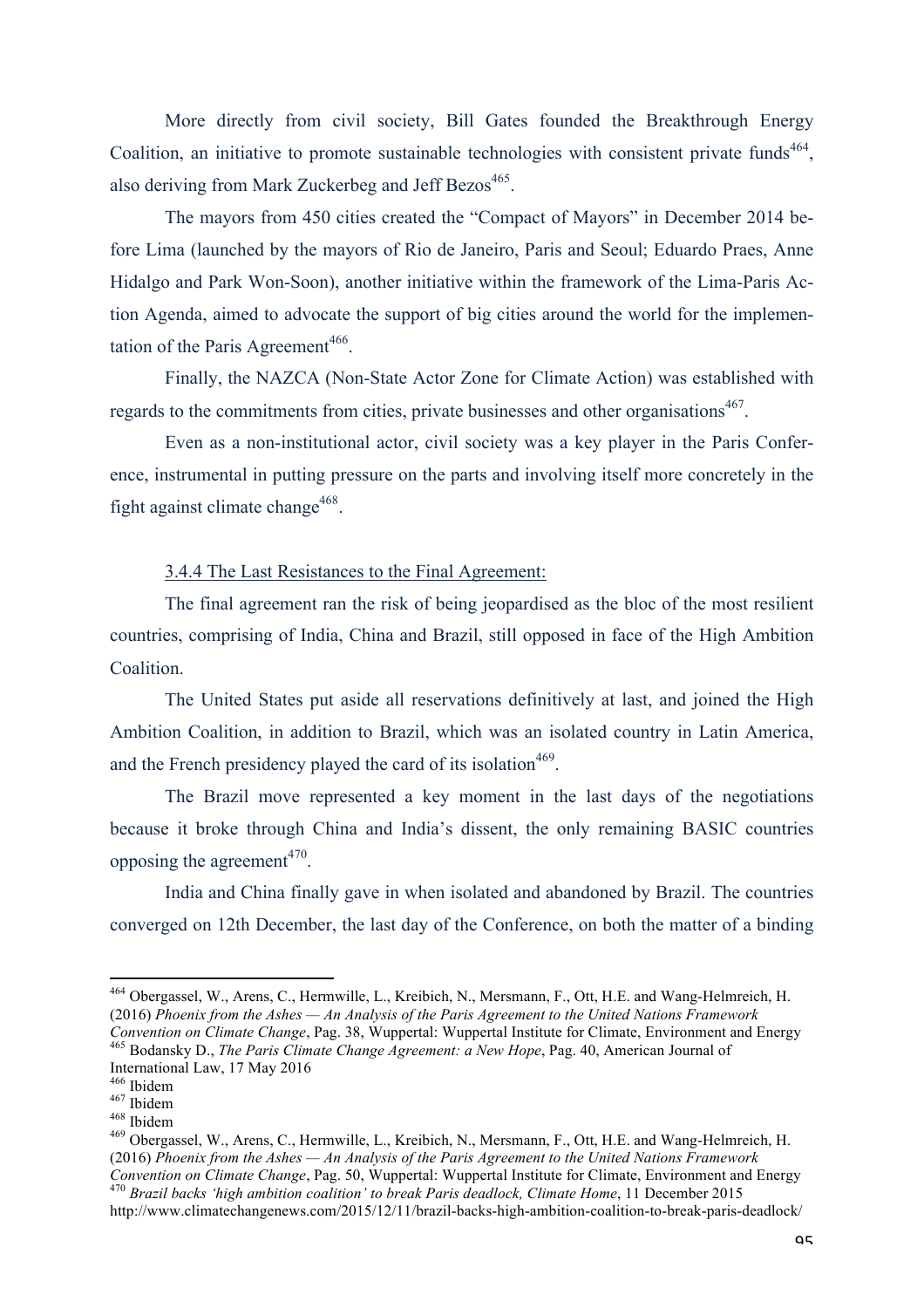agreement, the limit of a rise in temperatures of 1.5 degrees instead of 2, and on the five-year review.

## 3.4.5 Was the Agreement a Success for the European Union?:

The aim of this paper was to assess whether the European Union, after the failure at the Copenhagen Conference and its consequent loss of political influence, was able to refound its role of leadership.

It has been affirmed that it was not possible to return as the same leader it had been previously, but its new role required to be reshaped, that of "leadiator": the ability to build bridges.

The High Ambition Coalition was a result of the effort made not solely by the European Union, but also owing to the developing countries which pushed determinedly for a serious and ambitious agreement in Paris.

France did not eclipse the European Union, but the two worked together with no competition and with the latter trying to operationalise the notion of multilateralism: the two concepts of general principle of conduct and of diffuse reciprocity were highly emphasised.

There are several reasons why the Paris agreement could be perceived as a success in the climate change negotiations: above all because the result was a binding agreement and not a mere declaration like in Copenhagen $471$ .

Another reason is that the agreement must apply to all the countries and not only to the developed ones, also bearing in mind the fact that 188 out of 195 countries submitted their own INDCs by March 2016, covering 95% of world emissions and this agreement has the same obligations for every country also keeping into consideration the principle of common but differentiated responsibilities $472$ .

Furthermore, the 5-year review mechanism of the contributions guaranteed more "transparency and accountability" using the same words of D. Bodansky $473$ .

The Paris agreement was not decided in haste, unlike Copenhagen; the world was not yet ready enough for the latter, and Paris took years to be negotiated, as the discussions started de facto with  $Cancún^{474}$ .

The main world powers held a very different attitude since Copenhagen, and they acted more constructively in Paris, especially China and the United States. Moreover, the Con-

 

<sup>471</sup> Bodansky D., *The Paris Climate Change Agreement: a New Hope*, Pag. 3, American Journal of International Law,  $17$  May 2016<br> $472$  Ibidem, Pag. 4

 $\frac{473}{474}$  Ibidem, Pag. 2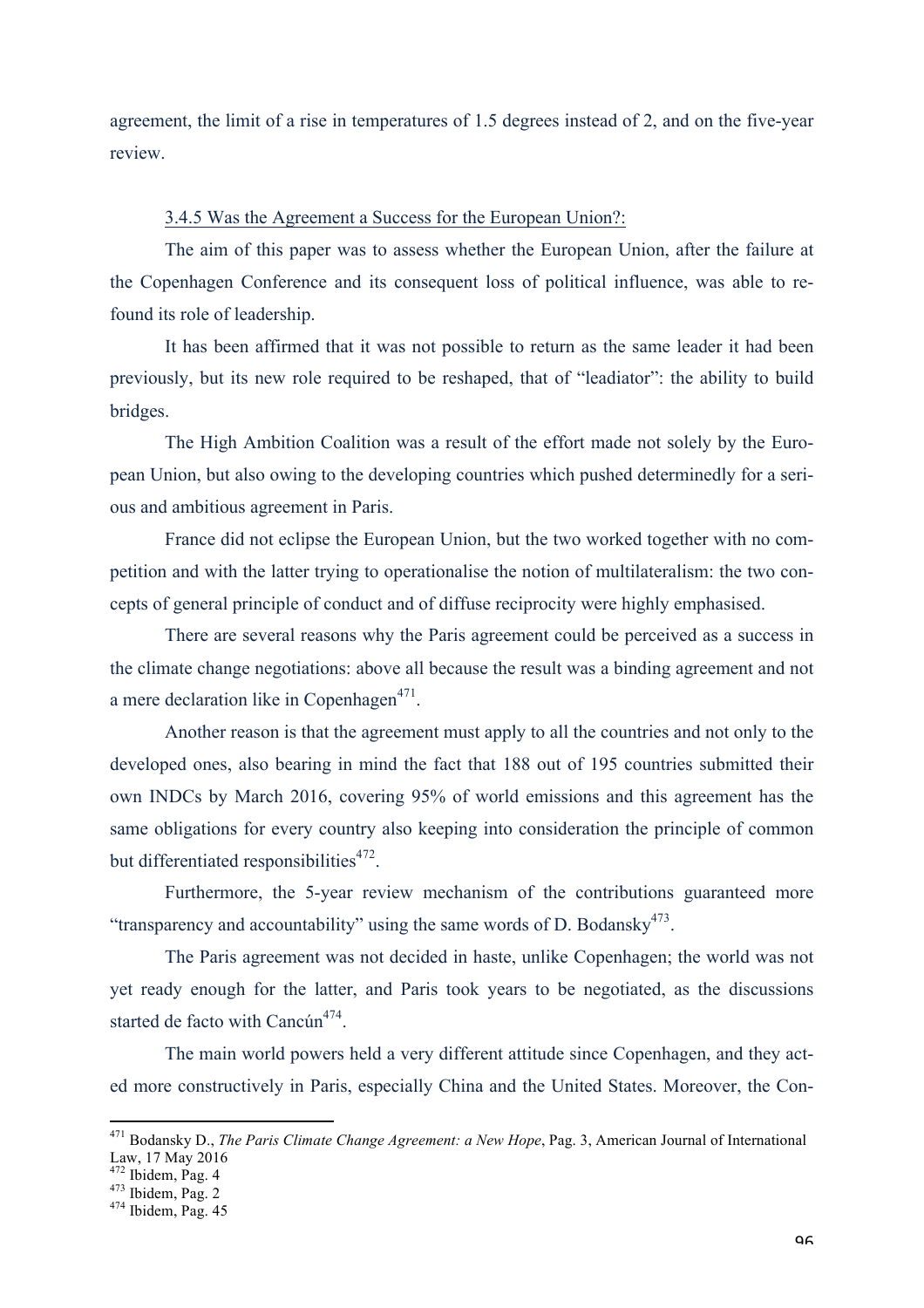ference did not start with the misguidedly high expectations as in Copenhagen; the main issues were addressed more realistically $475$ .

The atmosphere of the Conference was extremely favourable and this factor played an important role in facilitating the negotiations, as well as the change in attitudes of the other countries and the pressure, scrutiny and involvement of civil society.

The European Union played an important part, but was not the only factor which determined the Paris outcome.

### 3.4.6 The Legal Substance of the Agreement:

From a formal standpoint, the agreement can be considered to be successful, but the legal content should also be analysed to assess whether or not this success was artificial.

The European Union has pushed for a binding agreement and has reiterated this position in Paris, but is the Paris agreement a binding agreement according to what the EU desired?

The optimal option would have been to secure a protocol, but this option was set aside because it would have put the agreement concerning its ratification by the United States into jeopardy, as it would have had to be ratified by the US Senate and therefore run the risk of being rejected $476$ .

The agreement was lacking of quantitative binding targets on emissions reductions, hence taking a more qualitative and therefore ambiguous approach. This was a sort of defeat for the European Union, which had instead hoped for quantitative objectives, as well as to include regulations regarding emissions from aviation and navigation<sup>477</sup>.

Another point which considerably weakens the biding nature of the agreement is the lack of enforcement mechanisms to render the members of the Agreement accountable for their own actions and any violations of the accord<sup>478</sup>.

The agreement was nevertheless binding with regard to the 5-year review mecha-nism, as all countries are obliged to share their own progress $479$ .

<sup>478</sup> Oberthür S., *Legal Form and Nature of the Paris Outcome*, Pag. 55, climate law 6 (2016) 40-57<br><sup>479</sup> Obergassel, W., Arens, C., Hermwille, L., Kreibich, N., Mersmann, F., Ott, H.E. and Wang-Helmreich, H.

<sup>&</sup>lt;sup>475</sup> Bodansky D., The Paris Climate Change Agreement: a New Hope, Pag. 46, American Journal of International Law, 17 May 2016

<sup>476</sup> Obergassel, W., Arens, C., Hermwille, L., Kreibich, N., Mersmann, F., Ott, H.E. and Wang-Helmreich, H. (2016) *Phoenix from the Ashes — An Analysis of the Paris Agreement to the United Nations Framework* 

*Convention on Climate Change*, Pag. 12, Wuppertal: Wuppertal Institute for Climate, Environment and Energy 477 Dimitrov R.S., *The Paris Agreement on Climate Change: Behind Closed Doors*, Pag. 5, in Global Environmental P

<sup>(2016)</sup> *Phoenix from the Ashes — An Analysis of the Paris Agreement to the United Nations Framework Convention on Climate Change*, Pag. 10, Wuppertal: Wuppertal Institute for Climate, Environment and Energy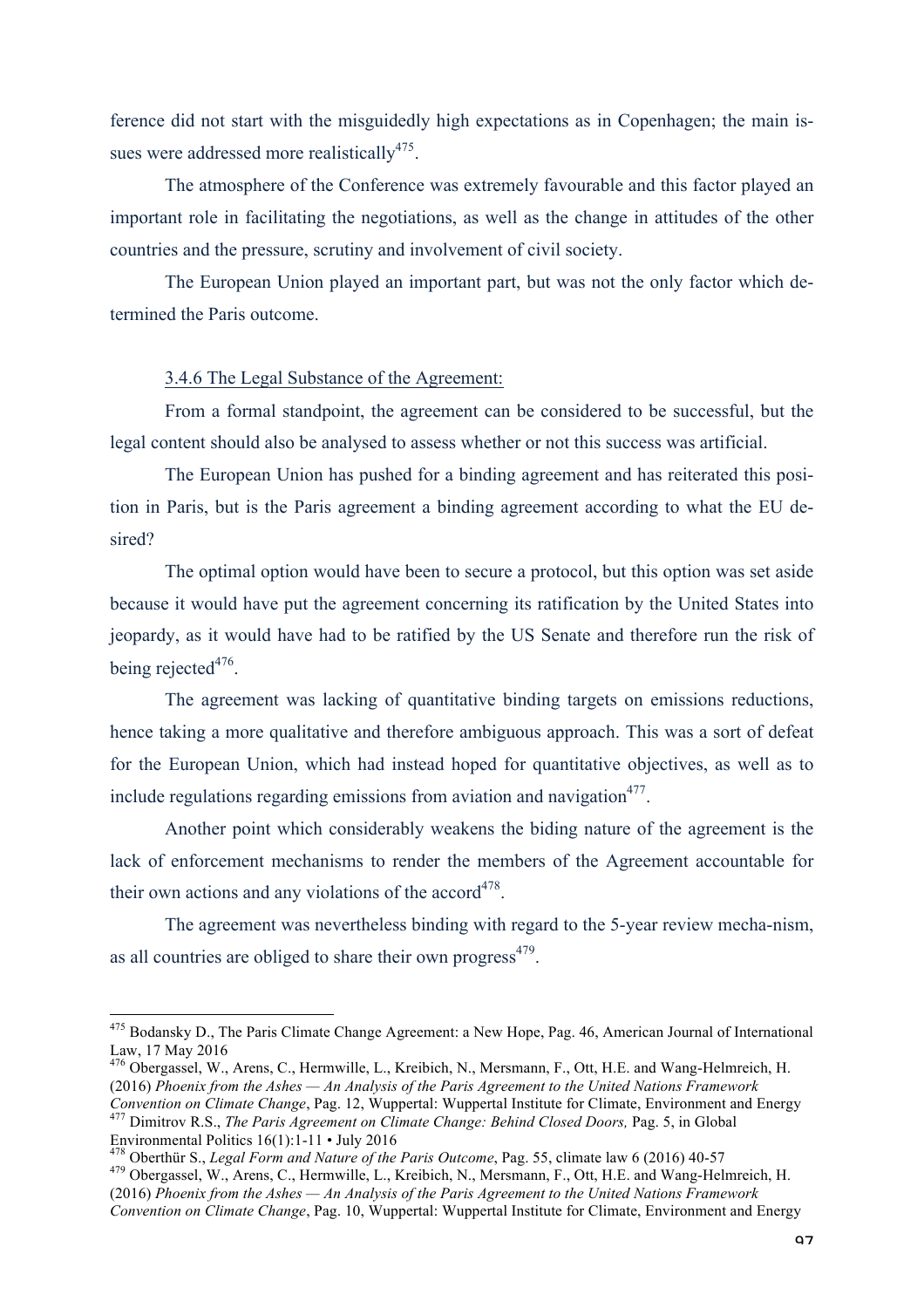### 3.4.7 Conclusions:

To assess whether the Paris agreement was a success and a triumph on part of the European Union, is not an easy question to answer. The European Union effectively carried out its role as leadiator; its active bridge-building and leadership by example through its multilateral approach were key to the establishment of the High Ambition Coalition, but the more favourable environment, the attitude of the other parts, the commitment of developing countries in Paris and the function of civil society were by no means negligible factors.

The Paris Agreement was supposed to be binding, however the lack of mandatory quantitative targets and enforcement mechanisms rendered it much weaker, although the mandatory reviews and the growing scrutiny by civil society strengthened the transparency and accountability of the parties, encouraging all the signers to fulfil their pledges, thereby rendering the agreement effective.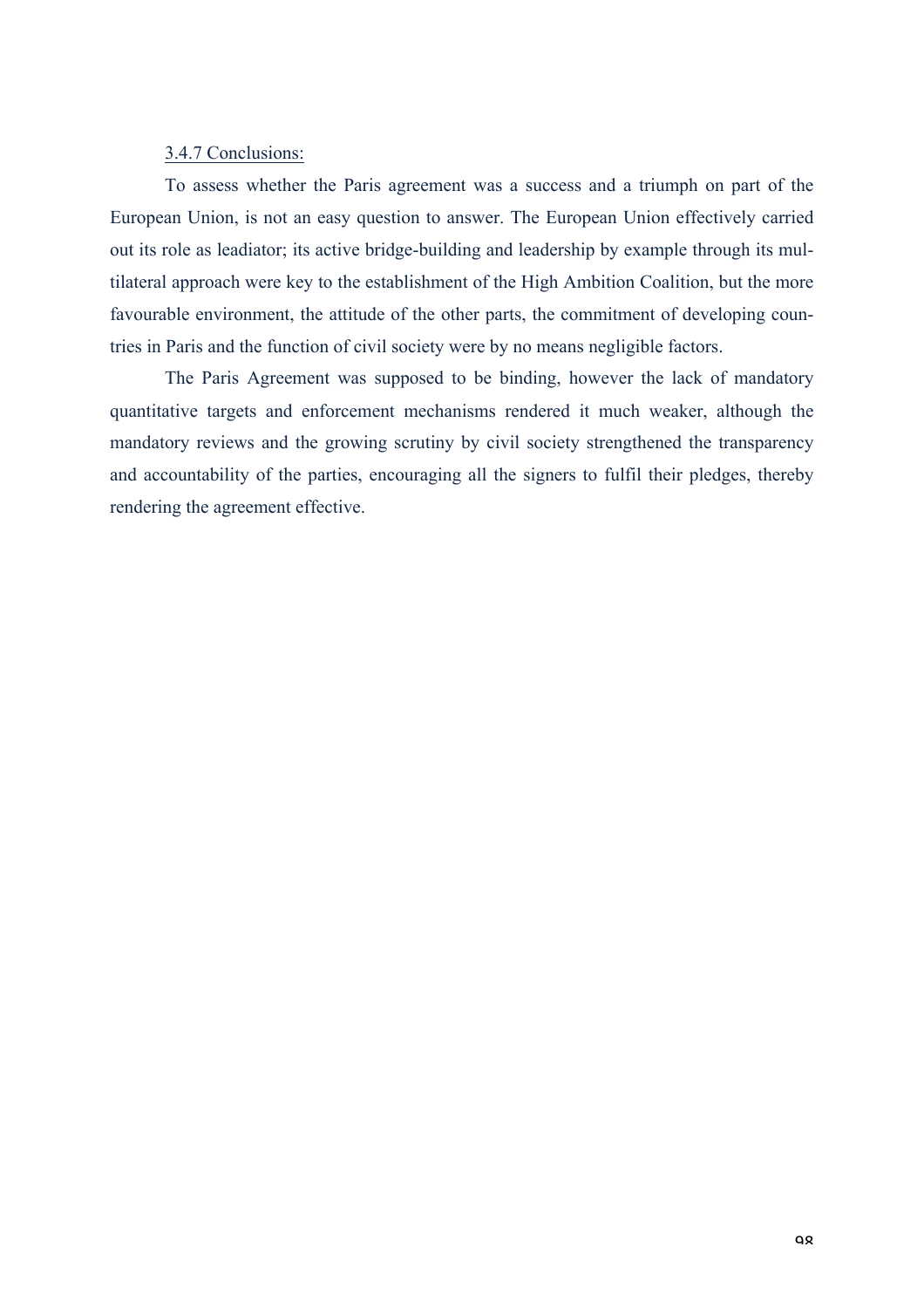| able |  |
|------|--|
|------|--|

| <b>COMPARISON BETWEEN KYOTO, COPENHAGEN AND PARIS</b> |                            |                        |                          |  |
|-------------------------------------------------------|----------------------------|------------------------|--------------------------|--|
|                                                       | <b>Kyoto Conference</b>    | Copenhagen             | <b>Paris Conference</b>  |  |
|                                                       |                            | Conference             |                          |  |
| <b>Involved</b>                                       | European Union, Russia,    | United States, China,  | European Union,          |  |
| <b>Countries</b>                                      | Japan, Canada, Australia   | Brazil, India, South   | Developing countries,    |  |
|                                                       |                            | Africa                 | United States, China,    |  |
|                                                       |                            |                        | India                    |  |
| <b>Document</b>                                       | Protocol                   | Accord (Political      | <b>Binding Agreement</b> |  |
|                                                       |                            | Declaration)           |                          |  |
| <b>European Union</b>                                 | Role of Leader             | No role                | Role of Leadiator        |  |
| <b>Cleavage North-</b>                                | Clear distinction between  | Marked and conflictual | No More distinction      |  |
| <b>South</b>                                          | North and South (Annex B)  | distinction between    | between North and        |  |
|                                                       | and non-Annex B countries) | North and South        | South                    |  |

|               | <b>IMPLICATIONS OF THE EU IN THE COPS FROM</b>                         |  |
|---------------|------------------------------------------------------------------------|--|
|               | <b>COPENHAGEN TO PARIS</b>                                             |  |
| Copenhagen    | Failure to impose a binding agreement and trigger of a confidence      |  |
|               | crisis.                                                                |  |
| Cancún        | No main role but deepening of the relations EU-developing countries of |  |
|               | the Cartagena Dialogue.                                                |  |
| <b>Durban</b> | Decision of the Durban Formula which foresaw a binding document in     |  |
|               | Paris.                                                                 |  |
| Doha          | Trigger of the adhesion to the Second Commitment of the Kyoto          |  |
|               | Protocol.                                                              |  |
| Warsaw        | Blow for the European Union on the legal nature of the INDCs.          |  |
| Lima          | Establishment of the Lima-Paris Action Agenda and of the Lima Call     |  |
|               | for Climate Action and trigger of the submission of the INDCs.         |  |
| Paris         | Binding agreement with binding review mechanisms and with the limit    |  |
|               | of 1,5 degrees of rise of temperatures                                 |  |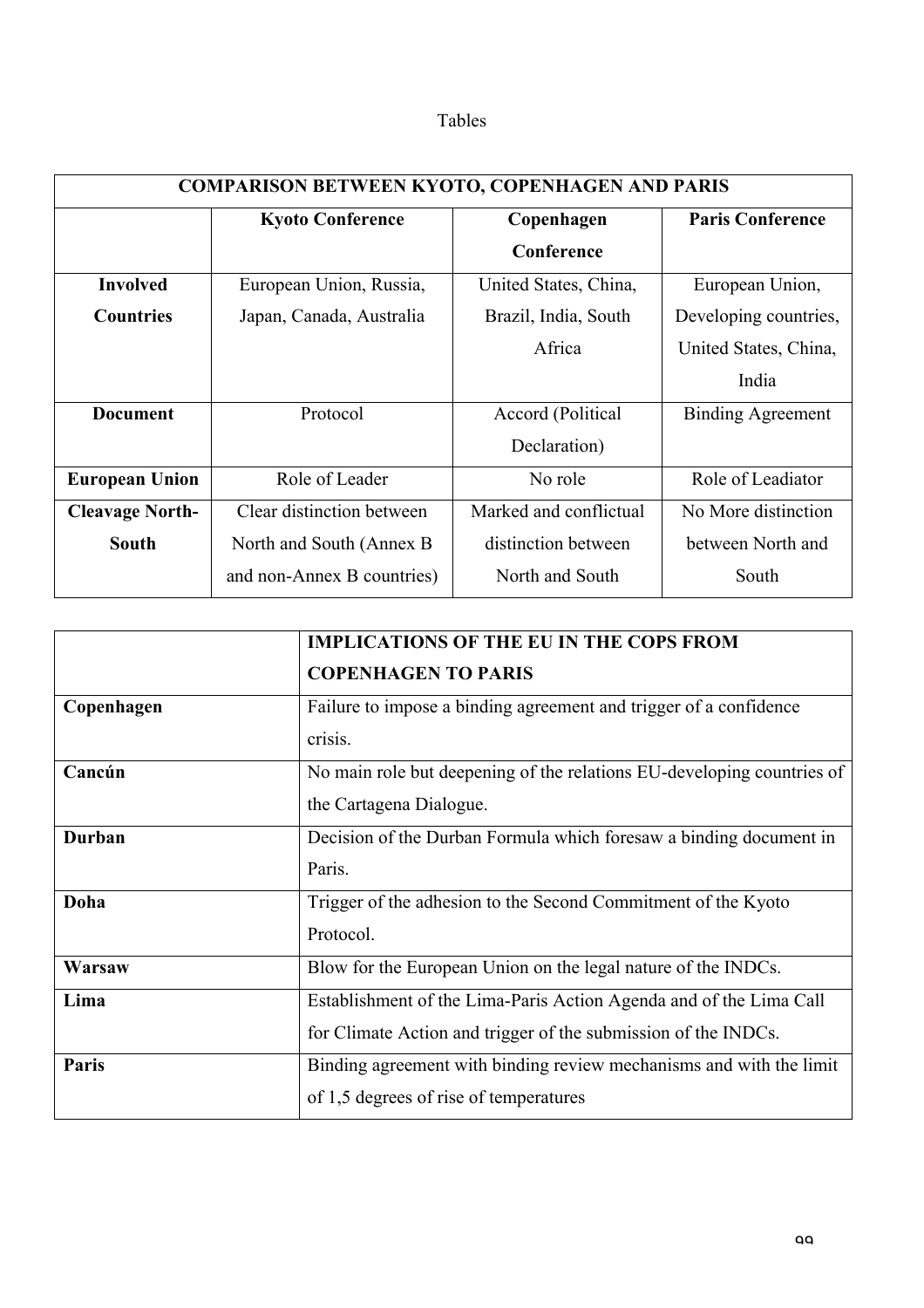### CHAPTER 4

# **WHAT NEXT AFTER PARIS? POSSIBLE SCENARIOS**

4.1 The Future Developments of Climate Change Politics (From the Ratification of the Agreement to the Marrakesh Conference).

#### 4.1.1 Introduction:

The aim of this paper is to analyse objectively the role of the European Union at the COP 21 and whether this event has reshaped the role of the European Union after the Copenhagen Conference, and whether this has conferred it a new kind of leadership or the status of leadiator.

In order to assess whether the role of the European Union has been truly effective, it is necessary to explore the possible scenarios of how the agreement could develop in the near future, because this could reinforce the thesis on whether the agreement has been a success or not.

This last chapter does not aim to be a perspective analysis, but to conclude the research investigating into whether the agreement was a solid achievement, and therefore whether or not the European Union has reached its goal.

# 4.1.2 The Ratification of the Paris Agreement:

Unlike the other signers of the Paris Agreement, the European Union had its own procedure to do so, because of the fact that the agreement was considered as a mixed matter between member states and the Union, signifying that ratification was obligatory by both the Union and the states.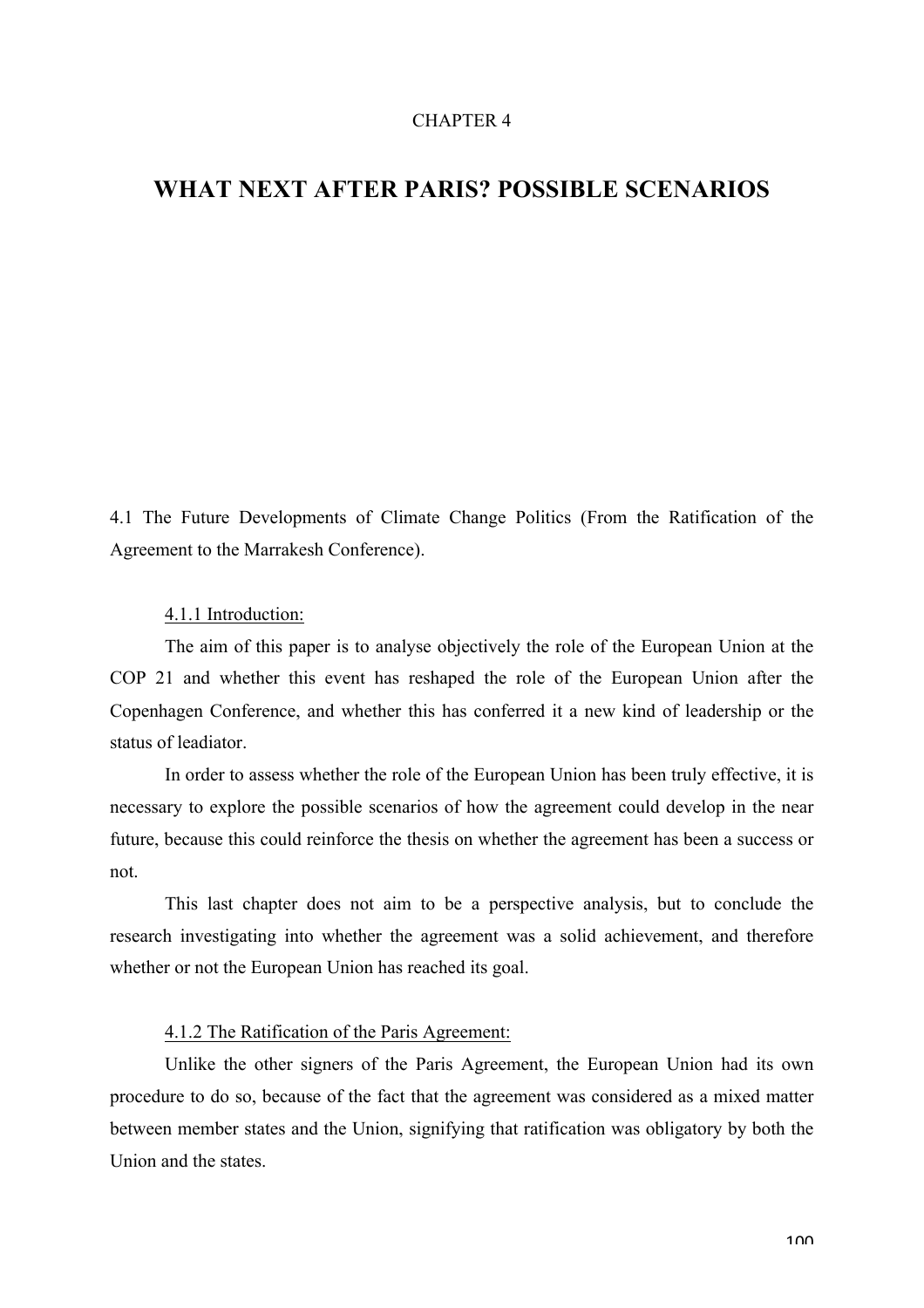This process not only takes more time<sup> $480$ </sup> but it can also be risky within the European Union because of the internal resistances, especially from the Polish government; Poland presented the main obstacle for the European Union after the COP 21, because it put pressure on the European Union for permission to continue using coal plants<sup>481</sup>.

Furthermore, with regard to the Effort Sharing Decisions with the objective of 30% emissions reduction (emissions not covered by the European Trading Scheme<sup>482</sup>), every member states, Poland included, aspired to minimise their own contributions<sup>483</sup>.

The system of implementation of the Paris Agreement by the European Union has been also an object of controversy by the other states, as the Emissions Trading Scheme covers sectors such as the aviation, therefore it would interfere also in the other states' policy on aviation concerning the national airlines<sup>484</sup>.

The Council ministers of Environment of the European Union gathered at the end of September 2016 to ratify the Paris agreement, and on 4th October 2016, the European parliament voted for the ratification of the agreement<sup>485</sup>.

So that it could enter into force internationally, the Paris Agreement required a minimum of 55 signers covering 55% of the global emissions; the agreement would come into effect a month after having reached this threshold<sup>486</sup>.

At the time of the European Union's ratification on 4th October, no member states had previously ratified the agreement<sup>487</sup>, unlike China and the United States which had ratified the Paris Agreement on 3rd September<sup>488</sup>.

Moreover, there is a period of time between the formal ratification by a party and the official entrance into force of the agreement. For the European Union, the agreement entered into force on 4th November, as was the case with the United States and China<sup>489</sup>.

 <sup>480</sup> Oberthür S., *Perspectives on EU implementation of the Paris outcome*, Pag. 8, Institute for European Studies at the Vrije Universiteit Brussel, 25 April 2016

<sup>481</sup> Mathiesen K., King E., *Poland threatens EU plan to ratify UN climate deal*, Climate Home, 27 September 2016

<sup>482</sup> European Commissions - *Factsheet on the Commission's proposal on binding greenhouse gas emission*  reductions for Member States (2021-2030) - http://europa.eu/rapid/press-release\_MEMO-16-2499\_en.htm<br>
<sup>483</sup> Interview with Professor Etienne Hannon, 2 December 2016<br>
<sup>484</sup> Ibidem<br>
<sup>485</sup> Nelsen A., *EU gives green light to r*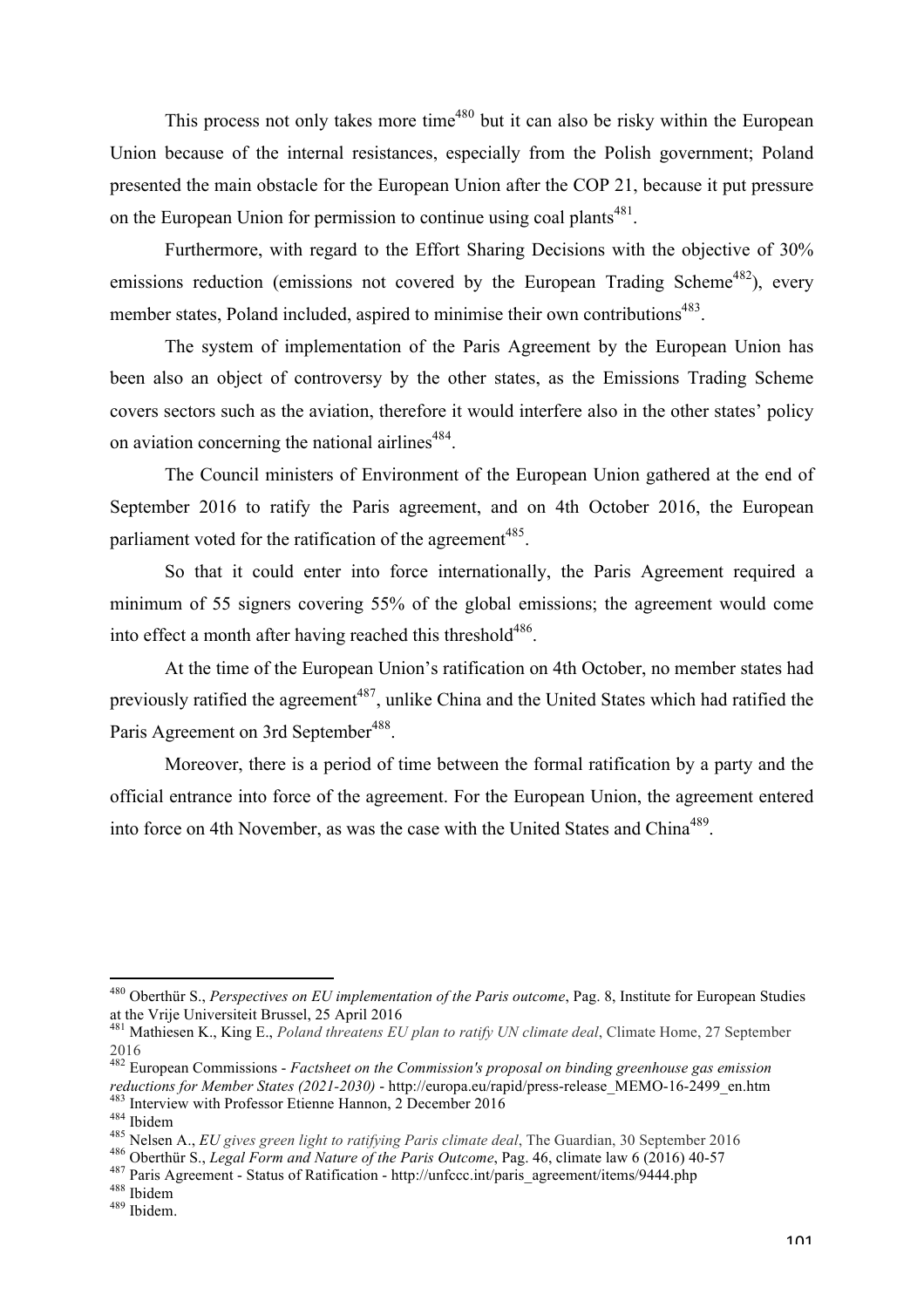## 4.1.3 The European Union Eclipsed After Paris:

The European Union failed to ratify the Paris Agreement before the United States and China, the two main world polluters, which undertook this joint action on the same day, the 3rd September. This action eclipsed the European Union, the main actor with France during the Conference<sup>490</sup>.

The European Union was able to assure the agreement in Paris during the negotiations, but it did not show enough readiness to ratify and implement it (as well as the member states)<sup>491</sup>, whilst China and the United States, covering 38% of world emissions, did, initiating the beginning of the ratifications by the other parts, as before them only 24 states had ratified, covering just 1% of the world emissions $492$ .

For the month of November, the new Conference of the parties (COP 22) was projected in Marrakesh, Morocco, and the European Union and the French presidency carried out a comprehensive work with Morocco ahead of Paris in order to guarantee the continuity of the negotiations and to keep the momentum of COP 21.

The COP 22 began on 7th November, and by that day the Paris Agreement had already come into effect (3 days before the conference). However, the European Union failed to arrive in November 2016 in Marrakesh with the ratification of the agreement by the other member states with the exception of France, Germany, Hungary, Poland and Slovakia, which ratified by the beginning of COP  $22^{493}$ .

This position did not bestow too much strength upon the European Union, because it proved how its internal structure was not able to guarantee a rapid and harmonious ratification and implementation of the agreement between the Union and its member states.

## 4.1.4 The Marrakesh Conference (7-18 November 2016):

The Marrakesh Conference (COP 22) was the first important step following the Paris Conference as it was the first COP held after December 2015, as well as the first meeting of the parties of the Paris Agreement, called  $CMA1<sup>494</sup>$ .

Unlike at Paris, the European Union did not play a relevant role in the Conference, especially because it did not arrive in Marrakesh with a strong position. It appeared disunited by the internal divisions between member states, by the low number of ratifications from

<sup>&</sup>lt;sup>490</sup> Interview with Professor Etienne Hannon, 2 December 2016<br><sup>491</sup> Ibidem<br><sup>492</sup> Phillips T., Harvey F., Yuhas A., *Breakthrough as US and China agree to ratify Paris climate deal*, The Guardian, 3 September 2016<br>
<sup>493</sup> Paris Agreement - Status of Ratification - http://unfccc.int/paris\_agreement/items/9444.php

<sup>&</sup>lt;sup>494</sup> United Nations Framework Convention on Climate Change - *Marrakech Climate Change Conference* -

*November 2016* - http://unfccc.int/meetings/marrakech\_nov\_2016/meeting/9567.php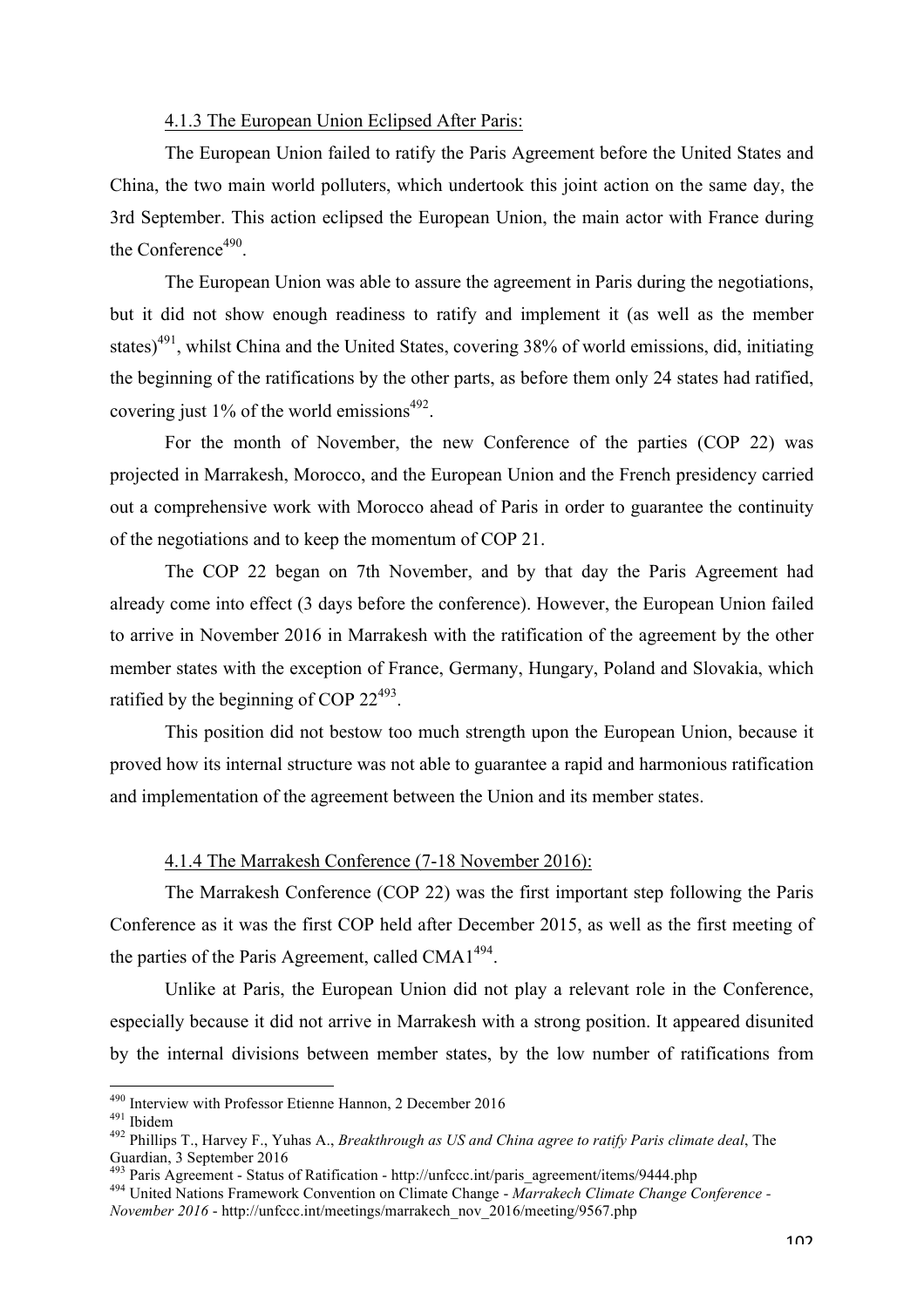them, and because that despite the fact it had been leadiator in the COP 21, it was not able to ratify the agreement before other parties, especially before China and the United States, which seemed more committed to the implementation of the Paris Agreement<sup>495</sup>.

In other words, the European Union was once again side-lined during the Marrakesh Con-ference in November, even if it was not to the extent of Copenhagen, when a similar thing endangered the entire outcome<sup> $496$ </sup>.

COP 22 in essence did not achieve major outcomes, and did not look promising for a future implementation of the Paris Agreement. It was a Conference more focused on African issues and the impact of climate change<sup>497</sup>, and the European Union failed to play a relevant role during the event.

<sup>&</sup>lt;sup>495</sup> Interview with Professor Etienne Hannon, 2 December 2016<br><sup>496</sup> Ibidem<br><sup>497</sup> Hicks C., *COP22 host Morocco launches action plan to fight devastating climate change*, The Guardian, 7 November 2016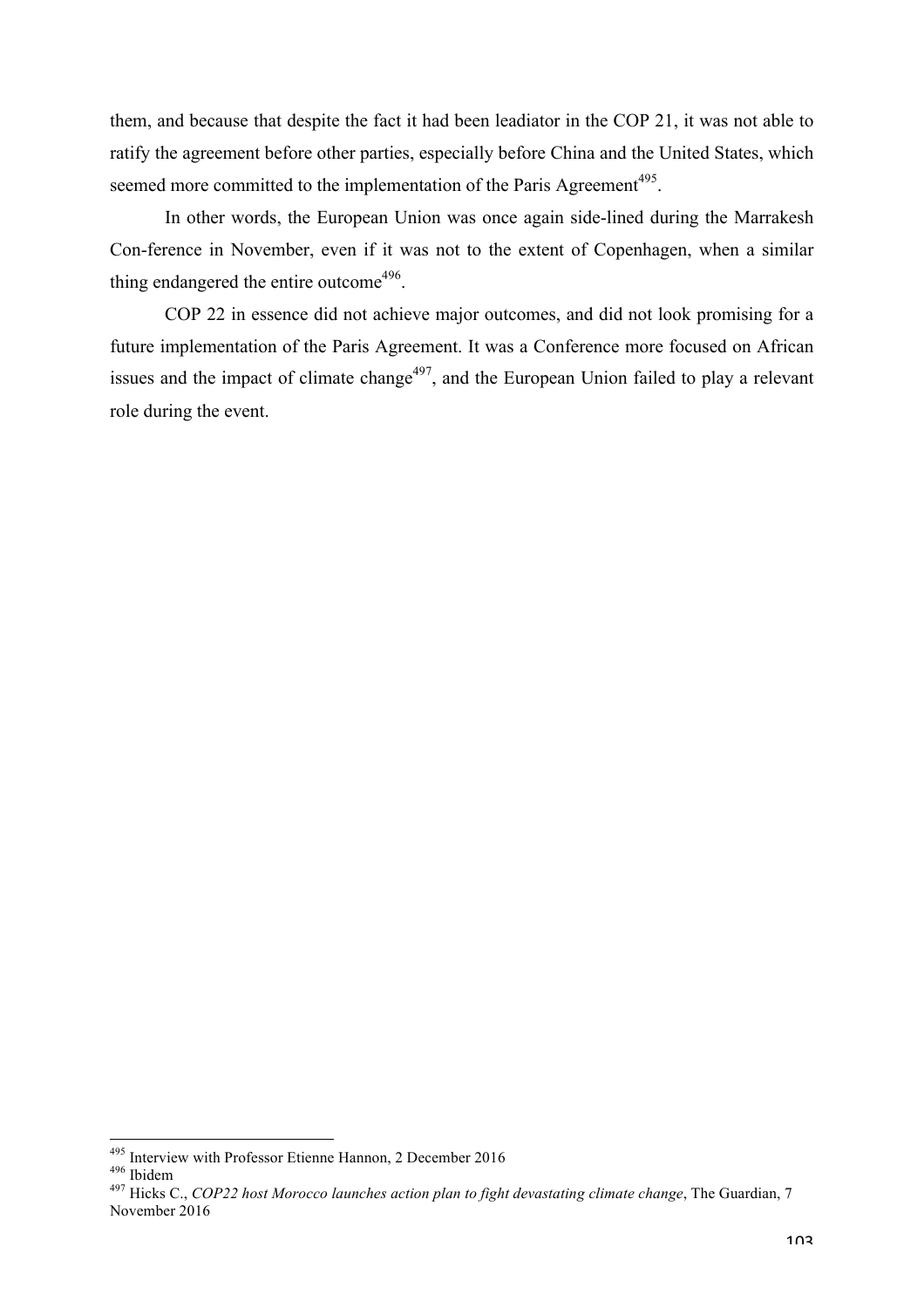4.2 The Implications of the Trump Administration on the Paris Agreement: the "Worst" Scenario for the Agreement.

4.2.1 The Marrakesh Conference and The 2016 Presidential Elections: The Trump Presidency and the Paris Agreement:

In order to better understand the context of the Marrakesh Conference, the event should be framed within the context of the 2016 US presidential elections.

As already mentioned in the previous chapter, Barack Obama used his presidential powers to ratify the Paris Agreement to avoid having to pass it through the ratification of the Senate, which, while in possession of a Republican majority, could have rejected it  $498$ .

Obama intended to ratify the agreement before the November elections, hence why the United States were among the first to do so.

The risk of the election of Donald Trump as President of the United States put the existence of the agreement into peril because of his scepticism of climate change; the Republican candidate openly denounced climate change as a Chinese invention to render their manufacturing more competitive $499$ .

The election of Donald Trump took place during the event in Marrakesh and could be one of the reasons why the COP 22 did not secure any major achievements, because it was thought that any initiatives that could have been agreed between the parties (United States included), the future presidency could have potentially scrapped them<sup>500</sup>.

This intervenient variable in the Marrakesh Conference can to some extent "absolve" the European Union from accusations of having been side-lined and not having played a role in COP 22, as the presidential elections came as a shock, because they could have effectively reversed all the efforts made from Cancún to Paris.

### 4.1.3 A Possible Withdrawal of the United States From the Paris Agreement:

A withdrawal from the Paris Agreement is legally possible and is included within the same agreement: it states that "At any time after three years from the date on which this

 <sup>498</sup> Obergassel, W., Arens, C., Hermwille, L., Kreibich, N., Mersmann, F., Ott, H.E. and Wang-Helmreich, H. (2016) *Phoenix from the Ashes — An Analysis of the Paris Agreement to the United Nations Framework* 

Convention on Climate Change, Pag. 9, Wuppertal: Wuppertal Institute for Climate, Environment and Energy<br><sup>499</sup> Milman O., *Donald Trump would be world's only national leader to reject climate science*, The Guardian, 12 July 2016

<sup>500</sup> Nelsen A., *Climate summit chief pleads with Trump not to ditch Paris treaty*, The Guardian, 18 November 2016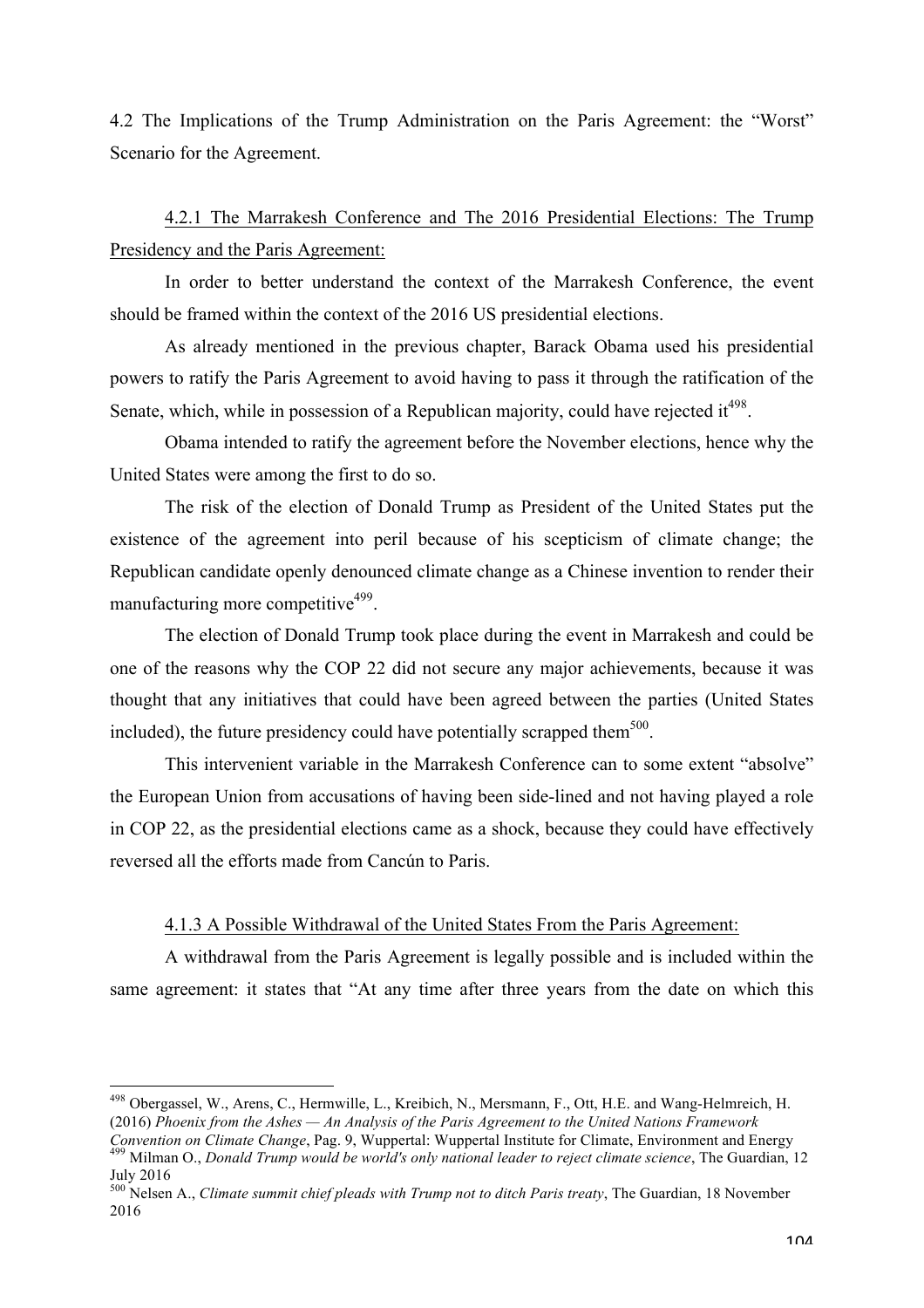Agreement has entered into force for a Party, that Party may withdraw from this Agreement by giving written notification to the Depositary"<sup>501</sup>.

This was the choice the new USA administration opted to take, even if there were also alternative methods, such as withdrawing from the 1992 Convention which would take one year, and therefore disengage the United States from every commitment<sup>502</sup>.

The same Agreement affirms: "Any Party that withdraws from the Convention shall be considered as also having withdrawn from this Agreement"<sup>503</sup>.

What the United States will do cannot be neglected because they are the second main world polluter, and their actions can undoubtedly provoke a reaction from the other parties of the Convention.

After the election of Trump, the first reactions against a possible withdrawal from the Paris Agreement sounded within the European Union.

In France during the primary elections for the presidential candidate of the Republicans, Nicolas Sarkozy responded with the idea of the EU carbon tax, this time applied to US goods in the case that Trump would abandon the Paris Agreement<sup>504</sup>.

### 4.1.4 The Concrete US Disengagement from the Paris Pledge:

Despite the fact that 3 years were required before legally withdrawing from the agreement, the absence of enforcement mechanisms and of sanctions made it possible for the United States to disregard its own INDC.

One of the first moves of the Trump administration was to name Rex Tillerson as Secretary of State. Tillerson was CEO of the oil company EXXONMobil, and apparently in favour of conserving the Paris Agreement and also of imposing a carbon tax, but his connections with the oil industry raised doubts on the authenticity of his commitment, also owing to the fact that he had accepted to serve under a climate change sceptic administration<sup>505</sup>

Furthermore, the Trump administration is committed to scrapping the Obama legislation on the environment, the same legislation adopted to implement the American

<sup>&</sup>lt;sup>501</sup> See Article 28(1) of the Paris Agreement<br><sup>502</sup> *Trump seeking quickest way to quit Paris climate agreement, says report,* The Guardian, 13 November 2016<br><sup>503</sup> See Article 28(3) of the Paris Agreement<br><sup>504</sup> Kentish B

*Paris climate deal*, The Independent, 15 November 2016<br><sup>505</sup> McKibben B., *Rex Tillerson is big oil personified. The damage he can do is immense*, The Guardian, 11

January 2017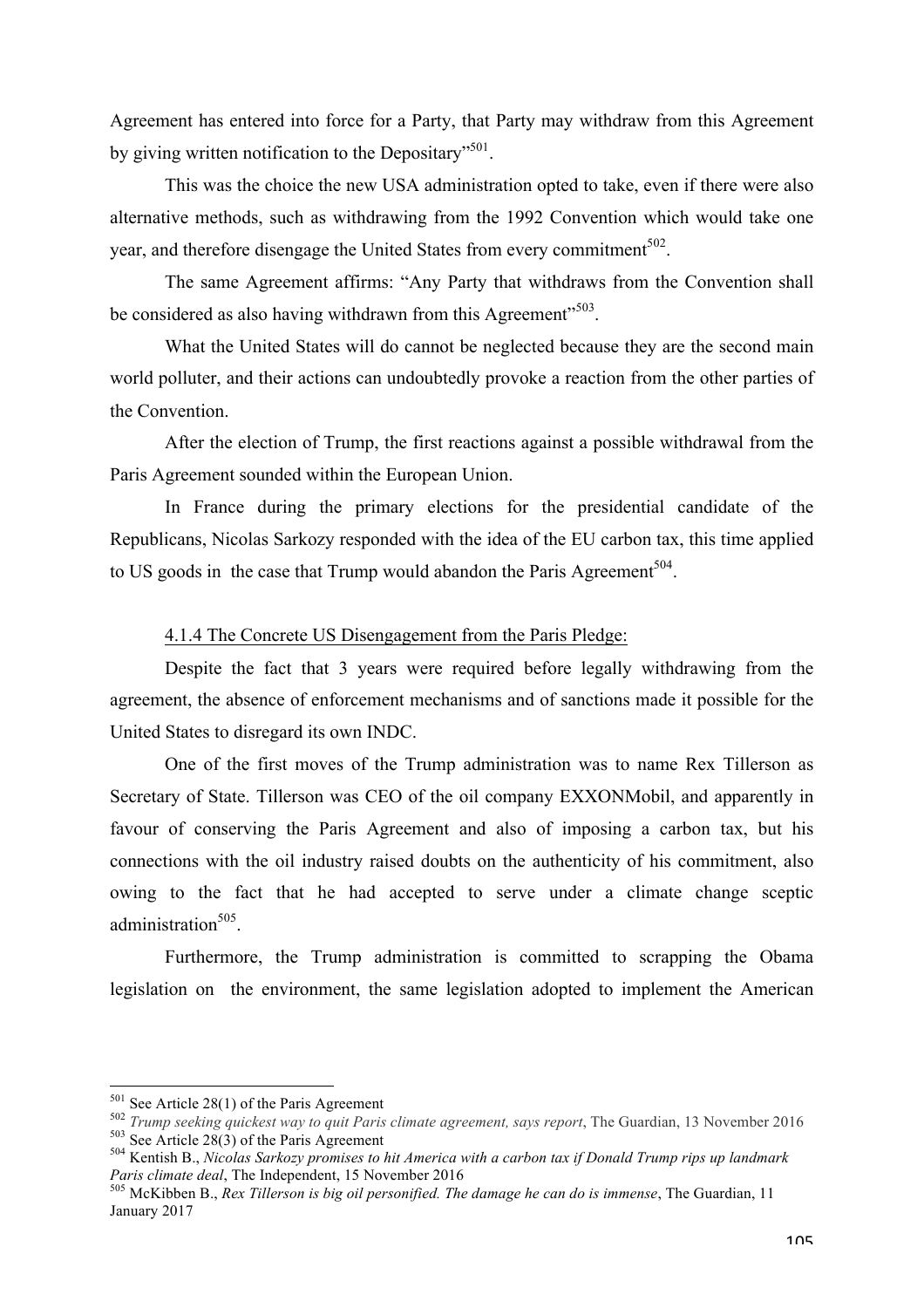INDC, the so-called "Clean Power Plan"<sup>506</sup>, Trump consequently pledged to end the alleged "war on coal", reinstating the mass use of coal as a fossil fuel $507$ .

One of the most controversial and opposed measures adopted by the Trump administration however, was the authorisation of the construction of the Keystone XL and Dakota Access pipelines, two projects which had been banned under the Obama administration<sup>508</sup>

All these measures taken so far by the new US administration represent a concrete disengagement from the Paris Agreement, seeing as how these actions would indisputably fail to meet the commitments of the United States' INDC, but this disengagement represents also an opportunity for the European Union as it could occupy the hole left by the United States.

 <sup>506</sup> Smith D., *Trump moves to dismantle Obama's climate legacy with executive order*, The Guardian, 28 March 2017

<sup>507</sup> Volcovici V., Groom N., Disavino S., *Donald Trump declares end to 'war on coal', US energy giants ignore* 

<sup>&</sup>lt;sup>508</sup> McCarthy T., *How Keystone XL and Dakota Access went from opposition to resurrection*, The Guardian, 24 january 2017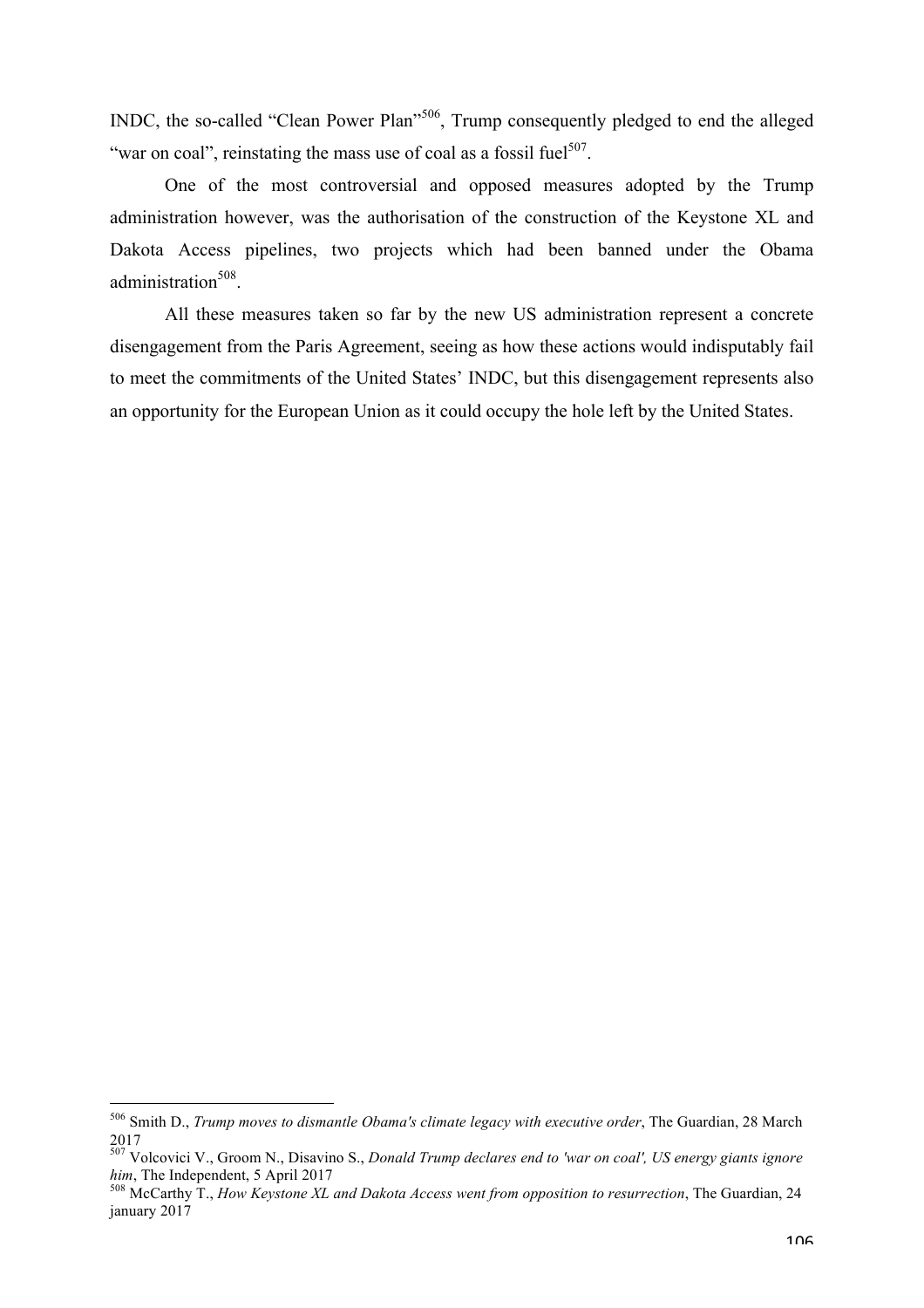### 4.3 A More Positive Scenario for the Paris Agreement.

## 4.3.1 The Role of Civil Society in the Implementation of the Paris Agreement:

As already discussed within the first chapter, civil society has played a very important role in the background of COP 21, especially within the framework of the Lima-Paris Action Agenda and in the field of climate finance.

It is a corroborated thesis of Professor Etienne Hannon that the Trump presidency and the possible actions of governments in general which could harm the Paris Agreement, are counterbalanced by the actions of civil society, especially by the role played by businesses<sup>509</sup>.

While governments can scrap legislations which protect the environment or which set rules on the private sector, most businesses nowadays have already started to decarbonise themselves, therefore abandoning fossil fuels of their own accord and adopting clean energy sources $510$ .

The agreement represents also an opportunity to develop private businesses in the sector of renewable sources $511$ .

Whatever the US administration decides to do with the Paris Agreement, the effects could be contained by this spontaneous decarbonisation of part of the private sector, which might entail that the damages could be less serious.

### 4.3.2 China, the European Union and the Paris Agreement:

It is an opinion of Professor Mario Telò, that in this time of transformation in the transatlantic relations between the European Union and China, and in this consequent crisis of global multilateralism after the election of Trump, the European Union should not chase the United States in their own territory, but exploit this situation to compose new relations with other countries, especially with  $China<sup>512</sup>$ .

A closer relationship between the European Union and China could present a catalyst to the Paris Agreement in addition to the reason for its survival: both of them share the belief that the agreement must be kept and implemented $513$ .

<sup>&</sup>lt;sup>509</sup> Interview with Professor Etienne Hannon, 2 December 2016<br><sup>510</sup> Ibidem **511** Geiling N., China makes it clear they are ready to lead on climate if Donald Trump won't, ThinkProgress, 17 January 2017

<sup>512</sup> Conference *Les dimensions politico-institutionnelles du changement géopolitique et les conséquences pour l'Union européenne*, Mario Telò, 21 March 2017, Palais des Académies, Bruxelles<br><sup>513</sup> Geiling N., China makes it clear they are ready to lead on climate if Donald Trump won't, ThinkProgress, 17

January 2017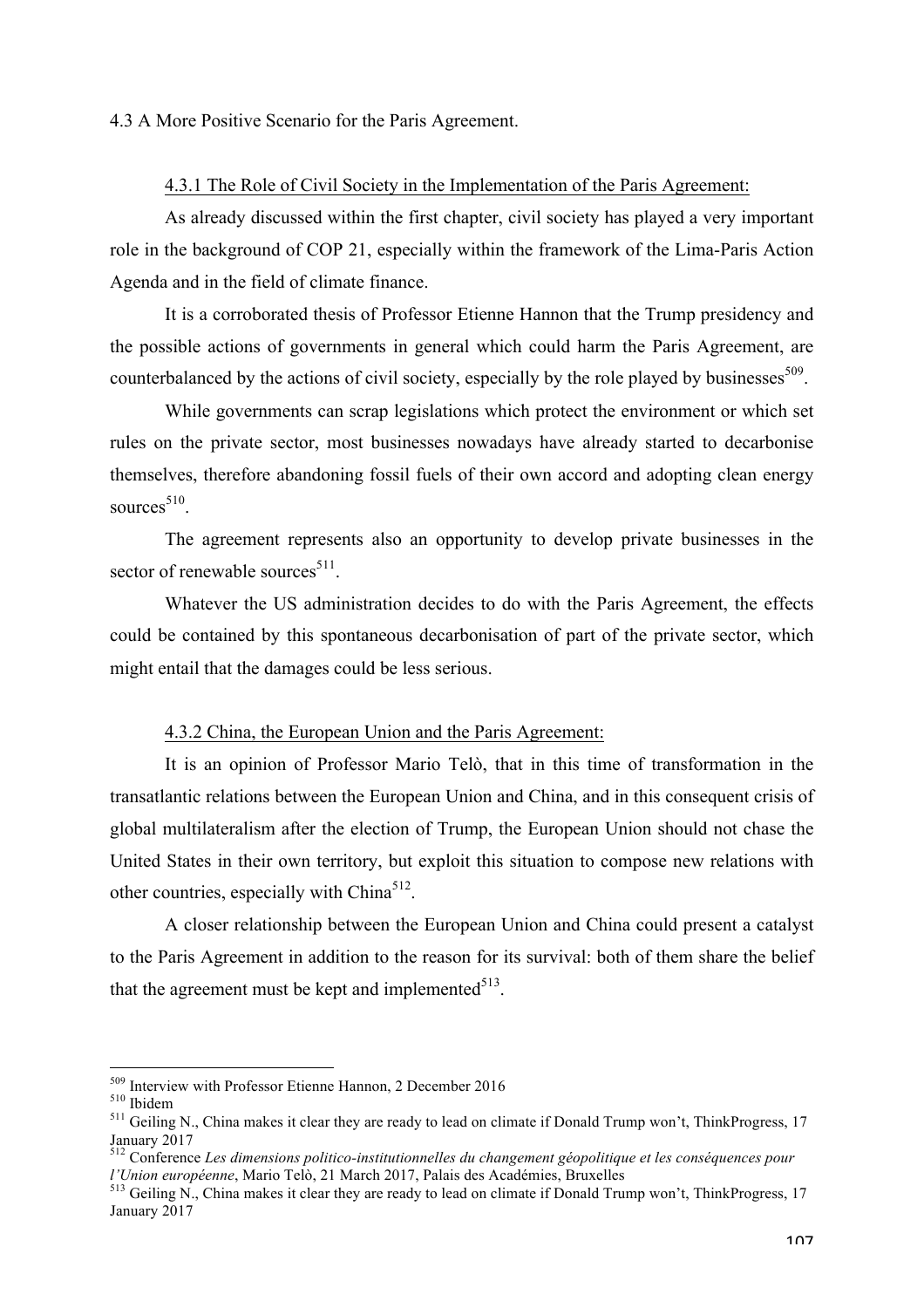For China the Paris, the Agreement represents an asset from an economic perspective, as it is the first producer and exporter of renewable energy in the world, and having a decarbonised world economy would boost the trade in this sector for China<sup>514</sup>.

## 4.3.3 China as Future Leader in Climate Change Fight?:

As stated at the start of this chapter, the aim of this paper is not to make predictions on the future, but it may be worth concluding this last part with an open question, as the research question has predominantly focused on whether the European Union has re-found its leadership in the issue of climate change after Paris, as circumstances have indeed changed drastically from December 2015.

The European Union assured the agreement in Paris, but the geopolitical context, especially after Trump's election, risks jeopardising all these efforts, and as seen in Marrakesh, the European Union did not perform as it had in Paris. The ratification of the Agreement moreover revealed that the EU does not possess the means to influence the entire geopolitical context alone.

This fact was already acknowledged because this is the ratio essendi of the High Ambition Coalition, but what if it is time for the European Union to abdicate its role in favour of China, or to work jointly?

Both China and the European Union have resolute intentions, but China has proven to have what the European Union does not possess: the economic and political tools to achieve this. Could China therefore be the potential saviour of the Paris Agreement?

Only time will tell.

 <sup>514</sup> Slezak M., *China cementing global dominance of renewable energy and technology*, The Guardian, 6 January 2017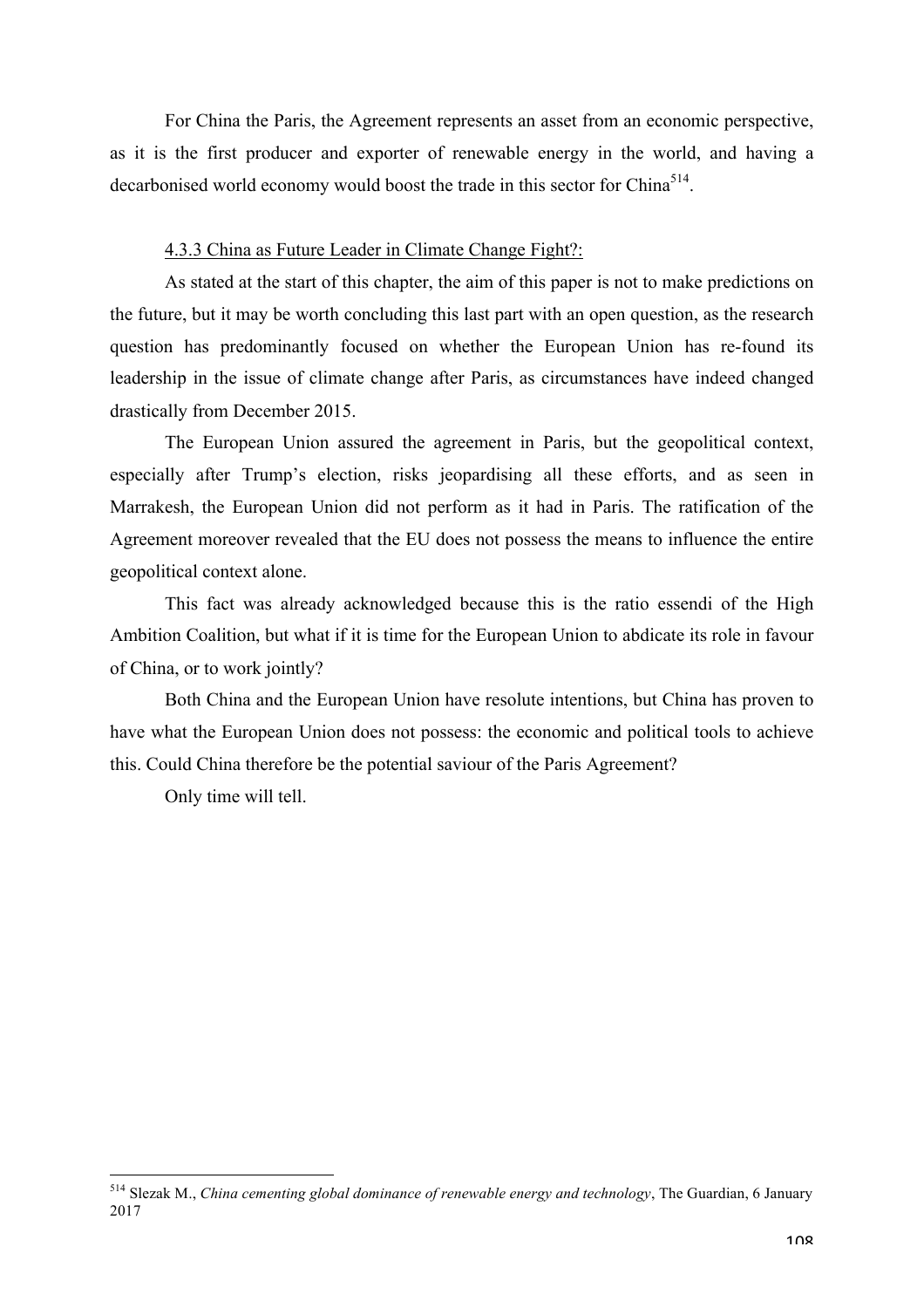# **CONCLUSION**

As already mentioned within the introduction of this paper, the research question was whether the European Union was able to re-found its role as leader in the fight against climate change after the Paris Conference.

This kind of research question was not an easy starting point, nor does it possess a simple, and maybe single answer: the constraints of this work are considerable and are all related to the extent that the main concepts can be operationalised.

Beyond a quantitative fashion, all the concepts can be analysed and operationalised in a qualitative one.

The concept of leadership has different and several dimensions which cannot be assessed in an empirical and mathematical way, to the degree that it is impossible to criticise.

What it was possible to do was to link the goal of the European Union and then to try to see whether the actions of the latter were a cause of this goal (and if without, the goal would have been possible to achieve).

Furthermore, the operationalisation of what the final goal embodies can be a difficult and problematic task; this paper has many a time demonstrated the EU's intent of obtaining a binding agreement at the Paris Conference.

The binding agreement was the target, the parameter to assessing whether the main actor of this paper was capable of exercising a new leadership, hence the goal needs to be measured against the actions of the European Union.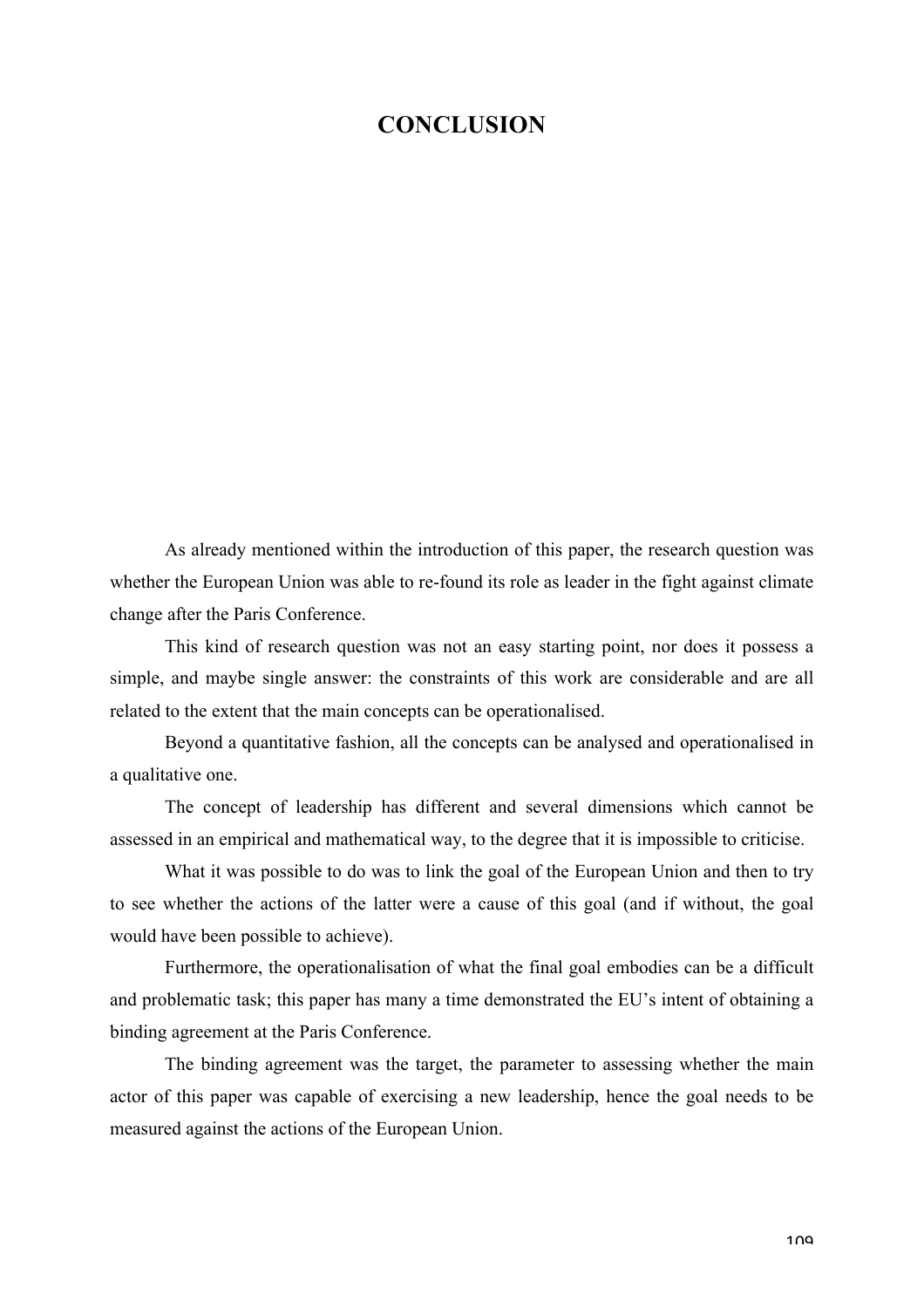All of this generates the necessity of isolating the other intervenient variables which risk "contaminating" the research and raises the question on the concrete link between the European Union's actions and the real results.

The same results can be moreover an object of criticism for several reasons, therefore branding it as a "success" is highly debatable.

The notion of the Paris Agreement as binding is contested because there are no sanctions mechanisms to penalise states which do not comply with their own commitments, and the only binding parts concern the 5-year review mechanism.

Some parts of this work can also be subject to criticism under the accusation of there being more correlations between facts than cause and effect, more post hoc than propter hoc.

In response to this criticism, it can be noted that the absence of empirical data to define a clear relation between cause and effect renders a straight-forward and unequivocal explanation impossible.

Nonetheless, both inductive and deductive thinking are unhelpful, and an abductive reasoning is more appropriate, hence logically choosing the most plausible explanation to the phenomenon.

Despite the methodological limits of this work, adopting a chronological and diachronic preparation has been very useful in further elucidating this paper. In order to understand the European Union's loss of leadership, the Kyoto and Copenhagen conferences have been put in comparison with their respective results, the actions of the European Union and their relevance in that specific circumstance.

From this basis it was possible to state that Copenhagen was a failure for it and from it, through analysing the role the EU played in future conferences, the achievements and the way it managed to build the High Ambition Coalition.

In this case, there is a robust evidence of how the European Union contributed to it in its organisation and its preparation; it is enough to consider all the events and conferences organised by the European Union, especially ahead Paris, and which were the base for the Paris High Ambition Coalition.

In regard to the initial hypothesis, it can be affirmed that the European Union does not possess the means to exercise the leadership it had before Copenhagen, because if it had possessed them, there would not have been the need to act as a bridge-builder.

For the second part of the hypothesis, as far as the Paris Conference is concerned, the European Union is a leadiator and not a leader.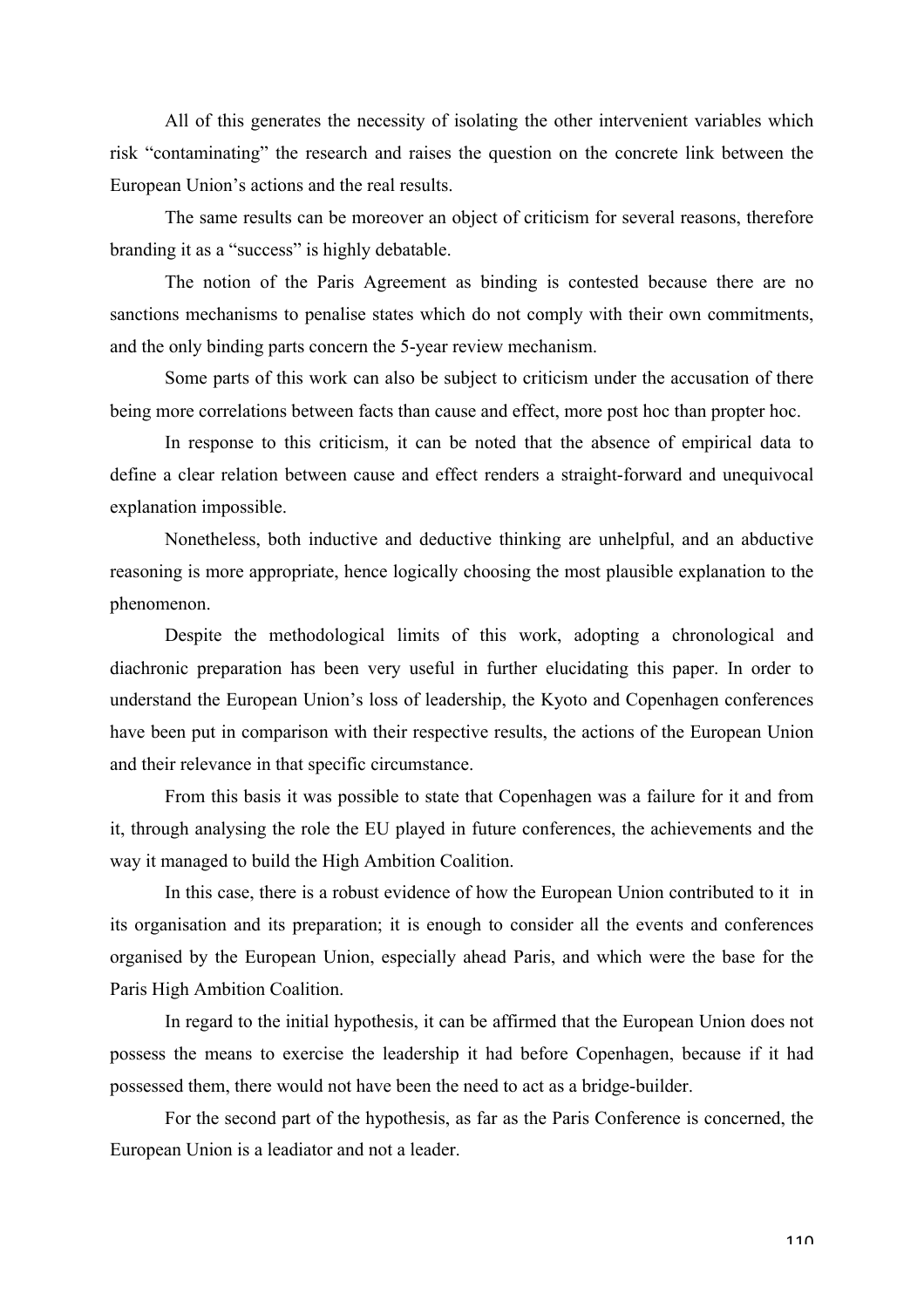Another limitation of the work is that the answer to the research question is not fully exhaustive and is merely limited to the period of time taken into consideration, and therefore consists of possible reflections on how long all of this can last.

The fourth chapter ventures to provide two lines of reflection: the first is that the agreement cannot be defined a failure because there are parties committed to defending and implementing it, (therefore it is a success for the European Union). At the same time however, the EU's role as leadiator could be born in Cancún, developed between 2010 and 2015, fully exercised in Paris, and then gradually extinguished.

Although the fourth chapter has already clarified this point and this might not be the moment to further dwell on it, but perhaps the end of this paper could be a paradox; the European Union reshapes its leadership up until Paris, reaches a relative success and then slowly fades into the background.

This final perspective hypothesis formulated in the last chapter appears rather "tragic" in the literary sense of the word, but it remains a plausible perspective.

There are several lines of thought triggered by this paper, all worthy of further exploration such as why the European Union is committed to fight against climate change in general, why the European Union was a leader in the Kyoto Conference, why the Copenhagen conference was a failure, and how the Mexican presidency in Cancún was able to rebuild confidence between the parties.

A future work could focus on the role of China if, as plausible, it will become the new leader in the fight against climate change, or on how the international community has reacted to the climate change-sceptical Trump presidency.

Of course to conduct similar research it is necessary to do it *a posteriori*, but in some years these are possible topics which could spark the interest of several scholars of this issue and to some extent they will be able to complete and provide better explanations of this paper.

The nature of this kind of work obliges abstaining from any value judgement, but not from expressing our own conclusions.

In this case I can state, without being too optimistic, that the leadership of the European Union was lost in Copenhagen, but at the same time from Cancún to Paris it showed to possess the means of being a leadiator (and to some extent also a leader within the same coalition) and of constructing these coalitions which at last reached goals such as capping the rise of temperatures to 1.5 degrees and the review mechanism.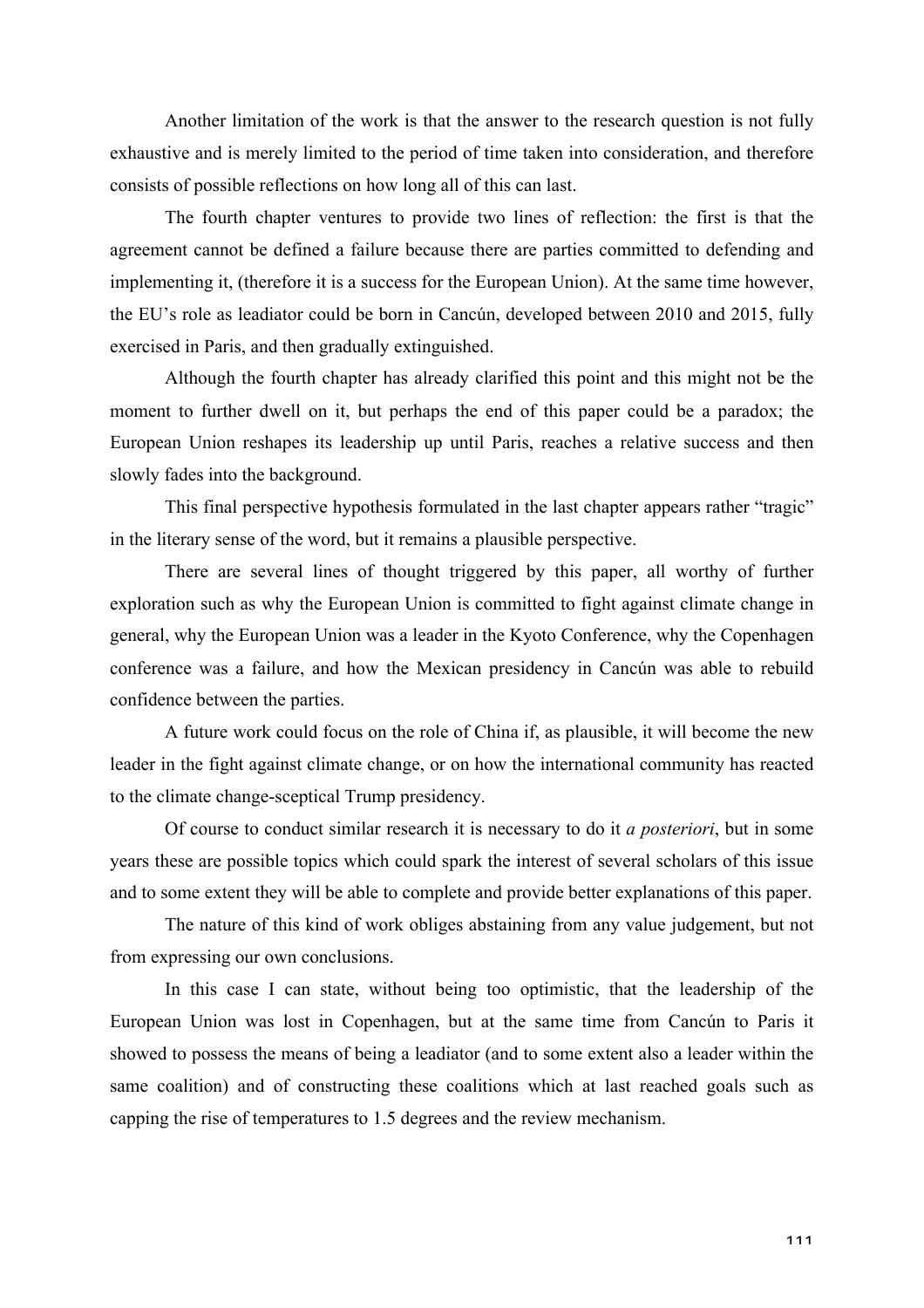These key elements of the Paris Agreements should not be taken for granted because, as illustrated by the third chapter, they were an object of "struggle", a struggle won by the European Union and the High Ambition Coalition.

Furthermore, the deriving transparency brings the implementation of the agreement under political scrutiny from both the civil society and on an international level.

The European Union has shown enterprise and intransigence from Copenhagen to Paris, not willing to give up, and even if it was not the only actor to push for this, the miracle of Paris, where an agreement like this one was reached in the last hours before the end (a failure would have blocked the negotiations for years, as claimed by Professor Hannon). Its success at Paris is ascribable to joint action on a international, national and subnational level, as well as owing to civil society and businesses, an action whose input was given by the same European Union.

| POINTS OF STRENGTH AND OF WEAKENESS OF THE EUROPEAN UNION |                        |
|-----------------------------------------------------------|------------------------|
| <b>LEADERSHIP</b>                                         |                        |
| <b>Strength</b>                                           | Weakeness              |
| Coalition building strategy                               | Low share of emissions |
| Leadership by Example                                     | Internal divisions     |
| Multilateral attitude in the negotiations                 | Not being a state      |
| Openness and inclusiveness                                | Implementation times   |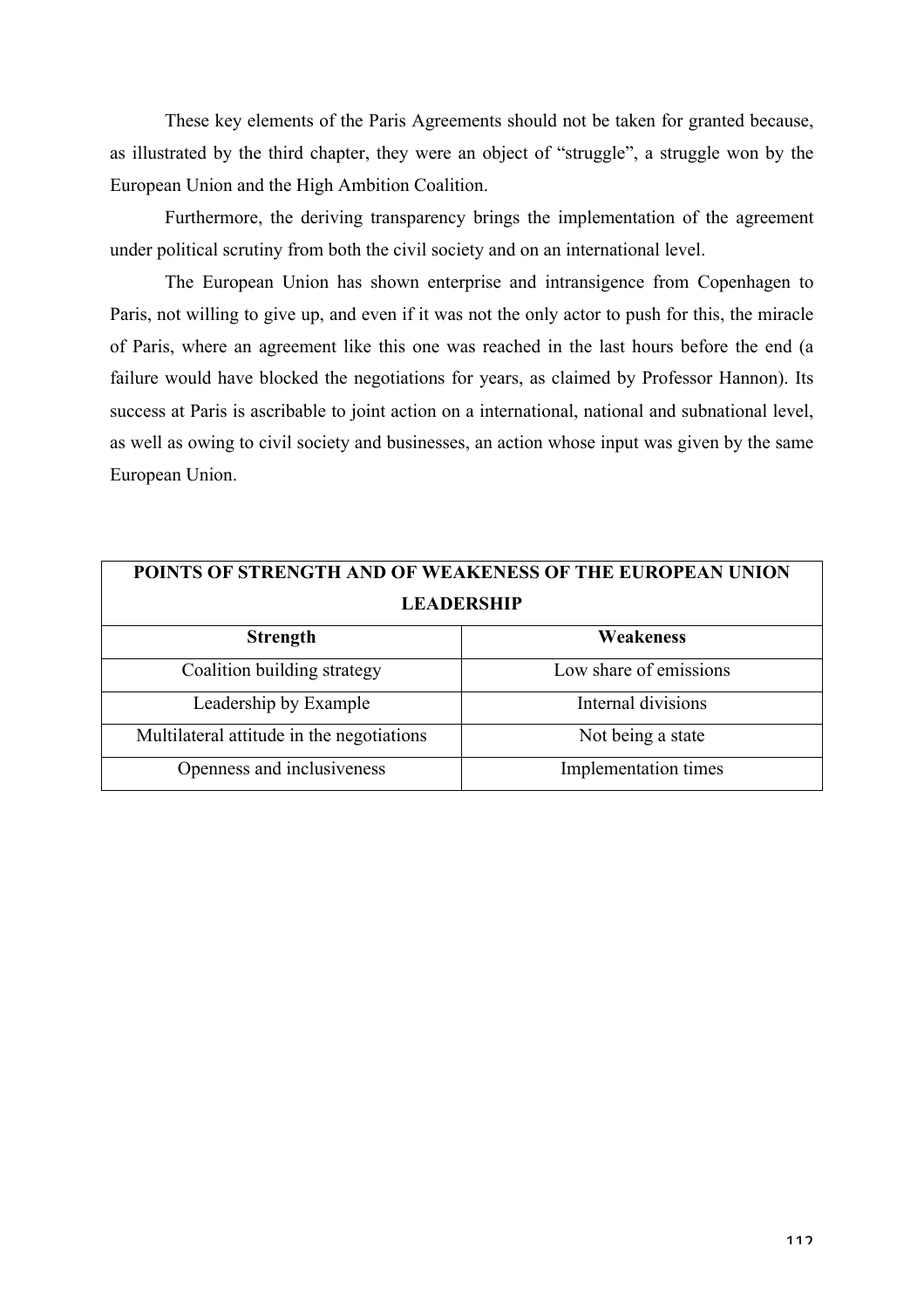# **BIBLIOGRAPHY**

### Books and Papers:

Afionis S., *The European Union as a Negotiator in the International Climate Change Regime*, International Environmental Agreements: Politics, Law and Economics, 11, Springer, 2011.

Aykut S.C.; Dahan A. *Gouverner le Climat: 20 ans de négotiations internationales* (Kindle Version)*,* Sciences Po Les Presses, 2015

Backstrand K., *The EU's role in climate change negotiations: From leader to 'leadiator'*, Journal of European Public Policy · May 2013.

Berionni Berna E., *Ambiente e costituzionalismo. Il modello europeo di sviluppo sostenibile. Storie di un'incontenibile vocazione alla sconfinatezza*, Rivista di Studi Politici, 4/2011 -

Anno XXIII - Ottobre/Dicembre.

Berionni Berna E., *The European Union's laboratory for sustainable development in the time of globalization and regionalization*, LUISS Guido Carli, 2016

Betz R., *What is driving Price Volatility in the EU ETS?,* Centre for Energy & Environmental Markets, University of NSW, 2006

Bodansky D., *The Paris Climate Change Agreement: a New Hope*, American Journal of International Law, 17 May 2016.

Brun A., *Conference Diplomacy: The Making of the Paris Agreement, Politics and Governance* (ISSN: 2183-2463) 2016, Volume 4, Issue 3, Pages 115-123 doi:

10.17645/pag.v4i3.649, 19 April 2016.

Calfee C.H., *Europe's "jolly green giant": environmental policy in the European Union.* Clémençon R., *The Two Sides of the Paris Climate Agreement: Dismal Failure or Historic Breakthrough?,* Journal of Environment & Development 2016, Vol. 25(1) 3–24.

Comberti C., Grubb M., Laing T., Sato M., *Assessing the effectiveness of the EU Emissions Trading Scheme*, Working Paper N. 126, Centre for Climate Change Economics and Policy, January 2013

Dimitrov R.S., *The Paris Agreement on Climate Change: Behind Closed Doors*, in Global Environmental Politics  $16(1)$ : 1-11 · July 2016

Dohelle M., *The Paris Agreement: Historic Breakthrough or High Stakes Experiment?*, 2016 Fischer S., Leinen J., *Course Corrections for Cancún: The European Union and International Climate Politics*, Friedrich Ebert Stiftung, International Policy Analysis.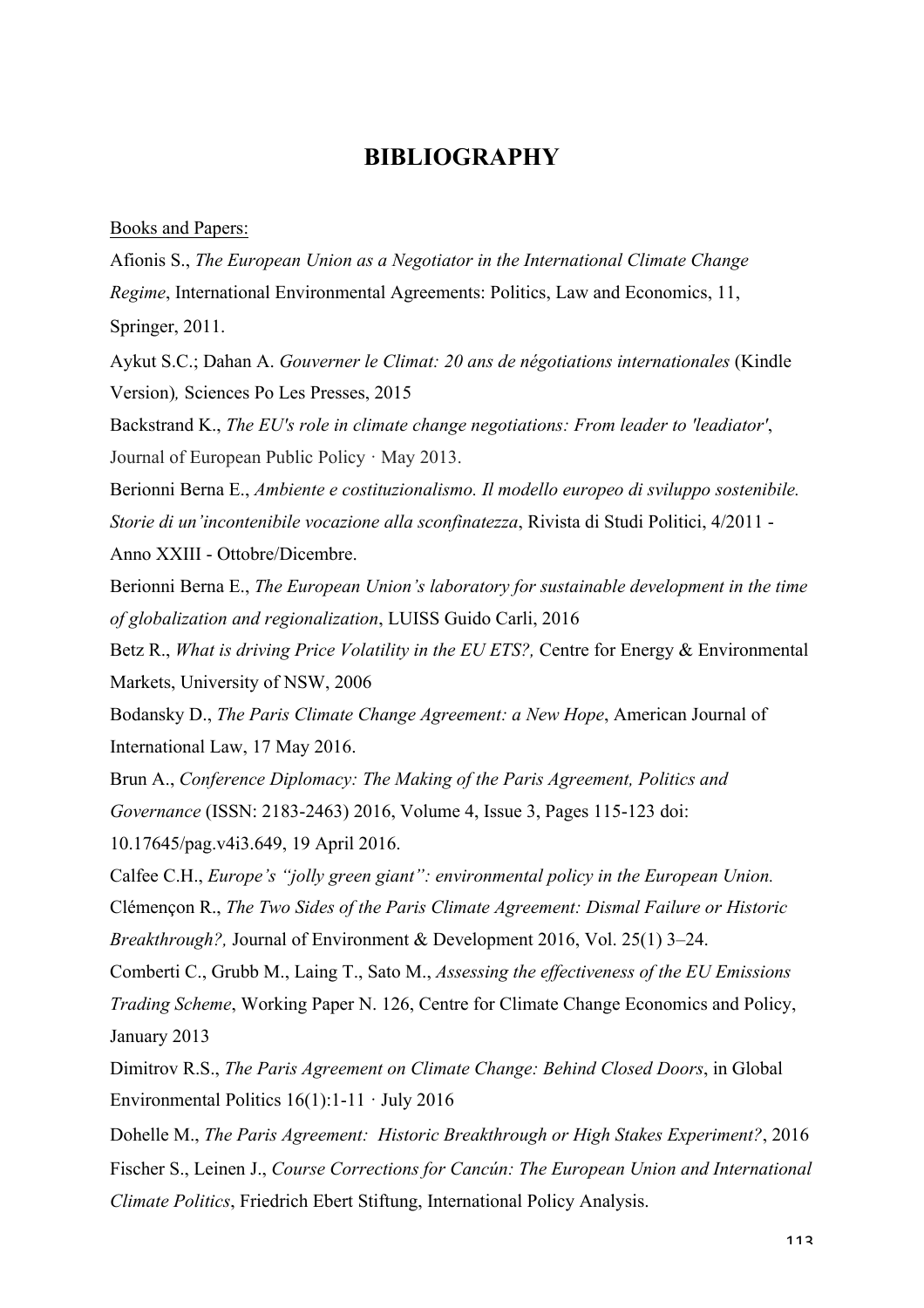Gemenne F., *Géopolitique du climat: négociations, stratégies, impacts* (Kindle Version), Nouvelle Ed, Paris, 2015.

Glachant M., *Greening Global Value Chains: Innovation and the International Diffusion of Technologies and Knowledge*, Annual Green Growth Knowledge Platform (Ggkp) Conference, Paris, 4-5 April 2013.

Groen L., Nieman A., *The European Union at the Copenhagen climate negotiations: A case of contested EU actorness and effectiveness,* International Relations 27(3) 308–324, The Author(s)  $2013$ .

James T., Heidener U., As Time Goes By: EU Climate Change Actorness from Rio to Copenhagen, Bruges Regional Integration & Global Governance Papers, 3/2011, College of Europe.

Jordan A., Liefferink D., Fairbrass J., *The Europeanization of national environmental policy: A comparative analysis*, in Barry J., Europe, Globalization and Sustainable Development , Routledge Research, 2004.

Kramer L., *EU Environmental Governance*.

Krämer L., *Thirty years of environmental Governance in the European Union*, in Macrory R., Reflections on 30 Years of EU Environmental Law, A high Level of Protection, Europa Law Publishing, 2005.

Lavenex S., & Schimmelfennig F., *EU rules beyond EU borders: theorizing external governance in European politics*, Journal of European Public Policy, 14 August 2009.

Obergassel, W., Arens, C., Hermwille, L., Kreibich, N., Mersmann, F., Ott, H.E. and Wang-Helmreich, H. (2016) *Phoenix from the Ashes — An Analysis of the Paris Agreement to the United Nations Framework Convention on Climate Change*, Wuppertal: Wuppertal Institute for Climate, Environment and Energy.

Oberthür S., Bodle R., *Legal Form and Nature of the Paris Outcome*, climate law 6 (2016) 40-57.

Oberthür S., *Global Climate Governance after Cancún: Options for EU Leadership,* The International Spectator  $46(1)$ : 5-13 · March 2011.

Oberthür S., Groen L., *The Effectiveness Dimension of the EU's Performance in International Institutions: Toward a More Comprehensive Assessment Framework*, Journal of Common Market Studies 2015 Volume 53. Number 6. pp. 1319–1335.

Oberthür S., *Perspectives on EU implementation of the Paris outcome*, Institute for European Studies at the Vrije Universiteit Brussel, 25 April 2016.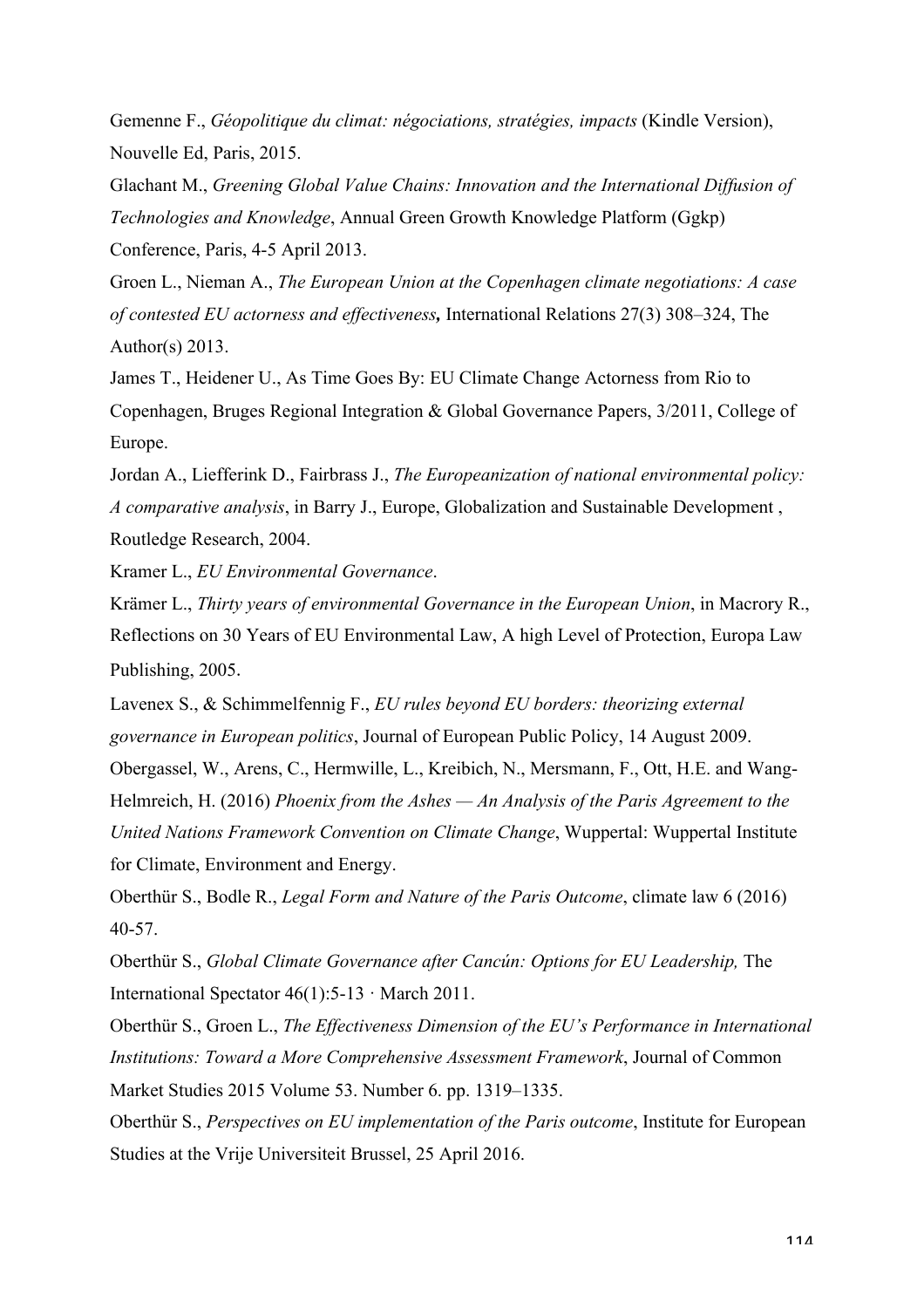Oberthür S., *The European Union's performance in the international climate change regime*, Journal of European Integration, Vol. 33, Iss. 6, 2011.

Oberthür S., *The role of the EU in global environmental and climate governance*, in Telo' M., The European Union and Global Governance, Ashgate, 2009.

Oberthür S., *Where to go from Paris? The European Union in climate geopolitics*, 23 May 2016.

Schunz S., *The 2015 Paris Agreement: What it means for the European Union's Climate Policies*, CEPOB (College of Europe Policy Brief), January 2016.

Schunz S. et al., *The European Union Foreign Policy and Global Climate Change: towards a comprehensive European Climate Policy?* Institute for International and European Policy (IIEP), 12, 2009.

Simmons L., *Rare-Earth Market: by monopolizing the mining of rare-earth metals, China could dictate the future of high-tech*, Foreign Policy, July 12 2016.

Spencer Thomas, *COP21: What's in it for Europe?,* , IDDRI, January 2016

Spencer T., 2B continued… The outcomes of the Warsaw Climate Conference and implications for Paris 2015, POLICY BRIEFS N°15/2013. IDDRI, 2013. 2 P.

Telò M., *Dallo Stato all'Europa. Idee, politiche e istituzioni*, Carocci editore, 2014

Telò M., *Europe: A Civilian Power? European Union, Global Governance, World Order*, 2006

Telò M, *The Challenge of a Democracy Beyond the State in the European Union,* in Unver Noi A., Toperich S, *Challenges of the European Union and its Neighbors,* Centre for Transatlantic Relations, 2016.

Van Schaik, Louise G., *Explaining EU activism and impact in Global Climate Politics: is the Union a norm-or interest-driven actor*, JCMS Journal of Common Market Studies, January 2012.

Van Schaik L., *The Sustainability of the EU's Model for Climate Diplomacy*, in Oberthür S., et al.,The New Climate Policies of the European Union, VUBPRESS 2010.

Young A.R., *The European Union as a Global Regulator? Context and Comparison*, Journal of European Public Policy: Volume 22, N. 9, 2015.

## Articles:

Barbière C, Climate negotiations reveal new alliances in the Global South, Euractiv, 29 January 2015.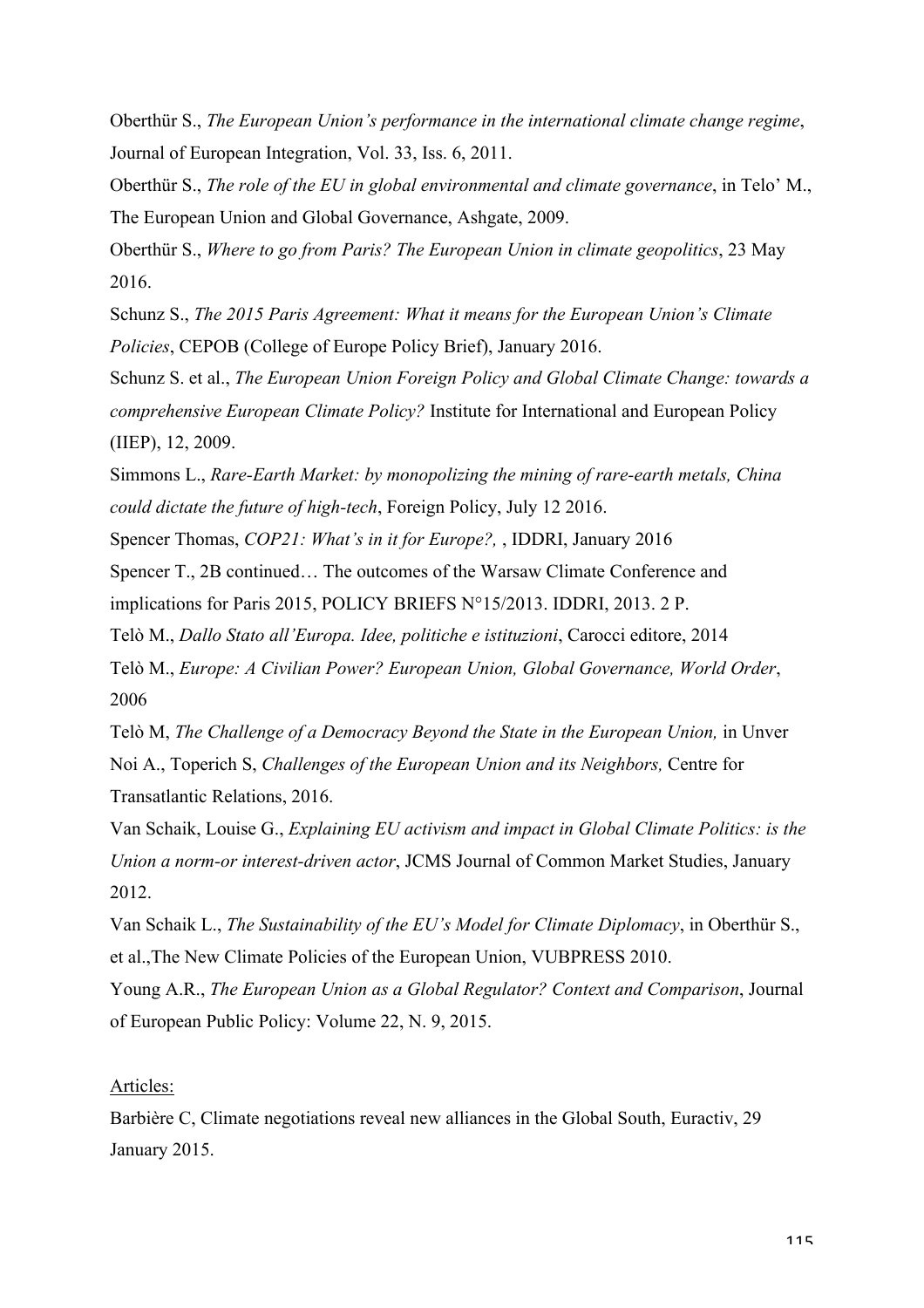Berionni Berna E., *L'integrazione nella politica ambientale e contro il cambiamento* 

*climatico*, in Telo' M., L'integrazione regionale dell'Unione europea, Mondo e tendenze,

Atlante Geopolitico Treccani 2015, Istituto dell' Enciclopedia TRECCANI.

*Carbon tariffs resurface in Copenhagen aftermath*, Euractiv, 8 January 2010.

Clark D., *Which nations are most responsible for climate change?*, The Guardian, 21 April 2011

*Climate talks can't fail as there is no alternative planet, says French minister*, The Guardian, 18 May 2015.

Collyns D, *Lima climate talks: EU and US at odds over legally binding emissions targets*, The Guardian, 2 December 2014.

Connolly K., *G7 leaders agree to phase out fossil fuel use by end of century*, The Guardian, 8 June 2015.

*Durban and everything that matters*, The Economist, 12 December 2011.

Geiling N., *China makes it clear they are ready to lead on climate if Donald Trump won't*, ThinkProgress, 17 January 2017.

Goldenberg S., Harvey F., *The key players at the Paris climate summit*, The Guardian, 7 December 2015.

Goswami U.A., Jayanthi Natarajan opposes global pact to cut greenhouse gas emissions at Durban, The Economic Times, 12 December 2011.

Harvey F., *As the Warsaw climate talks end, the hard work is just beginning*, The Guardian, 25 November 2013.

Harvey F., Mathiesen K., *Climate coalition breaks cover in Paris to push for binding and ambitious deal*, The Guardian, 8 December 2015.

Harvey F., Vidal J., *Paris climate talks: vulnerable countries demand 1.5C warming limit*, The Guardian, 30 November 2015.

Hicks C., *COP22 host Morocco launches action plan to fight devastating climate change*, The Guardian, 7 November 2016.

Kentish B., *Nicolas Sarkozy promises to hit America with a carbon tax if Donald Trump rips up landmark Paris climate deal*, The Independent, 15 November 2016.

King E., *Switzerland becomes first country to submit Paris climate deal pledge*, The

Guardian, 27 February 2015.

Mathiesen K., King E., *Poland threatens EU plan to ratify UN climate deal*, Climate Home, 27 September 2016.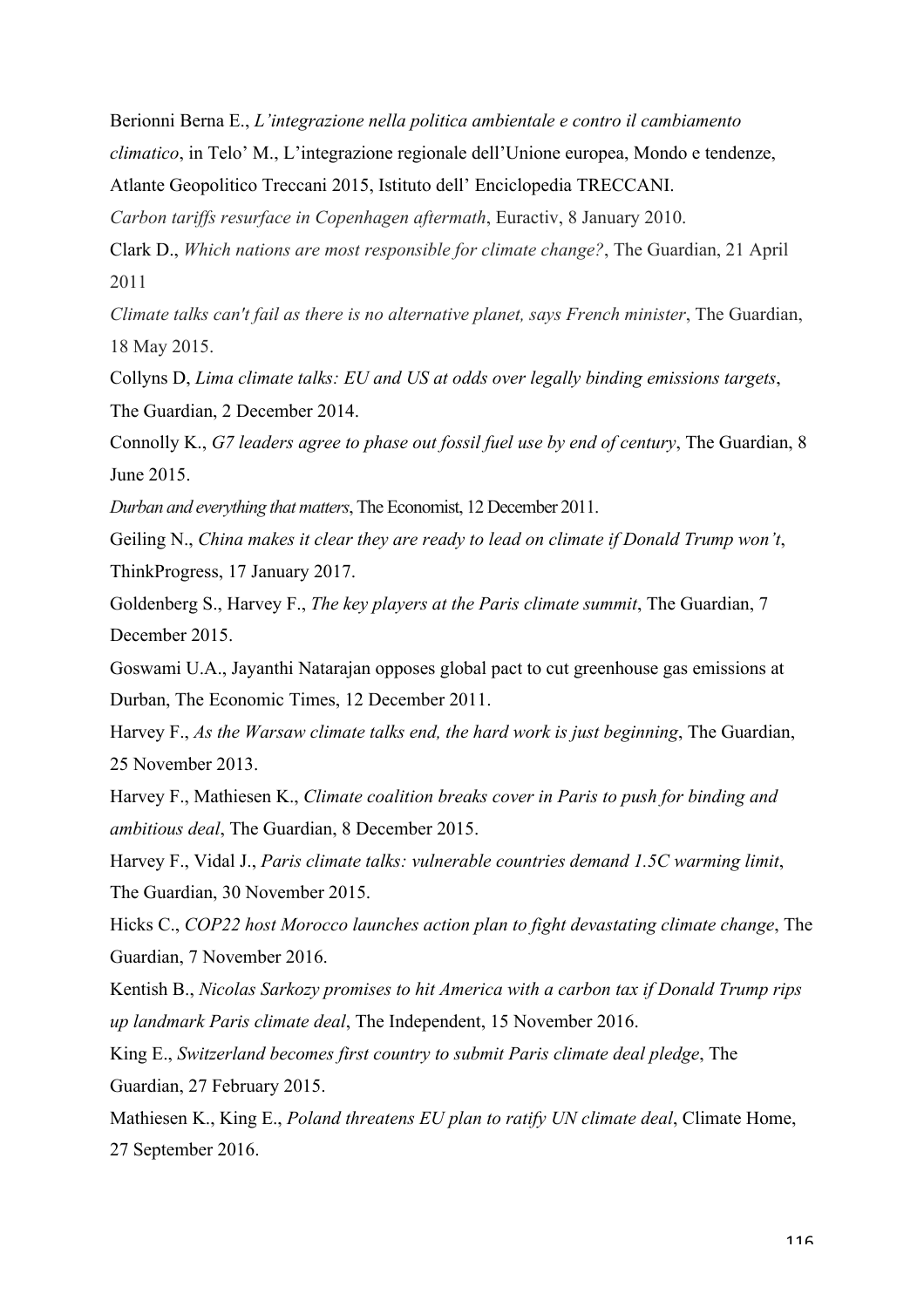McCarthy T., *How Keystone XL and Dakota Access went from opposition to resurrection*, The Guardian, 24 january 2017.

McKibben B., *Rex Tillerson is big oil personified. The damage he can do is immense*, The Guardian, 11 January 2017.

Milman O., *Donald Trump would be world's only national leader to reject climate science*, The Guardian, 12 July 2016.

Nelsen A., 150 countries pledge to curb carbon emissions, The Guardian, 13 October 2015. Nelsen A., *Climate summit chief pleads with Trump not to ditch Paris treaty*, The Guardian, 18 November 2016.

Nelsen A., *EU gives green light to ratifying Paris climate deal*, The Guardian, 30 September 2016

Nelsen A., *EU to launch diplomatic offensive ahead of Paris climate talks*, The Guardian, 20 January 2015.

Neslen A., *EU leaders agree to cut greenhouse gas emissions by 40% by 2030*, The Guardian, 24 October 2014.

Neslen A., *UN climate change deal must have legally binding targets, says EU*, the Guardian, 27 November 2014.

Phillips T., *China and France say Paris climate pact should have five-year reviews*, The Guardian, 2 November 2015.

Phillips T., Harvey F., Yuhas A., *Breakthrough as US and China agree to ratify Paris climate deal*, The Guardian, 3 September 2016.

Piketty T., Émissions de CO₂ : comment financer l'adaptation de manière équitable ?, 5 November 2015.

Robert A., *Europe losing influence in climate negotiatio*ns, Euractiv, 26 January 2015.

Robert A., *Multi-billion EU carbon market fraud operated from Poland*, Euractiv, 18 July 2016.

Simon F., *French to revive Sarkozy's EU carbon tariff idea*, Euractiv, 18 May 2012.

Singh K., *Cartagena Dialogue Provides Breath Of Fresh Air*, Yale School of Forestry & Environmental Studies, 29 July 2010.

Slezak M., *China cementing global dominance of renewable energy and technology*, The Guardian, 6 January 2017.

Smith D., *Trump moves to dismantle Obama's climate legacy with executive order*, The Guardian, 28 March 2017.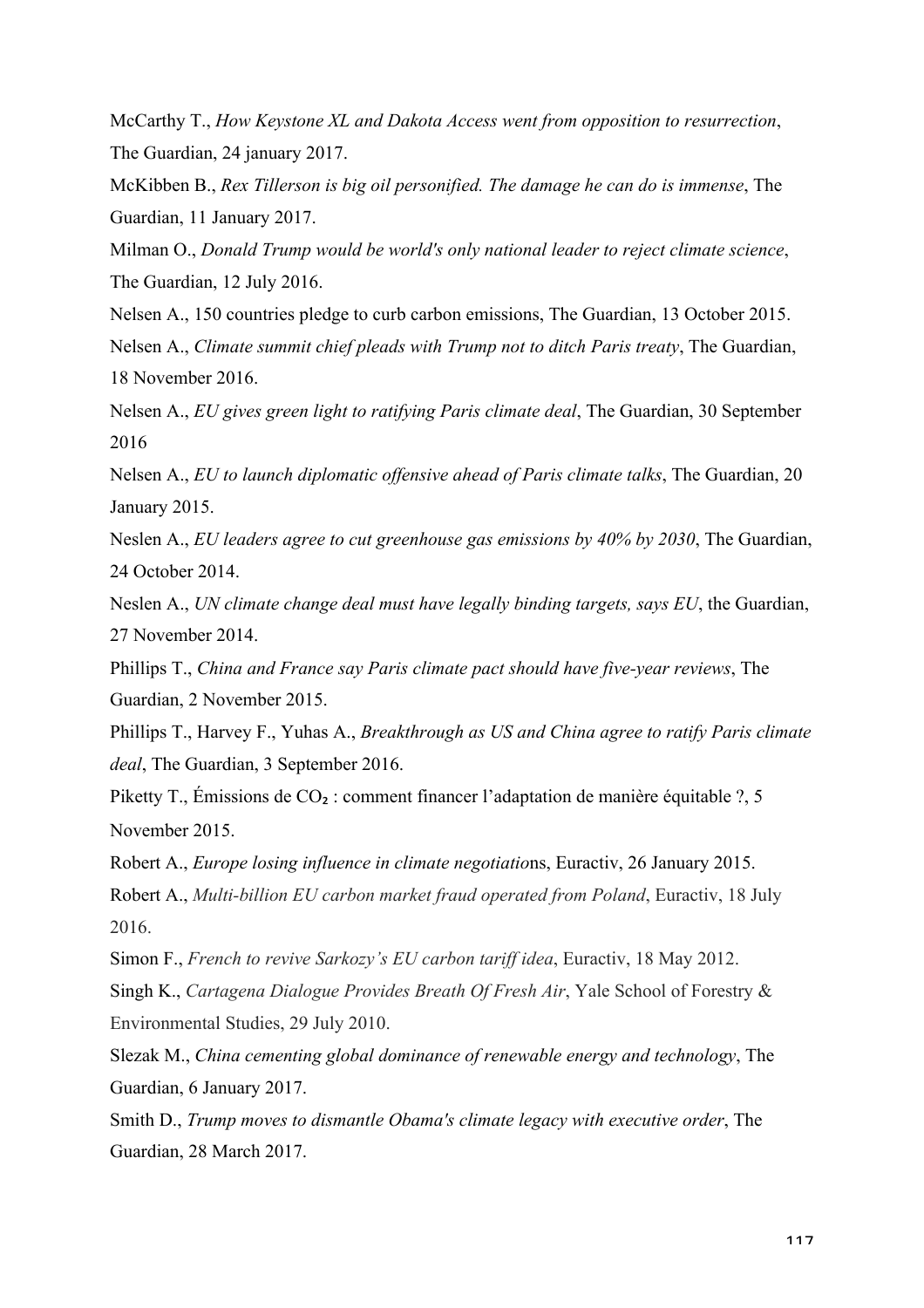Spieth W.F., *Reform of EU emissions trading system likely to fail*, Euobserver, 24 March 2015.

Stefanini S., *Merkel convinces Canada and Japan on CO2*, Politico, 8 June 2015.

Stratton A., Vidal J., Connie Hedegaard resigns as president of Copenhagen climate summit, The Guardian, 16 December 2009.

Taylor L., Branigan T., *US and China strike deal on carbon cuts in push for global climate change pact*, The Guardian, 12 November 2014.

*Trump seeking quickest way to quit Paris climate agreement, says report*, The Guardian, 13 November 2016.

Vaughan A., *UK opposition to new EU green energy targets could risk 'half a million jobs'*, The Guardian, 2 January 2014.

Vidal J., Harvey F, *Climate deal salvaged after marathon talks in Durban*, The Guardian, 11 December 2011.

Vidal J., Harvey F., *India dampens Europe's hopes of a new climate change agreement*, The Guardian, 6 December 2011.

Vidal J., Milmo D., *Copenhagen: Leaked draft deal widens rift between rich and poor nations*, The Guardian, 9 December 2009.

Volcovici V., Groom N., Disavino S., *Donald Trump declares end to 'war on coal', US energy giants ignore him*, The Independent, 5 April 2017.

Willis A., *Cancún climate deal restores faith in UN process*, Euobserver, 12 December 2010.

## Documents and sitography:

Paris Agreement -

https://unfccc.int/files/essential\_background/convention/application/pdf/english\_paris\_agree ment.pdf

*Brazil backs 'high ambition coalition' to break Paris deadlock, Climate Home*, 11 December 2015 http://www.climatechangenews.com/2015/12/11/brazil-backs-high-ambition-coalitionto-break-paris-deadlock/

Climate Change: the EU shows leadership ahead of Paris with 23% emissions cut, European Environment Agency, 19 October 2016

http://www.eea.europa.eu/media/newsreleases/climate-change-eu-shows-leadership Council of the European Union - http://data.consilium.europa.eu/doc/document/ST-5853- 2016-INIT/en/pdf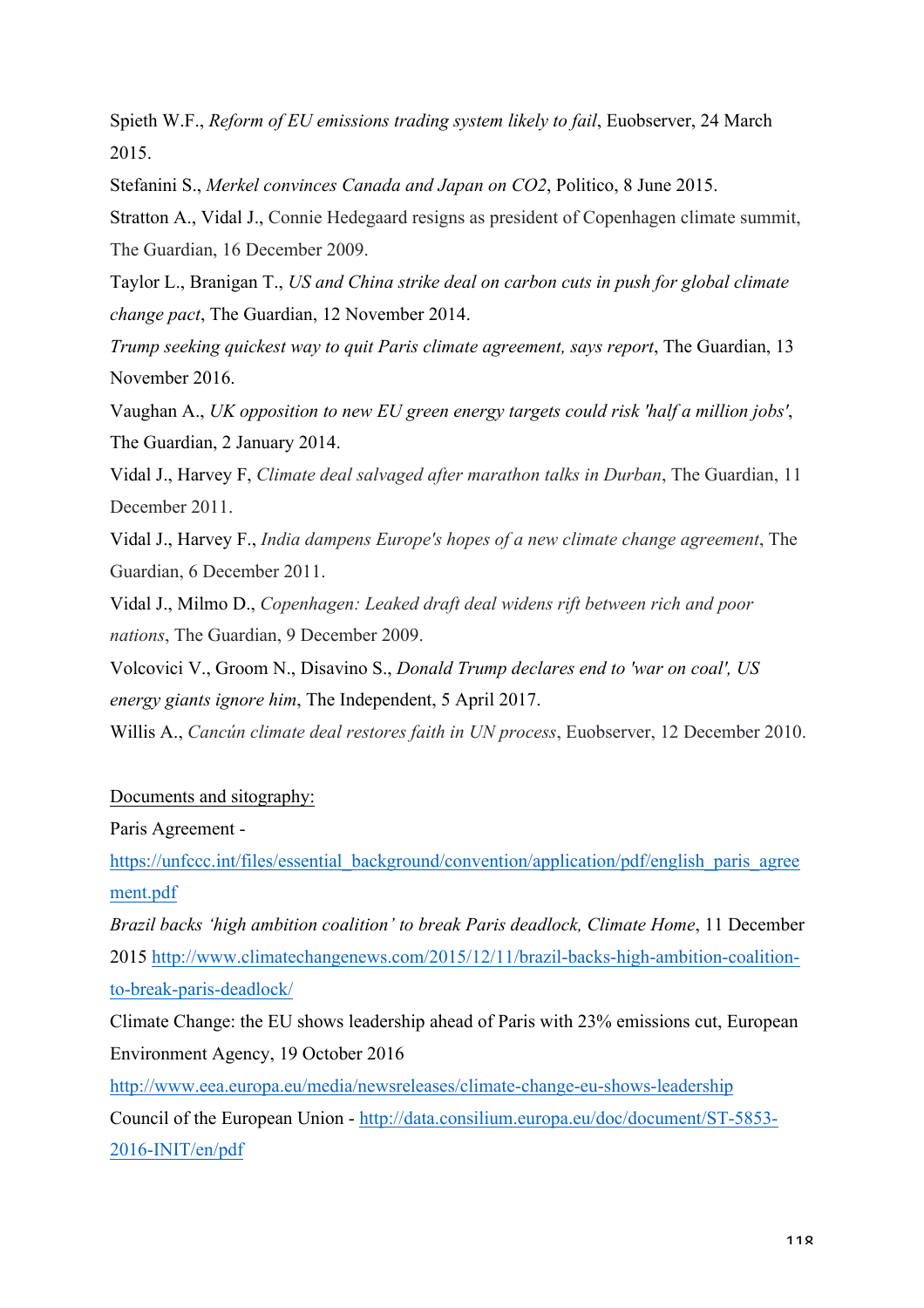European Commission – Climate Action, *Building political momentum towards a strong global climate deal* https://ec.europa.eu/clima/news/articles/news\_2015051501\_en

European Commission – Climate Action, *Engaging with our Mediterranean partner countries ahead of new global climate deal* 

*https://ec.europa.eu/clima/news/articles/news\_2015050702\_en*

European Commission – Climate Action, *Global climate effort put to the test at international forum ahead of Paris Climate Summit* 

*https://ec.europa.eu/clima/news/articles/news\_2015100801\_en*

European Commission – Energy, *EU signs sustainable energy declarations with Pacific Islands* https://ec.europa.eu/energy/en/news/eu-signs-sustainable-energy-declarations-pacificislands

European Commission, Energy, *Imports and secure supplies*,

https://ec.europa.eu/energy/en/topics/imports-and-secure-supplies.

European Commissions - *Factsheet on the Commission's proposal on binding greenhouse gas emission reductions for Member States (2021-2030)* - http://europa.eu/rapid/press-

release\_MEMO-16-2499\_en.htm

European Commission – Press database, *Historic climate deal in Paris: speech by Commissioner Miguel Arias Cañete at the press conference on the results of COP21 climate conference in Paris* http://europa.eu/rapid/press-release SPEECH-15-6320 en.htm

European Community Treaty - http://eur-lex.europa.eu/legal-

content/EN/TXT/?uri=CELEX%3A12002E%2FTXT

Environment Council approves the EU's intended nationally determined contribution to the

new global climate agreement https://ec.europa.eu/clima/news/articles/news\_2015030601\_en

Greening the European Semester – Environment – European Commission

http://ec.europa.eu/environment/integration/green\_semester/index\_en.htm

INDCs as communicated by Parties -

http://www4.unfccc.int/submissions/indc/Submission%20Pages/submissions.aspx

IPCC Fifth Assessment Report (AR5) - https://www.ipcc.ch/report/ar5/.

Kyoto 2nd commitment period (2013–20), European Commission, Climate Action -

https://ec.europa.eu/clima/policies/strategies/progress/kyoto 2 en

Lima-Paris Action Agenda http://newsroom.unfccc.int/lpaa/

OECD, IEA Publish Paper on IAR and ICA under Cancún Agreements -

http://sdg.iisd.org/news/oecd-iea-publish-paper-on-iar-and-ica-under-Cancún-agreements/

Paris Agreement - Status of Ratification - http://unfccc.int/paris\_agreement/items/9444.php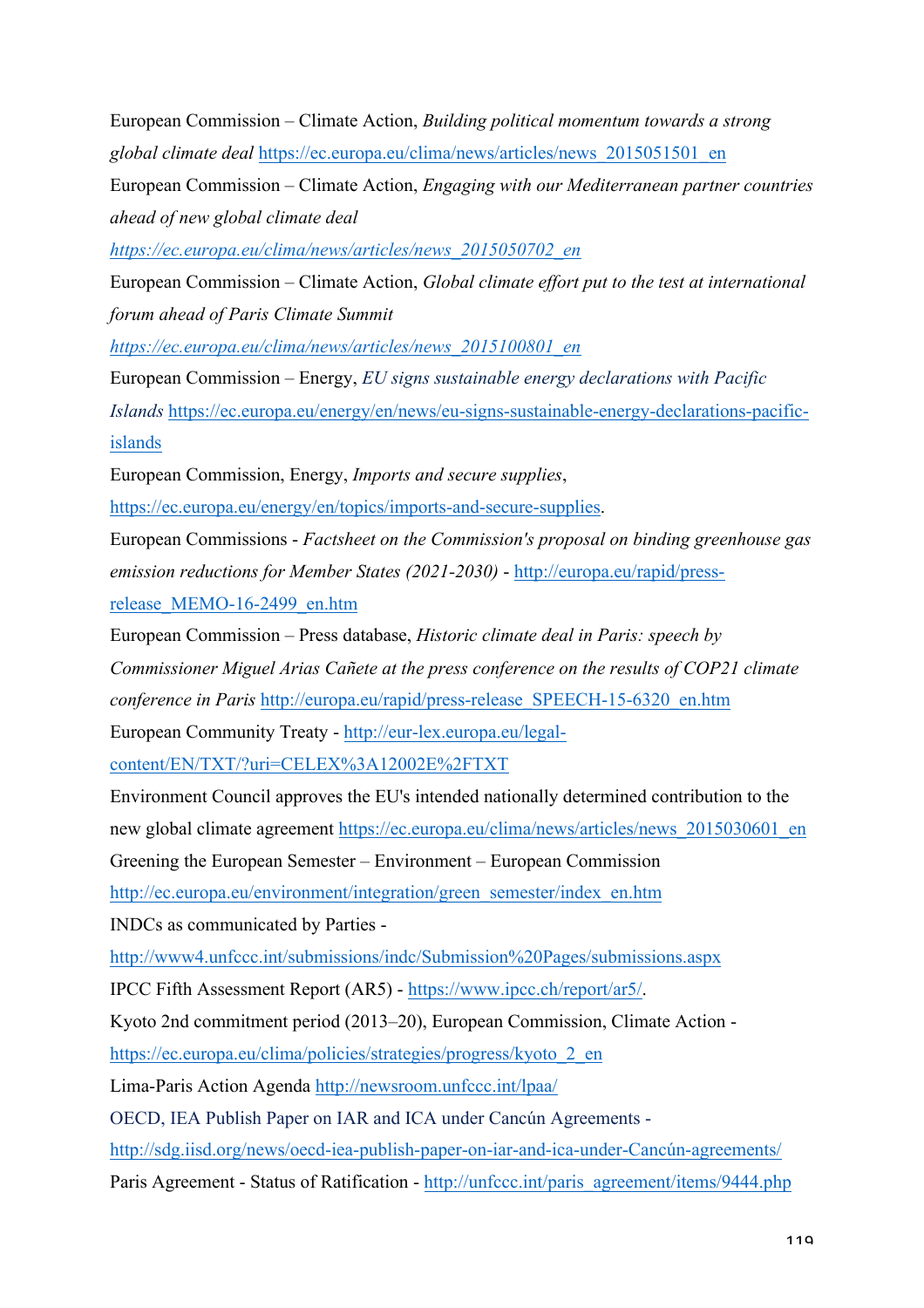*Petersberg Climate Dialogue VI, "Reaching for the Paris outcome",* Federal Ministry for the Environment, Nature Conservation, Building and Nuclear Safety,

http://www.bmub.bund.de/en/topics/climate-energy/climate/international-climate-

policy/petersberg-climate-dialogue/petersberg-climate-dialogue/

Single European Act-

http://www.consilium.europa.eu/uedocs/cmsUpload/SingleEuropeanAct\_Crest.pdf

Submission By Latvia And The European Commission On Behalf Of The European Union And Its Member States -

http://www4.unfccc.int/submissions/Lists/OSPSubmissionUpload/39\_111\_130723611366500 236-LV-02-26-EU%20SubmissionCBannual.pdf

Treaty on the European Union - http://eur-lex.europa.eu/legal-

content/en/TXT/?uri=CELEX%3A12012M%2FTXT

Treaty on the functioning of the European Union - http://eur-lex.europa.eu/legal-

content/EN/TXT/?uri=celex%3A12012E%2FTXT

United Nations Framework Convention on Climate Change - *Marrakech Climate Change Conference - November 2016* -

http://unfccc.int/meetings/marrakech\_nov\_2016/meeting/9567.php

https://www.regjeringen.no/en/topics/climate-and-environment/climate/climate-and-forestinitiative/kos-innsikt/-indonesia/id734165/

Interviews:

Interview with Professor Edwin Zaccai, 19 September 2016 Interview with Professor Sebastian Oberthür, 16 November 2016

Interview with Professor Etienne Hannon, 2 December 2016

Conferences:

Conference *Les dimensions politico-institutionnelles du changement géopolitique et les conséquences pour l'Union européenne*, Mario Telò, 21 March 2017, Palais des Académies, Bruxelles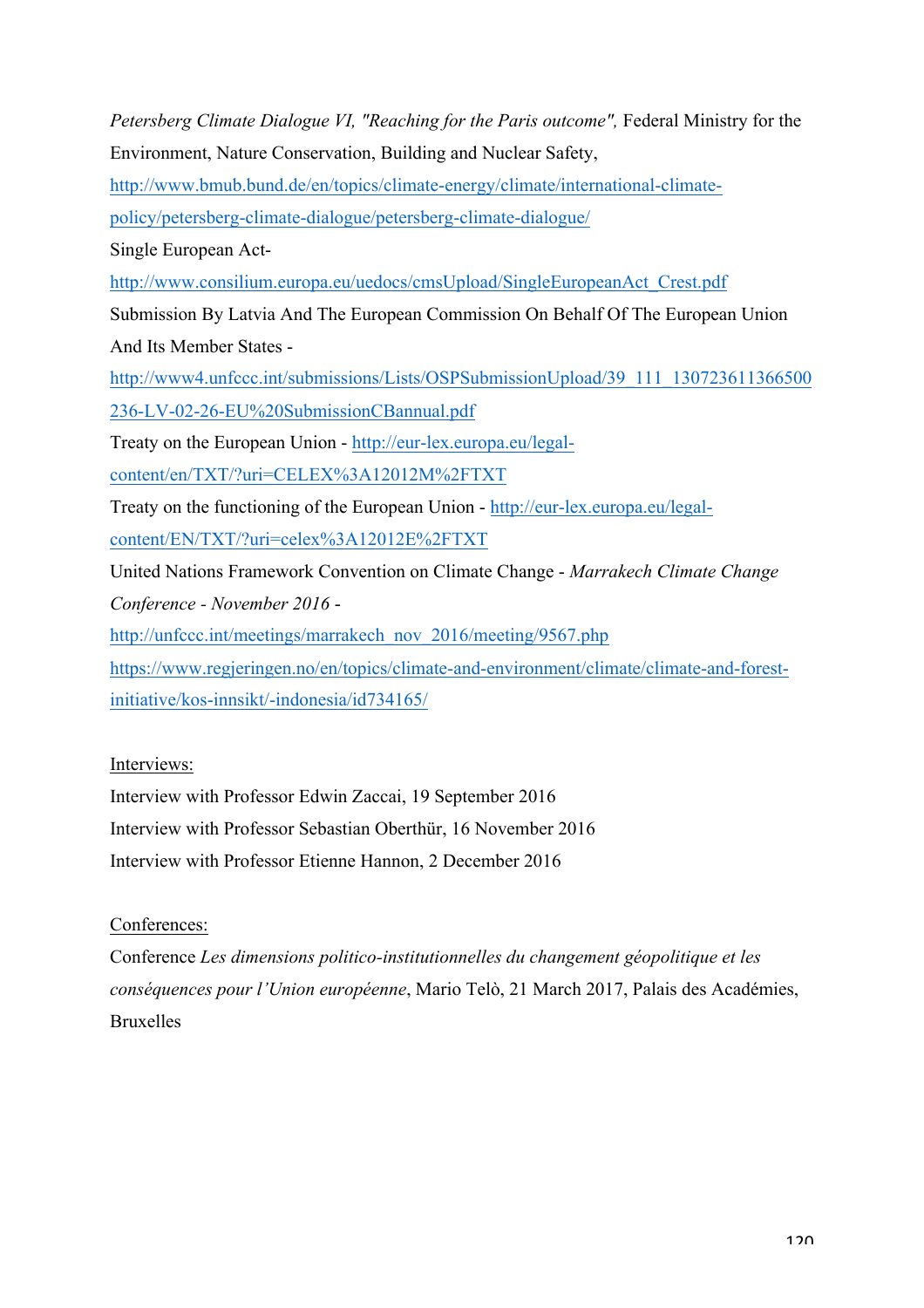## **SUMMARY**

The fight against climate change has been a crucial issue for the European Union for years and for several reasons.

In the past The European Union has always exercised a role of leader in this issue worldwide: any way things changed in time and it is no longer clear where the European Union is still a leader, because after the 2009 Copenhagen Conference this role went lost and in the years it mutated.

The final outcome of the Paris Conference was very different from the one of Copenhagen therefore it is a legitimate to wonder whether the European Union has re-found its role of leader and eventually what kind of leader and which means it possesses to exercise this role.

As it is acknowledged, the European Union is not a state and therefore it does not possess the means a states have and for this reason it has to find different ways to prevail in a hard power world.

Climate change politics is the most effective way the European Union can have its voice heard worldwide: the best instrument it possesses is the so called multilateralism, therefore the political approach where decisions are taken according to the general principle of conduct and of diffuse reciprocity.

Through multilateralism the European Union can exercise its role of normative and civil power which means being an international actor which does not possess military or political instruments to prevail, but diplomatic and normative means.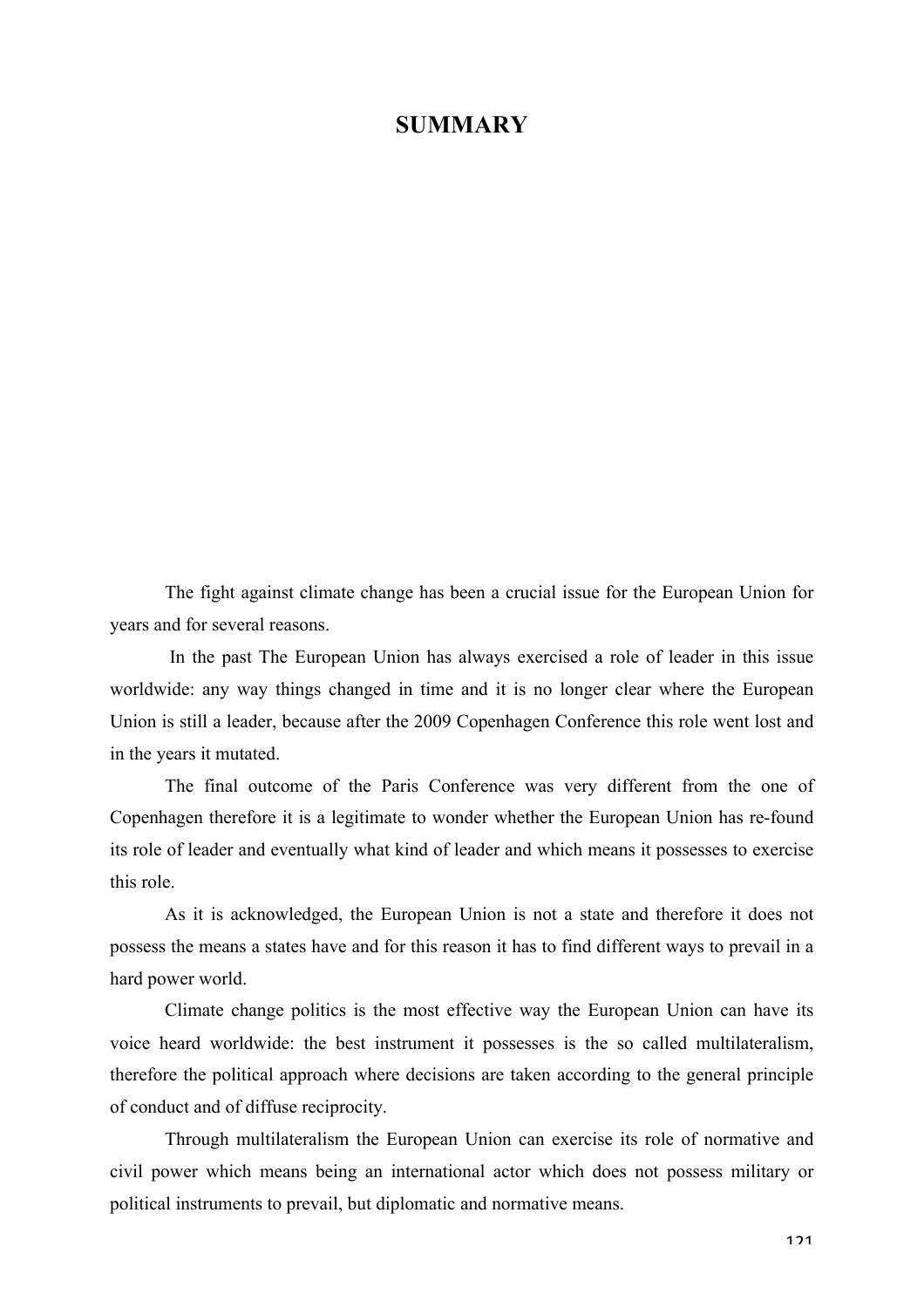In this way the European Union can exercise a normative leadership, spreading in the field of climate politics the principles of sustainability, precaution, multilateralism and international law, and being able to prevail in a world dominated by the United States and China which seem to be reengaged in the climate change politics and therefore posing the threat of stripping the EU of its role of leader.

From a concrete point of view the fight against climate change represents an economic, political and geopolitical opportunity for the European Union.

Geopolitically and economically a decarbonisation of the European Union would be an advantage because it would reduce the energetic dependency from Russia and Middle eastern oil exports.

Furthermore, the fight against climate change is also related to security issues as climate change can increase the problems in the neighbour countries to the EU, especially in the other shore of the Mediterranean, triggering a climate refugee crisis which the EU could not be able to manage.

From a point of view of internal politics, the climate politics represents a way to relaunch the European integration project: this is a concrete matter and the integration can be built on these bases following the functionalist method and at the same time, succeeding worldwide in this, would reinforce the EU legitimacy (an output legitimacy) and tackle the democratic deficit it is accused of.

Economically the European Union would benefit from the decarbonisation of the world economy because it is the first holder of renewable energies patents and therefore its economy would be boosted.

Lastly, climate change poses also a human threat to Europe in general as it could affect it through more desertification, floods and other meteorological conditions which would harm the safety and health of citizens.

All these reasons are framed in a complex legal framework deriving from the idea that protection of the environment means protection of the rights of future generations: the environment is a result of a spill-over effect as the European Union was born on "energetic" bases (ECSC and EURATOM).

The issue of environment has been a soft matter until the 1986 Single European Act which enshrined it in the EU hard law, and consequently by the Maastricht, Amsterdam and Lisbon Treaties, which codified the principles of sustainable development, precaution and subsidiarity.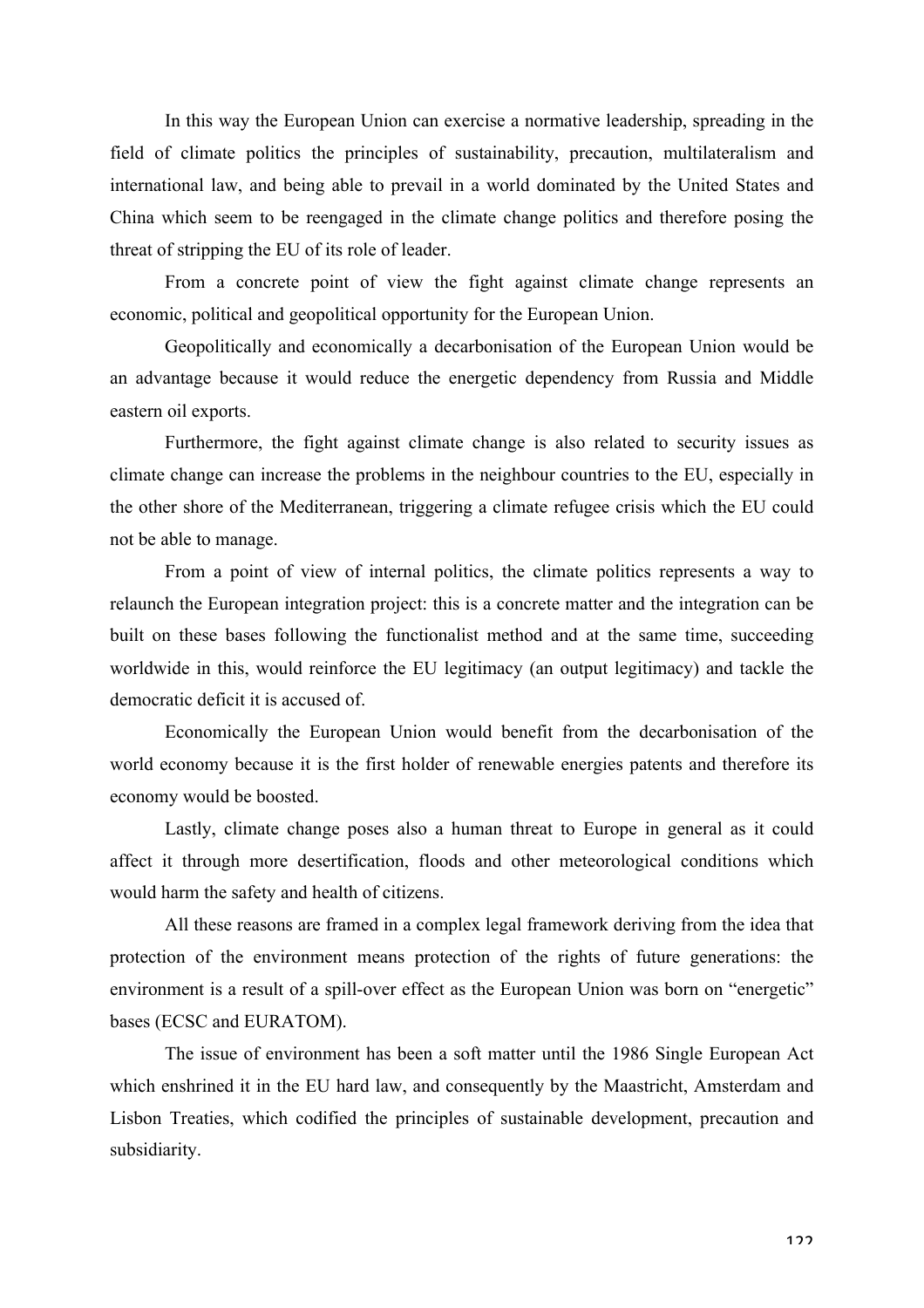From the point of view of the competences, environment appears to be a mixed matter which has been shaped by both the most virtuous European states and the same EU (Europeanisation of climate politics) and at the EU level the main institutions remains the Council of Ministers and the Commission, with an increasing role of the latter over the years.

This political and legal framework has also its own limits anyway: above all the European Union has a long decision making process on it which involves the unanimity of its member states which can slow down or boycott environmental politics (in particular eastern European states such as Poland which still rely on coal).

Moreover, a development of renewable sources is seen as a threat to the nuclear energy (which is considered an alternative energy to fossil fuels too) by some countries, especially by France and the United Kingdom.

The European Union has suffered also from the 2010 financial crisis and the austerity policies have reduced the funds to allocate for investments which are needed in the long term to fulfil a full decarbonisation of the economy.

Also its legal framework has shown to be flawed as some measures have been ineffective, especially the Emission Trading Scheme which has not fixed the main problems deriving from its establishment, such as the price volatility, windfall profits deriving from free allocation and over-allocation of CO2 allowances.

If this is the theoretical description of the EU climate change and environmental politics and policy, from a practical point of view the EU leadership has been proven to be weak after the Copenhagen Conference.

In Copenhagen the European Union still had the idea to be the world leader in climate change fight, ignoring the shift of power which occurred after Kyoto.

In Kyoto the European Union acted more comfortably because it was a smaller union, emerging powers were less influential and the USA withdrew leaving a gap to fill: these conditions represented the success of the Kyoto Protocol, which was saved by the EU which took the reins the negotiations.

In Copenhagen things were different: emerging powers such as India, China and Brazil were more relevant and the United States also played a role.

The European Union (which arrived in Copenhagen extremely divided on several keyissues), especially the Swedish presidency of the Council and the Danish presidency of the COP intended to impose an agreement already negotiated only with the main world powers to the other developing countries: this move triggered a confidence crisis which jeopardised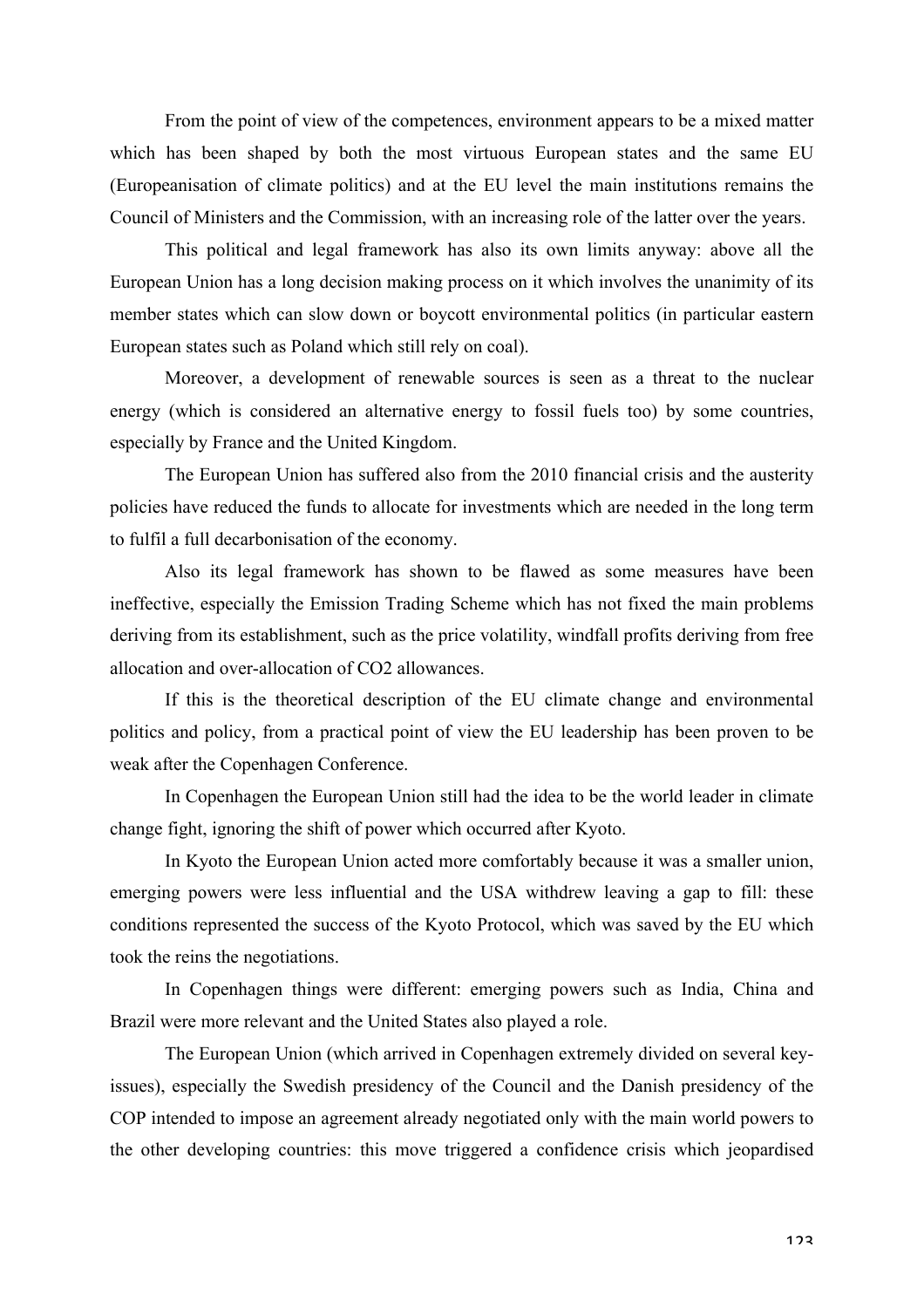completely the Conference and the final document was a mere political declaration decided without the European Union.

The shock of Copenhagen represented for the European Union an opportunity to reflect on its own role and its own mistakes: the main conclusion was that it was no longer possible to be the only leader in climate change politics and a binding agreement was not a ripe issue in 2009.

Anyway, the Copenhagen Conference represented two partial and symbolic achievements for the European Union: the first one was to bring to the attention of the other parties the issue of the rise of temperatures to limit to 2 degrees as a goal to set for a future agreement, and the second one the Green Climate Fund, therefore the climate finance to allocate (the number was 100 billion) to support in adaptation measures the most vulnerable countries.

The first move of the European Union after the Copenhagen Conference was to engage itself in the Cartagena Dialogue for a Progressive Action, an international forum which involved the same EU and the developing countries, especially those most vulnerable to climate change.

From this forum the idea of establishing a coalition emerged as very relevant for the European Union in order to fulfil its purposes in environmental and climate change politics, therefore being no longer a leader but a leadiator (which is a neologism created by the terms leader and mediator by Professor Sebastian Oberthür).

Following Copenhagen, in 2010 the COP was held in Cancún, Mexico and it was an event with very low expectations but which had a relevant impact because the Mexican Presidency contributed to re-establish an atmosphere of confidence between the parties involved, confidence which went lost in Copenhagen, and it was also decided to implement the political decision taken in Copenhagen to allocate 100 billion for climate finance and for adaptation measures.

In Cancún the foundations for the following COP were laid, the Durban Conference: this time the situation was more difficult than in Cancún.

The atmosphere was very conflictual and a new cleavage in climate change politics emerged, the one between the progressive countries and the more resilient (the previous cleavage was between the Annex I and Non Annex I countries, as written in the Kyoto Protocol).

The main problem of the developing countries such as India, China and Brazil was linked to the high level of economic inequalities: the fact that they are biggest polluters is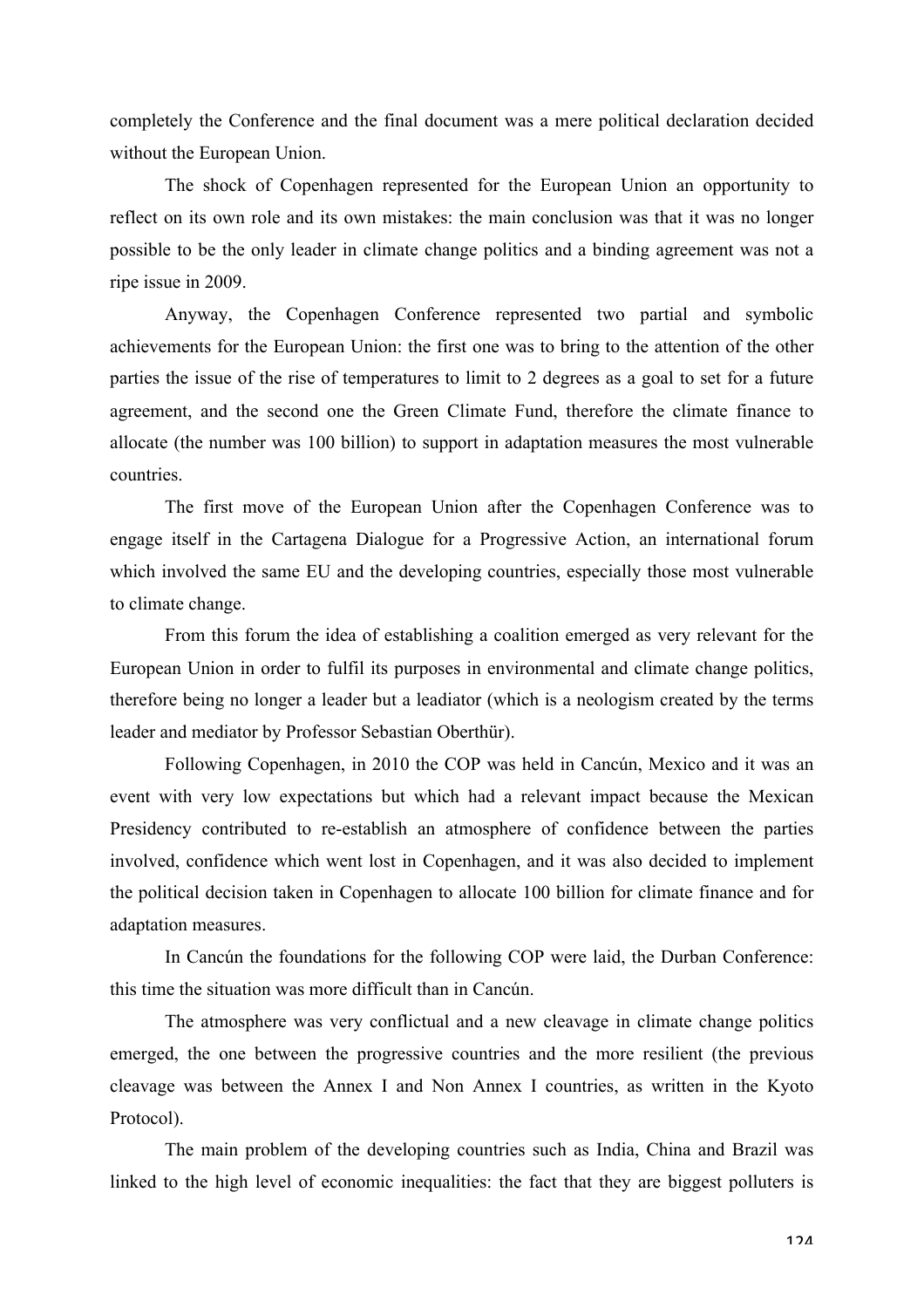ascribed to a lowest share of their population, the richest one, and therefore any measure imposed to curb emissions would hit the majority of the population which does not contribute to them.

In Durban the main issue was to decide which kind of document to produce during the COP to be held in 2015 in Paris, and on this there were several contrasts: the European Union pressed for a juridical binding document, whilst the most developing countries wanted to reiterate a protocol, on the model of the one of Kyoto.

India opposed this so called "Durban Formula" despite the fact that it had the support from the United States and the other BASIC countries: the clash between the European Union and India was resolved with an enlargement of the Durban Formula which included also juridical instruments than the one wished by the EU and its allies.

To obtain this the European Union opened for the entrance to the second commitment of the Kyoto Protocol: the aim of this initiative was on one hand to give something back to India in return for the compromise of the Durban Formula, and on the other to assure that between 2013 (end of the first commitment of the Kyoto Protocol) and 2020 (year of the entrance into force of the Paris Agreement) there was no juridical vacuum.

The main result of the Durban Conference, which can be ascribed to the European Union, was the fact that the necessity to adopt a binding agreement in Paris was decided by the parties.

The negotiation process after Durban had a setback: in 2012 the COP was held in Doha, Qatar and this decision was perceived by environmental groups as a contradictory and provocative with the aims of these events as Qatar was a very resilient country and oil producer and exporter.

The Doha Conference produced the so-called Doha amendment which paved the way for the entrance into force of the second commitment of the Kyoto protocol: this was not a successful step as very few countries entered this commitment, among which India was absent, which was the country pushing for it in exchange to its support for the Durban Formula.

Also in 2013 the negotiations slew down: the COP 19 was held in Warsaw and Poland, as well as Qatar, is a country relying on fossil fuels and also this affected the seriousness of the aim for the 2015.

The main issue of the Warsaw Conference concerned the INDC: at the beginning this stands for Intended National Determined Commitments.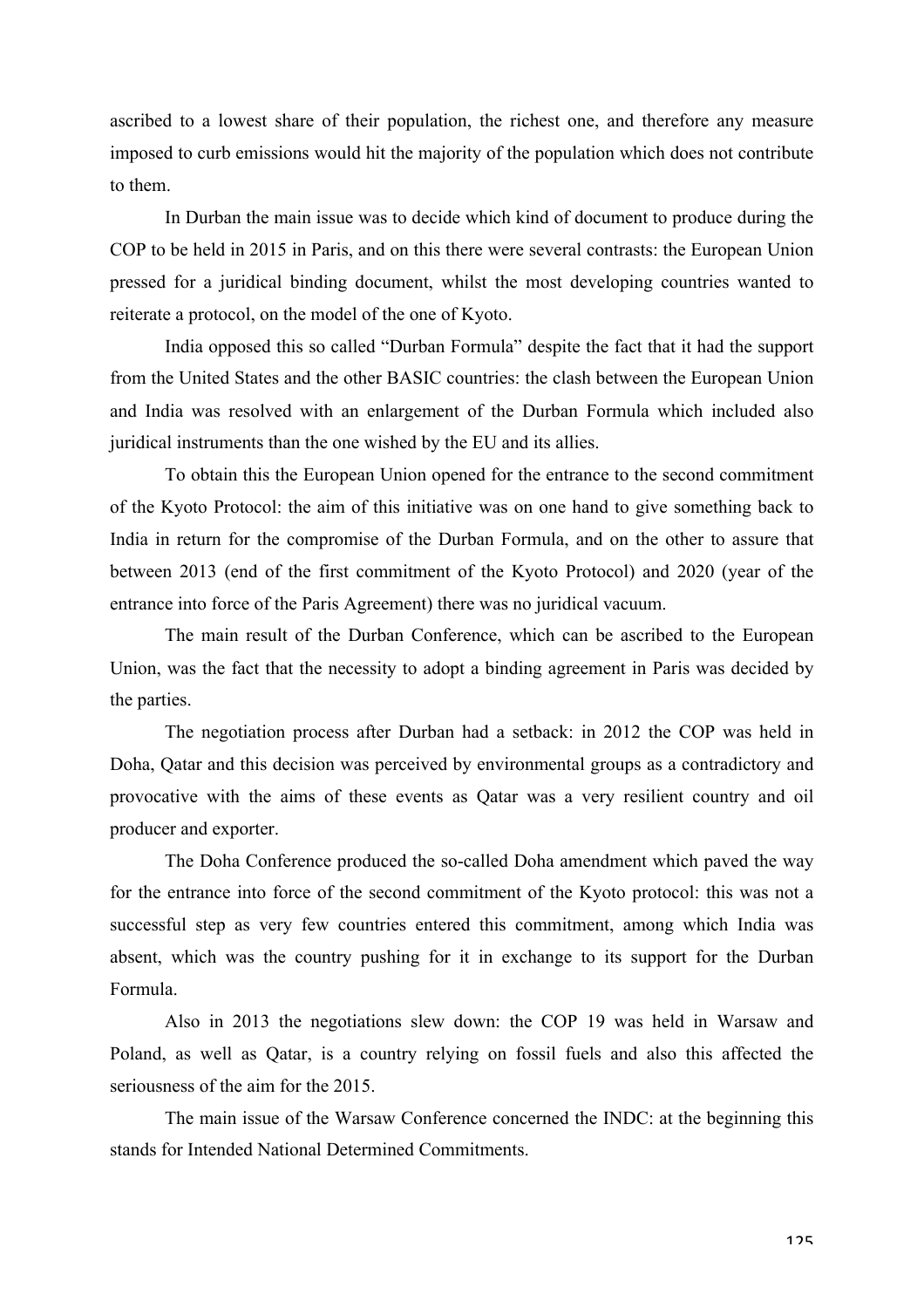The INDC is a document which every part of the UNFCCC had to submit before Paris stating how many emissions they intend to cut by a certain period of time.

This formula looked like binding to some countries, especially the emerging ones and the USA which saw a threat to their own sovereignty.

This issue was addressed during the COP 20 in Lima Peru: this time the atmosphere was more favourable as Peru was a country of the EU progressive coalition, but the risk to put in jeopardy the agreement for 2015 remained very high.

The most resilient countries (China, India and Brazil), led this time by the United States, pushed for a modification of them and the name changed from commitment to contribution, which weakened its compulsoriness.

Anyway before Lima both the United States and China, the first world polluters published their own INDCs, and the same thing the European Union did, showing a very ambitious plan.

The submission and review of the INDCs was opened in Lima under the name of "Lima Call for Climate Action) but they remained vague and not at all transparent, therefore for the European Union the goal of the 2 degrees' limit of temperature rise, which was foreseen for the Paris Agreement, did not have to be taken for granted.

The Lima Conference ended with this risky ambiguity and vagueness and with a concrete possibility that the Paris Conference would end up like that of Copenhagen, therefore a mere political declaration.

This perspective was dangerous: first of all because a failure of the Paris Conference would have blocked the negotiations for years, and secondly because the European Union would have shown to be extremely ineffective in the fight against climate change and therefore to be no more neither a leader nor a leadiator.

At the end of Lima less than one year remained to assure that Paris would be a success: the first initiative was established by the Peruvian Presidency and by the future French Presidency, called Lima-Paris Action Agenda, to be implemented during the Conference to keep the momentum.

In January 2015 the European Union established more than 3000 diplomatic missions to keep pressure on the other states and to push for more ambitious INDCs with a bottom-up approach made up by several bilateral "agreements" with other parts in order to enlarge the progressive coalition for Paris.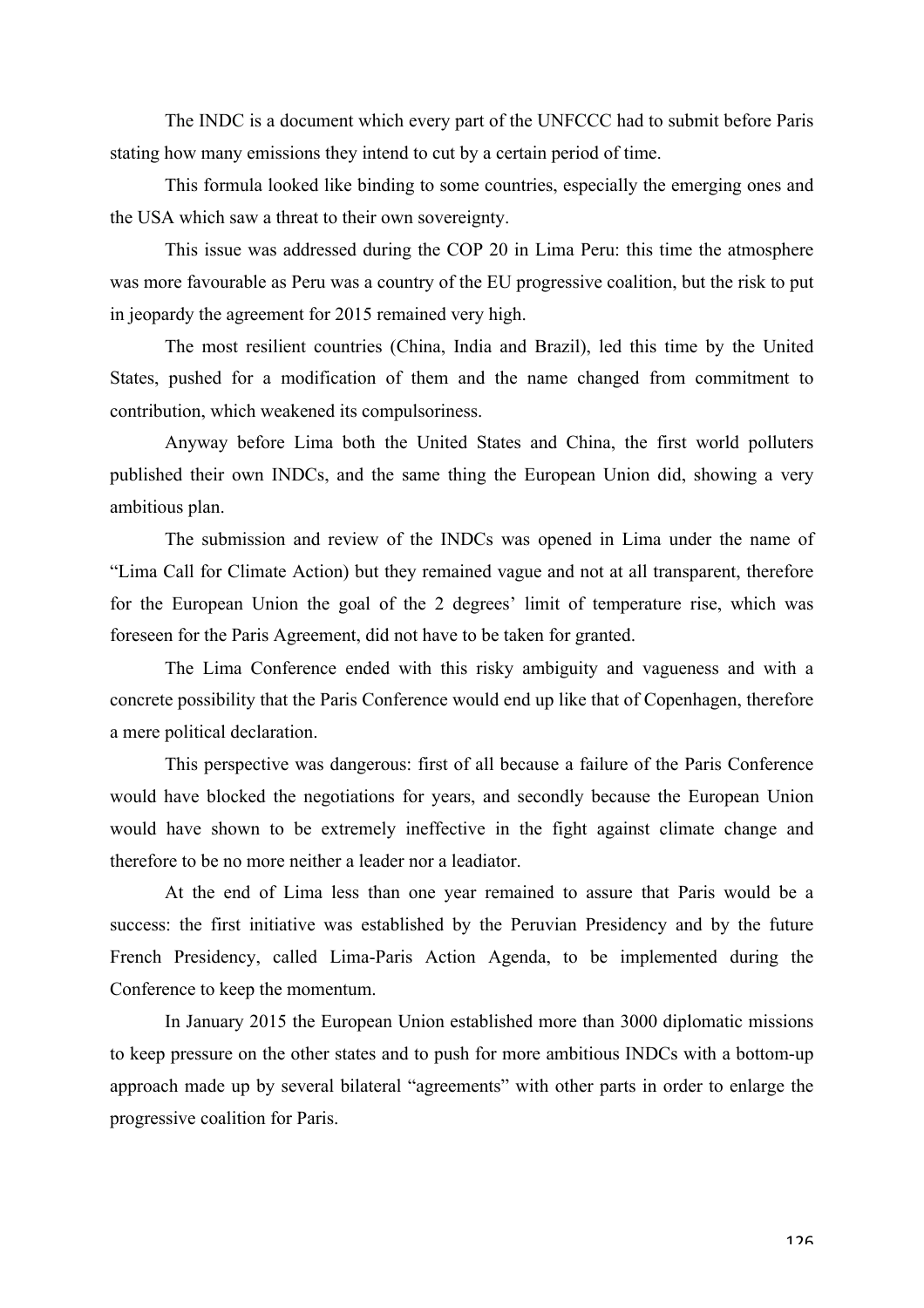Among with these first moves the European Union was the main world actor and part of the Convention to submit its own INDC which triggered the submission of those of all the other countries which did it by the first quarter of the 2015 as it had been set.

The European Union during the Skhirat Conference decided also to strengthen its own relations with Morocco which was the country which would hold the presidency in the COP 22 and also the main country of Northern Africa with a degree of influence to its neighbours, all threatened by climate change: this first summit before Paris was aimed to guarantee continuity between Lima-Paris and Marrakesh in 2016.

After the Skhirat Conference the EU, on the initiative of France and Germany and under the framework of the Petersberg Climate Dialogue (A German-established forum), organised a new conference in Berlin with the aim to keep pressure on the states which did not submit yet their own INDCs.

An important turning point after the Berlin Conference was the G7 held in Germany: during this event Germany and the European Union achieved the goal to bring on their own sides the most resilient countries; the United States were definitively on their side and Canada and Japan isolated at last accepted to join the other members of the summit in the final declaration (the name of the text was "Think Ahead, Act Together") which committed the G7 to achieve an ambitious agreement in Paris 2015.

The G7 signed the change of aptitude of the United States from their passive resilience in Copenhagen and it was considered a victory for the German leadership of the European Union.

The European Union came out even stronger from the G7 and after having assured the support of the United States, Canada and Japan, the next aim was to strengthen also the progressive coalition which in Paris will take the official denomination of "High Ambition Coalition".

The European Union strengthened its relations with the AOSIS countries (the small islands and the other countries threatened by sea levels rises) which were even more ambitious than the European Union concerning the final goal as they considered the 2 degrees limit insufficient and pushed for a limit of 1,5 degrees and furthermore they were extremely concerned with the climate finance and adaptation.

This coalition was joined also by Latin American countries with the exception of the more resilient Brazil.

The last event where the parties took a stock of the situation of the INDCs was the Rabat Conference, the last one before the beginning of the COP 21 in November, organised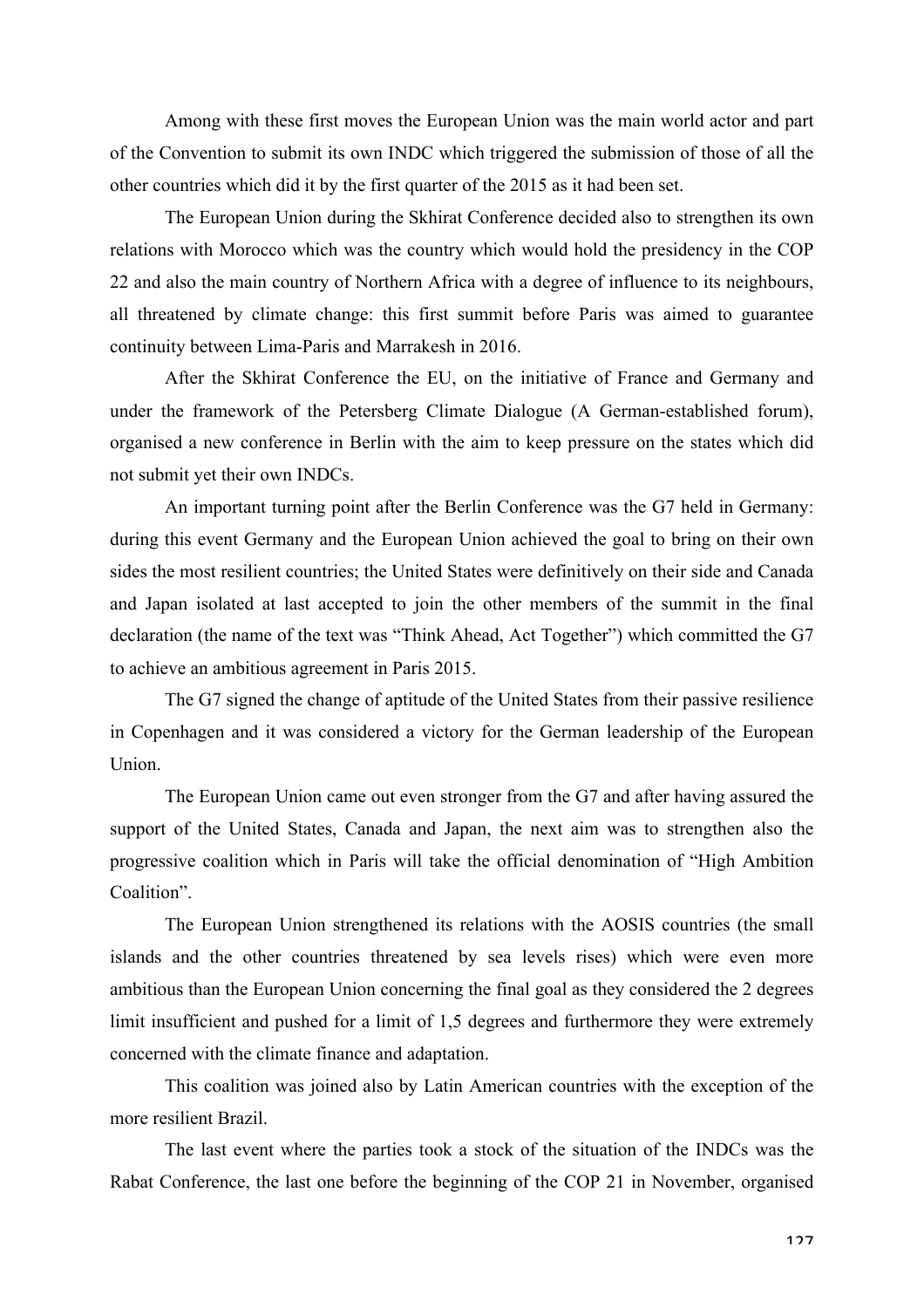by the European Union where it was acknowledged that the 2 degrees limit was hard to achieve with the current INDCs.

With this incertitude the COP 21 began and its beginning was signed by an increased role of the most affected countries by climate change, gathered in the Climate Vulnerable Forum which amounts to 106 over 195 of the parties of the convention, therefore with a huge bargaining power.

Their main request was the limit of temperature rise to 1,5 degrees instead of the 2 degrees.

These countries were those ignored in Copenhagen and which this time, in coalition with the European Union, are intentioned to make their voice heard.

Unlike Copenhagen the French presidency managed very differently the event: the presidency, led by the French Minister for Foreign Affairs Laurent Fabius, played the card of openness and inclusiveness, giving a voice to all the parties and listening to all of them, also bilaterally.

Furthermore, the text of the agreement was not static but it evolved during the Conference on the basis of the discussions.

For France a success in Paris represented not only a political success but an important heritage of the unpopular Hollande presidency, and the effective role played did not eclipse the one of the European Union as the two, through the EU Climate Commissioner Cañete, worked together and the latter "delegated" its own role to the first as it had better mean to exercise it in that circumstance.

The High Ambition Coalition was born officially in this context, gathering 79 countries from Africa, Caribbean and Pacific Islands, the European Union and the United States, with China and India still outside and with the latter opposing both the 1,5 degrees limit and the 5 years review mechanism of the contributions.

The Conference took place whilst the Lima-Paris Action Agenda was implemented with an involvement of big cities which committed to the implementation of the Paris Agreement (Compact of Mayors), the establishment of the International Solar Alliance by India and two other projects involving business, the Breakthrough Energy Coalition (with the aim to invest in clean technologies) and the NAZCA (Non-State Actor Zone for Climate Action).

The involvement of civil society in the Conference was aimed to guarantee that an eventual failure of the COP 21 could be counterbalanced by an action of non-state actors such as local authorities and businesses.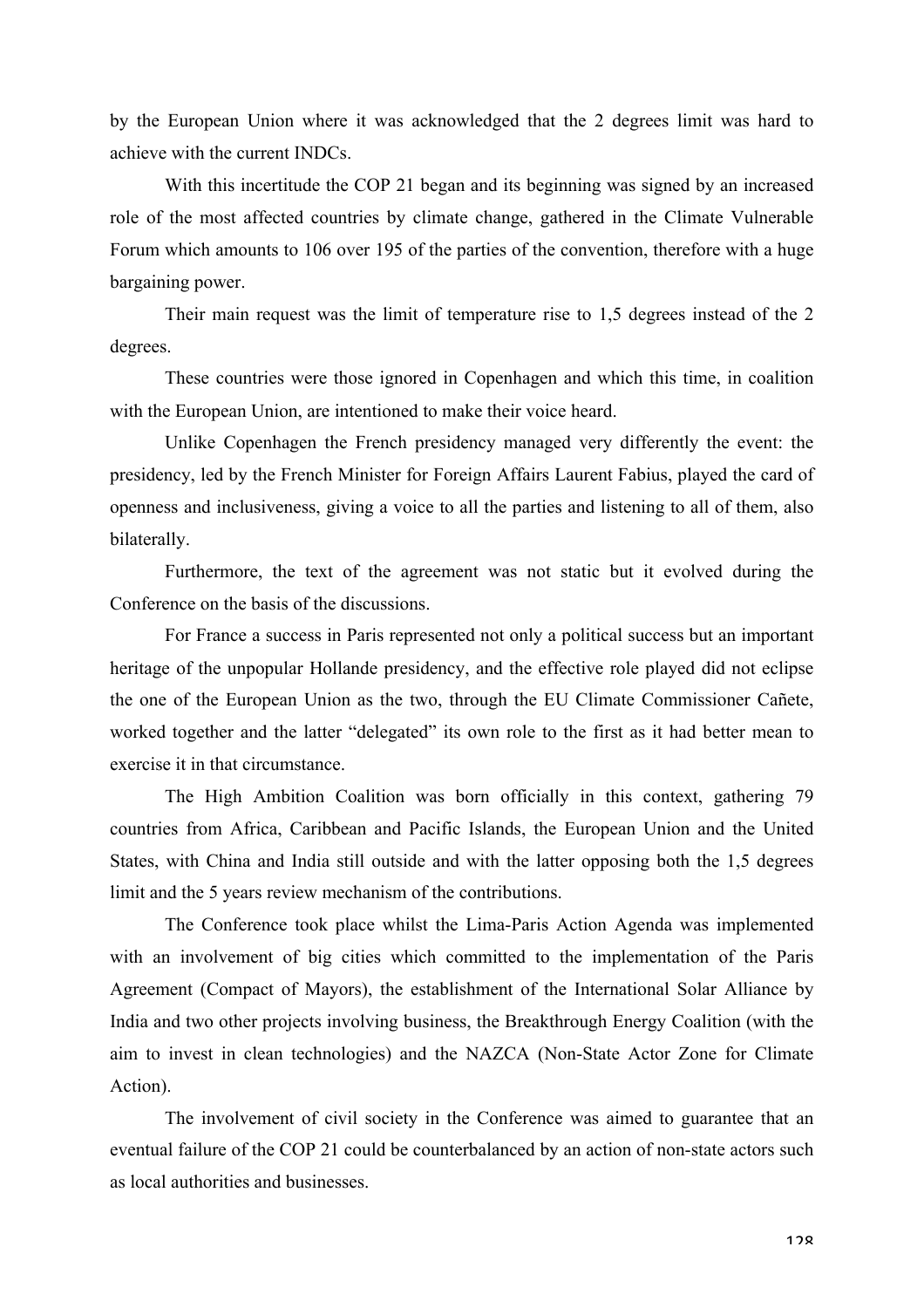The pressure of the High Ambition Coalition isolated the 3 most resilient countries, Brazil, China and India: the first joined the Coalition as it was isolated by all the other South American states, and the latter two joined it the last day of the negotiations, both agreeing on the 1,5 degrees limit and the 5 years review mechanism.

From a legal point of view the agreement was flawed: it did not have any biding reduction targets and no sanction mechanism as well as no enforcement mechanism, but the 5 years review mechanism of the contributions was a binding part of the treaty which guarantees that every states present its own results every 5 years.

This point guarantees the transparency and accountability of each party and politically it puts all of them under scrutiny of civil society.

After Paris anyway the European Union came out with several issues to solve: above all the Agreement had to be ratified by the Union and all its member states (and this process takes time) and the opposition of some of them such as Poland can put in jeopardy its ratification.

The United States and China ratified the agreement one month before the European Union and in order to enter into force it must be ratified by the 55% of the parties covering the 55% of the global emissions.

The new Conference of the Parties in Marrakesh started in November 2016 and the European Union came with a weaker position as it had not been able to be the first to ratify the agreement and also because a very limited number of its member states had done it before the beginning of COP 22.

In Marrakesh the European Union was marginalised again and no main progress was done after Paris.

Furthermore, the main event following the COP 21 was the election of Donald Trump as President of the United States with his climate change sceptic platform: President Obama had ratified the agreement through his presidential powers before the presidential elections in order to avoid the risk of a rejection by a Republican administration.

The sudden election of Trump slowed down the works in Marrakesh because of the serious risk of an US withdrawal which can occur after three years from the entrance into force or simply by withdrawing from the 1992 Convention.

Anyway the new US administration represented a disengagement *de facto* from the Paris Agreement as the new Secretary of State was the former EXXONMobil CEO Rex Tillerson, and the Obama's Clean Power Plan was scrapped, the two pipelines Dakota and Keystone XL were authorised and the intention of a return to the use of coal was declared.